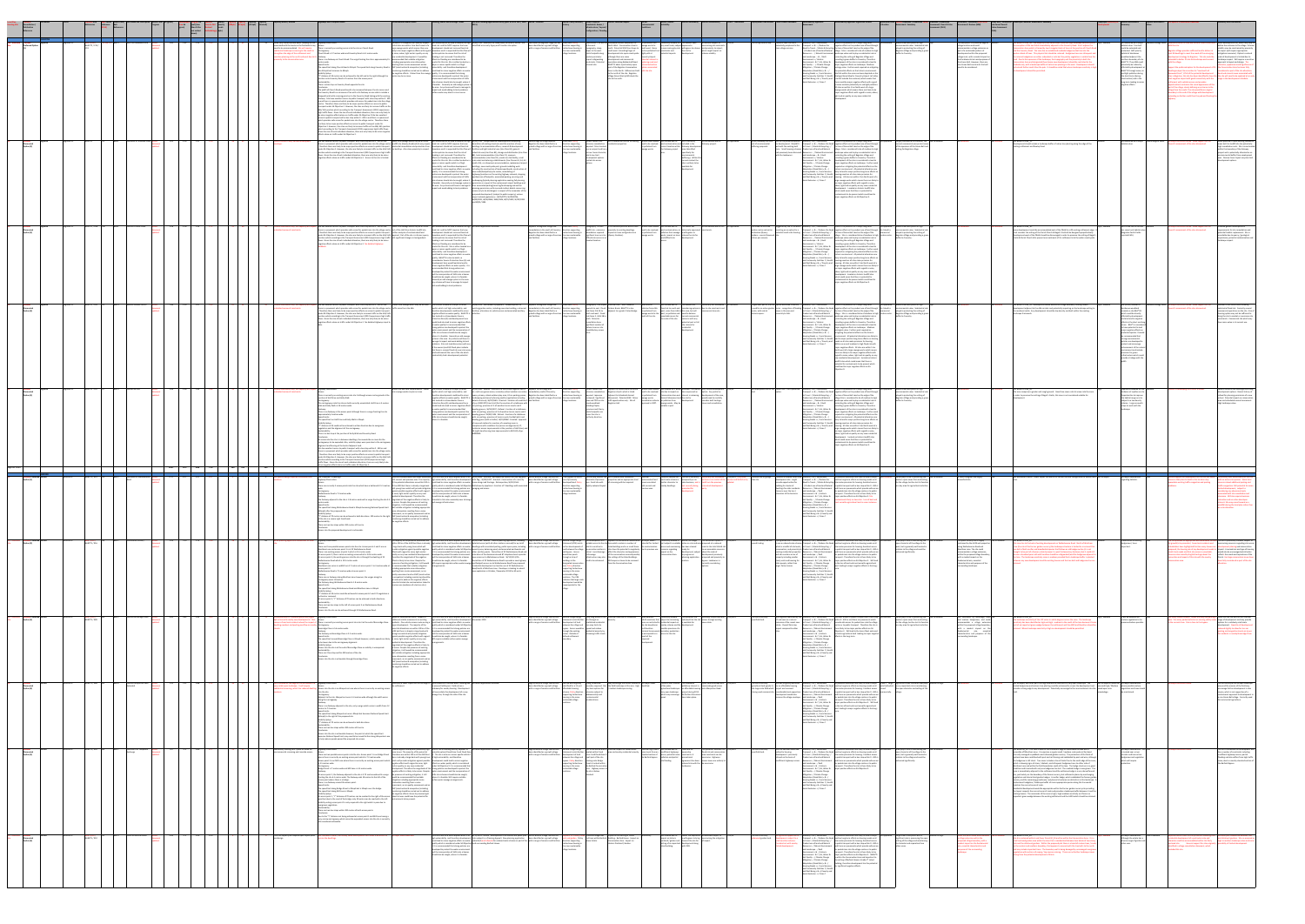| 145 - 145 - 146 - 1474 - 148 - 149 - 149 - 149 - 149 - 149 - 149 - 149 - 149 - 149 - 149 - 149 - 149 - 149 - 1<br>Barford Totals                                                        | /estham Lane                             |                                     | insufficent to serve a larger development and Westham Lane is insufficent for additional vehicle movements on existing high vulnerability and therefore development land fronting Westham Lane.<br>bstantial vehicle movements.                                                                                                                                                                                                                                                                                                                                                                                                                                                                                                                                                                                                                                                                                                                                                                                                                                                                                                                                                                                                                                                                                                                                                                                                                                                                                                                                                                                                                                                                                                                                                                                                                                                                                                                                                                                                                                                                                                                                                                                                                                                                                                                                                                                                                                                                                                                                                                                     | residents. One vehicle access route serving a could lead to minor negative effects on water<br>quality which is considered under SA Objective<br>larger development.<br>and the incorporation of SUDs into schemes<br>should also be sought, where it is feasible.<br>Will require suitable surface water sewage<br>arrangements.                                                                                                                                                                                                                                     | . It is recommended that strong policies are<br>developed to protect the water environment                                                                                                                                                                                               | Not reviewed in detail - concerns that the access road off Bremridge Close would be   Impact of construction traffic. Impact of The site is also on a minor aquifer which is of Recent outline application approved for small<br>has been identified as a growth village Statement resists further site through an state an access road to a larger<br>with a range of services and facilities. development of land established residential development area. The Granville<br>between the village and area may limit site Arms is currently on the market.<br>bypass. Policy direction appeal and reduce Potential impact on hedgerow<br>supporting limited new residential amenity by features.<br>housing in the more increasing traffic levels.<br>sustainable village<br>Iternative access off<br>estham Lane may<br>ocations.<br>guire the removal of<br>portant hedgerow                                                                                                                                                                                                                                                                                                                                                                                                                                                                                                                                                                                      |                                                                                                                                                                                                                                                                                                                                                                   | Not suitable due to Owner has expressed Consists generally of two 2014/19<br>length of access to the a willingness to bring fields with access off<br>site and potential to forward the site for Westham Lane.<br>encourage a knock development along<br>through in the current with an adjacent<br>built form, or parcel of land.<br>destruction of<br>hedgerows.<br>the contract of the contract of the                          | greenfield land. | The site is currently Recognised that there is a Economy = & ?/ Sustainable All potential allocations are likely to lead to major Not assessed Parcel plays a role in preserving the Low to Medium<br>need to provide some type of Transport ++ & -- / Reduce the Need positive long-term effects on housing needs as all<br>environmental buffer between to Travel - / Waste & Recycling - / sites make provision for housing. Excellent access<br>the houses and the bypass and Prudent use of land and Natural to public transport with a bus stop within $0 - 400$ m<br>te access is insufficent. Resources - / Natural Environment and there are pavements which provide safe access<br>and Landscape - / Built for pedestrians into the village centre or to public<br>Environment + $\&$ - / Historic transport. Therefore the site is there likely to be<br>Environment - & ? / Air, Water & major positive effects on SA Objective 2.<br>Soil Quality -- / Climate Change<br>Mitigation - / Climate Change<br>Adaptation (Flood Risk) = & - /<br>Housing Needs ++ / Local Services<br>and Community Facilities ? / Health<br>and Well Being + $& =/$ Poverty and<br>Social Exclusion + / Crime ?                                                                                                                                                                                                                                                                                                                                                                                                                                                                                                                                                                                                                                                                                                                                                                         | western open views from and setting<br>for the village, but has lost its function<br>as a key area for agricultural activities.                                                                                                                                                     |                                                                                                                                                                                                                                                                                                                                                                                                                                                         | e landscape sensitivity of the LCP varies in subtle degrees across the zone. The landscape<br>sensitivity has been identified as high and high - medium to the south of the lane because it for<br>art of an important green wedge between the settlement and the A429 and therefore should<br>tained. Where landscape sensitivity is high no development should be permitted.                                                                                                                                                                                                                                                                                                                                                                                                                                                                                                                                                                                                                                                                                                                                                                                                                                                                                                                                                                                                                                                                                                                                                                                                                                                                                                                                                                                                                                                                                                                                                                                                                                                                                                                                                                                                   | No major observations - Low to Medium<br>certain hedgerows and<br>vegetation will require<br>protection.                                                              | The owner of the land, the Trustees of Warwick United Partial erosion of land within the broad<br>land parcel for residential use. However, land parcel for residential use. However,<br>hey are aware that planning consent has recently been the site suffers from poor site access and<br>ssued for other development on Westham Lane and may encourage a new knock through<br>vish to promote the entire area north and south of access. Not to be developed in isolation,<br>Westham Lane between the existing development ar<br>consideration would need to be given as to<br>the bypass for future development. Also support for the how this area could be developed in<br>options as set out in the villages consultation report, conjunction with other parcels. High<br>landscape scoring for this area within the<br>which excluded this site.<br>ider land parcel.                                                                                                                                                                                                                                                                                                                                                                                                                                                                                                                                                                                                                                                                                                                                                                                                                                                                                                                                                                                                                                                                                                                                                                                                                                                                                                                                                                                                                                                                   |
|-----------------------------------------------------------------------------------------------------------------------------------------------------------------------------------------|------------------------------------------|-------------------------------------|---------------------------------------------------------------------------------------------------------------------------------------------------------------------------------------------------------------------------------------------------------------------------------------------------------------------------------------------------------------------------------------------------------------------------------------------------------------------------------------------------------------------------------------------------------------------------------------------------------------------------------------------------------------------------------------------------------------------------------------------------------------------------------------------------------------------------------------------------------------------------------------------------------------------------------------------------------------------------------------------------------------------------------------------------------------------------------------------------------------------------------------------------------------------------------------------------------------------------------------------------------------------------------------------------------------------------------------------------------------------------------------------------------------------------------------------------------------------------------------------------------------------------------------------------------------------------------------------------------------------------------------------------------------------------------------------------------------------------------------------------------------------------------------------------------------------------------------------------------------------------------------------------------------------------------------------------------------------------------------------------------------------------------------------------------------------------------------------------------------------------------------------------------------------------------------------------------------------------------------------------------------------------------------------------------------------------------------------------------------------------------------------------------------------------------------------------------------------------------------------------------------------------------------------------------------------------------------------------------------------|-----------------------------------------------------------------------------------------------------------------------------------------------------------------------------------------------------------------------------------------------------------------------------------------------------------------------------------------------------------------------------------------------------------------------------------------------------------------------------------------------------------------------------------------------------------------------|------------------------------------------------------------------------------------------------------------------------------------------------------------------------------------------------------------------------------------------------------------------------------------------|----------------------------------------------------------------------------------------------------------------------------------------------------------------------------------------------------------------------------------------------------------------------------------------------------------------------------------------------------------------------------------------------------------------------------------------------------------------------------------------------------------------------------------------------------------------------------------------------------------------------------------------------------------------------------------------------------------------------------------------------------------------------------------------------------------------------------------------------------------------------------------------------------------------------------------------------------------------------------------------------------------------------------------------------------------------------------------------------------------------------------------------------------------------------------------------------------------------------------------------------------------------------------------------------------------------------------------------------------------------------------------------------------------------------------------------------------------------------|-------------------------------------------------------------------------------------------------------------------------------------------------------------------------------------------------------------------------------------------------------------------------------------------------------------------------------------------------------------------|------------------------------------------------------------------------------------------------------------------------------------------------------------------------------------------------------------------------------------------------------------------------------------------------------------------------------------------------------------------------------------------------------------------------------------|------------------|-----------------------------------------------------------------------------------------------------------------------------------------------------------------------------------------------------------------------------------------------------------------------------------------------------------------------------------------------------------------------------------------------------------------------------------------------------------------------------------------------------------------------------------------------------------------------------------------------------------------------------------------------------------------------------------------------------------------------------------------------------------------------------------------------------------------------------------------------------------------------------------------------------------------------------------------------------------------------------------------------------------------------------------------------------------------------------------------------------------------------------------------------------------------------------------------------------------------------------------------------------------------------------------------------------------------------------------------------------------------------------------------------------------------------------------------------------------------------------------------------------------------------------------------------------------------------------------------------------------------------------------------------------------------------------------------------------------------------------------------------------------------------------------------------------------------------------------------------------------------------------------------------------------------------------------------------------------------------------------|-------------------------------------------------------------------------------------------------------------------------------------------------------------------------------------------------------------------------------------------------------------------------------------|---------------------------------------------------------------------------------------------------------------------------------------------------------------------------------------------------------------------------------------------------------------------------------------------------------------------------------------------------------------------------------------------------------------------------------------------------------|----------------------------------------------------------------------------------------------------------------------------------------------------------------------------------------------------------------------------------------------------------------------------------------------------------------------------------------------------------------------------------------------------------------------------------------------------------------------------------------------------------------------------------------------------------------------------------------------------------------------------------------------------------------------------------------------------------------------------------------------------------------------------------------------------------------------------------------------------------------------------------------------------------------------------------------------------------------------------------------------------------------------------------------------------------------------------------------------------------------------------------------------------------------------------------------------------------------------------------------------------------------------------------------------------------------------------------------------------------------------------------------------------------------------------------------------------------------------------------------------------------------------------------------------------------------------------------------------------------------------------------------------------------------------------------------------------------------------------------------------------------------------------------------------------------------------------------------------------------------------------------------------------------------------------------------------------------------------------------------------------------------------------------------------------------------------------------------------------------------------------------------------------------------------------------|-----------------------------------------------------------------------------------------------------------------------------------------------------------------------|---------------------------------------------------------------------------------------------------------------------------------------------------------------------------------------------------------------------------------------------------------------------------------------------------------------------------------------------------------------------------------------------------------------------------------------------------------------------------------------------------------------------------------------------------------------------------------------------------------------------------------------------------------------------------------------------------------------------------------------------------------------------------------------------------------------------------------------------------------------------------------------------------------------------------------------------------------------------------------------------------------------------------------------------------------------------------------------------------------------------------------------------------------------------------------------------------------------------------------------------------------------------------------------------------------------------------------------------------------------------------------------------------------------------------------------------------------------------------------------------------------------------------------------------------------------------------------------------------------------------------------------------------------------------------------------------------------------------------------------------------------------------------------------------------------------------------------------------------------------------------------------------------------------------------------------------------------------------------------------------------------------------------------------------------------------------------------------------------------------------------------------------------------------------------------------------------------------------------------------------------------------------------------------------------------------------------------------------------|
| VHOSBC Preferred Bishop's Tachbrook Bishop's Tachbrook PC BT1 (DS7) BT1*O R02 and R11 BT4 South of School SHLAA 18.54 6.55 4.39<br>/ R02 (also R11)                                     |                                          |                                     | Highway Observation:<br>Provision of suitable access arrangements an<br>buffer to exisiting properties. Site is restricte<br>as pipeline and ridgeline.<br>There are three possible access points into the site. Access point 1 is on The Lees, a assessment required). The sensitive design drainage system will be required to support<br>cul-de-sac off Holt Avenue. There is currently no existing access into the site but the and layout of the scheme will be required to the development and not add to any current<br>width of the possible access point is 4.8 metres.<br>Access point 2 is at the end of Holt Avenue. There is an existing access point into the screening and orientation of the buildings. Ilocation with minor risk of flooding. SUD<br>site which is 5.4 metres wide.<br>Access point 3 is along Oakley Wood Road where there is currently no existing access school playing fiends will require further<br>point. (At the time of inspection, there was nowhere safe to pull over to take investigation. Air, light and noise pollution<br>measurements of the access point.)<br>Carriageway:<br>At access point 1, The Lees is 4.8 metres wide.<br>At access point 2, Holt Avenue is 5.4 metres wide.<br>Footway: The contract of the contract of the contract of the contract of the contract of the contract of the contract of the contract of the contract of the contract of the contract of the contract of the contract of the c<br>The footway at access point 1 is 2.2 metres wide.<br>he footway at access point 2 is 2 metres wide.<br>There is no footway at access point 3 only a verge.<br>Speed Limits:<br>The speed limit on Holt Avenue is 30mph.<br>The speed limit along Oakley Wood Road is 50mph.<br>Visibility Splays:<br>At access points 1 and 2, "Y" distance of 70 metres can be achieved in both<br>Along Oakley Wood Road, the "Y" distance of 160 metres could not be achieved du-<br>to the carriageway alignment. Design required for a suitable access - right turn lane<br>to 50 mph standards. (environment not sufficient for 30 mph limit).<br>There are two bus stops within 450 metres of access points 1 and 2. There are no bus<br>stops within the required walking distance at access point 3.<br>To gain access into the site at access point 3, a right turn ghost island is likely to be<br>required to overcome possible forward visibility issues and vehicle speeds. Access<br>into the site is achievable through access points 1 and 2 and due to the size of the<br>proposed site, at least two access points would be required | -Otentially high levels of background noise Surface water run-off will need to be No recent applications detailed.<br>from the motorway (detailed noise effectively managed. A suitable sewage /<br>take this into consideration, through localised problems. Generally a more elevated<br>Possible small quarry / pit at the south of the scheme required.<br>along with waste and emissions are likely to<br>incresse in the short-term. It is recommended<br>that there should be a requirement for an<br>EMP (construction & occupation) including<br>monitoring. |                                                                                                                                                                                                                                                                                          | Edge of village and extending beyond. Policy direction The roads in the current Impact on the physical form of the Satisfactory. Potential suitable The site is available at Development is achievable 2014/19<br>Bishop's Tachbrook has been supporting limited new estate by the school are village. Will need a masterplan to<br>identified as a growth village with a housing in the more narrow and congested. consider wider implications of any<br>range of services and facilities. Sustainable village Site access would need development on playing field and<br>locations. Neighbourhood to come through a new associated facilites. Landscape<br>Plan area.<br>oad. National Grid high<br>pressure gas pipeline<br>runs through southern<br>part of the site.                                                                                                                                                                                                                                                                                                                                                                                                                                                                                                                                                                                                                                                                                            | connection off the main impact will need to be minimised.                                                                                                                                                                                                                                                                                                         | subject to suitable an early stage in the subject to establishing<br>access being identified plan process with suitable access<br>and a suitable master provisional provisional arrangements and the<br>plan being in place. discussions development of a<br>undertaken with masterplan to integrate<br>developer interests in the development and<br>minimise landscape impact.                                                   |                  | Field landscape. - loss of  One of the more preferred Economy = & ?/ Sustainable   All potential allocations are likely to lead to major   Not assessed.   Generally a well connected parcel   Medium<br>agricultural land. $\qquad \qquad$ development options due to Transport ++ & - - / Reduce the positive long-term effects on housing needs as all<br>its proximity with the primary Need to Travel - / Waste & Recycling sites make provision for housing. Potential site<br>school and links to leisure and   - / Prudent use of land and Natural   allocation has excellent access to public transport<br>community facilities nearby. Resources - / Natural Environment with a bus stop within 0-400 m and there are<br>Access will need to be made and Landscape - - & - / Built pavements which provide safe access for<br>off the main road rather than Environment + / Historic pedestrians into the village centre or to public<br>through the congested estate. Environment - & ? / Air, Water & transport. The site is considered to be of high /<br>Best site for regenerative Soil Quality - / Climate Change medium to landscape value and therefore there is<br>Mitigation - / Climate Change potential for major long-term negative effects.<br>Adaptation (Flood Risk) = / Housing  <br>Needs ++ / Local Services and<br>Community Facilities ? / Health and<br>Well Being + $&=$ / Poverty and<br>Social Exclusion + / Crime ?                                                                                                                                                                                                                                                                                                                                                                                                                                                                                                                           | which plays an important role in<br>preserving the open setting of the<br>village from the south. Some<br>potential for enhancement.                                                                                                                                                | Site could accommodate a carefully Medium<br>designed village extension within the<br>proposed village boundary, with a<br>modest impact on the fundamental<br>aim, essential characteristics and<br>purposes of the surroundig<br>landscape. However, there would<br>need to be significant enhancement<br>to establish a sensitive transition<br>between the edge of village and the<br>adjoining countryside                                         | ies within LCP BT-05.<br>Development should be restricted to the northern part of the zone and extend no further west<br>han the existing settlement edge. It must be accompanied by tree / woodland planting to soften<br>the edges and ensure it sits within the landscape. This would also enhance the Feldon Parklands<br>character and help soften the existing settlement edge too. Roadside vegetation is to be retained  <br>and enhanced. Development should only be permitted up to the ridgeline.                                                                                                                                                                                                                                                                                                                                                                                                                                                                                                                                                                                                                                                                                                                                                                                                                                                                                                                                                                                                                                                                                                                                                                                                                                                                                                                                                                                                                                                                                                                                                                                                                                                                     | High / medium   Open commercial farmland - Low to medium   Strong support for the preferred option site as opposity<br>options for enhancement<br>around field edges. | ed Requires new site access, but a relatively<br>large scale development option, which<br>other locations from work undertaken on the<br>eighbourhood plan. Concerns over the numbers of could deliver significant benefits to the<br>local area if managed effectively. Work on<br>access to the site and impact on the landscape / village. site masterplanning as part of the<br>so issues raised about noise pollution due to its Neighbourhood Planning process would be<br>proximity to the M40 and integration with the wider beneficial. Site requires a phased<br>lementation strategy in line with Local                                                                                                                                                                                                                                                                                                                                                                                                                                                                                                                                                                                                                                                                                                                                                                                                                                                                                                                                                                                                                                                                                                                                                                                                                                                                                                                                                                                                                                                                                                                                                                                                                                                                                                                                |
| No VHOSBC Bishop's Tachbrook Bishop's Tachbrook PC BT2*O/R22 R22 BT1 Land west of Bishop's SHLAA 2.41 2.41 1.61 1.81 54 72 50 Site                                                      | Tachbrook                                |                                     | Highway Observation:<br>There are two possible access points into the proposed site. Access point 1 is on short-term. It is recommended that there drainage system will be required to support<br>Seven Acre Close where there is currently no existing access point.<br>Access point 2 is on Mallory Road where there is an existing access point which is 4.1 (construction & occupation) includinng<br>metres wide and has a 1.9 metre verge.<br>arriageway:<br>At access point 1, Seven Acre Close is 5.3 metres wide.<br>t access point 2, Mallory Road is 4.9 metres wide<br>At access point 1, the footway around Seven Acre Close is 2.5 metres wide with a<br>verge 2 metres wide.<br>There is no footway at access point 2, only a verge fronting the site which is 1.9<br>Speed Limits:<br>The speed limit in Seven Acre Close is 30mph.<br>The speed limit along Mallory Road is 50mph at access point 2 but becomes 30mph<br>before Seven Acre Close.<br>Visibility Splays:<br>At access point 1, "Y" distance of 43 metres can be achieved in both directions.<br>At access point 2, "Y" distance of 70 metres can be achieved to the left but "Y"<br>distance of 160 metres cannot be achieved to the right due to vegetation blocking<br>visibility and the carriageway alignment.<br>There are two bus stops within 300 metres of the site.<br>If the speed limit along Mallory Road was decreased, then the recommended "Y"<br>distance can be achieved for access point 2. The above would be required to be<br>supported by a speed survey to determine whether a reduction in speed limit could<br>supported.<br>Subject to the above and suitable conditions, access into the site can be achieved.                                                                                                                                                                                                                                                                                                                                                                                                                                                                                                                                                                                                                                                                                                                                                                                                                                                                                           | Air, light and noise pollution along with waste Surface water run-off will need to be<br>and emissions are likely to increase in the effectively managed. A suitable sewage / as<br>should be a requirement for an EMP<br>the development and not add to any current<br>location with minor risk of flooding.<br>monitoring.                                                                                                                                                                                                                                          | No recent planning applications detailed. Site has some his<br>ation with potential for affordable housing.<br>localised problems. Generally a more elevated                                                                                                                             | Edge of village and extending beyond. Policy direction An electricity line Northern part of the site would Satisfactory<br>Bishop's Tachbrook has been supporting limited new traverses the site impact on views from southern edge<br>identified as a growth village with a housing in the more<br>ange of services and facilities. sustainable village<br>cations.Neighbourhoo<br>lan area.                                                                                                                                                                                                                                                                                                                                                                                                                                                                                                                                                                                                                                                                                                                                                                                                                                                                                                                                                                                                                                                                        | of Warwick / Leamington. High<br>landscape impact based upon recent<br>survey work.                                                                                                                                                                                                                                                                               | Due to the zone's high The site is under the The site is capable of 2014/19<br>visibility, and the area control of a single achieving development<br>of young trees on the landowner who has within 5 years, but will<br>settlement edge, this confirmed that the result in high landscape<br>zone is considered site is available for impact.<br>unsuitable for<br>development.<br>development.                                   |                  | Historically part of the site was Economy = & ?/ Sustainable All potential allocations are likely to lead to major Not assessed Significant Green Field parcel which Medium to High Not reassessed Not reassessed Not reassess<br>identified for a small scale Transport ++ $\& -/$ Reduce the Need positive long-term effects on housing needs as all<br>affordable housing project. to Travel - / Waste & Recycling - / sites make provision for housing. Potential site<br>The site is located some Prudent use of land and Natural allocation has excellent access to public transport<br>distance from the main village Resources - Natural Environment with a bus stop within 0-400 m and there are<br>hub and may therefore and Landscape - - & - / Built pavements which provide safe access for<br>contribute less to supporting Environment + / Historic pedestrians into the village centre or to public<br>village sustainability. Environment - & ? / Air, Water & transport. The site is considered to be of high<br>Soil Quality - / Climate Change   landscape value and therefore there is potential<br>Mitigation - / Climate Change for major long-term negative effects.<br>Adaptation (Flood Risk) = / Housing<br>Needs ++ / Local Services and<br>Community Facilities ? / Health and<br>Well Being + $&=$ / Poverty and<br>Social Exclusion + / Crime ?                                                                                                                                                                                                                                                                                                                                                                                                                                                                                                                                                                                                    | plays a major role in preserving the<br>setting of Bishop's Tachbrook and<br>Leamington Spa. Good opportunities<br>to enhance the recreational use of the                                                                                                                           |                                                                                                                                                                                                                                                                                                                                                                                                                                                         | Lies within LCP BT 03.<br>s zone lies on the western boundary of the settlement, to the north of Mallory Road and<br>retching as far as the A452 in the west. It comprises a regular small to medium scale field<br>pattern of mixed farmland. Views from the higher ground near the settlement edge are<br>extensive, especially to the north-west. There is an area of new tree planting / scrub adjacent to<br>the settlement edge. Hedgerow condition is generally quite good although some are starting to<br>decline and become gappy and an area of paddocks is divided by post and wire fencing.<br>ledgerow trees are insignificant. Due to the zone's high visibility, and the area of young trees on<br>the settlement edge, this zone is considered unsuitable for development.                                                                                                                                                                                                                                                                                                                                                                                                                                                                                                                                                                                                                                                                                                                                                                                                                                                                                                                                                                                                                                                                                                                                                                                                                                                                                                                                                                                      | Poor semi-improved<br>grassland. Potential for<br>enhancement / further                                                                                               | port the discounting of Site 2 for development<br>it is Located some distance from local services.<br>n one of the most elevated and open space areas. The Considered of high landscape value and<br>illage's visual appearance and gateway would be visual unsuitable for development. Western<br>Land edge of settlement more rural in character.<br>pacted on the western side.<br>est of Bishop's Tachbrook is in a sustainable location<br>ljacent to the built up area of the village of Bishop's<br>chbrook. Access to the site is deliverable within eit<br>he existing highway or land controlled by A.C.Lloyd<br>ure residents of the site would have the opportu<br>o access every day facilities and key destinations b<br>oice of transport modes. The site is available and<br>hievable and offers a sustainable solution to ass<br>neeting the housing requirement for Bishop's<br>achbrook. <b>Tha a</b>                                                                                                                                                                                                                                                                                                                                                                                                                                                                                                                                                                                                                                                                                                                                                                                                                                                                                                                                                                                                                                                                                                                                                                                                                                                                                                                                                                                                                          |
| <b>Tachbrook Totals</b>                                                                                                                                                                 |                                          | 39.38 16.46 11.03 12.35 370 494 323 | Bishop's Tachbrook Bishop's Tachbrook PC 8T3 *O/R31 R31 R31 874 Land at Tachbrook Hill Farm SHLAA 18.43 7.5 5.03 5.63 5.63 7.5 1.9 123 Based upon refused planning application. Following discussions with WCC Highways as par<br>ocess, a suitable highways access could be obtained to the site.                                                                                                                                                                                                                                                                                                                                                                                                                                                                                                                                                                                                                                                                                                                                                                                                                                                                                                                                                                                                                                                                                                                                                                                                                                                                                                                                                                                                                                                                                                                                                                                                                                                                                                                                                                                                                                                                                                                                                                                                                                                                                                                                                                                                                                                                                                                  | and emissions are likely to increase in the effectively managed. A suitable sewage /<br>short-term. It is recommended that there drainage system will be required to support<br>should be a requirement for an EMP the development and not add to any current<br>construction & occupation) including localised problems. Generally a more elevated<br>monitoring. Potentially some noise issues   location with minor risk of flooding.<br>from the M40 - particularly in more elevated<br>sections of the site.                                                     |                                                                                                                                                                                                                                                                                          | Edge of Village and extending beyond. Policy direction TPO113 on site. Site Impact on the physical form of the Satisfactory<br>Bishop's Tachbrook has been supporting limited new access may be restricted village. Little potential connectivity to<br>identified as a growth village with a housing in the more due to insufficient the village - essentially a new estate<br>range of services and facilities. Sustainable village visibility splay. Layout on the edge of the village. High<br>ocations.Neighbourhood would need to respect landscape impact.<br>existing residential<br>roperties and connect<br>well with existing village.                                                                                                                                                                                                                                                                                                                                                                                                                                                                                                                                                                                                                                                                                                                                                                                                                    |                                                                                                                                                                                                                                                                                                                                                                   | Unsuitable as a large Land in single Not achieable as a large 2014/19<br>development due to ownership and the scheme due to high<br>landscape impact, owner has expressed landscape impact and<br>erosion of rural an interest in bringing associated issues.<br>character and concerns the site forward for<br>over suitable site<br>development.<br>access, site<br>configuration and<br>connectivity to existing<br>ouilt form. |                  | Field landscape (Grade 3 Area was seen as 'edge of Economy = & ?/ Sustainable All potential allocations are likely to lead to major Grade 3<br>agricultural). Part of a sall is each brook' and some Transport ++ & -- / Reduce the Need positive long-term effects on housing needs as all<br>functioning farm. distance from core village to Travel - / Waste & Recycling - / sites make provision for housing. Potential site<br>ervices and facilities. Not Prudent use of land and Natural allocation has excellent access to public transport<br>ure how development would Resources - Natural Environment with a bus stop within 0-400 m and there are<br>help regenerate or sustain and Landscape - - & - / Built pavements which provide safe access for<br>village services. Envisaged Environment + / Historic pedestrians into the village centre or to public<br>that there may be substantial Environment - & ? / Air, Water & transport. , The site is considered to be of high<br>opposition to development in Soil Quality - / Climate Change and and scape value and therefore there is potential<br>this area, given its proximity Mitigation - / Climate Change for major long-term negative effects.<br>and scale to nearby residential Adaptation (Flood Risk) = / Housing<br>Needs ++ / Local Services and<br>properties.<br>Community Facilities ? / Health and<br>Well Being + $&=$ / Poverty and<br>Social Exclusion + / Crime ?                                                                                                                                                                                                                                                                                                                                                                                                                                                                                                                        | Generally a well connected parcel Medium<br>which plays an important role in<br>preserving the open setting of the<br>village from the south. Some<br>potential for enhancement.                                                                                                    | Not reassessed                                                                                                                                                                                                                                                                                                                                                                                                                                          | Lies within LCP BT 04.<br>This zone lies to the west of the settlement, bordered by Mallory Road to the north, A452<br>Banbury Road to the west and the M40 to the south-west. It comprises a regular, medium to<br>large field pattern of mixed farmland. Ground rises to a high point of 91m in the middle of the<br>cone, giving rise to some distant views. There is one property within the zone - Tachbrook Hill<br>Farm - which is a listed building. Hedgerow condition is mixed, with some internal hedgerows<br>becoming gappy and very open at the base. There are few hedgerow trees within the zone, but<br>oadside hedgerows have good tree cover and there are also small clusters of trees associated<br>with several field ponds within the zone. PRoWs W106 and W109 run through the zone. The<br>one has a strong rural character and functions as part of the wider farmed landscape, providing<br>a green buffer between the edge of the settlement and the Banbury Road.<br>The existing settlement edge is very prominent in this zone and any further development would<br>exacerbate this and erode the rural character of the zone and the setting of the listed building.<br>Development on the higher ground would be particularly visible and should be avoided. In<br>summary, the landscape sensitivity is high. The existing settlement edge is very prominent in tl<br>cone and any further development would exacerbate this and erode the rural character of th<br>zone and the setting of the listed building. Development on the higher ground would be<br>isible and should therefore be avoided. The zone has a strong rural character<br>ions as part of the wider farmed landscape, providing a green buffer between the edge o<br>settlement and the Banbury Road.                                                                                                                                                                                                                                                                                                                                                                     | Majority of the site operates Medium<br>as open commercial<br>farmland - options for<br>enhancement around field<br>edges - hedgerows and                             | pport the discounting of Site 3 for development as<br>it is Edge of village site with little or no major<br>he connectivity to the main village. Distinctly<br>one of the most elevated and open space areas. Tl<br>lage's visual appearance and gateway would be<br>rural environment which would have a<br>impacted on the western side.<br>significant impact on landscape character if                                                                                                                                                                                                                                                                                                                                                                                                                                                                                                                                                                                                                                                                                                                                                                                                                                                                                                                                                                                                                                                                                                                                                                                                                                                                                                                                                                                                                                                                                                                                                                                                                                                                                                                                                                                                                                                                                                                                                        |
| <b>BURTON GREEN</b><br>on Green PC                                                                                                                                                      | Land SW of Westwood<br><b>Heath Road</b> | $2.44$ $2.44$ $1.54$ $1.53$         | Density reflects the lower density developn<br>be found along Cromwell Lane and Westwood Access:<br>Access into site 1 is on Westwood Heath Road where there is currently an existing short-term. It is recommended that there identified.<br>access point which is 2.7 metres wide with a verge of 1.2 metres. Access into site 4 should be a requirement for an EMP<br>can also be achieved through site 1.<br>Carriageway:<br>Westwood Heath Road is 7.2 metres wide.<br>There is no footway adjacent to the site only a verge 2.8 metres wide.<br>The speed limit along Westwood Heath Road is 30mph.<br>sibility Splays:<br>"Y" distance of 70 metres can be achieved in both directions.<br>There are 5 bus stops within 800 metres of the site.                                                                                                                                                                                                                                                                                                                                                                                                                                                                                                                                                                                                                                                                                                                                                                                                                                                                                                                                                                                                                                                                                                                                                                                                                                                                                                                                                                                                                                                                                                                                                                                                                                                                                                                                                                                                                                                              | , light and noise pollution along with waste Generally high ground water levels in the No recent planning applications detailed.<br>and emissions are likely to increase in the Burton Green area. No major flooding issues<br>(construction & occupation) including<br>monitoring.                                                                                                                                                                                                                                                                                   |                                                                                                                                                                                                                                                                                          | in the north of Burton Green   Green Belt . Policy   Potential site access   Agricultural Land Classification Grade<br>arish almost adjacent to Westwood direction supporting issues which may be 2. Would widen built form and is<br>leath, Coventry. Burton Green has limited new housing in overcome, depending bounded on two sides by residential<br>been identified as a growth village the more sustainable upon adjoining land or development. Substantial landscape<br>vith a range of services and facilities. village locations. demolition of nearby impact.<br>properties. Essentially<br>dand development<br>potentially some of<br>roblems associated<br>h this type of<br>velopment.                                                                                                                                                                                                                                                                                                                                                                                                                                                                                                                                                                                                                                                                                                                                                                 |                                                                                                                                                                                                                                                                                                                                                                   | Unsuitable due to The owner has Not achievable due to 2014/19<br>major landscape expressed a substantial landscape<br>impact. Also concerns willingness to release impact.<br>over the potentially the site for<br>ong site access and development.<br>pacts generally of<br>dand developp                                                                                                                                         |                  | In Section Sections (Scond Let parcel All potential allocations are likely to lead to major   Agricultural Land   Mixed character Green Belt parcel<br>connections, but not really ++ & - - / Reduce the Need to Travel -positive long-term effects on housing needs as all Classification with a major role to play in<br>part of Burton Green Village. / Waste & Recycling - / Prudent use sites make provision for housing. Potential site Grade 2.<br>Potentially high impact on of land and Natural Resources -- / allocation has excellent access to public transport<br>Natural Environment and Landscape with a bus stop within 0-400 m and there are<br>local residents.<br>$\frac{1}{2}$ / Built Environment + / pavements which provide safe access for<br>istoric Environment ? / Air, Water pedestrians into the village centre or to public<br>& Soil Quality - - / Climate Change transport. If all sites are taken forward this may<br>Mitigation - / Climate Change have a major negative effect on traffic given the<br>Adaptation (Flood Risk) = $/$ Housing small size of the village. There is also potential for<br>Needs ++ / Local Services and the loss of best and most versatile agricultural land<br>Community Facilities ? / Health and through development of this site. Major negative<br>Well Being + $\&$ = / Poverty and impact on landscape.<br>Social Exclusion + / Crime ?                                                                                                                                                                                                                                                                                                                                                                                                                                                                                                                                                                   | maintaining the linear character of<br>Burton Green. Also high potential<br>environmental value.                                                                                                                                                                                    |                                                                                                                                                                                                                                                                                                                                                                                                                                                         | rithin LCP BG_01.<br>nis zone is on sloping ground which falls eastwards from Cromwell Lane towards Lodge Farm,<br>In providing views of Coventry, and falls more gently southwards towards Kenilworth. The zone lies<br>within the north western parish boundary of the settlement and can be viewed from PRoW W168.<br>t comprises a geometric pattern of medium / large scale mixed farmland within the Arden<br>arklands landscape. Large gardens / grounds and strong treed boundaries back onto the zone<br>with the disused water tower presenting a striking feature in the landscape. The settlement edge<br>s blurred by mature vegetation within the long back gardens with only occasional glimpses of<br>ndividual properties providing a semi-rural character. In the main, tree cover comprises<br>nfrequent hedgerow trees and possibly one or two emerging young field trees. Field boundaries<br>have been replaced by post and wire fencing with relic hedgerow reverting to scrub. There are<br>goal posts within one of the fields suggesting that it is, or was in the past, used for recreation at<br>some point in the year. The trees around Lodge Farm and the small wood, Black Waste Wood, to<br>the south help to frame the zone. Thus views are filtered by boundary vegetation although the                                                                                                                                                                                                                                                                                                                                                                                                                                                                                                                                                                                                                                                                                                                                                                                                                                                       | Io major observations -<br>certain hedgerows and<br>vegetation which will<br>require protection.                                                                      | sultation document.<br>dscape value in a slightly elevated<br>sition - visible from a considerable<br>dscape review indicates that there is no danger that distance. Development would have a<br>evelopment on sites 5/6 will result in unrestricted major impact on nearby residents and<br>prawl or encroachment into the countryside. The sites there are concerns over site access and<br>located near public transport and within easy reach configuratioin of the site, which is<br>ssentially a large backland site. No major<br>services and facilities.<br>enerative impacts.                                                                                                                                                                                                                                                                                                                                                                                                                                                                                                                                                                                                                                                                                                                                                                                                                                                                                                                                                                                                                                                                                                                                                                                                                                                                                                                                                                                                                                                                                                                                                                                                                                                                                                                                                            |
|                                                                                                                                                                                         |                                          |                                     | If the existing access into the site can be widened so that two vehicles can pass and a<br>footway can be developed, access into the site can be achieved.                                                                                                                                                                                                                                                                                                                                                                                                                                                                                                                                                                                                                                                                                                                                                                                                                                                                                                                                                                                                                                                                                                                                                                                                                                                                                                                                                                                                                                                                                                                                                                                                                                                                                                                                                                                                                                                                                                                                                                                                                                                                                                                                                                                                                                                                                                                                                                                                                                                          |                                                                                                                                                                                                                                                                                                                                                                                                                                                                                                                                                                       |                                                                                                                                                                                                                                                                                          |                                                                                                                                                                                                                                                                                                                                                                                                                                                                                                                                                                                                                                                                                                                                                                                                                                                                                                                                                                                                                                                                                                                                                                                                                                                                                                                                                                                                                                                                      |                                                                                                                                                                                                                                                                                                                                                                   |                                                                                                                                                                                                                                                                                                                                                                                                                                    |                  |                                                                                                                                                                                                                                                                                                                                                                                                                                                                                                                                                                                                                                                                                                                                                                                                                                                                                                                                                                                                                                                                                                                                                                                                                                                                                                                                                                                                                                                                                                                                                                                                                                                                                                                                                                                                                                                                                                                                                                                   |                                                                                                                                                                                                                                                                                     |                                                                                                                                                                                                                                                                                                                                                                                                                                                         | cone is open internally providing views through to the adjoining zones and of Westwood Park, the<br>Jniversity of Warwick and the built edge of Coventry. The zone has no relationship to the<br>settlement and is part of the wider farmed landscape. The zone is on higher ground and as such<br>s extremely visible from the surrounding area and therefore unsuitable for development.                                                                                                                                                                                                                                                                                                                                                                                                                                                                                                                                                                                                                                                                                                                                                                                                                                                                                                                                                                                                                                                                                                                                                                                                                                                                                                                                                                                                                                                                                                                                                                                                                                                                                                                                                                                       |                                                                                                                                                                       |                                                                                                                                                                                                                                                                                                                                                                                                                                                                                                                                                                                                                                                                                                                                                                                                                                                                                                                                                                                                                                                                                                                                                                                                                                                                                                                                                                                                                                                                                                                                                                                                                                                                                                                                                                                                                                                                                                                                                                                                                                                                                                                                                                                                                                                                                                                                                   |
| VHOSBC Burton Green Burton Green PC BG2*0/CO5 CO2 BG1 Land off Cromwell Lane, SHLAA 3.21 3.21 2.15 2.41 72 96 70 Density reflects the lower density development to Highway Observation: |                                          |                                     | be found along Cromwell Lane and Westwood Access:<br>Access into site 4 is on Cromwell Lane where there is currently an existing access short-term. It is recommended that there identified.<br>which is 4.1 metres wide.<br>Carriageway:<br>Cromwell Lane is 6.3 metres wide.<br>he footway adjacent to the site is 1.2 metres wide with a verge fronting the site of<br>The speed limit along Cromwell Lane is 40mph.<br>Visibility Splays:<br>"Y" distance of 120 metres can be achieved in both directions.<br>There are 8 bus stops within 200 metres of the proposed site.<br>Access into the site cannot be achieved due to the width of the access point into the<br>site which cannot be expanded as it is in between two dwellings.                                                                                                                                                                                                                                                                                                                                                                                                                                                                                                                                                                                                                                                                                                                                                                                                                                                                                                                                                                                                                                                                                                                                                                                                                                                                                                                                                                                                                                                                                                                                                                                                                                                                                                                                                                                                                                                                       | and emissions are likely to increase in the Burton Green area. No major flooding issues telecommunications tower.<br>should be a requirement for an EMP<br>construction & occupation) including<br>monitoring.                                                                                                                                                                                                                                                                                                                                                        | Air, light and noise pollution along with waste Generally high ground water levels in the W/93/0783/TC - Granted - Erection of a replacement                                                                                                                                             | Within the north of Burton Green Green Belt. Former linadequate access Impact from traffic movements on Satisfactory<br>arish almost adjacent to Westwood sports pitch / playfield. through land to the side existing access on adjacent<br>leath, Coventry. Burton Green has Policy direction and rear of existing properties. High landscape impact.<br>been identified as a growth village supporting limited new properties.<br>with a range of services and facilities. housing in the more<br>sustainable village                                                                                                                                                                                                                                                                                                                                                                                                                                                                                                                                                                                                                                                                                                                                                                                                                                                                                                                                              |                                                                                                                                                                                                                                                                                                                                                                   | Not suitable due to The owners have Not achieable due to 20<br>high landscape impact expressed a landscape impact and<br>and insufficient site willingness to release insufficient vehicular<br>the site for<br>access.<br>development.                                                                                                                                                                                            |                  | No major employment use. Close to public transport Economy ? / Sustainable Transport All potential allocations are likely to lead to major Not assessed. Mixed character Green Belt parcel<br>connections, but not really $++\&--/$ Reduce the Need to Travel - positive long-term effects on housing needs as all<br>part of Burton Green Village. / Waste & Recycling - / Prudent use sites make provision for housing. Potential site<br>Potentially high impact on of land and Natural Resources -- / allocation has excellent access to public transport<br>local residents. Previous use Natural Environment and Landscape with a bus stop within 0-400 m and there are<br>as a cricket ground - now $\cdot$ - & - / Built Environment + / pavements which provide safe access for<br>overgrown. Poor access. Historic Environment ? / Air, Water pedestrians into the village centre or to public<br>& Soil Quality - - / Climate Change transport. If all sites are taken forward this may<br>Mitigation - / Climate Change have a major negative effect on traffic given the<br>Adaptation (Flood Risk) = / Housing small size of the village. Major negative impact on<br>Needs ++ / Local Services and landscape.<br>Community Facilities ? / Health and<br>Well Being + $&=$ / Poverty and<br>Social Exclusion + / Crime ?                                                                                                                                                                                                                                                                                                                                                                                                                                                                                                                                                                                                                                            | with a major role to play in<br>maintaining the linear character of<br>Burton Green. Also high potential<br>environmental value.                                                                                                                                                    |                                                                                                                                                                                                                                                                                                                                                                                                                                                         | s within LCP BG 01.<br>This zone is on sloping ground which falls eastwards from Cromwell Lane towards Lodge Farm,<br>In providing views of Coventry, and falls more gently southwards towards Kenilworth. The zone lies<br>within the north western parish boundary of the settlement and can be viewed from PRoW W168.<br>t comprises a geometric pattern of medium / large scale mixed farmland within the Arden<br>Parklands landscape. Large gardens / grounds and strong treed boundaries back onto the zone<br>with the disused water tower presenting a striking feature in the landscape. The settlement edge<br>s blurred by mature vegetation within the long back gardens with only occasional glimpses of<br>ndividual properties providing a semi-rural character. In the main, tree cover comprises<br>nfrequent hedgerow trees and possibly one or two emerging young field trees. Field boundaries<br>have been replaced by post and wire fencing with relic hedgerow reverting to scrub. There are<br>goal posts within one of the fields suggesting that it is, or was in the past, used for recreation at<br>some point in the year. The trees around Lodge Farm and the small wood, Black Waste Wood, to<br>the south help to frame the zone. Thus views are filtered by boundary vegetation although the<br>one is open internally providing views through to the adjoining zones and of Westwood Park, the<br>niversity of Warwick and the built edge of Coventry. The zone has no relationship to the<br>settlement and is part of the wider farmed landscape. The zone is on higher ground and as such<br>s extremely visible from the surrounding area and therefore unsuitable for development.                                                                                                                                                                                                                                                                                                                                                                                                                                                       | ome sensitivity about<br>ancient woodland to the<br>south of the site. Certain<br>hedgerows and vegetation<br>will also require protection.                           | ne support for discounting as indicated in the<br>sultation document.<br>dscape review indicates that there is no danger tl<br>levelopment on sites 5/6 will result in unrestricted<br>awl or encroachment into the countryside. The<br>located near public transport and within easy rea<br>ervices and facilities.                                                                                                                                                                                                                                                                                                                                                                                                                                                                                                                                                                                                                                                                                                                                                                                                                                                                                                                                                                                                                                                                                                                                                                                                                                                                                                                                                                                                                                                                                                                                                                                                                                                                                                                                                                                                                                                                                                                                                                                                                              |
| No VHOSBC Burton Green Burton Green PC BG3*O/R137 R89 BG6 Land off Hodgetts Lane SHLAA 2.18 2.18 1.46 1.64 49 65 35 Site will require substantial environmental                         |                                          |                                     | Highway Observation: New site access proposed which may be satisfactory.<br>screening to the north and west. It is also lo<br>ithin close proximity to existing residential<br>properties. Part of the original option site alse<br>cluded land put forward for development<br>another interested party.                                                                                                                                                                                                                                                                                                                                                                                                                                                                                                                                                                                                                                                                                                                                                                                                                                                                                                                                                                                                                                                                                                                                                                                                                                                                                                                                                                                                                                                                                                                                                                                                                                                                                                                                                                                                                                                                                                                                                                                                                                                                                                                                                                                                                                                                                                            | dimity to the HS2 line, noise maps suggest Burton Green area.<br>at noise pollution may not be a significant<br>ssue in this area.                                                                                                                                                                                                                                                                                                                                                                                                                                    | extension. W/06/07/02 - Granted - Erection of two storey<br>side/rear extension . W/08/0782 - Granted - Erection of rear<br>conservatory . W/08/1461 - Granted - Erection of Rear<br>Conservatory. W/97/0775 - Granted - Erection of a kitchen<br>extension and reconstruction of porch. | Although the site is located within close Generally high ground water levels in the W/13/1409 - General PD - Proposed single storey extension. Land to the rear of properties off Green Belt. Policy Site access has been Impa<br>W/06/0003 - Refusal - Erection of two storey side/rear extension. Hodgetts Lane and Cromwell Lane, direction supporting resolved and an has residential properties on two<br>W/08/0773 - Duplication in Error - Conservatory to the Rear. Burton Green Village. Burton Green limited new housing in agreement is in place sides within a relatively small area<br>W/06/0305 - Refusal - Erection of two storey side and rear has been identified as a growth village the more sustainable regarding the majority of and is essentially backland<br>with a range of services and facilities. village locations. The land detailed in the development. Development would                                                                                                                                                                                                                                                                                                                                                                                                                                                                                                                                                             | onsultation document. be out of keeping with the landscap<br>and would require substantial<br>screening.                                                                                                                                                                                                                                                          | ated within the inset expressed a subject to overcoming<br>llage envelope, it may willingness to release layout and landscaping<br>ave some very limited the site for considerations.<br>opportunities for development and<br>residential have agrement in<br>development, but will place covering<br>equire substantial<br>nvironmental<br>reening and the<br>rotection of existing<br>sidential amenity.                         |                  | Primarily garden uses. PC is aware of option. Economy ? / Sustainable Transport All potential allocations are likely to lead to major Not assessed. This parcel plays an important role in Medium to High<br>cognition of potential ++ & - - / Reduce the Need to Travel - positive long-term effects on housing needs as all<br>npact on nearby residential<br>/ Waste & Recycling - / Prudent use sites make provision for housing. Potential site<br>of land and Natural Resources - - / allocation has excellent access to public transport<br>properties.<br>Natural Environment and Landscape with a bus stop within 0-400 m and there are<br>- & - / Built Environment + / pavements which provide safe access for<br>Historic Environment ? / Air, Water pedestrians into the village centre or to public<br>& Soil Quality - - / Climate Change   transport. If all sites are taken forward this may<br>Mitigation - / Climate Change have a major negative effect on traffic given the<br>Adaptation (Flood Risk) = / Housing small size of the village. , Site BG3*O is in close<br>Needs ++ / Local Services and proximity to the proposed HS2 route, which could<br>Community Facilities ? / Health and mean that in the future, new residential properties<br>Well Being $+ 8 = /$ Poverty and may be affected by noise, light and air pollution<br>Social Exclusion + / Crime ?   leading to major negative effect. No obvious<br>highways access, as the site is located at the back<br>of third party land and therefore development<br>would not support SA Objective 2 leading to majo<br>negative effects. Major negative effects on<br>landscape.                                                                                                                                                                                                                                                                                                            | maintaining the wider strategic Green<br>Belt around Coventry and has a<br>significant role to play in maintaining<br>the open setting of Burton Green. It is<br>however acknowledged that certain<br>aspects of the parcel have been<br>compromised by residential<br>development. | Not assessed                                                                                                                                                                                                                                                                                                                                                                                                                                            | s within Land Parcel - BG 10<br>e field boundaries are hedged allowing only glimpsed views into the site of garden sheds and<br>ature trees / vegetation. This zone is on gently sloping ground falling northwards towards the<br>railway line and Nailcote Lane. It comprises a sub-regular pattern of predominantly medium sc<br>mixed farmland within the Ancient Arden landscape. However, evidence remains of the former<br>nall scale landscape structure with relic hedgerow trees and individual smaller fields. There is a<br>artially visible settlement edge with properties on both Hodgetts Lane and Cromwell Lane<br>backing onto the zone. The zone includes a working farm and a small number of Grade II Listed<br>puildings and grounds (Nailcote Hall Hotel, Arnold Farmhouse, Barn Range, an unnamed thatch<br>cottage, Cromwell Cottage and Westwood Farmhouse). There are also several scattered field<br>onds. Tree cover comprises over mature trees on remnant / lost hedgerow lines, small copses<br>nd roadside hedgerow trees. Roadside hedgerows are trimmed but the structure is becomi<br>gappy with fewer hedgerow trees. The primary hedgerows such as those adjacent to Public Righ<br>of Way have been lost as well as a number of internal hedges that provided the small scale<br>rregular field pattern associated with Ancient Arden. The loss of these hedgerows has created<br>relatively open but framed landscape with scattered over mature hedgerow trees punctuatir<br>cyline. The zone has no relationship to the settlement and is part of the wider farmed landsc<br>Site 7 comprises long narrow strips of land, possibly garden extensions, and pasture/paddocl<br>the back of properties on Hogetts Lane / Cromwell Lane. The nearest public footpath is via a<br>narrow gap between two garden boundary hedges off Cromwell Lane. The PROW is extremely<br>arrow until you pass beyond the first field, this is appears to be the result of encroachmen<br>garden / field boundaries, but the route is well used. This part of the zone is less sensitive to<br>development given its slightly more domesticated character. | No major observations -<br>certain hedgerows and<br>vegetation may require<br>protection.                                                                             | Site with very limited access and high<br>scoring for landscape value. Not suitable.<br>hough technically deliverable, in a<br>Ilowing objections to site 7: The construction<br>ases of both HS2 and a housing development would<br>ntral location, and in a pocket of lower<br>use an upheaval for many years. Both proposals would landscape value, it is nevertheless a classic<br>financially impact our property. The community would backland development with no street<br>oot benefit from the site with regard to the relocation of frontage. It also does not have the<br>he village hall as envisaged on Site 1. The rear gardens of capacity to deliver the type of community<br>he adjacent houses would be overlooked by the new hub facilities envisaged on the preferred<br>properties. Additional access onto Cromwell Lane would housing site. Adverse impacts of backland<br>developments can include: a loss of<br>nake accessing our property more dangerous.<br>Distruction of HS2 will make Cromwell Lane busier, thus amenity, overshadowing, overlooking, loss<br>of sunlight / daylight, noise, loss of green<br>acerbating the danger.<br>undamentally, this site creates no new outgrowth of the links / vegetation, visual intrusion, loss of<br>lage as it lies enclosed by boundaries of the existing space between buildings, long driveways<br>esidential area. It will accommodate new development and difficulties servicing housing (recycling<br>ithout changing the character and the qualities of the / waste collection etc). It is recognised that<br>village. It does not contribute to further ribbon<br>e 7 includes multiple land ownerships.<br>development. It is in the core of the village communit<br>within easy walking distance of the existing village ha<br>the school, the public house, the Tile Hill railway stat<br>ind the established nearest Tile Hill shops. It is withi<br>200m of all the bus services that pass through the v<br>particularly the only service with multiple journeys<br>through the day between Coventry and Balsall<br>Common/Berkswell Rail Station. This site is in close<br>oximity to the National Cycling Network Route to<br>alsall Common and to Kenilworth and Warwick<br>University that will persist post HS2 Construction. T<br>e is deliverable. |
| VHOSBC Burton Green Burton Green PC BG5*0/R151 R91 BG6 Land at the rear of Peeping SHLAA 1.18 1.18 0.79 1.003 1.003 1.00 40 20 Site fo                                                  |                                          |                                     | Highway Observation:<br>ibers restricted to space required for<br>ommunity centre, village green and joint-use car Access:<br>There are two possible access points into site 2. Access point 1 is on Red Lane where agricultural use). Potential noise issues linked discharges to existing water courses.<br>there is already an existing access into the site which is 5.7 metres wide. Access point to HS2 and adjacent fairly open field<br>is on Hob Lane where there is also an existing access into the site which is 3.1 andscape. Detailed discussion required with<br>Red Lane is 6.4 metres wide and Hob Lane is 5.3 metres wide.<br>The footway adjacent to access point 1 is 1.2 metres wide with a verge fronting the should be a requirement for an EMP<br>e 1.8 metres wide.<br>The footway adjacent to access point 2 is 1.1 metres wide with a verge fronting the monitoring.<br>ite 2.4 metres wide.<br>Speed Limits:<br>The speed limit on Red Lane and Hob Lane is 40mph.<br>Visibility Splays:<br>At access point 1, the "Y" distance of 120 metres can be achieved to the left but only<br>0 metres to the right due to the carriageway alignment.<br>t access point 2, the "Y" distance of 120 metres can be achieved to the right but not<br>to the left due to the carriageway alignment.<br>Sustainability:<br>There are bus stops at the junction of Red Lane and Hob Lane / Cromwell Lane within<br>0 metres of the site.<br>A speed survey would need to be submitted to allow WCC to consider whether a<br>reduction in the required visibility splays would be acceptable to allow access to be                                                                                                                                                                                                                                                                                                                                                                                                                                                                                                                                                                                                                                                                                                                                                                                                                                                                                                                                                                                     | investigated (associated with previous Burton Green area. Potential to link<br>HSE and utilities company about gas pipeline.<br>Air, light and noise pollution along with waste<br>and emissions are likely to increase in the<br>short-term. It is recommended that there<br>(construction & occupation) including<br>Noise, light and odor associated with nearby Generally high ground water levels in the No recent planning applications detailed.                                                                                                               |                                                                                                                                                                                                                                                                                          | Potential land contamination will need to be Generally high ground water levels in the W/05/0304 - Granted - Change of use of building range from Land located along northern edge of Green Belt. Policy BPA Managed Pipeline<br>agriculture to equestrian use. W/05/2067 - Withdrawn (invalid) - Red Lane and Hobb Lane, Burton direction supporting (high pressure liquid character. Potential loss of manage surface subject to protection of expressed a su<br>Erection of replacement buildings. W/06/0053 - Refused - Green Village. Burton Green has been  limited new housing in  fuel) runs through north  hedgerows and trees. May require   water run off / flows,  landscape characte<br>Conversion of one building into offices (B1) and erection of identified as a growth village with a the more sustainable east corner of the site. closure / relocation of business. given the site's and vegetation. the site f<br>replacement buildings as offices (B1) and associated car parking range of services and facilities. village locations.<br>buildings on many parts<br>of the site. Mature trees<br>nd hedgrerows along<br>frontage. Need to<br>consider development<br>dwellings not included<br>n the potential<br>development area. Long<br>Meadow Farm Grade 2<br>listed building is<br>immediately to the south<br>of the site.<br>Land located to the rear of Cromwell Green Belt. Policy Access through Public Potential impact on nearby | Previous use and Landscape impact may be significant. slightly elevated<br>position. BPA high<br>pressure fuel pipeline<br>cuts across the<br>northern edge of the<br>site. A 3 metre each<br>side of the pipeline<br>easement will be<br>required. Detail<br>approval process will<br>need to be adhered<br>to as part of site<br>development<br>considerations. | development.<br>Satisfactory Requires third party The owner has Development is not 2014/19 Agricultural use.                                                                                                                                                                                                                                                                                                                       |                  | Commercial nursery site. PC is aware of option. Near Economy ? / Sustainable Transport All potential allocations are likely to lead to major<br>school. May provide a hub $++$ & - - / Reduce the Need to Travel - positive long-term effects on housing needs as all<br>focus for the village, if able to / Waste & Recycling - / Prudent use sites make provision for housing. Potential site<br>integrate new village hall and $\overline{\phantom{a}}$ of land and Natural Resources -- / allocation has excellent access to public transport<br>ossibly a new village green. Natural Environment and Landscape with a bus stop within 0-400 m and there are<br>$-8$ - / Built Environment + / pavements which provide safe access for<br>Historic Environment ? / Air, Water pedestrians into the village centre or to public<br>& Soil Quality - - / Climate Change transport. If all sites are taken forward this may<br>Mitigation - / Climate Change have a major negative effect on traffic given the<br>Adaptation (Flood Risk) = $/$ Housing small size of the village. Potential for major long-<br>ds ++ / Local Services and term negative effect on the prudent use of land<br>ommunity Facilities ? / Health and through the loss of Green belt land on the edge of<br>Well Being $+ 8 = /$ Poverty and the village. It has been identified that there is<br>Social Exclusion + / Crime ? potential for contamination to be present on site<br>BG4*O and as a result there could be major<br>negative effects on SA Objective 9. , BG4*O is<br>within 250 m pf HS2, which could mean that in the<br>future, new residential properties may be affected<br>by noise, light and air pollution leading to major<br>negative effect. Landscape - major negative effect<br>PC is aware of the option, but Economy ? / Sustainable Transport All potential allocations are likely to lead to major Not assessed. This parcel plays an important role in Medium to High | Strategically important areas of Green Hi<br>Belt which maintains the setting and<br>character of Balsall Heath, Burton<br>Green and Kenilworth. Also have high<br>environmental value.                                                                                             | The Sub-parcel is an existing nursery Low to Medium<br>site on the edge of the village and<br>contained by Hob Lane and Red Lane.<br>The site has substantial areas of<br>hardstanding and some built<br>development. The review of the<br>Green Belt boundary could be<br>accommodated within the proposed<br>village inset, with a modest impact on<br>the fundamental aim, essential<br>iaracteristics and purposes of<br>Green Belt<br>Not assessed | Lies within LCP BG 09.<br>  This zone is on sloping ground which rises to the north towards Hob Lane. It comprises a regular<br>attern of small / medium scale pastoral farmland within the Ancient Arden landscape.<br>evelopment adjacent to the zone comprises the local primary school and individual properties<br>et within large landscaped gardens / grounds on the edge of woodland. Tree cover comprises<br>ee belts, overgrown hedgerows with dense tree cover including over mature oak and groups of<br>eld trees which may be part of former ancient woodland and as such should be safeguarded.<br>edgerow management is varied, the structure is becoming gappy and has been replaced by post<br>nd rail fencing and a couple of hedgerow lines have been lost. There are two PRoWs in the<br>western part of the zone - K4 and K6 which is not easily accessible and has part of the route<br>plocked, impeding further progress. The zone is enclosed with only occasional glimpses o<br>ndividual properties. The zone has no relationship to the settlement and is part of the wider<br>armed landscape. Northern corner (currently occupied by a garden nursery) would be suitable<br>or development in order to link the two parts of the village which currently feel detached.<br>Remainder of the zone is considered unsuitable due to the good condition of the Ancient Arden<br>andscape, particularly the woodland and individual field trees.<br>ditional Land Cover Parcel surveyed - BG 10                                                                                                                                                                                                                                                                                                                                                                                                                                                                                                                                                                                                                                                        | No major observations -<br>current use on site - certain<br>hedgerows, trees and<br>vegetation may require<br>rotection.<br>No major observations -                   | atively large single development on the edge of t<br>illage would be isolated and bring little benefit to the<br>p protection of landscape character and<br>isting community. The location should be noted is one vegetation. Provides an option to connect<br>of the highest points in Burton Green and therefore any ltwo parts of the village together and<br>elopment would have the highest visual impact on provide space for a new community hall,<br>the landscape. Potentially impacted by HS2.<br>village green and car parking for the hall<br>nd nearby school.<br>relopment of the site would create a new heart fo<br>illage by bring the local facilities together whilst avo<br>irbanisation with Coventry and would alleviate some<br>enway. Provide a much needed focus for the v<br>w housing stock for young families. Will create mo<br>village community feel by creating a cluster of hor<br>ind a local store. Many young families feel their nee<br>ind views are under-represented and would be in<br>of new development. The Burton Green 'Blogspot' sh<br>that 84% of residents are in favour of the preferred s<br>ess and it would be very out of                                                                                                                                                                                                                                                                                                                                                                                                                                                                                                                                                                                                                                                                                                                                                                                                                                                                                                                                                                                                                                                                                                                                                                   |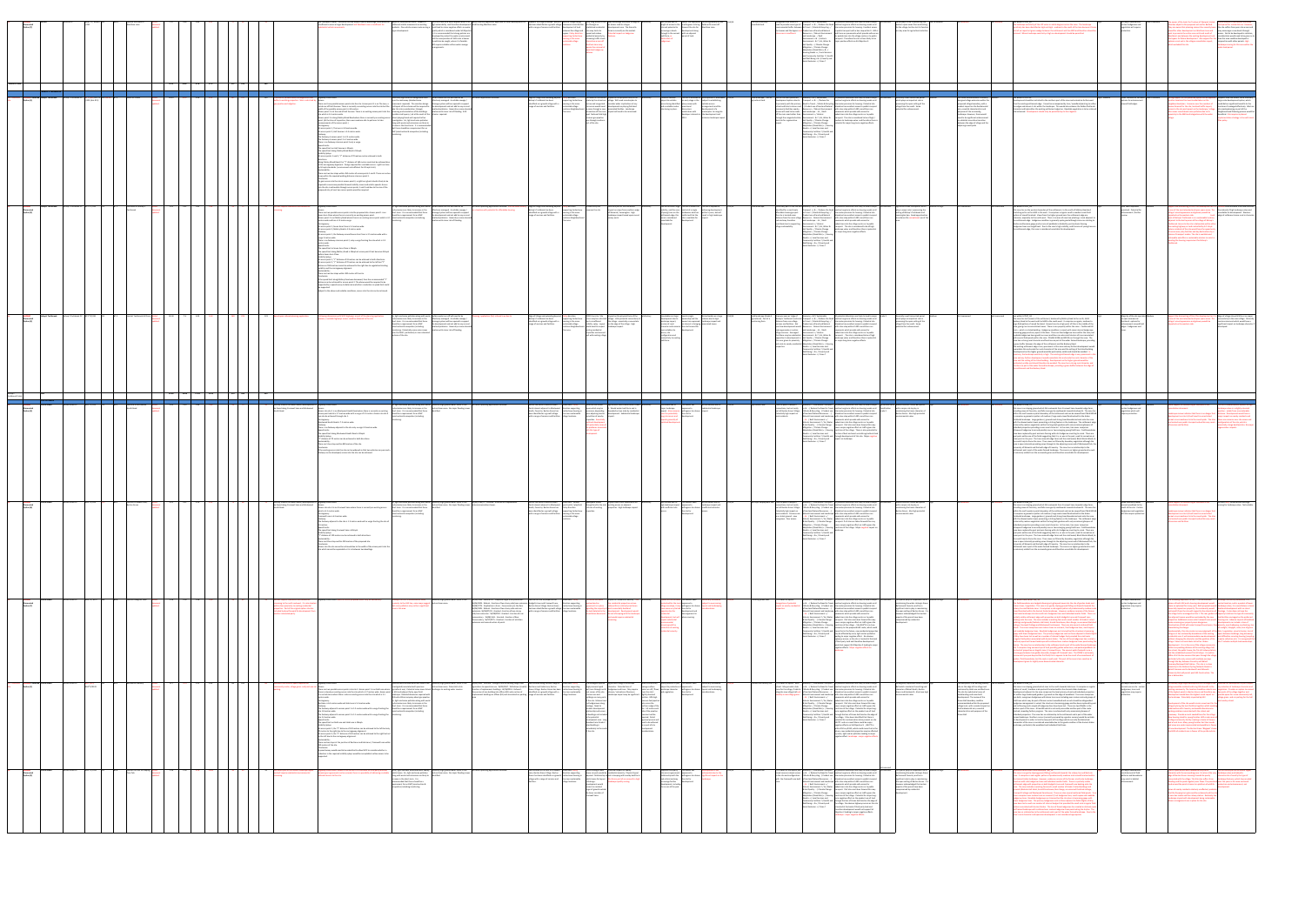| VHOSBC Hampton Magna Budbrooke PC HM2*O/R99 R98 HM1 Land to the east of Clinton SHLAA 5.62 5.62 3.77 4.22 13.73 1.26 169 110 Requires sufficient                                                                                                                                                                                                                                                                                                                                                                                                                                                                                                                                                                                                                                                                                                                                                                                                                                                                                                                                                                                                                                                                                                                                                                                                                                                                                                                                                                                                                                                                                                                                                                                                                                                                                                                                                                                                                                                                                                                                                                                                                                                                                                                                                            | d VHOSBC Hampton Magna Budbrooke PC HM 1 (DS7) R74                                                                                                                                                                                                                                                                                                                                                                                                                                                                                                                                                                                                                                                                                                                                                                                                                                                                                                                                                                                                                                                                                                                                                                                                                                                                                                                                                                                                                                                                                                                                                                                                                                                                                                                                                                                                                                                                                                                                                                                                                      | NET TRESS Cubbington Cubbington PC CU7*0 LS3 CU3 North of Bungalow Farm SHLAA 0.37 0.37 0.37 0.37 0.35 11 14 14<br><b>Cubbington Cubbington</b>                                                                                                                                                                                                                                                                                                                                                                                                                                                                                                                                                                                                                                                                                                                                                                                                                                                                                                                                                                                                                                                                                                                                                                                                                                                                                                                                                                                                                              |                                                                                                                                                                                                                                                                                                                                                                                                                                                                                                                                                                                                                                                                                                                                                                                                                                                                                                                                                                                                                                                                                                                                                                                                                                                                                                                                                                                                                                                                                                                                                                                                                                                                                                                                                   | and the contract of the contract of the contract of the contract of the contract of the contract of the contract of the contract of the contract of the contract of the contract of the contract of the contract of the contra<br>Cubbington PC CU6 <sup>*</sup> O/R130 L49                                                                                                                                                                                                                                                                                                                                                                                                                                                                                                                                                                                                                                                                                                                                                                                                                                                                                                                                                                                                                                                                                                                                                                                                                      |                                                                                                                                                                                                                                                                                                                                                                                                                                                                                                                                                                                                                                                                                                                                                                                                                                                                                                                                                                                                                                                                                                                                                                                                                                                                                                                                                                                                                                                                   | Cubbington PC CU 2 (DS7) L19                                                                                                                                                                                                                                                                                                                                                                                                                                                                                                                                                                                                                                                                                                                                                                                                                                                                                                                                                                                                                                                                                                                                                                                                                                                                                                                                                                                                          | 1*O / L18                                                                                                                                                                                                                                                                                                                                                                                                                                                                                                                                                                                                                                                                                                                                                                                                                                                                                                                                                                                                                                                                                                                                                                                                                                                                                                                                                                                                                                                                                                                               | <b>ted VHOSBC</b> Finham (Coventry) Baginton PC (part) /<br>Stoneleigh (Part)<br><b>Preferred Option</b>                                                                                                                                                                                                                                                                                                                                                                                                                                                                                                                                                                                                                                                                                                                                                                                                                                                                                                                                                                                                                                                                                                                                                                                                                                                                             | the control of the control of the control of<br><b>Burton Green</b><br><b>Burton Green</b><br><b>Discounted</b><br><b>Burton Green</b>                                                                                                                                                                                                                                                                                                                                                                                                                                                                                                                                                                                                                                                                                                                                                                                                                                                                                                                                                                                                                                                                                                                                                                                                                                                                        |                                                                                                                                                                                                                                                                                                                                                                                                                                                                                                                                                                                                                                                                                                                                                                                                                                                                                                                                                                                                                                                                                                                                                                                                                                                                                                                                                                                                    |
|-------------------------------------------------------------------------------------------------------------------------------------------------------------------------------------------------------------------------------------------------------------------------------------------------------------------------------------------------------------------------------------------------------------------------------------------------------------------------------------------------------------------------------------------------------------------------------------------------------------------------------------------------------------------------------------------------------------------------------------------------------------------------------------------------------------------------------------------------------------------------------------------------------------------------------------------------------------------------------------------------------------------------------------------------------------------------------------------------------------------------------------------------------------------------------------------------------------------------------------------------------------------------------------------------------------------------------------------------------------------------------------------------------------------------------------------------------------------------------------------------------------------------------------------------------------------------------------------------------------------------------------------------------------------------------------------------------------------------------------------------------------------------------------------------------------------------------------------------------------------------------------------------------------------------------------------------------------------------------------------------------------------------------------------------------------------------------------------------------------------------------------------------------------------------------------------------------------------------------------------------------------------------------------------------------------|-------------------------------------------------------------------------------------------------------------------------------------------------------------------------------------------------------------------------------------------------------------------------------------------------------------------------------------------------------------------------------------------------------------------------------------------------------------------------------------------------------------------------------------------------------------------------------------------------------------------------------------------------------------------------------------------------------------------------------------------------------------------------------------------------------------------------------------------------------------------------------------------------------------------------------------------------------------------------------------------------------------------------------------------------------------------------------------------------------------------------------------------------------------------------------------------------------------------------------------------------------------------------------------------------------------------------------------------------------------------------------------------------------------------------------------------------------------------------------------------------------------------------------------------------------------------------------------------------------------------------------------------------------------------------------------------------------------------------------------------------------------------------------------------------------------------------------------------------------------------------------------------------------------------------------------------------------------------------------------------------------------------------------------------------------------------------|------------------------------------------------------------------------------------------------------------------------------------------------------------------------------------------------------------------------------------------------------------------------------------------------------------------------------------------------------------------------------------------------------------------------------------------------------------------------------------------------------------------------------------------------------------------------------------------------------------------------------------------------------------------------------------------------------------------------------------------------------------------------------------------------------------------------------------------------------------------------------------------------------------------------------------------------------------------------------------------------------------------------------------------------------------------------------------------------------------------------------------------------------------------------------------------------------------------------------------------------------------------------------------------------------------------------------------------------------------------------------------------------------------------------------------------------------------------------------------------------------------------------------------------------------------------------------|---------------------------------------------------------------------------------------------------------------------------------------------------------------------------------------------------------------------------------------------------------------------------------------------------------------------------------------------------------------------------------------------------------------------------------------------------------------------------------------------------------------------------------------------------------------------------------------------------------------------------------------------------------------------------------------------------------------------------------------------------------------------------------------------------------------------------------------------------------------------------------------------------------------------------------------------------------------------------------------------------------------------------------------------------------------------------------------------------------------------------------------------------------------------------------------------------------------------------------------------------------------------------------------------------------------------------------------------------------------------------------------------------------------------------------------------------------------------------------------------------------------------------------------------------------------------------------------------------------------------------------------------------------------------------------------------------------------------------------------------------|--------------------------------------------------------------------------------------------------------------------------------------------------------------------------------------------------------------------------------------------------------------------------------------------------------------------------------------------------------------------------------------------------------------------------------------------------------------------------------------------------------------------------------------------------------------------------------------------------------------------------------------------------------------------------------------------------------------------------------------------------------------------------------------------------------------------------------------------------------------------------------------------------------------------------------------------------------------------------------------------------------------------------------------------------------------------------------------------------------------------------------------------------------------------------------------------------------------------------------------------------------------------------------------------------------------------------------------------------------------------------------------------------------------------------------------------------------------------------------------------------|-------------------------------------------------------------------------------------------------------------------------------------------------------------------------------------------------------------------------------------------------------------------------------------------------------------------------------------------------------------------------------------------------------------------------------------------------------------------------------------------------------------------------------------------------------------------------------------------------------------------------------------------------------------------------------------------------------------------------------------------------------------------------------------------------------------------------------------------------------------------------------------------------------------------------------------------------------------------------------------------------------------------------------------------------------------------------------------------------------------------------------------------------------------------------------------------------------------------------------------------------------------------------------------------------------------------------------------------------------------------------------------------------------------------------------------------------------------------|---------------------------------------------------------------------------------------------------------------------------------------------------------------------------------------------------------------------------------------------------------------------------------------------------------------------------------------------------------------------------------------------------------------------------------------------------------------------------------------------------------------------------------------------------------------------------------------------------------------------------------------------------------------------------------------------------------------------------------------------------------------------------------------------------------------------------------------------------------------------------------------------------------------------------------------------------------------------------------------------------------------------------------------------------------------------------------------------------------------------------------------------------------------------------------------------------------------------------------------------------------------------------------------------------------------------------------------------------------------------------------------------------------------------------------------|-----------------------------------------------------------------------------------------------------------------------------------------------------------------------------------------------------------------------------------------------------------------------------------------------------------------------------------------------------------------------------------------------------------------------------------------------------------------------------------------------------------------------------------------------------------------------------------------------------------------------------------------------------------------------------------------------------------------------------------------------------------------------------------------------------------------------------------------------------------------------------------------------------------------------------------------------------------------------------------------------------------------------------------------------------------------------------------------------------------------------------------------------------------------------------------------------------------------------------------------------------------------------------------------------------------------------------------------------------------------------------------------------------------------------------------------------------------------------------------------------------------------------------------------|--------------------------------------------------------------------------------------------------------------------------------------------------------------------------------------------------------------------------------------------------------------------------------------------------------------------------------------------------------------------------------------------------------------------------------------------------------------------------------------------------------------------------------------------------------------------------------------------------------------------------------------------------------------------------------------------------------------------------------------------------------------------------------------------------------------------------------------------------------------------------------------------------------------------------------------------------------------------------------------------------------------------------------------------------------------------------------------------------------------------------------------------------------------------------------------------------------------------------------------------------------------------------------------------------------------------------------------------------------------------------------------|---------------------------------------------------------------------------------------------------------------------------------------------------------------------------------------------------------------------------------------------------------------------------------------------------------------------------------------------------------------------------------------------------------------------------------------------------------------------------------------------------------------------------------------------------------------------------------------------------------------------------------------------------------------------------------------------------------------------------------------------------------------------------------------------------------------------------------------------------------------------------------------------------------------------------------------------------------------------------------------------------------------------------------------------------------------------------------------------------------------------------------------------------------------------------------------------------------------------------------------------------------------------------------------------------------------------------------------------------------------------------------------------------------------|----------------------------------------------------------------------------------------------------------------------------------------------------------------------------------------------------------------------------------------------------------------------------------------------------------------------------------------------------------------------------------------------------------------------------------------------------------------------------------------------------------------------------------------------------------------------------------------------------------------------------------------------------------------------------------------------------------------------------------------------------------------------------------------------------------------------------------------------------------------------------------------------------------------------------------------------------------------------------------------------------------------------------------------------------------------------------------------------------------------------------------------------------------------------------------------------------------------------------------------------------------------------------------------------------------------------------------------------------------------------------------------------------|
| Avenue / Gould Road                                                                                                                                                                                                                                                                                                                                                                                                                                                                                                                                                                                                                                                                                                                                                                                                                                                                                                                                                                                                                                                                                                                                                                                                                                                                                                                                                                                                                                                                                                                                                                                                                                                                                                                                                                                                                                                                                                                                                                                                                                                                                                                                                                                                                                                                                         | Boulevard                                                                                                                                                                                                                                                                                                                                                                                                                                                                                                                                                                                                                                                                                                                                                                                                                                                                                                                                                                                                                                                                                                                                                                                                                                                                                                                                                                                                                                                                                                                                                                                                                                                                                                                                                                                                                                                                                                                                                                                                                                                               |                                                                                                                                                                                                                                                                                                                                                                                                                                                                                                                                                                                                                                                                                                                                                                                                                                                                                                                                                                                                                                                                                                                                                                                                                                                                                                                                                                                                                                                                                                                                                                              |                                                                                                                                                                                                                                                                                                                                                                                                                                                                                                                                                                                                                                                                                                                                                                                                                                                                                                                                                                                                                                                                                                                                                                                                                                                                                                                                                                                                                                                                                                                                                                                                                                                                                                                                                   |                                                                                                                                                                                                                                                                                                                                                                                                                                                                                                                                                                                                                                                                                                                                                                                                                                                                                                                                                                                                                                                                                                                                                                                                                                                                                                                                                                                                                                                                                                  | <u>La dividuale de la cuasta de la cua</u> de la dividuale de la dividuale de la cua<br>La cuasta de la cuasta de la cuasta de la dividuale de la cuasta de la cuasta de la cuasta de la cuasta de la<br>Coventry Road                                                                                                                                                                                                                                                                                                                                                                                                                                                                                                                                                                                                                                                                                                                                                                                                                                                                                                                                                                                                                                                                                                                                                                                                                                            |                                                                                                                                                                                                                                                                                                                                                                                                                                                                                                                                                                                                                                                                                                                                                                                                                                                                                                                                                                                                                                                                                                                                                                                                                                                                                                                                                                                                                                       | Allotment Land, Rugby<br>Road, Cubbington                                                                                                                                                                                                                                                                                                                                                                                                                                                                                                                                                                                                                                                                                                                                                                                                                                                                                                                                                                                                                                                                                                                                                                                                                                                                                                                                                                                                                                                                                               | Land at Oak Lea, Howes Lane SHLAA                                                                                                                                                                                                                                                                                                                                                                                                                                                                                                                                                                                                                                                                                                                                                                                                                                                                                                                                                                                                                                                                                                                                                                                                                                                                                                                                                    | BG3 Land North of The Small<br>BG7*O / R106 R88<br>Holding, Red Lane, Burton do                                                                                                                                                                                                                                                                                                                                                                                                                                                                                                                                                                                                                                                                                                                                                                                                                                                                                                                                                                                                                                                                                                                                                                                                                                                                                                                               |                                                                                                                                                                                                                                                                                                                                                                                                                                                                                                                                                                                                                                                                                                                                                                                                                                                                                                                                                                                                                                                                                                                                                                                                                                                                                                                                                                                                    |
|                                                                                                                                                                                                                                                                                                                                                                                                                                                                                                                                                                                                                                                                                                                                                                                                                                                                                                                                                                                                                                                                                                                                                                                                                                                                                                                                                                                                                                                                                                                                                                                                                                                                                                                                                                                                                                                                                                                                                                                                                                                                                                                                                                                                                                                                                                             | HM 1 Land south of Arras SHLAA   6.16   6.16   4.13   4.62                                                                                                                                                                                                                                                                                                                                                                                                                                                                                                                                                                                                                                                                                                                                                                                                                                                                                                                                                                                                                                                                                                                                                                                                                                                                                                                                                                                                                                                                                                                                                                                                                                                                                                                                                                                                                                                                                                                                                                                                              | 19.53 14.32 9.72 11.32 340 453 250                                                                                                                                                                                                                                                                                                                                                                                                                                                                                                                                                                                                                                                                                                                                                                                                                                                                                                                                                                                                                                                                                                                                                                                                                                                                                                                                                                                                                                                                                                                                           |                                                                                                                                                                                                                                                                                                                                                                                                                                                                                                                                                                                                                                                                                                                                                                                                                                                                                                                                                                                                                                                                                                                                                                                                                                                                                                                                                                                                                                                                                                                                                                                                                                                                                                                                                   |                                                                                                                                                                                                                                                                                                                                                                                                                                                                                                                                                                                                                                                                                                                                                                                                                                                                                                                                                                                                                                                                                                                                                                                                                                                                                                                                                                                                                                                                                                  |                                                                                                                                                                                                                                                                                                                                                                                                                                                                                                                                                                                                                                                                                                                                                                                                                                                                                                                                                                                                                                                                                                                                                                                                                                                                                                                                                                                                                                                                   | CU1 Land opposite Willow Sheet SHLAA 3.68 3.69 2.47 2.77 83 111 65 Reduction in numbers to reflect small affordable Highway Observation:                                                                                                                                                                                                                                                                                                                                                                                                                                                                                                                                                                                                                                                                                                                                                                                                                                                                                                                                                                                                                                                                                                                                                                                                                                                                                              |                                                                                                                                                                                                                                                                                                                                                                                                                                                                                                                                                                                                                                                                                                                                                                                                                                                                                                                                                                                                                                                                                                                                                                                                                                                                                                                                                                                                                                                                                                                                         |                                                                                                                                                                                                                                                                                                                                                                                                                                                                                                                                                                                                                                                                                                                                                                                                                                                                                                                                                                                                                                                                                                                                                                                                                                                                                                                                                                                      |                                                                                                                                                                                                                                                                                                                                                                                                                                                                                                                                                                                                                                                                                                                                                                                                                                                                                                                                                                                                                                                                                                                                                                                                                                                                                                                                                                                                               |                                                                                                                                                                                                                                                                                                                                                                                                                                                                                                                                                                                                                                                                                                                                                                                                                                                                                                                                                                                                                                                                                                                                                                                                                                                                                                                                                                                                    |
|                                                                                                                                                                                                                                                                                                                                                                                                                                                                                                                                                                                                                                                                                                                                                                                                                                                                                                                                                                                                                                                                                                                                                                                                                                                                                                                                                                                                                                                                                                                                                                                                                                                                                                                                                                                                                                                                                                                                                                                                                                                                                                                                                                                                                                                                                                             |                                                                                                                                                                                                                                                                                                                                                                                                                                                                                                                                                                                                                                                                                                                                                                                                                                                                                                                                                                                                                                                                                                                                                                                                                                                                                                                                                                                                                                                                                                                                                                                                                                                                                                                                                                                                                                                                                                                                                                                                                                                                         |                                                                                                                                                                                                                                                                                                                                                                                                                                                                                                                                                                                                                                                                                                                                                                                                                                                                                                                                                                                                                                                                                                                                                                                                                                                                                                                                                                                                                                                                                                                                                                              |                                                                                                                                                                                                                                                                                                                                                                                                                                                                                                                                                                                                                                                                                                                                                                                                                                                                                                                                                                                                                                                                                                                                                                                                                                                                                                                                                                                                                                                                                                                                                                                                                                                                                                                                                   |                                                                                                                                                                                                                                                                                                                                                                                                                                                                                                                                                                                                                                                                                                                                                                                                                                                                                                                                                                                                                                                                                                                                                                                                                                                                                                                                                                                                                                                                                                  |                                                                                                                                                                                                                                                                                                                                                                                                                                                                                                                                                                                                                                                                                                                                                                                                                                                                                                                                                                                                                                                                                                                                                                                                                                                                                                                                                                                                                                                                   |                                                                                                                                                                                                                                                                                                                                                                                                                                                                                                                                                                                                                                                                                                                                                                                                                                                                                                                                                                                                                                                                                                                                                                                                                                                                                                                                                                                                                                       |                                                                                                                                                                                                                                                                                                                                                                                                                                                                                                                                                                                                                                                                                                                                                                                                                                                                                                                                                                                                                                                                                                                                                                                                                                                                                                                                                                                                                                                                                                                                         |                                                                                                                                                                                                                                                                                                                                                                                                                                                                                                                                                                                                                                                                                                                                                                                                                                                                                                                                                                                                                                                                                                                                                                                                                                                                                                                                                                                      | <u>25.17 17.21 11.54 13.03 391 509 12.55 12.55 12.56 12.56 12.56 12.56 12.56 12.56 12.56 12.56 12.56 12.56 12.56 1</u>                                                                                                                                                                                                                                                                                                                                                                                                                                                                                                                                                                                                                                                                                                                                                                                                                                                                                                                                                                                                                                                                                                                                                                                                                                                                                        |                                                                                                                                                                                                                                                                                                                                                                                                                                                                                                                                                                                                                                                                                                                                                                                                                                                                                                                                                                                                                                                                                                                                                                                                                                                                                                                                                                                                    |
|                                                                                                                                                                                                                                                                                                                                                                                                                                                                                                                                                                                                                                                                                                                                                                                                                                                                                                                                                                                                                                                                                                                                                                                                                                                                                                                                                                                                                                                                                                                                                                                                                                                                                                                                                                                                                                                                                                                                                                                                                                                                                                                                                                                                                                                                                                             |                                                                                                                                                                                                                                                                                                                                                                                                                                                                                                                                                                                                                                                                                                                                                                                                                                                                                                                                                                                                                                                                                                                                                                                                                                                                                                                                                                                                                                                                                                                                                                                                                                                                                                                                                                                                                                                                                                                                                                                                                                                                         |                                                                                                                                                                                                                                                                                                                                                                                                                                                                                                                                                                                                                                                                                                                                                                                                                                                                                                                                                                                                                                                                                                                                                                                                                                                                                                                                                                                                                                                                                                                                                                              |                                                                                                                                                                                                                                                                                                                                                                                                                                                                                                                                                                                                                                                                                                                                                                                                                                                                                                                                                                                                                                                                                                                                                                                                                                                                                                                                                                                                                                                                                                                                                                                                                                                                                                                                                   |                                                                                                                                                                                                                                                                                                                                                                                                                                                                                                                                                                                                                                                                                                                                                                                                                                                                                                                                                                                                                                                                                                                                                                                                                                                                                                                                                                                                                                                                                                  |                                                                                                                                                                                                                                                                                                                                                                                                                                                                                                                                                                                                                                                                                                                                                                                                                                                                                                                                                                                                                                                                                                                                                                                                                                                                                                                                                                                                                                                                   |                                                                                                                                                                                                                                                                                                                                                                                                                                                                                                                                                                                                                                                                                                                                                                                                                                                                                                                                                                                                                                                                                                                                                                                                                                                                                                                                                                                                                                       |                                                                                                                                                                                                                                                                                                                                                                                                                                                                                                                                                                                                                                                                                                                                                                                                                                                                                                                                                                                                                                                                                                                                                                                                                                                                                                                                                                                                                                                                                                                                         |                                                                                                                                                                                                                                                                                                                                                                                                                                                                                                                                                                                                                                                                                                                                                                                                                                                                                                                                                                                                                                                                                                                                                                                                                                                                                                                                                                                      |                                                                                                                                                                                                                                                                                                                                                                                                                                                                                                                                                                                                                                                                                                                                                                                                                                                                                                                                                                                                                                                                                                                                                                                                                                                                                                                                                                                                               |                                                                                                                                                                                                                                                                                                                                                                                                                                                                                                                                                                                                                                                                                                                                                                                                                                                                                                                                                                                                                                                                                                                                                                                                                                                                                                                                                                                                    |
| the development edge.                                                                                                                                                                                                                                                                                                                                                                                                                                                                                                                                                                                                                                                                                                                                                                                                                                                                                                                                                                                                                                                                                                                                                                                                                                                                                                                                                                                                                                                                                                                                                                                                                                                                                                                                                                                                                                                                                                                                                                                                                                                                                                                                                                                                                                                                                       | High levels of screening / environmental buffering Highway Observation:<br>required. This reduces the overall housing level. Access:<br>ome potential options for community facility                                                                                                                                                                                                                                                                                                                                                                                                                                                                                                                                                                                                                                                                                                                                                                                                                                                                                                                                                                                                                                                                                                                                                                                                                                                                                                                                                                                                                                                                                                                                                                                                                                                                                                                                                                                                                                                                                    | No recent planning applications detailed.                                                                                                                                                                                                                                                                                                                                                                                                                                                                                                                                                                                                                                                                                                                                                                                                                                                                                                                                                                                                                                                                                                                                                                                                                                                                                                                                                                                                                                                                                                                                    | a potential green corridor through the site and Access:                                                                                                                                                                                                                                                                                                                                                                                                                                                                                                                                                                                                                                                                                                                                                                                                                                                                                                                                                                                                                                                                                                                                                                                                                                                                                                                                                                                                                                                                                                                                                                                                                                                                                           | development edge.<br>Signicantly reduced capacity to reflect the need for Highway Observation:                                                                                                                                                                                                                                                                                                                                                                                                                                                                                                                                                                                                                                                                                                                                                                                                                                                                                                                                                                                                                                                                                                                                                                                                                                                                                                                                                                                                   | the development edge.                                                                                                                                                                                                                                                                                                                                                                                                                                                                                                                                                                                                                                                                                                                                                                                                                                                                                                                                                                                                                                                                                                                                                                                                                                                                                                                                                                                                                                             | housing scheme (7 units) and environmental Access:<br>eening to the site.                                                                                                                                                                                                                                                                                                                                                                                                                                                                                                                                                                                                                                                                                                                                                                                                                                                                                                                                                                                                                                                                                                                                                                                                                                                                                                                                                             | Requires sufficient site screening and softening of Highway Observation:<br>the development edge.                                                                                                                                                                                                                                                                                                                                                                                                                                                                                                                                                                                                                                                                                                                                                                                                                                                                                                                                                                                                                                                                                                                                                                                                                                                                                                                                                                                                                                       | 20 units with areas left for screening and existing Highway Observation:                                                                                                                                                                                                                                                                                                                                                                                                                                                                                                                                                                                                                                                                                                                                                                                                                                                                                                                                                                                                                                                                                                                                                                                                                                                                                                             | 40 Site will require substantial environmental<br>screening to the west and protection of<br>planting in other areas.                                                                                                                                                                                                                                                                                                                                                                                                                                                                                                                                                                                                                                                                                                                                                                                                                                                                                                                                                                                                                                                                                                                                                                                                                                                                                         |                                                                                                                                                                                                                                                                                                                                                                                                                                                                                                                                                                                                                                                                                                                                                                                                                                                                                                                                                                                                                                                                                                                                                                                                                                                                                                                                                                                                    |
| Access into the site is at the end of Gould Road which has no existing access point. be addressed. Proximity to sewage works. manage its impact and avoid adding to local<br>The width of Gould Road varies from 7.5 metres to 20.3 metres at the possible acces<br>There is a footway on either side of the carriageway which is 1.7 metres wide.<br>The speed limit along Gould Road is 30mph however; vehicle speeds are likely to be<br>slower due to the carriageway alignment.<br>Visibility Splays:<br>The access point is at the end of a cul-de-sac so there are no visibility issues.<br>There are four bus stops within 550 metres of the site.<br>Access into the site is achievable however, due to the size of the proposed site, a new<br>access may need to be created joining the site to Old Budbrooke Road.                                                                                                                                                                                                                                                                                                                                                                                                                                                                                                                                                                                                                                                                                                                                                                                                                                                                                                                                                                                                                                                                                                                                                                                                                                                                                                                                                                                                                                                                              | There are two possible access points into the site along Arras Boulevard. Access point<br>1 could go along the south of Arras Boulevard where there is currently no existing<br>access point. Access point 2 is off Arras Boulevard, south of the junction to Curlieu<br>Close where there is an existing field gate.<br>arriageway:<br>Arras Boulevard is 6.7 metres wide.<br>at access point 2, the bellmouth is 11.4 metres wide, narrowing to 4.5 metres at the<br>On Arras Boulevard there is no footway adjacent to the site only a verge 1.2 metres<br>wide. The footway opposite the site is 2 metres wide. There is no footway at access<br>The speed limit around Arras Boulevard is 30mph however; vehicle speeds are likely<br>o be slower due to the carriageway alignment.<br>isibility Splavs:<br>"Y" distance of 43 metres can be achieved at access point 1 if the access point is<br>developed in the south-east corner of Arras Boulevard due to the alignment of the<br>Y" distance of 43 metres can be achieved in both directions at access point 2.<br>ustainability:<br>There are four bus stops within 400 metres of access point 2.<br>Access could be achieved prior to the bend of Arras Boulevard south of the junction<br>ith Clinton Avenue taking the carriageway straight into the site, so the required                                                                                                                                                                                                                                                                                                                                                                                                                                                                                                                                                                                                                                                                                                                               | <u>ictoinability: a component and contact the component of the contact of the contact of the contact of the conta<br/>The contact of the contact of the contact of the contact of the contact of the contact of the contact of the c</u><br>Highway Observation:<br>There is currently no existing access into the site on Windmill Hill.<br>Windmill Hill is 8.2 metres wide.<br>The footway adjacent to the site is 1.2 metres wide with a verge fronting the site 8.2<br>metres wide.<br>Speed Limits:<br>The speed limit along Windmill Hill is 30mph.<br>sibility Splays:<br>"Y" distance of 70 metres can be achieved in both directions if vegetation is cut back.<br>stainability:<br>There are two bus stops within 200 metres of the site.<br>It is likely there would be gradient issues with access to the site and with the close<br>proximity of the access to the Social Club and the junction with Stonehouse Close,<br>WCC do not consider access to the site could be achieved.                                                                                                                                                                                                                                                                                                                                                                                                                                                                                                                                                                            | lusion of employment uses in part of the site. There are three possible existing access points into site 3. Access points 1 and 2 are flood allevation scheme.<br>on Welsh Road and access point 3 is on Offchurch Road, opposite the junction with<br>The existing access at point 1 is 7.3 metres wide; at point 2 is 4.2 metres wide; and at<br>point 3 is 8.7 metres.<br>Velsh Road is 6.1 metres wide and Offchurch Road is 5.8 metres wide.<br>re is no existing footway at access point 1, only a verge 6.3 r<br>here is footway to the left of access point 2 which is 1.6 metres wide with a verge<br>either side of the footway 2.4 metres wide and 5.1 metres wide.<br>he footway at access point 3 is 1.6 metres wide with a verge fronting the site 3.4<br>The speed limit along Welsh Road is 50mph and the speed limit along Offchurch<br>Road is 30mph.<br><b>Visibility Splays:</b><br>it access point 1, "Y" distance of 70 metres can be achieved to the left and although<br>he recommended distance of 160 cannot be achieved, 120 metres can be achieved.<br>At access point 2, "Y" distance of 70 metres can be achieved to the left and 160<br>metres can be achieved to the right.<br>At access point 3, "Y" distance of 70 metres cannot be achieved to the left due to a<br>left hand bend and to the right, the distance of 160 metres cannot be achieved but<br>120 metres could possibly be achieved.                                                                                                                                                                                                                                                                                                               | Highway Observation:<br>There is currently an existing access into sites 2 and 4 to the east of Coventry Road<br>before Cotton Mill Spinney.<br>Carriageway:<br>The carriageway adjacent to the sites is 3.2 metres wide. There is also an existing<br>rriageway in between the sites which is 2.4 metres wide.<br>There is no footway at the sites, only a verge with a width of 1.8 metres.<br>he speed limit along Coventry Road is 60mph until the junction of the sites and then<br>comes 30mph.<br>Visibility Splays:<br>"Y" distance of 215 metres cannot be achieved to the right due to overgrown<br>vegetation and carriageway alignment. "Y" distance of 70 metres can be achieved to<br>the left of the access point.<br>There is a bus stop within 400 metres of the proposed site, on Rugby Road.<br>Access into the site cannot be achieved due to the "Y" distance not being achieved<br>d a speed survey would need to be submitted to support any request to consider a                                                                                                                                                                                                                                                                                                                                                                                                                                                                                                        | Conclusion:<br><b>Orient</b> Highway Observation:<br>There is currently an existing access into sites 2 and 4 to the east of Coventry Road<br>before Cotton Mill Spinney.<br>The carriageway adjacent to the sites is 3.2 metres wide. There is also an existing<br>arriageway in between the sites which is 2.4 metres wide.<br>There is no footway at the sites, only a verge with a width of 1.8 metres.<br>The speed limit along Coventry Road is 60mph until the junction of the sites and then<br>ecomes 30mph.<br>Visibility Splays:<br>"Y" distance of 215 metres cannot be achieved to the right due to overgrown<br>vegetation and carriageway alignment. "Y" distance of 70 metres can be achieved to<br>the left of the access point.<br>ustainability:<br>There is a bus stop within 400 metres of the proposed site, on Rugby Road.<br>Access into the site cannot be achieved due to the "Y" distance not being achieved<br>and a speed survey would need to be submitted to support any request to consider a<br>reduced "Y" distance.                                                                                                                                                                                                                                                                                                                                                                                                            | There is currently no existing access into the site on Coventry Road.<br>Carriageway:<br>Coventry Road is 5.8 metres wide.<br>There is no footway along Coventry Road adjacent to the site, only a verge 1 metre<br>The speed limit along Coventry Road is 60mph becoming 30mph at the access into<br>es 2 and 4.<br>isibility Splays:<br>"Y" distance of 215 metres can be achieved to the left if the access point was<br>positioned to the South-East corner of the site. "Y" distance of 70 metres can be<br>achieved to the right.<br>There are three bus stops within 300 metres of the site.                                                                                                                                                                                                                                                                                                                                                                                                                                                                                                                                                                                                                                                                                                                                                                                                                                   | here is currently an existing access into site 1 which is 2.7 metres wide on Rugby<br>Rugby Road is 6.2 metres wide.<br>The footway adjacent to the site is 1.4 metres wide with a verge fronting the site 4.5<br>Speed Limits:<br>The speed limit on Rugby Road is 50mph adjacent to the site but decreases to 30mpl<br>at the junction with Broadway.<br>isibility Splays:<br>Y" distances of 120 metres and 160 metres can be achieved.<br>There is a bus stop on the opposite side of the carriageway.<br>Access into the site can be achieved and could also provide access into nearby option                                                                                                                                                                                                                                                                                                                                                                                                                                                                                                                                                                                                                                                                                                                                                                                                                                                                                                                                     | There is currently limited access to the site off Howes Lane.<br>Howes Lane is 5.6 metres wide.<br>There is no footway adjacent to the site, only a verge which is 1.7 metres wide.<br>The speed limit on Howes Lane is 40mph.<br>Measuring from the right hand side of the site opposite Jacklin Drive, "Y" distance of<br>120 metres can be achieved to the left of the site but not to the right towards Mill<br>Hill, due to a right hand bend, so only 30 metres can be achieved.<br>There are bus stops within 200 metres of the site.<br>or the proposed development to be achievable, the speed limit along Howes Lane<br>would need to be decreased to 30mph and the access point into the site would need<br>to be as far south of the site, towards Leigh Avenue so that "Y" distances of 70<br>netres can be achieved.                                                                                                                                                                                                                                                                                                                                                                                                                                                                                                                                                   | Not reviewed in detail, but much of Red Lane has very limited opportunities for No major issues raised. Air, light and noise Generally high ground water levels in the No recent planning applications detailed.<br>appropriate levels of site access, due to bends in the road and reasonably high<br>vehicle speeds.                                                                                                                                                                                                                                                                                                                                                                                                                                                                                                                                                                                                                                                                                                                                                                                                                                                                                                                                                                                                                                                                                        | reviewed in detail, but much of Red Lane has very limited opportunities for Nomajor issues raised. Air, light and noise Generally high ground water levels in the No recent planning applications detaile<br>appropriate levels of site access, due to bends in the road and reasonably high pollution along with waste and emissions are Burton Green area. No major flooding issues<br>ehicle speeds.                                                                                                                                                                                                                                                                                                                                                                                                                                                                                                                                                                                                                                                                                                                                                                                                                                                                                                                                                                                            |
| military use. A46 highways noise will need to of their time. Any new scheme will have to                                                                                                                                                                                                                                                                                                                                                                                                                                                                                                                                                                                                                                                                                                                                                                                                                                                                                                                                                                                                                                                                                                                                                                                                                                                                                                                                                                                                                                                                                                                                                                                                                                                                                                                                                                                                                                                                                                                                                                                                                                                                                                                                                                                                                    |                                                                                                                                                                                                                                                                                                                                                                                                                                                                                                                                                                                                                                                                                                                                                                                                                                                                                                                                                                                                                                                                                                                                                                                                                                                                                                                                                                                                                                                                                                                                                                                                                                                                                                                                                                                                                                                                                                                                                                                                                                                                         | No major issues identified.                                                                                                                                                                                                                                                                                                                                                                                                                                                                                                                                                                                                                                                                                                                                                                                                                                                                                                                                                                                                                                                                                                                                                                                                                                                                                                                                                                                                                                                                                                                                                  |                                                                                                                                                                                                                                                                                                                                                                                                                                                                                                                                                                                                                                                                                                                                                                                                                                                                                                                                                                                                                                                                                                                                                                                                                                                                                                                                                                                                                                                                                                                                                                                                                                                                                                                                                   |                                                                                                                                                                                                                                                                                                                                                                                                                                                                                                                                                                                                                                                                                                                                                                                                                                                                                                                                                                                                                                                                                                                                                                                                                                                                                                                                                                                                                                                                                                  |                                                                                                                                                                                                                                                                                                                                                                                                                                                                                                                                                                                                                                                                                                                                                                                                                                                                                                                                                                                                                                                                                                                                                                                                                                                                                                                                                                                                                                                                   | No major issues identified.                                                                                                                                                                                                                                                                                                                                                                                                                                                                                                                                                                                                                                                                                                                                                                                                                                                                                                                                                                                                                                                                                                                                                                                                                                                                                                                                                                                                           | No major issues identified.                                                                                                                                                                                                                                                                                                                                                                                                                                                                                                                                                                                                                                                                                                                                                                                                                                                                                                                                                                                                                                                                                                                                                                                                                                                                                                                                                                                                                                                                                                             | noise survey required.                                                                                                                                                                                                                                                                                                                                                                                                                                                                                                                                                                                                                                                                                                                                                                                                                                                                                                                                                                                                                                                                                                                                                                                                                                                                                                                                                               | pollution along with waste and emissions are Burton Green area. No major flooding issues<br>ikely to increase in the short-term. It is identified.<br>commended that there should be a<br>quirement for an EMP (construction &<br>ccupation) including monitoring.                                                                                                                                                                                                                                                                                                                                                                                                                                                                                                                                                                                                                                                                                                                                                                                                                                                                                                                                                                                                                                                                                                                                            | ikely to increase in the short-term. It is identified.<br>commended that there should be a<br>requirement for an EMP (construction &<br>occupation) including monitoring.                                                                                                                                                                                                                                                                                                                                                                                                                                                                                                                                                                                                                                                                                                                                                                                                                                                                                                                                                                                                                                                                                                                                                                                                                          |
| e site contamination linked to previous Drainage and sewage systems are limited and No recent planning applications detailed<br>problems. Effective surface water<br>management essential to avoid knock on<br>impacts further down the water courses.                                                                                                                                                                                                                                                                                                                                                                                                                                                                                                                                                                                                                                                                                                                                                                                                                                                                                                                                                                                                                                                                                                                                                                                                                                                                                                                                                                                                                                                                                                                                                                                                                                                                                                                                                                                                                                                                                                                                                                                                                                                      | May be site contamination linked to previous Drainage and sewage systems are limited and No recent planning applications detailed.<br>of their time. Any new scheme will have to<br>manage its impact and avoid adding to local<br>problems. Effective surface water<br>management essential to avoid knock on<br>impacts further down the water courses.                                                                                                                                                                                                                                                                                                                                                                                                                                                                                                                                                                                                                                                                                                                                                                                                                                                                                                                                                                                                                                                                                                                                                                                                                                                                                                                                                                                                                                                                                                                                                                                                                                                                                                               | problems in the area.                                                                                                                                                                                                                                                                                                                                                                                                                                                                                                                                                                                                                                                                                                                                                                                                                                                                                                                                                                                                                                                                                                                                                                                                                                                                                                                                                                                                                                                                                                                                                        | separate appendix.                                                                                                                                                                                                                                                                                                                                                                                                                                                                                                                                                                                                                                                                                                                                                                                                                                                                                                                                                                                                                                                                                                                                                                                                                                                                                                                                                                                                                                                                                                                                                                                                                                                                                                                                |                                                                                                                                                                                                                                                                                                                                                                                                                                                                                                                                                                                                                                                                                                                                                                                                                                                                                                                                                                                                                                                                                                                                                                                                                                                                                                                                                                                                                                                                                                  | its impact and avoid adding to local problems.<br>Surface water management is important.                                                                                                                                                                                                                                                                                                                                                                                                                                                                                                                                                                                                                                                                                                                                                                                                                                                                                                                                                                                                                                                                                                                                                                                                                                                                                                                                                                          |                                                                                                                                                                                                                                                                                                                                                                                                                                                                                                                                                                                                                                                                                                                                                                                                                                                                                                                                                                                                                                                                                                                                                                                                                                                                                                                                                                                                                                       | rt of the land falls into a northern water No recent planning applications detailed.<br>catchment. Any scheme will have to manage<br>its impact and avoid adding to local problems.<br>Surface water management is important.                                                                                                                                                                                                                                                                                                                                                                                                                                                                                                                                                                                                                                                                                                                                                                                                                                                                                                                                                                                                                                                                                                                                                                                                                                                                                                           | addressed as part of the development with a and avoid adding to local problems. No major to Howes Lane.<br>issues identified although SA indicates some<br>degree of flooding in part of the site.                                                                                                                                                                                                                                                                                                                                                                                                                                                                                                                                                                                                                                                                                                                                                                                                                                                                                                                                                                                                                                                                                                                                                                                   |                                                                                                                                                                                                                                                                                                                                                                                                                                                                                                                                                                                                                                                                                                                                                                                                                                                                                                                                                                                                                                                                                                                                                                                                                                                                                                                                                                                                               |                                                                                                                                                                                                                                                                                                                                                                                                                                                                                                                                                                                                                                                                                                                                                                                                                                                                                                                                                                                                                                                                                                                                                                                                                                                                                                                                                                                                    |
|                                                                                                                                                                                                                                                                                                                                                                                                                                                                                                                                                                                                                                                                                                                                                                                                                                                                                                                                                                                                                                                                                                                                                                                                                                                                                                                                                                                                                                                                                                                                                                                                                                                                                                                                                                                                                                                                                                                                                                                                                                                                                                                                                                                                                                                                                                             |                                                                                                                                                                                                                                                                                                                                                                                                                                                                                                                                                                                                                                                                                                                                                                                                                                                                                                                                                                                                                                                                                                                                                                                                                                                                                                                                                                                                                                                                                                                                                                                                                                                                                                                                                                                                                                                                                                                                                                                                                                                                         |                                                                                                                                                                                                                                                                                                                                                                                                                                                                                                                                                                                                                                                                                                                                                                                                                                                                                                                                                                                                                                                                                                                                                                                                                                                                                                                                                                                                                                                                                                                                                                              | current and previous uses. Subject to major issues locally and on part of the site. This will (each 54,000 sqft) (renewal of PP W850201). W/91/1008 - Cubbington has been identified as a supporting limited new to flooding i<br>not address all the flood issues on the site - Granted - Erection of 2 link buildings. W/94/1289 - Granted - growth village with a range of services housing in the more of which are being<br>particularly along the north western edge. If Erection of a workshop and warehouse (each 54,000 sq ft) and facilities.<br>developing the site, there is an opportunity to renewal of W900444. W/98/0359 - Granted - Provision of liquid<br>open up the culvert through the site and site and starting as tank and erection of eight flues and one air intake stack.<br>create a green corridor. This corridor may $\frac{W}{99/1486}$ - Granted - Variation of condition 1 (time limit) of<br>significantly reduce the development capacity W941289 to extend permission for a further 5 year period for t<br>of the site. A hydrology model needs to be erection of a workshop and warehouse (each 5017 sqm).<br>developed to better understand issues locally. W/00/0419 - Granted - Erection of a wooden viewing shelter for<br>letailed initial drainage reports available as luse in association with existing demonstration area / test track<br>W/00/1565 - Granted - Erection of a wooden viewing shelter fo<br>use in association with existing demonstration area / test trac<br>(amended position to W20000419). W/04/1770 - Granted -<br>Variation of Condition 1 (Time Limit) of Planning Permission<br>W991486 to renew original permission (W900444) for a furthe<br><b>period of five years.</b> | Potential contamination linked to nearby Part of the land falls into a northern water W/01/0231- Granted - Retrospective application for the removal Edge of Cubbington village. Green Belt land. Policy Insufficient visabili<br>previous Sawmill Use (wood contaminants). catchment. Any scheme will have to manage of an earth mound and creation if new hardstanding.<br>its impact and avoid adding to local problems. W/97/0725- Granted - Retention of additional parking area. growth village with a range of services  limited new housing in relation to current speed of high landscape value. S<br>Surface water management is important. W/04/0042 - Granted - Erection of a replacement dwelling. and facilities.                                                                                                                                                                                                                                                                                                                                                                                                                                                                                                                                                                                                                                                                                                                                                                  | Potential contamination linked to nearby Part of the land falls into a northern water W/01/0231 - Granted - Retrospective application for the removal Edge of Cubbington village. Green Belt and allotment Insufficient visabi<br>previous Sawmill Use (wood contaminants). catchment. Any scheme will have to manage of an earth mound and creation of new hardstanding.                                                                                                                                                                                                                                                                                                                                                                                                                                                                                                                                                                                                                                                                                                                                                                                                                                                                                                                                                                                                                                                                                         | art of the land falls into a northern water W/97/0072 - Refused - Construction of a 15 space car park. Edge of Cubbington village. Green Belt. Some history Suitable site access and Impact on open landscape character. Satis<br>catchment. Any scheme will have to manage W/07/1086 - Refused - Construction of a grasscrete hardstanding Cubbington has been identified as a passible site for a internal road<br>its impact and avoid adding to local problems. for parking of cars (revised application of W970072) including a growth village with a range of services small affordable housing connections would need<br>Surface water management is important. The w vehicle access. Planning approval for 7 units (xxxxxx) and facilities.                                                                                                                                                                                                                                                                                                                                                                                                                                                                                                                                                                                                                                                                                   |                                                                                                                                                                                                                                                                                                                                                                                                                                                                                                                                                                                                                                                                                                                                                                                                                                                                                                                                                                                                                                                                                                                                                                                                                                                                                                                                                                                                                                                                                                                                         | oise issues from the A46 will need to be Any scheme will have to manage its impact W/94/1282 - Refused - Residential development with access road Edge of Coventry urban area. Finham The site is located within Large domesti                                                                                                                                                                                                                                                                                                                                                                                                                                                                                                                                                                                                                                                                                                                                                                                                                                                                                                                                                                                                                                                                                                                                                       |                                                                                                                                                                                                                                                                                                                                                                                                                                                                                                                                                                                                                                                                                                                                                                                                                                                                                                                                                                                                                                                                                                                                                                                                                                                                                                                                                                                                               |                                                                                                                                                                                                                                                                                                                                                                                                                                                                                                                                                                                                                                                                                                                                                                                                                                                                                                                                                                                                                                                                                                                                                                                                                                                                                                                                                                                                    |
| services and facilities.                                                                                                                                                                                                                                                                                                                                                                                                                                                                                                                                                                                                                                                                                                                                                                                                                                                                                                                                                                                                                                                                                                                                                                                                                                                                                                                                                                                                                                                                                                                                                                                                                                                                                                                                                                                                                                                                                                                                                                                                                                                                                                                                                                                                                                                                                    | services and facilities.                                                                                                                                                                                                                                                                                                                                                                                                                                                                                                                                                                                                                                                                                                                                                                                                                                                                                                                                                                                                                                                                                                                                                                                                                                                                                                                                                                                                                                                                                                                                                                                                                                                                                                                                                                                                                                                                                                                                                                                                                                                | growth village with a range of services limited new housing in Proximity to sports and<br>village locations.                                                                                                                                                                                                                                                                                                                                                                                                                                                                                                                                                                                                                                                                                                                                                                                                                                                                                                                                                                                                                                                                                                                                                                                                                                                                                                                                                                                                                                                                 |                                                                                                                                                                                                                                                                                                                                                                                                                                                                                                                                                                                                                                                                                                                                                                                                                                                                                                                                                                                                                                                                                                                                                                                                                                                                                                                                                                                                                                                                                                                                                                                                                                                                                                                                                   |                                                                                                                                                                                                                                                                                                                                                                                                                                                                                                                                                                                                                                                                                                                                                                                                                                                                                                                                                                                                                                                                                                                                                                                                                                                                                                                                                                                                                                                                                                  | nd facilities.<br>locations.                                                                                                                                                                                                                                                                                                                                                                                                                                                                                                                                                                                                                                                                                                                                                                                                                                                                                                                                                                                                                                                                                                                                                                                                                                                                                                                                                                                                                                      | sustainable village                                                                                                                                                                                                                                                                                                                                                                                                                                                                                                                                                                                                                                                                                                                                                                                                                                                                                                                                                                                                                                                                                                                                                                                                                                                                                                                                                                                                                   | dge of Cubbington village.<br>locations.                                                                                                                                                                                                                                                                                                                                                                                                                                                                                                                                                                                                                                                                                                                                                                                                                                                                                                                                                                                                                                                                                                                                                                                                                                                                                                                                                                                                                                                                                                | and is well connected to the wider majority of the site is site. Steep slope rising to<br>Plan Area.                                                                                                                                                                                                                                                                                                                                                                                                                                                                                                                                                                                                                                                                                                                                                                                                                                                                                                                                                                                                                                                                                                                                                                                                                                                                                 | Vithin the linear, Red Lane<br>Parish. Burton Green has been limited new housing in<br>identified as a growth village with a the more sustainable<br>range of services and facilities. village locations.                                                                                                                                                                                                                                                                                                                                                                                                                                                                                                                                                                                                                                                                                                                                                                                                                                                                                                                                                                                                                                                                                                                                                                                                     | hin the linear, Red Lane<br>corridor, which is within Burton Green direction supporting and hedgerows.<br>Parish. Burton Green has been limited new housing in<br>identified as a growth village with a the more sustainable<br>range of services and facilities. village locations.                                                                                                                                                                                                                                                                                                                                                                                                                                                                                                                                                                                                                                                                                                                                                                                                                                                                                                                                                                                                                                                                                                               |
| dge of Hampton Magna village. Green Belt. Policy A46 road corridor is High landscape impact in a very Noise issues from the Not suitable due to Owner has expressed Not achievable due to high 2014/2019<br>Hampton Magna has been identified direction supporting within close proximity. visable Green Belt location. Surface A46 will need to be high landscape impact an interest in landscape impact on the<br>as a growth village with a range of limited new housing in Drainage and sewage water drainage off from field. tackled as will any and proximity to A46 / releasing the site for majority of the site.<br>the more sustainable infrastructure is limited<br>village locations. locally. Proximity to<br>sewage works. Located<br>n the edge of the<br>ettlement.                                                                                                                                                                                                                                                                                                                                                                                                                                                                                                                                                                                                                                                                                                                                                                                                                                                                                                                                                                                                                                                                                                                                                                                                                                                                                                                                                                                                                                                                                                                         | Hampton Magna has been identified direction supporting southern edge of the landscape with intervisibility with<br>as a growth village with a range of limited new housing in site. HBA Local wildlife historic core of Warwick. Site levels<br>the more sustainable site adjacent to the site will require addressing. Need to<br>village locations. in south west corner. effectively manage on-site surface<br>Drainage and sewage water. Relatively high landscape<br>infrastructure is limited scoring.                                                                                                                                                                                                                                                                                                                                                                                                                                                                                                                                                                                                                                                                                                                                                                                                                                                                                                                                                                                                                                                                                                                                                                                                                                                                                                                                                                                                                                                                                                                                                            | Cubbington has been identified as a direction supporting visible location. Inndscape impact.<br>the more sustainable social club. Vehcile<br>access likely to be                                                                                                                                                                                                                                                                                                                                                                                                                                                                                                                                                                                                                                                                                                                                                                                                                                                                                                                                                                                                                                                                                                                                                                                                                                                                                                                                                                                                             | sustainable village and addressed through a new<br>flood alleviation scheme)<br>- further work is also<br>required. Site<br>site. Currently a<br>on site, which may be<br>difficult to accommodate<br>or relocate.                                                                                                                                                                                                                                                                                                                                                                                                                                                                                                                                                                                                                                                                                                                                                                                                                                                                                                                                                                                                                                                                                                                                                                                                                                                                                                                                                                                                                                                                                                                                | Cubbington has been identified as a direction supporting splays particularly in into open countryside within an area although there may insufficient access and to release land for due to insufficient access<br>the more sustainable levels. Minerals need to come forward jointly with the contamination from limpact.<br>village locations. consultation area. allotment frontage site.                                                                                                                                                                                                                                                                                                                                                                                                                                                                                                                                                                                                                                                                                                                                                                                                                                                                                                                                                                                                                                                                                                      | Cubbington has been identified as a land. Policy direction splays particularly in into open countryside within an area although there may scale development due to release land for due to insufficient access<br>growth village with a range of services supporting limited new relation to current speed of high landscape value.<br>housing in the more levels. Will require the<br>sustainable village relocation of the current<br>allotment gardens.                                                                                                                                                                                                                                                                                                                                                                                                                                                                                                                                                                                                                                                                                                                                                                                                                                                                                                                                                                                                        | scheme. Policy direction to be agreed that<br>supporting limited new services both CU01 and<br>housing in the more    CU02. Environmental<br>screening will be<br>required and the<br>relocation of the<br>allotments will need to<br>be considered.                                                                                                                                                                                                                                                                                                                                                                                                                                                                                                                                                                                                                                                                                                                                                                                                                                                                                                                                                                                                                                                                                                                                                                                  | Green Belt and allotment Access issues would need Loss of allotment land - appropriate Satisfactory<br>Cubbington has been identified as a land. Policy direction to be resolved in replacement space would need to be<br>growth village with a range of services supporting limited new conjunction with the identified. Possible impact on nearby<br>housing in the more wider development area. residential amenity. Need to<br>sustainable village Allotments will need to minimise landscape impact.<br>be relocated.                                                                                                                                                                                                                                                                                                                                                                                                                                                                                                                                                                                                                                                                                                                                                                                                                                                                                                                                                                                                              | has a range of services and facilities the Green Belt. The (Oak Lea Farm) on the residential amenity.<br>within the Stoneleigh and south-east.<br>Ashow Neighbourhood Configuration of the site.<br>Large number of<br>significant trees on site.                                                                                                                                                                                                                                                                                                                                                                                                                                                                                                                                                                                                                                                                                                                                                                                                                                                                                                                                                                                                                                                                                                                                    | Green Belt. Policy Some significant trees Flat open landscape, with significat Satisfactory<br>corridor, which is within Burton Green direction supporting and hedgerows. hedgerow frontage planting and and                                                                                                                                                                                                                                                                                                                                                                                                                                                                                                                                                                                                                                                                                                                                                                                                                                                                                                                                                                                                                                                                                                                                                                                                  |                                                                                                                                                                                                                                                                                                                                                                                                                                                                                                                                                                                                                                                                                                                                                                                                                                                                                                                                                                                                                                                                                                                                                                                                                                                                                                                                                                                                    |
| sewage works.                                                                                                                                                                                                                                                                                                                                                                                                                                                                                                                                                                                                                                                                                                                                                                                                                                                                                                                                                                                                                                                                                                                                                                                                                                                                                                                                                                                                                                                                                                                                                                                                                                                                                                                                                                                                                                                                                                                                                                                                                                                                                                                                                                                                                                                                                               |                                                                                                                                                                                                                                                                                                                                                                                                                                                                                                                                                                                                                                                                                                                                                                                                                                                                                                                                                                                                                                                                                                                                                                                                                                                                                                                                                                                                                                                                                                                                                                                                                                                                                                                                                                                                                                                                                                                                                                                                                                                                         |                                                                                                                                                                                                                                                                                                                                                                                                                                                                                                                                                                                                                                                                                                                                                                                                                                                                                                                                                                                                                                                                                                                                                                                                                                                                                                                                                                                                                                                                                                                                                                              | ubject to major viability studies. Site                                                                                                                                                                                                                                                                                                                                                                                                                                                                                                                                                                                                                                                                                                                                                                                                                                                                                                                                                                                                                                                                                                                                                                                                                                                                                                                                                                                                                                                                                                                                                                                                                                                                                                           | the previous nearby<br>land use on the now<br>developed Cotton<br>Mill Spinney Estate.                                                                                                                                                                                                                                                                                                                                                                                                                                                                                                                                                                                                                                                                                                                                                                                                                                                                                                                                                                                                                                                                                                                                                                                                                                                                                                                                                                                                           | contamination from and potential<br>the previous nearby landscape impact.<br>land use on the now<br>developed Cotton<br>Mill Spinney Estate.                                                                                                                                                                                                                                                                                                                                                                                                                                                                                                                                                                                                                                                                                                                                                                                                                                                                                                                                                                                                                                                                                                                                                                                                                                                                                                                      |                                                                                                                                                                                                                                                                                                                                                                                                                                                                                                                                                                                                                                                                                                                                                                                                                                                                                                                                                                                                                                                                                                                                                                                                                                                                                                                                                                                                                                       |                                                                                                                                                                                                                                                                                                                                                                                                                                                                                                                                                                                                                                                                                                                                                                                                                                                                                                                                                                                                                                                                                                                                                                                                                                                                                                                                                                                                                                                                                                                                         |                                                                                                                                                                                                                                                                                                                                                                                                                                                                                                                                                                                                                                                                                                                                                                                                                                                                                                                                                                                                                                                                                                                                                                                                                                                                                                                                                                                      | some mature trees. Loss of Grade 2<br>Agricultural Land. Would result in<br>ribbon development along Red Lan<br>Reasonably high landscape impact.                                                                                                                                                                                                                                                                                                                                                                                                                                                                                                                                                                                                                                                                                                                                                                                                                                                                                                                                                                                                                                                                                                                                                                                                                                                             | Flat open landscape, with significat<br>hedgerow frontage planting and and<br>some mature trees. Loss of Grade 2<br>Agricultural Land. Would result in<br>ribbon development along Red Lane<br>Reasonably high landscape impact.                                                                                                                                                                                                                                                                                                                                                                                                                                                                                                                                                                                                                                                                                                                                                                                                                                                                                                                                                                                                                                                                                                                                                                   |
| odor from the sewage works. development.                                                                                                                                                                                                                                                                                                                                                                                                                                                                                                                                                                                                                                                                                                                                                                                                                                                                                                                                                                                                                                                                                                                                                                                                                                                                                                                                                                                                                                                                                                                                                                                                                                                                                                                                                                                                                                                                                                                                                                                                                                                                                                                                                                                                                                                                    | to sufficient site an interest in by overcoming landscape and<br>screening and high releasing the site for site screening issues.<br>quality layout development.<br>sensitively positioned in<br>relation to the existing<br>settlement.                                                                                                                                                                                                                                                                                                                                                                                                                                                                                                                                                                                                                                                                                                                                                                                                                                                                                                                                                                                                                                                                                                                                                                                                                                                                                                                                                                                                                                                                                                                                                                                                                                                                                                                                                                                                                                | insufficient access and<br>potential landscape                                                                                                                                                                                                                                                                                                                                                                                                                                                                                                                                                                                                                                                                                                                                                                                                                                                                                                                                                                                                                                                                                                                                                                                                                                                                                                                                                                                                                                                                                                                               | from current and   hydrology modelling,   the site for<br>previous uses. More imasterplanning and development.                                                                                                                                                                                                                                                                                                                                                                                                                                                                                                                                                                                                                                                                                                                                                                                                                                                                                                                                                                                                                                                                                                                                                                                                                                                                                                                                                                                                                                                                                                                                                                                                                                    |                                                                                                                                                                                                                                                                                                                                                                                                                                                                                                                                                                                                                                                                                                                                                                                                                                                                                                                                                                                                                                                                                                                                                                                                                                                                                                                                                                                                                                                                                                  | be some limited site to insufficient access development. and landscape impact.                                                                                                                                                                                                                                                                                                                                                                                                                                                                                                                                                                                                                                                                                                                                                                                                                                                                                                                                                                                                                                                                                                                                                                                                                                                                                                                                                                                    | Extremely large SHLAA Landowner is willing Comprehensive scheme 2014/2019<br>area, which may have to release land for required in conjunction<br>development potential development. With CU01. Relocation of<br>at a small scale.                                                                                                                                                                                                                                                                                                                                                                                                                                                                                                                                                                                                                                                                                                                                                                                                                                                                                                                                                                                                                                                                                                                                                                                                     | Site configuration and Landowner is willing Only deliverable in 2014/2019<br>access restricts to release land for conjunction with land<br>development options development. outlined in CU2*O.<br>for this site in isolation.<br>However opportunity<br>to consider as part of a<br>larger scheme which<br>turns the Rugby Road /<br>Coventry Road corner.                                                                                                                                                                                                                                                                                                                                                                                                                                                                                                                                                                                                                                                                                                                                                                                                                                                                                                                                                                                                                                                                                                                                                                              | Noise and air <b>Potentially suitable in</b> Available - the owner Achievable subject to 2014/19<br>pollution from A46. part, subject to has expressed an designing a suitable scheme<br>Considerable noise alteration of the Green interest in releasing to overcome the<br>pollution is notable Belt boundary, the the site for configuration of the site<br>from the site. protection of important development.<br>trees and a significant<br>buffer along the<br>boundary of the A46.                                                                                                                                                                                                                                                                                                                                                                                                                                                                                                                                                                                                                                                                                                                                                                                                                                                                                            | Impact on the Cowner has expressed Not suitable due to Not assessed<br>landscape and a willingness to bring promotion of ribbon<br>character of the area. forward the site for development and high<br>Would create development. and scape impact.<br>additional ribbon<br>development along Red<br>Lane and may<br>encourage other similar<br>types of development.                                                                                                                                                                                                                                                                                                                                                                                                                                                                                                                                                                                                                                                                                                                                                                                                                                                                                                                                                                                                                                          | ner has expressed INot suitable due to<br>character of the area. a willingness to bring promotion of ribbon<br>Would create forward the site for development and high<br>additional ribbon development. Iandscape impact.<br>development along Red<br>Lane and may<br>encourage other similar<br>types of development.                                                                                                                                                                                                                                                                                                                                                                                                                                                                                                                                                                                                                                                                                                                                                                                                                                                                                                                                                                                                                                                                             |
|                                                                                                                                                                                                                                                                                                                                                                                                                                                                                                                                                                                                                                                                                                                                                                                                                                                                                                                                                                                                                                                                                                                                                                                                                                                                                                                                                                                                                                                                                                                                                                                                                                                                                                                                                                                                                                                                                                                                                                                                                                                                                                                                                                                                                                                                                                             |                                                                                                                                                                                                                                                                                                                                                                                                                                                                                                                                                                                                                                                                                                                                                                                                                                                                                                                                                                                                                                                                                                                                                                                                                                                                                                                                                                                                                                                                                                                                                                                                                                                                                                                                                                                                                                                                                                                                                                                                                                                                         | access difficulties.                                                                                                                                                                                                                                                                                                                                                                                                                                                                                                                                                                                                                                                                                                                                                                                                                                                                                                                                                                                                                                                                                                                                                                                                                                                                                                                                                                                                                                                                                                                                                         |                                                                                                                                                                                                                                                                                                                                                                                                                                                                                                                                                                                                                                                                                                                                                                                                                                                                                                                                                                                                                                                                                                                                                                                                                                                                                                                                                                                                                                                                                                                                                                                                                                                                                                                                                   |                                                                                                                                                                                                                                                                                                                                                                                                                                                                                                                                                                                                                                                                                                                                                                                                                                                                                                                                                                                                                                                                                                                                                                                                                                                                                                                                                                                                                                                                                                  |                                                                                                                                                                                                                                                                                                                                                                                                                                                                                                                                                                                                                                                                                                                                                                                                                                                                                                                                                                                                                                                                                                                                                                                                                                                                                                                                                                                                                                                                   | allotments required as par<br>of the wider scheme.                                                                                                                                                                                                                                                                                                                                                                                                                                                                                                                                                                                                                                                                                                                                                                                                                                                                                                                                                                                                                                                                                                                                                                                                                                                                                                                                                                                    | Allotments would need to<br>be relocated to another<br>area, as part of the overall<br>development option.                                                                                                                                                                                                                                                                                                                                                                                                                                                                                                                                                                                                                                                                                                                                                                                                                                                                                                                                                                                                                                                                                                                                                                                                                                                                                                                                                                                                                              | and appropriate tree and<br>vegetation cover /                                                                                                                                                                                                                                                                                                                                                                                                                                                                                                                                                                                                                                                                                                                                                                                                                                                                                                                                                                                                                                                                                                                                                                                                                                                                                                                                       |                                                                                                                                                                                                                                                                                                                                                                                                                                                                                                                                                                                                                                                                                                                                                                                                                                                                                                                                                                                                                                                                                                                                                                                                                                                                                                                                                                                                               |                                                                                                                                                                                                                                                                                                                                                                                                                                                                                                                                                                                                                                                                                                                                                                                                                                                                                                                                                                                                                                                                                                                                                                                                                                                                                                                                                                                                    |
| Agricultural land.<br>services.                                                                                                                                                                                                                                                                                                                                                                                                                                                                                                                                                                                                                                                                                                                                                                                                                                                                                                                                                                                                                                                                                                                                                                                                                                                                                                                                                                                                                                                                                                                                                                                                                                                                                                                                                                                                                                                                                                                                                                                                                                                                                                                                                                                                                                                                             |                                                                                                                                                                                                                                                                                                                                                                                                                                                                                                                                                                                                                                                                                                                                                                                                                                                                                                                                                                                                                                                                                                                                                                                                                                                                                                                                                                                                                                                                                                                                                                                                                                                                                                                                                                                                                                                                                                                                                                                                                                                                         |                                                                                                                                                                                                                                                                                                                                                                                                                                                                                                                                                                                                                                                                                                                                                                                                                                                                                                                                                                                                                                                                                                                                                                                                                                                                                                                                                                                                                                                                                                                                                                              |                                                                                                                                                                                                                                                                                                                                                                                                                                                                                                                                                                                                                                                                                                                                                                                                                                                                                                                                                                                                                                                                                                                                                                                                                                                                                                                                                                                                                                                                                                                                                                                                                                                                                                                                                   | local area.                                                                                                                                                                                                                                                                                                                                                                                                                                                                                                                                                                                                                                                                                                                                                                                                                                                                                                                                                                                                                                                                                                                                                                                                                                                                                                                                                                                                                                                                                      | Allotment land<br>local area.                                                                                                                                                                                                                                                                                                                                                                                                                                                                                                                                                                                                                                                                                                                                                                                                                                                                                                                                                                                                                                                                                                                                                                                                                                                                                                                                                                                                                                     |                                                                                                                                                                                                                                                                                                                                                                                                                                                                                                                                                                                                                                                                                                                                                                                                                                                                                                                                                                                                                                                                                                                                                                                                                                                                                                                                                                                                                                       | relocated)                                                                                                                                                                                                                                                                                                                                                                                                                                                                                                                                                                                                                                                                                                                                                                                                                                                                                                                                                                                                                                                                                                                                                                                                                                                                                                                                                                                                                                                                                                                              |                                                                                                                                                                                                                                                                                                                                                                                                                                                                                                                                                                                                                                                                                                                                                                                                                                                                                                                                                                                                                                                                                                                                                                                                                                                                                                                                                                                      | Agricultural use.                                                                                                                                                                                                                                                                                                                                                                                                                                                                                                                                                                                                                                                                                                                                                                                                                                                                                                                                                                                                                                                                                                                                                                                                                                                                                                                                                                                             |                                                                                                                                                                                                                                                                                                                                                                                                                                                                                                                                                                                                                                                                                                                                                                                                                                                                                                                                                                                                                                                                                                                                                                                                                                                                                                                                                                                                    |
| PC is concerned about high Economy ? / Sustainable Transport Potential allocation adjacent to A46 means that Not assessed Large Green Belt area which provides<br>landscape impact and the<br>++ & - -/ Reduce the Need to Travel - there are likely to be major negative effects with<br>development is quite / Waste & Recycling - / Prudent use regard to noise, light and air quality on any new<br>peripheral to the main village of land and Natural Resources - - / residential developent. Suitable mitigation will be<br>Natural Environment and Landscape required. Potential allocation is likely to lead to<br>- & - / Built Environment + / major positive long-term effects on housing needs<br>Historic Environment ? / Air, Water as all sites make provision for housing. Potential<br>& Soil Quality - - / Climate Change site allocation has excellent access to public<br>Mitigation - / Climate Change transport with a bus stop within 0-400 m and there<br>Adaptation (Flood Risk) = $/$ Housing are pavements which provide safe access for<br>Needs ++ / Local Services and pedestrians into the village centre or to public<br>Community Facilities ?/ Health and transport. Potential for a major long-term negative<br>Well Being $+$ +/ Poverty and Social effect on the prudent use of land through the loss<br>Exclusion + / Crime ?<br>of Green Belt Land on the edge of the village.<br>Landscape of medium to high value and therefore<br>there is potential for major negative long term<br>effects. Potential for major negative effects on<br>traffic is all sites are taken forward. Potential<br>allocation HM2*O is also adjacent to the A46 and a<br>sewage works which means there is the potential<br>for major negative effects with regard to noise,<br>odour, light and air quality on any new residential<br>development. Could have the potential for major<br>negative transport effects given that the site has<br>capacity for over 100 dwellings. All sites have tl<br>potential for contaminants to be present as a<br>of previous military use (possible major negative<br>ffects) and as a result it would be recommend<br>that a land quality assessment is carried out to<br>identify and suggest mitigation for any potentia<br>negative effects. | dge of Hampton Magna village. Green Belt. Policy Footpath traverses Site is relatively prominent in the Satisfactory Some suitability subject   Dome Mericultural land   Apricultural land The PC is not supportive of Economy<br>housing growth locally, but ++ & - -/ Reduce the Need to Travel - positive long-term effects on housing needs as all<br>this site has some benefits / Waste & Recycling - / Prudent use sites make provision for housing. Potential site<br>above other options due to its of land and Natural Resources -- / allocation has excellent access to public transport<br>proximity to the local school Natural Environment and Landscape with a bus stop within 0-400 m and there are<br>and recreation ground. Might - - & - / Built Environment + / pavements which provide safe access for<br>be some options for Historic Environment ? / Air, Water pedestrians into the village centre or to public<br>enhancing community facilities & Soil Quality - - / Climate Change transport. Potential for a major long-term negative<br>locally and providing an Mitigation - / Climate Change effect on the prudent use of land through the loss<br>alternative access to the $\blacksquare$ Adaptation (Flood Risk) = / Housing of Green Belt Land on the edge of the village.<br>Needs ++ / Local Services and Landscape of medium to high value and therefore<br>Community Facilities ?/ Health and there is potential for major negative long term<br>Well Being + +/ Poverty and Social effects. Potential for major negative effects on<br>Exclusion + / Crime ? traffic is all sites are taken forward. Could have the<br>potential for major negative transport effects given<br>that the site has capacity for over 100 dwellings. A<br>es have the potential for contaminants to b<br>resent as a result of previous military use (pos<br>ajor negative effects) and as a result it would<br>recommended that a land quality assessment<br>carried out to identify and suggest mitigation fo<br>any potential negative effects. | Surface water drain off may increase Mot reviewed in detail due to potentially significant landscape Edge of Cubbington village. Green Belt. Policy Elevated site in a highly Surface water flow off site. High Satisfactory N<br>evaluation but recognition of Transport ++ $\&$ - $\frac{1}{2}$ Reduce the positive long-term effects on housing needs as all<br>the elevated nature of the site. Need to Travel - / Waste & Recycling sites make provision for housing. Potential site<br>- / Prudent use of land and Natural allocation has excellent access to public transport<br>Resources - - / Natural Environment with a bus stop within 0-400 m and there are<br>and Landscape - - & - / Built pavements which provide safe access for<br>Environment + / Historic pedestrians into the village centre or to public<br>invironment ? / Air, Water & Soil transport. Potential for a major long-terms<br>Quality - - / Climate Change legative effect on the prudent use of land through<br>Mitigation - / Climate Change the loss of Green Belt Land on the edge of the<br>Adaptation (Flood Risk) - - & = / village. Landscape of medium to high value and<br>Housing Needs ++ / Local Services therefore there is potential for major negative long<br>and Community Facilities ? / Health term effects. Surface Water Drinking Water<br>and Well Being $+$ & $=$ / Poverty and Protected Area and Surface Water Safeguarded<br>Social Exclusion + / Crime ? Zone and therefore any development has the<br>potential to lead to major negative effects on water | mixed use devlopment Need to Travel - / Waste & Recycling sites make provision for housing. The majority of<br>including housing and <b>Figure 1</b> - / Prudent use of land and Natural the site is located within an area of medium or high<br>employment uses. <b>Example 2</b> Resources - / Natural Environment flood risk and therefore there could be major<br>and Landscape - - & - / Built Regative effects identified. Potential site allocation<br>Environment + / Historic $\frac{1}{2}$ has excellent access to public transport with a bus<br><b>Environment ? / Air, Water &amp; Soil</b> stop within 0-400 m and there are pavements<br>Quality - - / Climate Change   which provide safe access for pedestrians into the<br>Mitigation - / Climate Change <b>Millage Centre or to public transport.</b> Surface Water<br>Adaptation (Flood Risk) - - & = / Drinking Water Protected Area and Surface \<br>Housing Needs ++ / Local Services   Safeguarded Zone and therefore any developmer<br>and Community Facilities ? / Health has the potential to lead to major negative effec<br>$\frac{1}{2}$ and Well Being + & = / Poverty and $\frac{1}{2}$ on water use. Flooding major negative effect<br>Social Exclusion + / Crime ? $ $ Potential site contamination and impact of<br>industrial uses. Major positives as a brownfie                                                                                                                                                                                                                                                                                                                                                                                             | Equestrian Centre Considered initially as a Economy = & ?/ Sustainable Potential allocation is likely to lead to major Equestrian Centre Large Green Belt parcel with major /<br>potential option, but the PC is Transport ++ & - -/ Reduce the positive long-term effects on housing needs as all<br>mindful of the combined Need to Travel - / Waste & Recycling sites make provision for housing. Potential site<br>impact along the Coventry - / Prudent use of land and Natural allocation has excellent access to public transport<br>Road of new housing Resources -- / Natural Environment with a bus stop within 0-400 m and there are<br>development and preference and Landscape - - & - / Built pavements which provide safe access for<br>is for development options Environment + / Historic pedestrians into the village centre or to public<br>CU1*O and CU2*O, which Environment ? / Air, Water & Soil transport. Potential for a major long-terms<br>would have a more <b>Quality --</b> / Climate Change <b>negative effect on the prudent use of land through</b><br>regenerative impact on the Mitigation - / Climate Change the loss of Green Belt Land on the edge of the<br>Adaptation (Flood Risk) - - & = / village. Landscape of high value and therefore<br>Housing Needs ++ / Local Services there is potential for major negative long term<br>and Community Facilities ? / Health effects.<br>and Well Being + $&=$ / Poverty and<br>Social Exclusion + / Crime ? | Considered initially as a Economy = & ?/ Sustainable Potential allocation is likely to lead to major Allotment land Large Green Belt parcel with major /<br>potential option, but the PC is Transport ++ & - -/ Reduce the positive long-term effects on housing needs as all<br>mindful of the combined Need to Travel - / Waste & Recycling sites make provision for housing. Potential site<br>impact along the Coventry -/ Prudent use of land and Natural allocation has excellent access to public transport<br>Road of new housing Resources -- / Natural Environment with a bus stop within 0-400 m and there are<br>development and preference and Landscape - - & - / Built pavements which provide safe access for<br>is for development options Environment + / Historic pedestrians into the village centre or to public<br>CU1*O and CU2*O, which Environment ? / Air, Water & Soil transport. Potential for a major long-terms<br>would have a more <b>Quality - / Climate Change negative effect on the prudent use of land through</b><br>regenerative impact on the Mitigation - / Climate Change the loss of Green Belt Land on the edge of the<br>Adaptation (Flood Risk) - - & = / village. Landscape of high value and therefore<br>Housing Needs ++ / Local Services there is potential for major negative long term<br>and Community Facilities ? / Health effects.<br>and Well Being + & = / Poverty and<br>Social Exclusion + / Crime ? | Loss of agricultural land. A small section of the site has Economy = & ?/ Sustainable Potential allocation is likely to lead to major No<br>been subject to discussions $\overline{r}$ Transport ++ & - -/ Reduce the positive long-term effects on housing needs as all<br>about accommodating Need to Travel - / Waste & Recycling sites make provision for housing. Potential site<br>affordable housing units.   - / Prudent use of land and Natural   allocation has excellent access to public transport<br>Development in this area will Resources -- / Natural Environment with a bus stop within 0-400 m and there are<br>have a major visual impact and Landscape - - & - / Built pavements which provide safe access for<br>and will need to have <b>Environment + / Historic</b> pedestrians into the village centre or to public<br>sufficient environmental Environment ? / Air, Water & Soil transport. Potential for a major long-terms<br>Quality - - / Climate Change negative effect on the prudent use of land through<br>Mitigation - / Climate Change the loss of Green Belt Land on the edge of the<br>Adaptation (Flood Risk) - - & = / village. Landscape of medium to high value and<br>Housing Needs ++ / Local Services therefore there is potential for major negative long<br>and Community Facilities ? / Health term effects.<br>and Well Being $+ 8 = /$ Poverty and<br>Social Exclusion + / Crime ? | Loss of allotment land PC recognise opportunities to Economy = & ?/ Sustainable Potential allocation is likely to lead to major Allotment land Highly visible open Green Belt parcel Medium to High<br>(although it would be strengthen the Rugby Road Transport ++ & - -/ Reduce the positive long-term effects on housing needs as all<br>frontage and consider the site Need to Travel - / Waste & Recycling sites make provision for housing. Potential site<br>of lower environmental impact - / Prudent use of land and Natural allocation has excellent access to public transport<br>than other possibilities. The Resources - -/ Natural Environment with a bus stop within 0-400 m and there are<br>timing and relocation of the and Landscape - - & - / Built pavements which provide safe access for<br>allotments is crucial. Need to Environment + / Historic pedestrians into the village centre or to public<br>minimise environmental and Environment ? / Air, Water & Soil transport. Potential for a major long-terms<br>residential impact. Quality - / Climate Change negative effect on the prudent use of land through<br>Mitigation - / Climate Change the loss of Green Belt Land on the edge of the<br>Adaptation (Flood Risk) - - & = / village. Landscape of medium to high value and<br>Housing Needs ++ / Local Services therefore there is potential for major negative long<br>and Community Facilities ? / Health term effects.<br>and Well Being + $&=$ / Poverty and<br>Social Exclusion + / Crime ? | Former agricultural use. Information has been Economy = / Sustainable Transport Potential allocation is likely to lead to major Not applicable Small triangular parcel which plays a<br>provided to a neighbourhood ++ & - / Reduce the Need to Travel - positive long-term effects on housing needs as all<br>plan contact for Stoneleigh / Waste & Recycling - / Prudent use sites make provision for housing. Potential site<br>and Ashow but no feedback to of land and Natural Resources --/ allocation has excellent access to public transport<br>Natural Environment and Landscape with a bus stop within 0-400 m and there are<br>/ Built Environment + / Historic pavements which provide safe access for<br>Environment ? / Air, Water & Soil pedestrians into the village centre or to public<br>Quality - - / Climate Change   transport. The site is adjacent to the A46 which<br>Mitigation - / Climate Change means that there are likely to be major negative<br>Adaptation (Flood Risk) ? / Housing effects with regard to noise, light and air quality.<br>Needs ++ / Local Services and There is the potential for a major long-term<br>Community Facilities ? / Health and negatove effect on the prudent use of land through<br>Well Being + / Poverty and Social the loss of Green Belt land on the edge of the<br>Exclusion + / Crime ? Coventry settlement. | Discussed in outline terms - Economy ? / Sustainable Transport All potential allocations are likely to lead to major<br>but would encourage further $++$ & -- / Reduce the Need to Travel - positive long-term effects on housing needs as all<br>ribbon development along Red / Waste & Recycling - / Prudent use sites make provision for housing. Potential site<br>of land and Natural Resources - - / allocation has excellent access to public transport<br>Natural Environment and Landscape with a bus stop within 0-400 m and there are<br>/ Built Environment + / Historic pavements which provide safe access for<br>Environment ? / Air, Water & Soil pedestrians into the village centre or to public<br>Quality - - / Climate Change   transport. If all sites are taken forward this ma<br>Mitigation - / Climate Change have a major negative effect on traffic given the<br>Adaptation (Flood Risk) = / Housing small size of the village. Potential for major long-<br>Needs ++ / Local Services and term negative effect on the prudent use of land<br>Community Facilities ? / Health and through the loss of Green belt land on the edge of<br>Well Being $+ 8 = /$ Poverty and the village. There is also potential for the loss of<br>Social Exclusion + / Crime ? best and most versatile agricultural land through<br>development of this site. Landscape - major<br>gative effects. | Economy ? / Sustainable Transport   All potential allocations are likely to lead to major<br>ut would encourage further $++$ & $--/$ Reduce the Need to Travel -positive long-term effects on housing needs as all<br>ribbon development along Red / Waste & Recycling - / Prudent use sites make provision for housing. Potential site<br>of land and Natural Resources - - / allocation has excellent access to public transport<br>Natural Environment and Landscape with a bus stop within 0-400 m and there are<br>$\frac{8}{10}$ - / Built Environment + / pavements which provide safe access for<br>Historic Environment ? / Air, Water pedestrians into the village centre or to public<br>& Soil Quality -- / Climate Change transport. If all sites are taken forward this may<br>Mitigation - / Climate Change have a major negative effect on traffic given the<br>Adaptation (Flood Risk) = / Housing small size of the village. Potential for major long-<br>Needs ++ / Local Services and term negative effect on the prudent use of land<br>Community Facilities ? / Health and through the loss of Green belt land on the edge of<br>Well Being + $\&$ = / Poverty and the village. There is also potential for the loss of<br>Social Exclusion + / Crime ? best and most versatile agricultural land through<br>development of this site. Landscape - major<br>egative effects. |
|                                                                                                                                                                                                                                                                                                                                                                                                                                                                                                                                                                                                                                                                                                                                                                                                                                                                                                                                                                                                                                                                                                                                                                                                                                                                                                                                                                                                                                                                                                                                                                                                                                                                                                                                                                                                                                                                                                                                                                                                                                                                                                                                                                                                                                                                                                             |                                                                                                                                                                                                                                                                                                                                                                                                                                                                                                                                                                                                                                                                                                                                                                                                                                                                                                                                                                                                                                                                                                                                                                                                                                                                                                                                                                                                                                                                                                                                                                                                                                                                                                                                                                                                                                                                                                                                                                                                                                                                         | <u> The Communication of the Communication of the Communication of the Communication of the Communication of the Co</u>                                                                                                                                                                                                                                                                                                                                                                                                                                                                                                                                                                                                                                                                                                                                                                                                                                                                                                                                                                                                                                                                                                                                                                                                                                                                                                                                                                                                                                                      |                                                                                                                                                                                                                                                                                                                                                                                                                                                                                                                                                                                                                                                                                                                                                                                                                                                                                                                                                                                                                                                                                                                                                                                                                                                                                                                                                                                                                                                                                                                                                                                                                                                                                                                                                   |                                                                                                                                                                                                                                                                                                                                                                                                                                                                                                                                                                                                                                                                                                                                                                                                                                                                                                                                                                                                                                                                                                                                                                                                                                                                                                                                                                                                                                                                                                  |                                                                                                                                                                                                                                                                                                                                                                                                                                                                                                                                                                                                                                                                                                                                                                                                                                                                                                                                                                                                                                                                                                                                                                                                                                                                                                                                                                                                                                                                   | the village.                                                                                                                                                                                                                                                                                                                                                                                                                                                                                                                                                                                                                                                                                                                                                                                                                                                                                                                                                                                                                                                                                                                                                                                                                                                                                                                                                                                                                          | the village.                                                                                                                                                                                                                                                                                                                                                                                                                                                                                                                                                                                                                                                                                                                                                                                                                                                                                                                                                                                                                                                                                                                                                                                                                                                                                                                                                                                                                                                                                                                            |                                                                                                                                                                                                                                                                                                                                                                                                                                                                                                                                                                                                                                                                                                                                                                                                                                                                                                                                                                                                                                                                                                                                                                                                                                                                                                                                                                                      | environmental value.                                                                                                                                                                                                                                                                                                                                                                                                                                                                                                                                                                                                                                                                                                                                                                                                                                                                                                                                                                                                                                                                                                                                                                                                                                                                                                                                                                                          | environmental value.                                                                                                                                                                                                                                                                                                                                                                                                                                                                                                                                                                                                                                                                                                                                                                                                                                                                                                                                                                                                                                                                                                                                                                                                                                                                                                                                                                               |
| a valuable role in maintaining the<br>openness of the landscape and<br>protects the character of Hampton<br>Magna and Hampton on the Hill.                                                                                                                                                                                                                                                                                                                                                                                                                                                                                                                                                                                                                                                                                                                                                                                                                                                                                                                                                                                                                                                                                                                                                                                                                                                                                                                                                                                                                                                                                                                                                                                                                                                                                                                                                                                                                                                                                                                                                                                                                                                                                                                                                                  | a valuable role in maintaining the<br>openness of the landscape and<br>protects the character of Hampton<br>Magna and Hampton on the Hill.                                                                                                                                                                                                                                                                                                                                                                                                                                                                                                                                                                                                                                                                                                                                                                                                                                                                                                                                                                                                                                                                                                                                                                                                                                                                                                                                                                                                                                                                                                                                                                                                                                                                                                                                                                                                                                                                                                                              | Belt which maintains the separation of<br>Lillington and Cubbington.                                                                                                                                                                                                                                                                                                                                                                                                                                                                                                                                                                                                                                                                                                                                                                                                                                                                                                                                                                                                                                                                                                                                                                                                                                                                                                                                                                                                                                                                                                         |                                                                                                                                                                                                                                                                                                                                                                                                                                                                                                                                                                                                                                                                                                                                                                                                                                                                                                                                                                                                                                                                                                                                                                                                                                                                                                                                                                                                                                                                                                                                                                                                                                                                                                                                                   | strategic role in maintaining the<br>setting of Leamington Spa,<br>Cubbington village and the rural<br>hinterland. Strong environmental                                                                                                                                                                                                                                                                                                                                                                                                                                                                                                                                                                                                                                                                                                                                                                                                                                                                                                                                                                                                                                                                                                                                                                                                                                                                                                                                                          | strategic role in maintaining the<br>setting of Leamington Spa,<br>Cubbington village and the rural<br>hinterland. Strong environmental                                                                                                                                                                                                                                                                                                                                                                                                                                                                                                                                                                                                                                                                                                                                                                                                                                                                                                                                                                                                                                                                                                                                                                                                                                                                                                                           | t assessed Highly visible open Green Belt parcel Medium to High<br>with some historic erosion around its<br>southern fringes. Plays an important<br>role in preserving the open setting of                                                                                                                                                                                                                                                                                                                                                                                                                                                                                                                                                                                                                                                                                                                                                                                                                                                                                                                                                                                                                                                                                                                                                                                                                                            | with some historic erosion around its<br>southern fringes. Plays an important<br>role in preserving the open setting of                                                                                                                                                                                                                                                                                                                                                                                                                                                                                                                                                                                                                                                                                                                                                                                                                                                                                                                                                                                                                                                                                                                                                                                                                                                                                                                                                                                                                 | minor Green Belt role and has a<br>stronger function as part of the<br>surrounding built-up landscape.                                                                                                                                                                                                                                                                                                                                                                                                                                                                                                                                                                                                                                                                                                                                                                                                                                                                                                                                                                                                                                                                                                                                                                                                                                                                               | Strategically important area of Green<br>Belt which maintains the setting and<br>character of Balsall Heath, Burton<br>Green and Kenilworth. Also has high                                                                                                                                                                                                                                                                                                                                                                                                                                                                                                                                                                                                                                                                                                                                                                                                                                                                                                                                                                                                                                                                                                                                                                                                                                                    | rategically important area of Gr<br>Belt which maintains the setting and<br>character of Balsall Heath, Burton<br>Green and Kenilworth. Also has high                                                                                                                                                                                                                                                                                                                                                                                                                                                                                                                                                                                                                                                                                                                                                                                                                                                                                                                                                                                                                                                                                                                                                                                                                                              |
|                                                                                                                                                                                                                                                                                                                                                                                                                                                                                                                                                                                                                                                                                                                                                                                                                                                                                                                                                                                                                                                                                                                                                                                                                                                                                                                                                                                                                                                                                                                                                                                                                                                                                                                                                                                                                                                                                                                                                                                                                                                                                                                                                                                                                                                                                                             | The Sub-parcel could accommodate a Medium<br>sensitively designed village extension,<br>with a modest impact on the<br>fundamental aim, essential<br>characteristics and purposes of the<br>Green Belt. However, particular<br>consideration will need to be given to<br>ensuring that the boundary fronting<br>the open countryside is consistent<br>with the proposed village inset<br>boundary, and is clearly defined using<br>permanent physical features that are<br>readily recognisable.                                                                                                                                                                                                                                                                                                                                                                                                                                                                                                                                                                                                                                                                                                                                                                                                                                                                                                                                                                                                                                                                                                                                                                                                                                                                                                                                                                                                                                                                                                                                                                        | Not assessed<br>Not assessed                                                                                                                                                                                                                                                                                                                                                                                                                                                                                                                                                                                                                                                                                                                                                                                                                                                                                                                                                                                                                                                                                                                                                                                                                                                                                                                                                                                                                                                                                                                                                 |                                                                                                                                                                                                                                                                                                                                                                                                                                                                                                                                                                                                                                                                                                                                                                                                                                                                                                                                                                                                                                                                                                                                                                                                                                                                                                                                                                                                                                                                                                                                                                                                                                                                                                                                                   | and the state of the con-                                                                                                                                                                                                                                                                                                                                                                                                                                                                                                                                                                                                                                                                                                                                                                                                                                                                                                                                                                                                                                                                                                                                                                                                                                                                                                                                                                                                                                                                        | Not accord<br>Not assessed                                                                                                                                                                                                                                                                                                                                                                                                                                                                                                                                                                                                                                                                                                                                                                                                                                                                                                                                                                                                                                                                                                                                                                                                                                                                                                                                                                                                                                        | The Sub-parcel partly contained by<br>the Coventry Road, could<br>accommodate a limited village<br>extension, with a modest impact on<br>the fundamental aim, essential<br>characteristics and purposes of the<br>Green Belt. However, particular<br>consideration will need to be given to<br>ensuring that the boundaries fronting<br>the open countryside are defined<br>clearly, using existing physical<br>features that are readily recognisable<br>and likely to be permanent.                                                                                                                                                                                                                                                                                                                                                                                                                                                                                                                                                                                                                                                                                                                                                                                                                                                                                                                                                 | The Sub-parcel partly contained by Mediur<br>the Rugby Road and Coventry Road,<br>could accommodate a limited village<br>extension, with a modest impact on<br>the fundamental aim, essential<br>characteristics and purposes of the<br>Green Belt. However, particular<br>consideration will need to be given to<br>ensuring that the boundaries fronting<br>the open countryside are defined<br>clearly, using existing physical<br>features that are readily recognisable<br>and likely to be permanent.                                                                                                                                                                                                                                                                                                                                                                                                                                                                                                                                                                                                                                                                                                                                                                                                                                                                                                                                                                                                                             | A relatively small site tightly contained Low<br>by residential development off Howes<br>Lane and by the A46. The site has<br>limited value in meeting the<br>fundamental aim, essential<br>haracteristics and purposes of the<br>Green Belt. However, the site and its<br>natural assets may need to be<br>protected for other greenspace<br>reasons, through normal<br>development management policies.                                                                                                                                                                                                                                                                                                                                                                                                                                                                                                                                                                                                                                                                                                                                                                                                                                                                                                                                                                            | it assessed                                                                                                                                                                                                                                                                                                                                                                                                                                                                                                                                                                                                                                                                                                                                                                                                                                                                                                                                                                                                                                                                                                                                                                                                                                                                                                                                                                                                   |                                                                                                                                                                                                                                                                                                                                                                                                                                                                                                                                                                                                                                                                                                                                                                                                                                                                                                                                                                                                                                                                                                                                                                                                                                                                                                                                                                                                    |
| Lies within LCP HM 05.<br>zone covers a small number of fields that abut the A46 corridor. It comprises a gently<br>dulating sub-regular pattern of open medium / large scale mixed farmland with the farm<br>buildings of Stanks Farm, a sewage works and a service area accessible off the A46. The zone is<br>overlooked by the edge of the settlement of Hampton Magna, which is built on higher ground.<br>has retained its rural character; there is good tree cover to the field boundaries and the road<br>corridor and a tree belt that helps to screen the service area. However it is possible to pick out<br>he rooflines of the buildings within the rugby / football club off the Hampton Road and the<br>buildings to Leasowes Farm. There are three PRoWs that cross the zone (WB12, WB13 and W79).<br>This zone is considered inappropriate for housing development because of potential visibility<br>issues. Any new development should not extend beyond the current settlement edge to the east<br>or south of PRoW WB12.                                                                                                                                                                                                                                                                                                                                                                                                                                                                                                                                                                                                                                                                                                                                                                                                                                                                                                                                                                                                                                                                                                                                                                                                                                                              | Lies within LCP HM_06.<br>This zone covers a small number of fields that lie immediately south of Budbrooke Primary<br>chool's playing field. The zone comprises a gently undulating sub-regular pattern of open<br>nedium / large scale mixed farmland with the farm buildings to Leasowes Farm a small copse and<br>stream course. The zone is overlooked by the edge of the settlement of Hampton Magna, which  <br>is built on higher ground. It has retained its rural character; there is scattered tree cover to the<br>field boundaries. However it is possible to pick out the rooflines of the buildings within the rugby<br>/ football club off the Hampton Road and the buildings to Leasowes Farm. PRoW W84 crosses the<br>middle of the zone. There is some scope for development adjacent to the existing settlement<br>viding views from the existing settlement are respected and an appropriate landscape bu<br>vided to the school playing fields. A strong landscape buffer needs to be extended along t<br>outhern edge (adjacent to the footpath).                                                                                                                                                                                                                                                                                                                                                                                                                                                                                                                                                                                                                                                                                                                                                                                                                                                                                                                                                                                                | Lies within LCP CB_08.<br>his zone is on steeply sloping ground between Lillington to the west and Cubbington to the north-<br>west / north-east. It is part of the Dunsmore Plateau Fringe and comprises a sub-regular medium<br>to large scale arable landscape. There are no woodland blocks and few hedgerow trees which<br>makes the zone very open and visible. The settlement edges of Cubbington and Lillington are<br>visible in all directions except to the south-east. Despite the visible settlement edges the zone has<br>a strong rural feel and development should be avoided in order to preserve this character and<br>maintain a physical and visual separation between Cubbington and Lillington.                                                                                                                                                                                                                                                                                                                                                                                                                                                                                                                                                                                                                                                                                                                                                                                                                                                        |                                                                                                                                                                                                                                                                                                                                                                                                                                                                                                                                                                                                                                                                                                                                                                                                                                                                                                                                                                                                                                                                                                                                                                                                                                                                                                                                                                                                                                                                                                                                                                                                                                                                                                                                                   | Lies within LCP CB 03.<br>This zone consists of gently sloping mainly arable farmland on the north side of Cubbington. It<br>contains an equestrian centre and allotments. There may be small pockets of pasture<br>immediately adjacent to the allotments but these were not possible to see from the PRoW.<br>Ribbon development extends northwards along the Coventry Road and abuts the zone and on the<br>eastern boundary is a timber / builders merchants. There is only occasional tree cover within the<br>roadside hedgerows and scattered over mature hedgerow oaks to internal field boundaries. Local<br>landform and woodland belts limit views to the north and east. There are no long distance views<br>to the south due to the settlement edge. Large units were visible from within the zone, which are<br>likely to have been connected with the equestrian centre and builders merchants. The proposed<br>route of HS2 cuts through the middle of the zone, from south-east to north-west, and this may<br>necessitate the need for a strong landscape buffer against the existing settlement edge. This zon<br>provides a rural context to the settlement and connects with the wider farmed landscape. This,<br>together with the open nature of views, rural landscape and proximity to ancient woodland<br>makes this zone unsuitable for development.                                                                                                                  | Lies within LCP CB 03<br>This zone consists of gently sloping mainly arable farmland on the north side of Cubbington. It<br>contains an equestrian centre and allotments. There may be small pockets of pasture<br>immediately adjacent to the allotments but these were not possible to see from the PRoW.<br>Ribbon development extends northwards along the Coventry Road and abuts the zone and on the<br>eastern boundary is a timber / builders merchants. There is only occasional tree cover within the<br>roadside hedgerows and scattered over mature hedgerow oaks to internal field boundaries. Local<br>landform and woodland belts limit views to the north and east. There are no long distance views<br>to the south due to the settlement edge. Large units were visible from within the zone, which are<br>likely to have been connected with the equestrian centre and builders merchants. The proposed<br>route of HS2 cuts through the middle of the zone, from south-east to north-west, and this may<br>necessitate the need for a strong landscape buffer against the existing settlement edge. This zone<br>provides a rural context to the settlement and connects with the wider farmed landscape. This,<br>together with the open nature of views, rural landscape and proximity to ancient woodland<br>makes this zone unsuitable for development.                                                                                   | within LCP CB_02.<br>Majority of the zone is unsuitable for development as it provides a rural context to the settlement<br>d connects to the wide farmland and has open views. Potential for a small amount of<br>evelopment adjacent to the existing settlement edge around the Rugby Road / Coventry Road<br>junction, providing it doesn't encroach further along the Coventry Road than the existing housing<br>as defined in Zone CB_03. The landscape sensitivity for CB_02 indicates that the field in question<br>as a medium sensitivity and there is potential for a small amount of development. There are n<br>ndscape issues arising from taking the development line up to the northern and western fie<br>oundaries. Field boundaries should be retained.                                                                                                                                                                                                                                                                                                                                                                                                                                                                                                                                                                                                                                                             | ies within LCP CB_02.<br>Aajority of the zone is unsuitable for development as it provides a rural context to the settlement<br>d connects to the wide farmland and has open views Potential for a small amount of<br>development adjacent to the existing settlement edge around the Rugby Road / Coventry Road<br>junction, providing it doesn't encroach further along the Coventry Road than the existing housing<br>as defined in Zone CB 03.                                                                                                                                                                                                                                                                                                                                                                                                                                                                                                                                                                                                                                                                                                                                                                                                                                                                                                                                                                                                                                                                                      | ell screened parcel of land which plays an important role in defining the urban / rural edge. Not surveyed in detail but Full habitat survey required Medium                                                                                                                                                                                                                                                                                                                                                                                                                                                                                                                                                                                                                                                                                                                                                                                                                                                                                                                                                                                                                                                                                                                                                                                                                         | ies within LCP BG 07.<br>This zone is immediately to the west of properties off Red Lane and is on sloping ground which<br>rises to the north. It comprises a regular pattern of medium / large scale pasture within the Arden<br>Parklands landscape. The settlement edge includes a small play area (accessible from the farm<br>track to Long Meadow Barn Farm) which is set within a hedged boundary. This hedge continues<br>northwards defining the edge of settlement and contributing to the local rural character. The<br>settlement edge to the south of the play area is defined by garden boundaries, where mature<br>garden vegetation is helping to soften what would otherwise be an abrupt urban edge. Tree<br>cover comprises roadside hedgerow trees and those on or adjacent to the internal field<br>boundaries and field ponds. Views into the zone are limited by roadside vegetation and the<br>roperties along Red Lane. The zone has no relationship to the settlement and is part of the<br>wider farmed landscape. A very small amount of infill development may be appropriate but<br>should be limited to the roadside at the northern end of the zone but care should be taken to<br>avoid joining up with properties around the junction with Hob Lane                                                                                                                         | his zone is immediately to the west of properties off Red Lane and is on sloping ground which<br>rises to the north. It comprises a regular pattern of medium / large scale pasture within the Arden<br>Parklands landscape. The settlement edge includes a small play area (accessible from the farm<br>track to Long Meadow Barn Farm) which is set within a hedged boundary. This hedge continues<br>northwards defining the edge of settlement and contributing to the local rural character. The<br>settlement edge to the south of the play area is defined by garden boundaries, where mature<br>garden vegetation is helping to soften what would otherwise be an abrupt urban edge. Tree<br>cover comprises roadside hedgerow trees and those on or adjacent to the internal field<br>boundaries and field ponds. Views into the zone are limited by roadside vegetation and the<br>roperties along Red Lane. The zone has no relationship to the settlement and is part of the<br>rider farmed landscape. A very small amount of infill development may be appropriate but<br>should be limited to the roadside at the northern end of the zone but care should be taken to<br>avoid joining up with properties around the junction with Hob Lane.                                                                                                                                       |
| The majority of the fields in Low to Medium<br>the area are arable and<br>improved grasslands. No<br>major local habitat<br>designations within or near                                                                                                                                                                                                                                                                                                                                                                                                                                                                                                                                                                                                                                                                                                                                                                                                                                                                                                                                                                                                                                                                                                                                                                                                                                                                                                                                                                                                                                                                                                                                                                                                                                                                                                                                                                                                                                                                                                                                                                                                                                                                                                                                                     | zh / medium<br>within a corner of a field<br>south of Hampton Magna.<br>Consists of semi-natural<br>grasslands and marsh.                                                                                                                                                                                                                                                                                                                                                                                                                                                                                                                                                                                                                                                                                                                                                                                                                                                                                                                                                                                                                                                                                                                                                                                                                                                                                                                                                                                                                                                                                                                                                                                                                                                                                                                                                                                                                                                                                                                                               | Some strong hedgerow / Medium<br>edge of field features what<br>are worth protecting.                                                                                                                                                                                                                                                                                                                                                                                                                                                                                                                                                                                                                                                                                                                                                                                                                                                                                                                                                                                                                                                                                                                                                                                                                                                                                                                                                                                                                                                                                        | are worth protecting.                                                                                                                                                                                                                                                                                                                                                                                                                                                                                                                                                                                                                                                                                                                                                                                                                                                                                                                                                                                                                                                                                                                                                                                                                                                                                                                                                                                                                                                                                                                                                                                                                                                                                                                             | Hedgerow connections - Medium<br>some break-up in form.<br>Ancient Woodlands nearby  <br>are very important local                                                                                                                                                                                                                                                                                                                                                                                                                                                                                                                                                                                                                                                                                                                                                                                                                                                                                                                                                                                                                                                                                                                                                                                                                                                                                                                                                                                | Hedgrerow connections - Mediur<br>some break-up in form.<br>Ancient Woodlands nearby<br>and very important local<br>features. Some buffering.                                                                                                                                                                                                                                                                                                                                                                                                                                                                                                                                                                                                                                                                                                                                                                                                                                                                                                                                                                                                                                                                                                                                                                                                                                                                                                                     | Strong hedgerow features Mediu<br>are notable in this area and<br>will require protection.                                                                                                                                                                                                                                                                                                                                                                                                                                                                                                                                                                                                                                                                                                                                                                                                                                                                                                                                                                                                                                                                                                                                                                                                                                                                                                                                            | Strong hedgerow features Low to Medium<br>are notable in this area.                                                                                                                                                                                                                                                                                                                                                                                                                                                                                                                                                                                                                                                                                                                                                                                                                                                                                                                                                                                                                                                                                                                                                                                                                                                                                                                                                                                                                                                                     | assessed medium based in shrub / overcrown area of<br>upon area knowledege. the site.                                                                                                                                                                                                                                                                                                                                                                                                                                                                                                                                                                                                                                                                                                                                                                                                                                                                                                                                                                                                                                                                                                                                                                                                                                                                                                | Hedgerow boundaries are Low to medium<br>zh / medium<br>important local features -<br>need to protect and<br>enhance for habitat value.                                                                                                                                                                                                                                                                                                                                                                                                                                                                                                                                                                                                                                                                                                                                                                                                                                                                                                                                                                                                                                                                                                                                                                                                                                                                       | important local features<br>need to protect and<br>enhance for habitat value.                                                                                                                                                                                                                                                                                                                                                                                                                                                                                                                                                                                                                                                                                                                                                                                                                                                                                                                                                                                                                                                                                                                                                                                                                                                                                                                      |
| act of discounted sites has not been considered<br>equally. Limited site specific feedback.                                                                                                                                                                                                                                                                                                                                                                                                                                                                                                                                                                                                                                                                                                                                                                                                                                                                                                                                                                                                                                                                                                                                                                                                                                                                                                                                                                                                                                                                                                                                                                                                                                                                                                                                                                                                                                                                                                                                                                                                                                                                                                                                                                                                                 | Potential Local Wildlife Site Low to Medium Strong opposition to development of the site as there are Large greenfield site which will need to be<br>onnected to the village, with good vehicular access; pathway.<br>ysically well located to the primary schoo<br>al facilities; Physically set back from the A46 and tl<br>railway line - sources of visual and noise impact; N<br>nown physical or environmental constraints to<br>is available now, offers a suitable location for<br>velopment now, and is viable and achievable, wit<br>ealistic prospect that housing will be delivered on s<br>ithin five years.                                                                                                                                                                                                                                                                                                                                                                                                                                                                                                                                                                                                                                                                                                                                                                                                                                                                                                                                                                                                                                                                                                                                                                                                                                                                                                                                                                                                                                               | Bungalow Farm be allocated for development in the<br><b>Village Housing Options paper.</b>                                                                                                                                                                                                                                                                                                                                                                                                                                                                                                                                                                                                                                                                                                                                                                                                                                                                                                                                                                                                                                                                                                                                                                                                                                                                                                                                                                                                                                                                                   |                                                                                                                                                                                                                                                                                                                                                                                                                                                                                                                                                                                                                                                                                                                                                                                                                                                                                                                                                                                                                                                                                                                                                                                                                                                                                                                                                                                                                                                                                                                                                                                                                                                                                                                                                   | es 3 and 4: Are mostly previously develo<br>do not obstruct the required visibility splays.<br><b>Example 20 Not included in villages consultation.</b>                                                                                                                                                                                                                                                                                                                                                                                                                                                                                                                                                                                                                                                                                                                                                                                                                                                                                                                                                                                                                                                                                                                                                                                                                                                                                                                                          | 3 and 4: Are mostly previously developed la                                                                                                                                                                                                                                                                                                                                                                                                                                                                                                                                                                                                                                                                                                                                                                                                                                                                                                                                                                                                                                                                                                                                                                                                                                                                                                                                                                                                                       | ready been approved for residential developme                                                                                                                                                                                                                                                                                                                                                                                                                                                                                                                                                                                                                                                                                                                                                                                                                                                                                                                                                                                                                                                                                                                                                                                                                                                                                                                                                                                         | e. Would lose an important and unique facility for<br>elocation package.                                                                                                                                                                                                                                                                                                                                                                                                                                                                                                                                                                                                                                                                                                                                                                                                                                                                                                                                                                                                                                                                                                                                                                                                                                                                                                                                                                                                                                                                | irement living as it is located near the A46 for easy pollution issues.<br>cess and has the associated services and facilit<br>orms part of the Finham suburb of Coventry.                                                                                                                                                                                                                                                                                                                                                                                                                                                                                                                                                                                                                                                                                                                                                                                                                                                                                                                                                                                                                                                                                                                                                                                                           | regard to site 4.                                                                                                                                                                                                                                                                                                                                                                                                                                                                                                                                                                                                                                                                                                                                                                                                                                                                                                                                                                                                                                                                                                                                                                                                                                                                                                                                                                                             | ie support for spreading growth acri<br>ten and preferred option. Limited comments with<br>regard to site 3.                                                                                                                                                                                                                                                                                                                                                                                                                                                                                                                                                                                                                                                                                                                                                                                                                                                                                                                                                                                                                                                                                                                                                                                                                                                                                       |
| ensitivity to development. More<br>peripheral edge of settlement location.<br>Not supported by PC.                                                                                                                                                                                                                                                                                                                                                                                                                                                                                                                                                                                                                                                                                                                                                                                                                                                                                                                                                                                                                                                                                                                                                                                                                                                                                                                                                                                                                                                                                                                                                                                                                                                                                                                                                                                                                                                                                                                                                                                                                                                                                                                                                                                                          | oncerns over the impact of additional traffic, site very carefully designed to minimise<br>cess, pressure on local services / facilities and existing   landscape impact. Masterplan required<br>drainag e / sewage. Concerns also about the loss of with full landscape proposals. Some scope<br>views and impact on the landscape. Also in to link the site to the wider village<br>support from the developer: a logical location for new environment, including local school and<br>evelopment at Hampton Magna but the best site based community facilities. Development plot<br>n the following factors: Least impact on the Green Belt;   will require a strong southern landscape<br>ast landscape and visual impact; Physically well boundary, generally along the existing                                                                                                                                                                                                                                                                                                                                                                                                                                                                                                                                                                                                                                                                                                                                                                                                                                                                                                                                                                                                                                                                                                                                                                                                                                                                                    | te 5 has been discounted for development due to its [Sevated site in an area of high landscape]<br>alleged poor access and elevation. Land around Site 5 sensitivity to development. Substantial<br>bes not appear to have been considered either in the concerns from WCC Highways about access<br>Village Housing Options report or properly in the SHLAA. problems to the site. Not suitable for<br>bject to these exclusions and request that land around housing development.                                                                                                                                                                                                                                                                                                                                                                                                                                                                                                                                                                                                                                                                                                                                                                                                                                                                                                                                                                                                                                                                                           | site should remain in its current use.                                                                                                                                                                                                                                                                                                                                                                                                                                                                                                                                                                                                                                                                                                                                                                                                                                                                                                                                                                                                                                                                                                                                                                                                                                                                                                                                                                                                                                                                                                                                                                                                                                                                                                            | re Would result in a substantial ribbon of<br>ell screened; Would be a natural continuation of development into the Green Belt. Site<br>adjacent development; Will have little impact on currently has insufficent vehicle access for<br>esidential amenity through loss of privacy. If too low a a larger scale development. The landscape<br>number is proposed then their long-term viability could zone in which the site is situated provides a<br>compromised. Good access- no accidents in the local rural context to the settlement and<br>cinity in the latest five year period; the existing private connects with the wider farmed landscape.<br>riveway could be utilised; access to the south is good- it This, together with the open nature of<br>unlikely cars will be exceeding 30mph; Although there views, rural landscape and proximity to<br>are trees in the visibility splay at the northern end, they ancient woodland makes this zone<br>unsuitable for development.<br>Strong message from the landowner that                                                                                                                                                                                                                                                                                                                                                                                                                                                          | Are Would result in a substantial ribbon of<br>ell screened; Would be a natural continuation of development into the Green Belt. Site<br>adjacent development; Will have little impact on currently has insufficent vehicle access for<br>esidential amenity through loss of privacy. If too low a harger scale development. The landscape<br>number is proposed then their long-term viability could zone in which the site is situated provides a<br>compromised. Good access- no accidents in the local rural context to the settlement and<br>cinity in the latest five year period; the existing private connects with the wider farmed landscape.<br>driveway could be utilised; access to the south is good- it This, together with the open nature of<br>unlikely cars will be exceeding 30mph; Although there views, rural landscape and proximity to<br>are trees in the visibility splay at the northern end, they ancient woodland makes this zone<br>do not obstruct the required visibility splays. The product unsuitable for development.                                                                                                                                                                                                                                                                                                                                                                                                         | me limited support as a planning application has The site would be linked to the<br>development of the allotment land nearby.<br>It will require substantial environmental<br>Object to the plan for 40 houses on the site opposite screening and high quality design. Site<br>Willow Sheets Meadow. The Coventry Road has a history extended to natural field edge which<br>of accidents at both end crossroads. Destroy landscape increases development capacity but retains<br>a high level of environmental screening.                                                                                                                                                                                                                                                                                                                                                                                                                                                                                                                                                                                                                                                                                                                                                                                                                                                                                                            | nt Site would need to be linked to the<br>development of land along the Coventry<br>cultural and leisure users in our village and the Road. May improve the visual appearance<br>of part of the area. There is a clear<br>ngagement that brings community (i.e. neighbourhood commitment from the landowner for a<br>ttachment), health and environmental benefits.<br>generous relocation and compensation<br>Landowner has confirmed that a nearby allotment user package for the current allotment holders.<br>location option is available, together with a financial A new allotment site, with enhanced<br>features is proposed within close proximity<br>to the current site and with good<br>essibility for users.                                                                                                                                                                                                                                                                                                                                                                                                                                                                                                                                                                                                                                                                                                                                                                                                              | is a location which could be developed - it is trapped Potentially lower impact development -<br>land between Warwick Lane and the A46 Kenilworth site is closely aligned to Coventry. Will<br>Bypass. Have no objections in principle to these houses require a high qualitu development, which<br>eing built on the Green Belt. May be suitable for takes into consideration nearby noise                                                                                                                                                                                                                                                                                                                                                                                                                                                                                                                                                                                                                                                                                                                                                                                                                                                                                                                                                                                          | Some support for spreading growth across a number of Significant impact on the character of the<br>sites in Burton Green. Also support for the approach area. Would create additional ribbon<br>taken and preferred option. Limited comments with development along Red Lane and may<br>encourage other similar types of<br>development. Relatively high landscape                                                                                                                                                                                                                                                                                                                                                                                                                                                                                                                                                                                                                                                                                                                                                                                                                                                                                                                                                                                                                                            | f Significant impact on the character of the<br>es in Burton Green. Also support for the approach area. Would create additional ribbon<br>development along Red Lane and may<br>encourage other similar types of<br>development. Relatively high landscape                                                                                                                                                                                                                                                                                                                                                                                                                                                                                                                                                                                                                                                                                                                                                                                                                                                                                                                                                                                                                                                                                                                                         |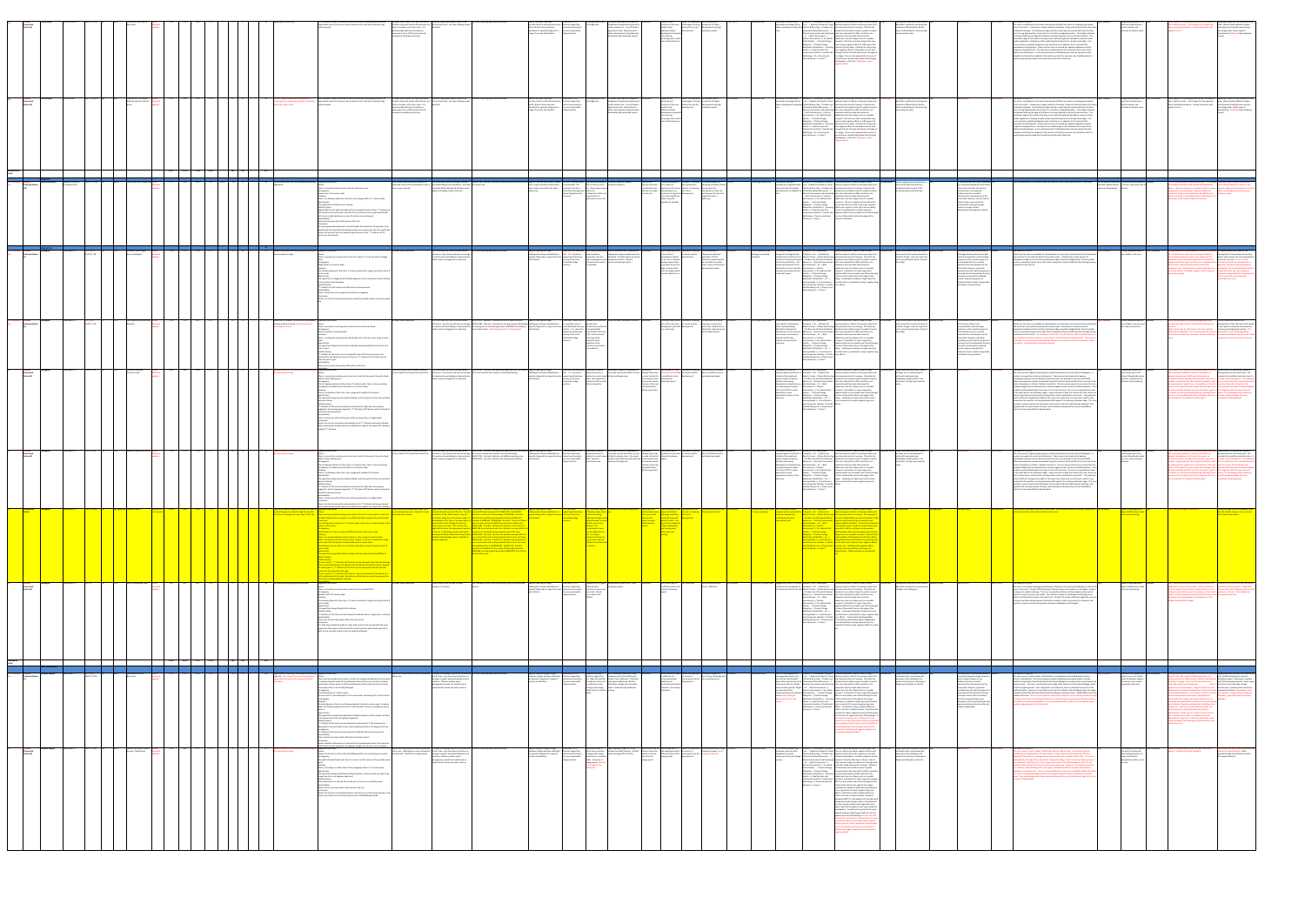|                           |                                                                                                                                                                                                                                                                                                                                                                                                                 | Highway Observation:                                                                                                                                                                                                                                                                                                                                                                             |                                                                                                                                                                                                                                                                                                                                                                                                                                                                                                                                                                                                                                                                                                                                                                                                                                                                                                                                                                                                  | May be site contamination linked to previous  Drainage and sewage systems are limited and  W/99/0960 - Granted - Erection of a stable and a haybarn/field  Edge of Hampton Magna and Green Belt. Policy Appropriate site acces                                                                                                                                                                                                                                                                                                                                                                                                                                                                                                                                                                                                                                                                                                                                                                                                                                                                                                                                                                                                                                                                                                                                                                                                                                                                                                                                                                                                                                                                                                                                                                                                                                                       |                                                                                                                                                                                                                                                                                                                                                                                                                                                                                                                                                                                                                                                                                                                                                                                                                                                                                                                       | Not achievable due to Not assessed.<br>Not suitable due to Not assessed                                                                                                                                                                                                                                                                                                                                                                                                                                                                                                |                                 | Potential lower impact site Economy ? / Sustainable Transport Potential allocation is likely to lead to major Not assessed Large Green Belt area which provides                                                                                                                                                                                                                                                                                                                                                                                                                                                                                                                                                                                                                                                                                                                                                                                                                                                                                                                                                                                                                                                                                                                                                                                                                                                                                                                                                                                                                                                                                                                                                                                                                                                                     |                                                                                                                                                                                                           |                                                                                                                                                                                                                                                                                                                                                                                                                                                     | ies within LCP HM_01.                                                                                                                                                                                                                                                                                                                                                                                                                                                                                                                                                                                                                                                                                                                                                                                                                                                                                                                                                                                                                                                                                                                                                                                                                                                                                                                                                                                                                                                                                                                                                                                                                                   | The majority of the fields in Mediu                                                                                                                                                                                                                                                  | bact of discounted sites has not been considered Small site with insufficient access for                                                                                                                                                                                                                                                                                                                                                                                                                                                                                                                                                                                                                                                                                                                                                                                                                                                                                                                                                                                                                                                                                                                                                                                                                                                                                                                                                                                                                                                                                   |
|---------------------------|-----------------------------------------------------------------------------------------------------------------------------------------------------------------------------------------------------------------------------------------------------------------------------------------------------------------------------------------------------------------------------------------------------------------|--------------------------------------------------------------------------------------------------------------------------------------------------------------------------------------------------------------------------------------------------------------------------------------------------------------------------------------------------------------------------------------------------|--------------------------------------------------------------------------------------------------------------------------------------------------------------------------------------------------------------------------------------------------------------------------------------------------------------------------------------------------------------------------------------------------------------------------------------------------------------------------------------------------------------------------------------------------------------------------------------------------------------------------------------------------------------------------------------------------------------------------------------------------------------------------------------------------------------------------------------------------------------------------------------------------------------------------------------------------------------------------------------------------|--------------------------------------------------------------------------------------------------------------------------------------------------------------------------------------------------------------------------------------------------------------------------------------------------------------------------------------------------------------------------------------------------------------------------------------------------------------------------------------------------------------------------------------------------------------------------------------------------------------------------------------------------------------------------------------------------------------------------------------------------------------------------------------------------------------------------------------------------------------------------------------------------------------------------------------------------------------------------------------------------------------------------------------------------------------------------------------------------------------------------------------------------------------------------------------------------------------------------------------------------------------------------------------------------------------------------------------------------------------------------------------------------------------------------------------------------------------------------------------------------------------------------------------------------------------------------------------------------------------------------------------------------------------------------------------------------------------------------------------------------------------------------------------------------------------------------------------------------------------------------------------|-----------------------------------------------------------------------------------------------------------------------------------------------------------------------------------------------------------------------------------------------------------------------------------------------------------------------------------------------------------------------------------------------------------------------------------------------------------------------------------------------------------------------------------------------------------------------------------------------------------------------------------------------------------------------------------------------------------------------------------------------------------------------------------------------------------------------------------------------------------------------------------------------------------------------|------------------------------------------------------------------------------------------------------------------------------------------------------------------------------------------------------------------------------------------------------------------------------------------------------------------------------------------------------------------------------------------------------------------------------------------------------------------------------------------------------------------------------------------------------------------------|---------------------------------|-------------------------------------------------------------------------------------------------------------------------------------------------------------------------------------------------------------------------------------------------------------------------------------------------------------------------------------------------------------------------------------------------------------------------------------------------------------------------------------------------------------------------------------------------------------------------------------------------------------------------------------------------------------------------------------------------------------------------------------------------------------------------------------------------------------------------------------------------------------------------------------------------------------------------------------------------------------------------------------------------------------------------------------------------------------------------------------------------------------------------------------------------------------------------------------------------------------------------------------------------------------------------------------------------------------------------------------------------------------------------------------------------------------------------------------------------------------------------------------------------------------------------------------------------------------------------------------------------------------------------------------------------------------------------------------------------------------------------------------------------------------------------------------------------------------------------------------|-----------------------------------------------------------------------------------------------------------------------------------------------------------------------------------------------------------|-----------------------------------------------------------------------------------------------------------------------------------------------------------------------------------------------------------------------------------------------------------------------------------------------------------------------------------------------------------------------------------------------------------------------------------------------------|---------------------------------------------------------------------------------------------------------------------------------------------------------------------------------------------------------------------------------------------------------------------------------------------------------------------------------------------------------------------------------------------------------------------------------------------------------------------------------------------------------------------------------------------------------------------------------------------------------------------------------------------------------------------------------------------------------------------------------------------------------------------------------------------------------------------------------------------------------------------------------------------------------------------------------------------------------------------------------------------------------------------------------------------------------------------------------------------------------------------------------------------------------------------------------------------------------------------------------------------------------------------------------------------------------------------------------------------------------------------------------------------------------------------------------------------------------------------------------------------------------------------------------------------------------------------------------------------------------------------------------------------------------|--------------------------------------------------------------------------------------------------------------------------------------------------------------------------------------------------------------------------------------------------------------------------------------|----------------------------------------------------------------------------------------------------------------------------------------------------------------------------------------------------------------------------------------------------------------------------------------------------------------------------------------------------------------------------------------------------------------------------------------------------------------------------------------------------------------------------------------------------------------------------------------------------------------------------------------------------------------------------------------------------------------------------------------------------------------------------------------------------------------------------------------------------------------------------------------------------------------------------------------------------------------------------------------------------------------------------------------------------------------------------------------------------------------------------------------------------------------------------------------------------------------------------------------------------------------------------------------------------------------------------------------------------------------------------------------------------------------------------------------------------------------------------------------------------------------------------------------------------------------------------|
|                           |                                                                                                                                                                                                                                                                                                                                                                                                                 | e development edge.<br>metres wide.<br>Carriageway:<br>only fit one vehicle on it at a time.<br>The speed limit along Old Budbrooke Road is 40mph.<br>/isibility Splays:<br>alignment of the carriageway.<br>There are two bus stops within 250 metres of the site.<br>Conclusion:<br>ther direction.                                                                                            | There is currently a small access point into the site on Old Budbrooke Road which is<br>Old Budbrooke Road is 7.2 metres wide. Montgomery Avenue is very narrow and can<br>There is no footway adjacent to the access point only a verge 1.7 metres wide.<br>The "Y" distance of 120 metres cannot be achieved in either direction due to the<br>Access into the site cannot be achieved as the "Y" distance cannot be achieved in                                                                                                                                                                                                                                                                                                                                                                                                                                                                                                                                                               | of their time. Any new scheme will have to shelter. W/00/0601 - Granted - Erection of 2 field shelters and 2 Hampton on the Hill villages. direction supporting can not be achieved. coalescence of settlements<br>manage its impact and avoid adding to local new stables. W/04/0910 - Granted - Erection of a horse Hampton Magna has been identified limited new housing in Drainage and sewage<br>problems. Effective surface water<br>box/tractor shelter and retention of stable nos. 4 and 5 (built to as a growth village with a range of the more sustainable infrastructure is limited<br>management essential to avoid knock on replace previously approved field shelter).<br>impacts further down the water courses.                                                                                                                                                                                                                                                                                                                                                                                                                                                                                                                                                                                                                                                                                                                                                                                                                                                                                                                                                                                                                                                                                                                                                    | services and facilities. The same village locations. The locally. Trees /<br>hedgerows are strong                                                                                                                                                                                                                                                                                                                                                                                                                                                                                                                                                                                                                                                                                                                                                                                                                     | insufficent highways<br>insufficient site access and<br>access and coalescence<br>potential impact on<br>of settlements<br>frontage.                                                                                                                                                                                                                                                                                                                                                                                                                                   |                                 | although aware of the $++$ & $-$ / Reduce the Need to Travel positive long-term effects on housing needs as all<br>potential coalescence issue. / Waste & Recycling - / Prudent use sites make provision for housing. Potential for a<br>of land and Natural Resources - - / major long-term negative effect on the prudent use<br>Natural Environment and Landscape of land through the loss of Green Belt Land on the<br>$-8 - 8$ - / Built Environment + / edge of the village. Landscape of medium to high<br>Historic Environment ? / Air, Water value and therefore there is potential for major<br>& Soil Quality - - / Climate Change negative long term effects. Potential for major<br>Mitigation - / Climate Change   negative effects on traffic is all sites are taken<br>Adaptation (Flood Risk) = / Housing   forward. All sites have the potential for<br>Needs ++ / Local Services and contaminants to be present as a result of previous<br>Community Facilities ?/ Health and military use (possible major negative effects) and<br>Well Being + +/ Poverty and Social a result it would be recommended that a land<br>suggest mitigation for any potential negative                                                                                                                                                                                                                                                                                                                                                                                                                                                                                                                                                                                                                                             | a valuable role in maintaining the<br>openness of the landscape and<br>protects the character of Hampton<br>Magna and Hampton on the Hill.                                                                |                                                                                                                                                                                                                                                                                                                                                                                                                                                     | This zone comprises a sub-regular pattern of small/medium scale pastoral farmland that lies to<br>he back of residential development off the Hampton Road, Montgomery Avenue, Old Budbrooke<br>Road and Chichester Lane. The zone is rural in character although there is a general decline in the<br>structure of the hedgerows with the rise of fenced garden boundaries. The internal field pattern<br>has become quite fragmented but its remnant wind swept sections and individual field trees are<br>oossibly indicative of older hedgerow lines. There is a series of non-uniform mounds across the<br>[op of the zone which might indicate ridge and furrow. From this hill top position there are views<br>into adjacent residential development, adjoining zones, the A46 corridor and distant views<br>owards Leek Wootton and an extensive area to the south / south-east. PRoW 85 crosses straight<br>through the southern edge of the zone although its route has become unclear to walkers. This<br>cone is indicative of an older landscape, possibly Ancient Arden, owing to its small scale pastoral<br>character and any development within the zone or immediately adjacent to it would completely                                                                                                                                                                                                                                                                                                                                                                                                                                 | the area are arable and<br>improved grasslands. No<br>major local habitat<br>designations within or near<br>the site. Strong linear<br>habitat features (treescapes<br>and hedgerows).                                                                                               | equally. Limited site specific feedback.<br>vehicles. High landscape impact. Also<br>potentially significant loss of trees and                                                                                                                                                                                                                                                                                                                                                                                                                                                                                                                                                                                                                                                                                                                                                                                                                                                                                                                                                                                                                                                                                                                                                                                                                                                                                                                                                                                                                                             |
|                           | VHOSBC Hampton Magna Budbrooke PC HM4*O/R144 R94 HM1 Land west of Stanks Farm SHLAA 3.88 3.88 2.60 2.91 87 116 87 116 80 Requires sufficient site screening and                                                                                                                                                                                                                                                 | Highway Observation:<br>the development edge.<br>Carriageway:<br>erge on the other side of the wall.<br>verge fronting the site.<br>Speed Limits:<br>slower due to the carriageway alignment.<br>The speed limit on Old Budbrooke Road is 40mph.<br>visibility Splays:<br>At access point 1, required visibility splays can be achieved.<br>ıstainability:<br>" distance not being attained.     | There are two possible access points into the site. Access point 1 is on the north of addressed.<br>Arras Boulevard and access point 2 is on Old Budbrooke Road.<br>Arras Boulevard is 6.7 metres wide and Old Budbrooke Road is 5.7 metres wide.<br>The footway at access point 1 adjacent to the site is 2.1 metres wide with a large<br>ne footway at access point 2 adjacent to the site is 2.6 metres wide with a 2 metre<br>The speed limit on Arras Boulevard is 30mph however; vehicle speeds are likely to b<br>At access point 2, the "Y" distance of 120 metres can be achieved to the left but not<br>to the right due to vegetation and the carriageway alignment obstructing view.<br>There are two bus stops within 200 metres of access point 1.<br>Access into the site can be achieved at access point 1 but not at point 2 due to the                                                                                                                                         | Aay be site contamination linked to previous Drainage and sewage systems are limited and No recent planning applications detailed.<br>military use. Railway noise will need to be of their time. Any new scheme will have to<br>manage its impact and avoid adding to local<br>problems. Effective surface water<br>services and facilities.<br>management essential to avoid knock on<br>impacts further down the water courses.                                                                                                                                                                                                                                                                                                                                                                                                                                                                                                                                                                                                                                                                                                                                                                                                                                                                                                                                                                                                                                                                                                                                                                                                                                                                                                                                                                                                                                                    | Hampton Magna has been identified direction supporting railway line and station. Settlement. Major impact on open to suitable noise development but would an interest in noise issues and minimising<br>as a growth village with a range of limited new housing in Drainage and sewage field landscape on the edge of alleviation conected result in a major releasing the site for landscape impact. Not par<br>the more sustainable infrastructure is limited settlement.<br>village locations. Jocally.                                                                                                                                                                                                                                                                                                                                                                                                            | Edge of Hampton Magna village. Green Belt. Policy Close proximity to Major eastwards extension of the Satisfactory subject Some potential for Owner has expressed Achievable to overcoming 2014/2019<br>to the railway line eastwards extension of development. of the inset village<br>and station. Hampton Magna<br>envelope.                                                                                                                                                                                                                                        | Agricultural land.              | PC is opposed to an eastwards Economy ? / Sustainable Transport Potential allocation is likely to lead to major Not assessed<br>expansion of the village as this ++ & - -/ Reduce the Need to Travel - positive long-term effects on housing needs as all<br>was seen as disconnected to / Waste & Recycling - / Prudent use sites make provision for housing. Potential site<br>the main settlement. of land and Natural Resources -- / allocation has excellent access to public transport<br>Natural Environment and Landscape with a bus stop within 0-400 m and there are<br>- & - / Built Environment + / pavements which provide safe access for<br>Historic Environment ? / Air, Water pedestrians into the village centre or to public<br>& Soil Quality - - / Climate Change   transport. Potential for a major long-term negative<br>Mitigation - / Climate Change effect on the prudent use of land through the loss<br>Adaptation (Flood Risk) = $/$ Housing of Green Belt Land on the edge of the village.<br>Needs ++ / Local Services and Landscape of medium to high value and therefore<br>Community Facilities ?/ Health and there is potential for major negative long term<br>Well Being + +/ Poverty and Social effects. Potential for major negatove effects on<br>traffic is all sites are taken forward. Potential<br>Exclusion + / Crime ?<br>major effect - noise / air pollution - within 100m of<br>he railway line and less than 200m from the<br>sewage works. All sites have the potential for<br>contaminants to be present as a result of prev<br>nilitary use (possible major negative effects) a<br>a result it would be recommended that a land<br>juality assessment is carried out to identify ar<br>suggest mitigation for any potential negative                                           | Large Green Belt area which provides<br>a valuable role in maintaining the<br>openness of the landscape and<br>protects the character of Hampton<br>Magna and Hampton on the Hill.                        |                                                                                                                                                                                                                                                                                                                                                                                                                                                     | es within LCP HM 04.<br>igh / Medium<br>This zone covers a wide area and includes the edge of the settlements of both Budbrooke and<br>Hampton Magna. It comprises a gently undulating sub-regular pattern of open medium / large<br>scale mixed farmland with Church Farm, a working farm and Listed Building towards its centre.<br>The zone abuts the railway corridor to the north and the edge of settlement to the south and east<br>and the road Woodway to the west. The land is rural in character with good tree / hedgerow<br>cover alongside the stream courses and a small roadside wooded copse on Woodway. There is a<br>small area of recent tree planting (possibly planted as an orchard) to the edge of one of the fields<br>on Church Lane, otherwise tree cover is limited to scattered overmature oaks within generally<br>rimmed roadside / internal hedgerows. The zone also includes the site of the old Medieval village:<br>to the north-east of the junction between Church Lane and Old Budbrooke Road). The majority<br>of this zone is considered unsuitable for development, however there is potential for a small<br>amount between the existing settlement edge along Blandford Way / Arras Boulevard / Gould<br>Road and Stanks Farm. However, this would need to include a substantial landscape buffer in<br>order to strengthen the green corridor along the railway and prevent any physical or visual link to<br>Warwick. The railway and A46 give the feeling of separation and this should be heightened with<br>ree planting which would enhance the Wooded Estatelands character and maintain biodiversity | The majority of the fields in Medi<br>the area are arable and<br>improved grasslands. No<br>major local habitat<br>designations within or near<br>the site. Strong linear<br>habitat features (treescapes<br>and hedgerows), particularly<br>towards the rear of the site.           | lose to the main settlement and would have low Some sustainability benefits due to close<br>landscape impact with appropriate screening. Would proximity to the railway station. Site is<br>ces. however viewed as disconnected to the<br>ave low ecological impact due to previous dist<br>A natural permanent boundary exists. Close to railway.   main Hampton Magna settlement. Slightly<br>Traffic would not pass through the village. Residential   lower landscape impact scoring than many<br>impact would be low. The same would lead sites around Hampton Magna. Would lead<br>to a major eastern extension to the village and urbanise to an urbanisation of the northern gateway<br>the current open countryside landscape setting to the to the village and provides little<br>nerative benefits to the centre of the                                                                                                                                                                                                                                                                                                                                                                                                                                                                                                                                                                                                                                                                                                                                         |
|                           | VHOSBC Hampton Magna Budbrooke PC HMS*O R97 HM1 Land south of Lloyd Close SHLAA 5.32 5.32 3.56 3.99 160 160 160 Requires sufficient site screening and softening                                                                                                                                                                                                                                                | ng of Highway Observation<br>:velopment edge.<br>Avenue is 6.7 metres.<br>erge 1.6 metres to the south.<br>beed Limits:<br>The speed limit at all three access points is 30mph.<br>/isibility Splays:<br>metres to the right.<br>Sustainability:<br>There are two bus stops within 200 metres of the site.                                                                                       | There are three possible access points into the site which have no current existing further investigation.<br>access into the site. Access point 1 is at the end of Minster Close; access point 2 is at<br>the end of Mayne Close; and access point 3 is on the south of Daly Avenue.<br>The width of Minster Close varies from 4.7 metres to 12.1 metres at the site. The<br>width of Chichester Lane is 5.7 metres. The width of Mayne Close varies from 5<br>metres to 15.5 metres. The width of Chichester Lane is 5.8 metres. The width of Daly<br>The footway along Minster Close is 1.8 metres wide with a verge fronting the site 4.<br>The footway adjacent to the site is 1 metre wide with a verge 2.3 metres wide.<br>There is a footway on either side of Daly Avenue which is 1.8 metres wide with a<br>At access points 1 and 2, the "Y" distance of 43 metres can be achieved in both<br>At access point 3, the "Y" distance of 43 metres could be achieved to the left but only | May be site contamination linked to previous Drainage and sewage systems are limited and No recent planning applications detailed.<br>military use. Nearby watertower may need of their time. Any new scheme will have to<br>manage its impact and avoid adding to local<br>problems. Effective surface water<br>services and facilities.<br>management essential to avoid knock on<br>npacts further down the water courses.                                                                                                                                                                                                                                                                                                                                                                                                                                                                                                                                                                                                                                                                                                                                                                                                                                                                                                                                                                                                                                                                                                                                                                                                                                                                                                                                                                                                                                                        | Hampton Magna has been identified direction supporting problematic. Little impact on open field landscape.<br>as a growth village with a range of limited new housing in relationship with main<br>the more sustainable village services / facilities<br>village locations.                                                                                                                                                                                                                                                                                                                                                                                                                                                                                                                                                                                                                                           | major impact on<br>indicated that the<br>residential amenity.<br>velopment in achievabl                                                                                                                                                                                                                                                                                                                                                                                                                                                                                |                                 | Edge of Hampton Magna village. Green Belt. Policy Site levels could be High residential impact. Major Satisfactory Not suitable due to Not confirmed Landowner's agent has Not assessed. Agricultural land. Major impact on re<br>amenity. The site levels $++\&-$ / Reduce the Need to Travel - positive long-term effects on housing needs as all<br>require major re-engineering. / Waste & Recycling - / Prudent use sites make provision for housing. Potential for a<br>and and Natural Resources -- / major long-term negative effect on the prudent use<br>scape of land through the loss of Green Belt Land on the<br>tural Environment and Lands<br>$-8 -$ / Built Environment + / edge of the village. Landscape of medium to high<br>toric Environment ? / Air, Water value and therefore there is potential for major<br>Soil Quality - - / Climate Change   negative long term effects. Could have the<br>Mitigation - / Climate Change   potential for major negative transport effects given<br>daptation (Flood Risk) = / Housing that the site has capacity for over 100 dwellings. All<br>eeds ++ / Local Services and sites have the potential for contaminants to be<br>ommunity Facilities ?/ Health and present as a result of previous military use (possib<br>/ell Being + +/ Poverty and Social major negative effects) and as a result it would be<br>cclusion + / Crime ?<br>recommended that a land quality assessment is<br>rried out to identify and suggest mitigation f<br>any potential negative effects.                                                                                                                                                                                                                                                                                         | a valuable role in maintaining the<br>openness of the landscape and<br>protects the character of Hampton<br>Magna and Hampton on the Hill.                                                                | Not assessed                                                                                                                                                                                                                                                                                                                                                                                                                                        | Lies within LCP HM 07.<br>zone lies immediately to the south of Hampton Magna and is bordered by the Hampton Road<br>to the south. It comprises a sub-regular large scale field pattern of arable farmland. The<br>opography rises from east to west across the zone. Hedgerows are in mixed condition, with only<br>ccasional hedgerow oaks, giving rise to open views across the whole zone. These hedgerows<br>rame the views, although there are limited more distant views towards Warwick and Sherbourne<br>Church. The settlement edge is prominent. The zone could accommodate some small scale<br>development adjacent to the existing settlement edge. This should be set within a landscape<br>ramework of native tree planting to tie in with the adjacent rural zones. No development should<br>cake place adjacent to zones HM_01 and HM_02 in order to preserve their character and views.                                                                                                                                                                                                                                                                                                                                                                                                                                                                                                                                                                                                                                                                                                                                               | High / Medium<br>the area are arable and<br>improved grasslands. No<br>major local habitat<br>designations within or near                                                                                                                                                            | The majority of the fields in Low to Medium<br>The majority of the fields in Low to Medium<br>The majority of the fields in Low to Medium<br>cess and would round of the settlement.<br>access points but does not provide any<br>Concerns raised about the impact of the site on nearby physical regenerative impact, being quite<br>residential properties.<br>eparate from the main village services and<br>facilities. Potentially significant residential<br>menity impact.                                                                                                                                                                                                                                                                                                                                                                                                                                                                                                                                                                                                                                                                                                                                                                                                                                                                                                                                                                                                                                                                                           |
|                           | 27.81 27.74 18.59 20.94 628 837 565                                                                                                                                                                                                                                                                                                                                                                             |                                                                                                                                                                                                                                                                                                                                                                                                  |                                                                                                                                                                                                                                                                                                                                                                                                                                                                                                                                                                                                                                                                                                                                                                                                                                                                                                                                                                                                  | PHONORG Hampton Magna Budbrooke PC HMA Maple Lodge SHLAA 5.53 5.46 3.66 4.10 123 164 4.10 123 164 1.10 123 164 1.10 123 164 1.10 123 164 1.10 123 164 1.10 199/1465- Refused in Review SHLAA 1.10 123 164 1.10 169/199/1<br>military use. Due to particular activitites and of their time. Any new scheme will have to erection of stables, construction of dressage area. W/00/0946 Hampton Magna has been identified direction supporting away from Old<br>storage facilities previously found on the land manage its impact and avoid adding to local Granted - Erection of a stable block, location of mobile home on as a growth village with a range of limited new housing in Budbro<br>there may be some degree of lead pollution, problems. Effective surface water site and construction of a dressage area (after demolition of services and facilities.<br>which will require further analysis.<br>management essential to avoid knock on existing buildings). W/01/0893 - Granted - Erection of detached<br>impacts fuurther down the water courses. double garage. W/03/0332 - Refused - Erection of a stable block<br>and access onto Woodway Lane. W/03/0477 - Withdrawn -<br>Erection of a dwelling. W/03/1212 - Refused - Erection of a<br>dwelling. W/04/0099 - Granted - Erection of dwelling.<br>W/04/1511 - Refused - Erection of eight, six metre high<br>floodlights to existing all weather arena and low level walkwa<br>lighting. W/06/0025 - Refused - Erection of no. 6 floodlights,<br>each 4mtrs high. W/07/1967 - Refused Certificate of Lawfulness<br>Application for a certificate of lawfulness for the proposed us<br>temporary floodlights in existing riding area. W/12/0661 -<br>Granted - erection of a single storage garage. W/12/0626 -<br>Granted - Extension to the house to create separate dining roor<br>and separate downstairs WC. | the more sustainable quite seperate from the<br>village locations. main village.                                                                                                                                                                                                                                                                                                                                                                                                                                                                                                                                                                                                                                                                                                                                                                                                                                      | potential lead to the main village. immediately.                                                                                                                                                                                                                                                                                                                                                                                                                                                                                                                       | Agricultural land.              | Not supportive of any option Economy ? / Sustainable Trans<br>rt Potential allocation is likely to lead to major Not assessed<br>to expand the settlement $++\&-$ / Reduce the Need to Travel - positive long-term effects on housing needs as all<br>westwards. Site does not feel / Waste & Recycling - / Prudent use sites make provision for housing. Potential for a<br>part of the main settlement. of land and Natural Resources -- / major long-term negative effect on the prudent use<br>tural Environment and Landscape of land through the loss of Green Belt Land on the<br>$-8 -$ / Built Environment + / edge of the village. Landscape of medium to high<br>istoric Environment ? / Air, Water value and therefore there is potential for major<br>Soil Quality - - / Climate Change   negative long term effects. Potential for major<br>litigation - / Climate Change negative effects on traffic is all sites are taken<br>aptation (Flood Risk) = / Housing forward. Could have the potential for major<br>eeds ++ / Local Services and negative transport effects given that the site has<br>ommunity Facilities ?/ Health and capacity for over 100 dwellings. All sites have the<br>/ell Being + +/ Poverty and Social potential for contaminants to be present as a<br>cclusion + / Crime ?<br>of previous military use (possible major negative<br>fects) and as a result it would be recommend<br>at a land quality assessment is carried out to<br>identify and suggest mitigation for any potentia<br>egative effects.                                                                                                                                                                                                                                                                                  | Green Belt parcel plays an important   P<br>role in preserving the setting and<br>character of Hampton Magna in<br>particular. Less 'strategic' role than<br>eastern parcels.                             |                                                                                                                                                                                                                                                                                                                                                                                                                                                     | Part of LCP HM 04.<br>This zone covers a wide area and includes the edge of the settlements of both Budbrooke and<br>Hampton Magna. It comprises a gently undulating sub-regular pattern of open medium / large<br>scale mixed farmland with Church Farm, a working farm and Listed Building towards its centre.<br>The zone abuts the railway corridor to the north and the edge of settlement to the south and east<br>and the road Woodway to the west. The land is rural in character with good tree / hedgerow<br>cover alongside the stream courses and a small roadside wooded copse on Woodway. There is a<br>nall area of recent tree planting (possibly planted as an orchard) to the edge of one of the fields<br>on Church Lane, otherwise tree cover is limited to scattered overmature oaks within generally<br>rimmed roadside / internal hedgerows. The zone also includes the site of the old Medieval village:<br>to the north-east of the junction between Church Lane and Old Budbrooke Road).<br>The majority of this zone is considered unsuitable for development, however there is potential for<br>small amount between the existing settlement edge along Blandford Way / Arras Boulevard /<br>ould Road and Stanks Farm. However, this would need to include a substantial landscape buff<br>in order to strengthen the green corridor along the railway and prevent any physical or visual link<br>to Warwick. The railway and A46 give the feeling of separation and this should be heightened<br>with tree planting which would enhance the Wooded Estatelands character and maintain<br>piodiversity corridors.          | The majority of the fields in Mediun<br>the area are arable and<br>mproved grasslands. No<br>major local habitat<br>designations within or near<br>the site. Strong linear<br>habitat features (treescapes<br>and hedgerows), particularly<br>towards the south of the               | mprises of land which is partially developed. The<br>s site falls within an area of high<br>land could be removed without impacting the<br>landscape value and is quite separate from<br>undamental aim of Green Belt policy. It would protect the main village centre. The area is<br>pricultural land elsewhere and remove the highway generally very open in character and scores<br>depot which has a negative visual impact and creates high for Green Belt function.<br>numerous lorry movements. It has clear defined<br>boundaries. Traffic movements would not be<br>concentrated in one area. Hampton-on-the-Hill could<br>potentially be connected with the village of Hampto<br>Magna. Would have minimal residential impact. Natur<br>screening is present. Good and safe access can be<br>achieved. The site conforms to existing policies (LDF,<br>ural Area policies) Low landscape impact despite WI<br>primarily discounting the option for its location with<br>sensitive landscape.<br>Strong opposition from the PC opposed to the weste<br>expansion of the settlement. Site would deliver little<br>egenerative impact and is isolated from the main \<br>acilities and services.                                                                                                                                                                                                                                                                                                                                                                   |
|                           | Land north of Birmingham SHLAA                                                                                                                                                                                                                                                                                                                                                                                  | Requires substantial buffering from ancient Highway Observation:<br>woodland and sufficicent attention to habitat<br>eplacement, as well as strong eastern boun<br>The footway adjacent to the site is 2.5 metres wide.<br>The speed limit along Birmingham Road is 40mph<br>isibility Splays:<br>en a distance of 70 metres could possibly be achieved.                                         | There is an existing access point on Ugly Bridge Road which is 24 metres wide.<br>Ugly Bridge Road is 6.5 metres wide however, the width of the road varies.<br>"Y" distance of 120 metres can be achieved to the left but not to the right due to<br>overgrown vegetation and the carriageway alignment. If the vegetation was cut back<br>There is a bus stop approximately 10 metres from the access point<br>Conclusion: As the current visibility splay is not sufficient to the right a speed surve<br>would need to be submitted to support any request to consider a reduced "Y"<br>distance. Ideally due to the size of the development the site needs a primary acces<br>off the Birmingham Road and a secondary access off Ebrington Drive.                                                                                                                                                                                                                                           | oderate traffic levels but not on the scale of Potential for substantial flooding along the No recent planning applications detailed.<br>A46 for noise / volume. Desktop study will be Birmingham Road. Problems potentially<br>required relating to nearby previous hospital caused by the ineffective operation of the<br>use (mainly associated with chemical waste). exisiting flood storage area next to this site.<br>Development may necessitate the further<br>expansion of the existing flood storage area.<br>Detailed hydrology and site analysis required.                                                                                                                                                                                                                                                                                                                                                                                                                                                                                                                                                                                                                                                                                                                                                                                                                                                                                                                                                                                                                                                                                                                                                                                                                                                                                                               | dge of Hatton Park village. Hatton Green Belt. Policy Smiths Covert potential Loss of open field landscape. Satisfactory Potentially suitable Owner has expressed Achievable subject to 2014/19<br>Park has been identified as a growth direction supporting LWS to the north of the Potential loss of some high value moderate traffic subject to resolving site an interest in overcoming access and<br>village with a range of services and limited new housing in site. Surface water linear landscape features (hedgerows levels and desk top access and surface releasing the site for surface water flooding<br>the more sustainable flooding towards south primarily).<br>village locations. of the site boundary<br>associated with flood<br>storage issues locally.<br>Visibility splay is not<br>sufficient to the right.                                                                                  | study required water issues. More development. Issues.<br>regarding any site<br>contamination from<br>previous hospital use.                                                                                                                                                                                                                                                                                                                                                                                                                                           |                                 | Loss of agricultural land. Development of the whole site Economy = & ? / Sustainable Potential allocation is likely to lead to major Not assessed A mixed Green Belt parcel in keeping Medium to High<br>is not supported. Might $\blacksquare$ Transport ++ & - - / Reduce the positive long-term effects on housing needs as all<br>consider a small development Need to Travel - - / Waste & sites make provision for housing. Potential site<br>option (20-30 units). Recycling - / Prudent use of land and allocation has excellent access to public transport<br>Natural Resources - - / Natural with a bus stop within 0-400 m and there are<br>nvironment and Landscape - - / pavements which provide safe access for<br>Built Environment + / Historic pedestrians into the village centre or to public<br>Environment - &? / Air, Water & Soil transport. Potential for a major long-term negative<br>Quality - - / Climate Change effect on the prudent use of land through the loss<br>Mitigation - / Climate Change of Green Belt. Potential for major negative effects<br>Adaptation (Flood Risk) = $\&$ - / on traffic if all sites are taken forward. Also need to<br>Housing Needs ++ / Local Services be aware of cumulative effects on A46/A4177/A425<br>mmunity Facilities ? / Health junction if all the sites are developed in Hampton<br>and Well Being + & =/ Poverty and Magna, Hatton Park, Hatton Station and Shrewley<br>Social Exclusion + / Crime ? Common. All the sites are adjacent to the A4177<br>and therefore there is potential for major negative<br>effects with regard to noise, light and air quality.<br>Could potentially be a major negative effects on<br>traffic as the site has capacity for over 90 dwellings<br>Potentially high landscape impact. Potential<br>ontaminated site. | with similar parcels in the area -<br>strong environmental value to the<br>north with a role played in<br>maintaining the open character of the                                                           | The sub-parcel is largely contained Me<br>within the Birmingham Road (A4177)<br>and Ugly Bridge Road and could<br>accommodate a sensitively designed<br>village extension as part of the<br>proposed village inset, with a modest<br>impact on the fundamental aim,<br>essential characteristics and purposes<br>of the Green Belt.                                                                                                                 | vithin LCP HP 03.<br>is zone comprises a sub-regular medium to large scale mixed field pattern and is part of the<br>ider open landscape with its gently rolling topography allowing extensive views to the east. The<br>ne is within the Arden Wooded Estatelands landscape, formerly a deer park although tree cover<br>s now very limited. The decline in the hedgerow pattern has left thinly scattered mature<br>edgerow oaks and the remnants of a wooded copse adjacent to the former access to the old<br>ing Edward VII Memorial Sanatorium within the Hatton Park development. This former drive has<br>a number of diseased / dying chestnut trees along it. This site may be appropriate for<br>development, subject to the existing avenue of trees along this drive being retained and enhanced<br>y replanting if necessary. A buffer of public open space should be retained between this avenue<br>and any new development. It is also imperative that a landscape buffer of native trees, preferably<br>the extent of one field, should be created to maintain a visual link and wildlife corridor between<br>mith's Covert and the wider countryside to the east. The strong vegetation along the<br>Birmingham Road should also be retained.                                                                                                                                                                                                                                                                                                                                                                                        | hs Covert potential Medium<br>ocal Wildlife Site is to the<br>north of the site. Some<br>strong linear landscape<br>features along the<br>Birmingham Road frontage,<br>within the site and Ugly<br>Bridge Road.                                                                      | osition to development of the site due to light Large open field site which has good<br>pollution, water run-off, close proximity to Smith's connectivity to Hatton Park. Requires<br>Covert, increased traffic congestion, and insufficient<br>ocal substantial environmental buffering to the<br>north and east of the site and further work<br>infrastructure.<br>required on site access and localised<br>urface water flooding.                                                                                                                                                                                                                                                                                                                                                                                                                                                                                                                                                                                                                                                                                                                                                                                                                                                                                                                                                                                                                                                                                                                                       |
| <b>VHOSRC</b> Hatton Park | Hatton PC HP1*O/R117 R99 HP1 Land north of Grand Union SHLAA 4.72 4.72 3.16 3.54 106 142 100 Indicative block structures design on file.                                                                                                                                                                                                                                                                        | Highway Observation:<br>Road which is 13.4 metres wide.<br>The speed limit along Birmingham Road is 40mph.<br>ibility Splays:<br>eft, there is a bridge with a crest 20 metres away.<br>regetation is cut back.<br>Sustainability:                                                                                                                                                               | There are two existing access points into the site. Access point 1is on Ugly Bridge<br>Access point 2 is on Birmingham Road which is 17 metres wide.<br>Jgly Bridge Road is 4.7 metres wide and Birmingham Road is 7.4 metres wide.<br>There is no footway on Ugly Bridge Road only a verge fronting the site 3.9 metres<br>There is no footway adjacent to the site only a verge 2.2 metres wide.<br>The speed limit along Ugly Bridge Road is National Speed Limit 60mph.<br>At access point 1, "Y" distance of 215 metres cannot be achieved in either direction<br>as to the right, the junction on to Birmingham Road is only 5 metres away and to the<br>At access point 2, "Y" distance of 120 metres can be achieved in both directions if th<br>There is a bus stop on the opposite side of carriageway to access point 2.                                                                                                                                                              | lot assessed in detail.<br>Not assessed in detail.<br>and workshops to lettable units for pub/restaurant/workshops/ facilities.<br>associated office and retail usage.                                                                                                                                                                                                                                                                                                                                                                                                                                                                                                                                                                                                                                                                                                                                                                                                                                                                                                                                                                                                                                                                                                                                                                                                                                                                                                                                                                                                                                                                                                                                                                                                                                                                                                               | W/92/0365 - Withdrawn - Conversion and extension of existing Not directly connected to Hatton Park, Green Belt. Policy Hatton Hill Fields Substantial landscape impact.<br>offices to provide visitor centre, including refreshment facilities; on a south western edge. Hatton direction supporting potential LWS borders Potential impact on LWS areas.<br>relocation and upgrading of car parking and landscape. Park has been identified as a growth limited new housing in the eastern edge of the Development site is not directly<br>Restoration and conversion of existing laboratory/office/stores village with a range of services and the more sustainable site. Hatton Locks related to the main built up area o<br>village locations. Meadows LWS borders the village. Could be perceived as<br>the southern edge of the ribbon development in parts.<br>site. Wider Grand Union<br>Canal potential LWS. | Not suitable due to Owner has expressed Not considered achievable Not accessed.<br>landscape impact, an interest in due to landscape impact<br>potential impact on releasing the site for and<br>ionship to Hatto<br>LWS's and partial development.<br>seperation from main<br>built up form of Hatton<br>Park, leading to<br>potential ribbon<br>development.                                                                                                                                                                                                         | scrubland.                      | Woodland / pasture / Some benefits due to the Economy = & ? / Sustainable Potential allocation is likely to lead to major Mot assessed Typically mixed character Green Belt Medium to High<br>distance of the site to the Transport ++ $\& -$ / Reduce the positive long-term effects on housing needs as all<br>main Hatton park settlement. Need to Travel - / Waste & Recycling sites make provision for housing. Potential site<br>Proximity to canal noted. Prudent use of land and Natural allocation has excellent access to public transport<br>Resources - - / Natural Environment with a bus stop within 0-400 m and there are<br>and Landscape - - / Built pavements which provide safe access for<br>Environment + / Historic pedestrians into the village centre or to public<br>Environment - &? / Air, Water & Soil transport. Potential for a major long-term negative<br>Quality - - / Climate Change effect on the prudent use of land through the loss<br>Mitigation - / Climate Change of Green Belt. Potential for major negative effects<br>Adaptation (Flood Risk) = $\&$ - / on traffic is all sites are taken forward. Also need to<br>Housing Needs ++ / Local Services be aware of cumulative effects on A46/A4177/A425<br>and Community Facilities ? / Health junction if all the sites are developed in Hampton<br>and Well Being + & =/ Poverty and Magna, Hatton Park, Hatton Station and Shrewley<br>Social Exclusion + / Crime ? Common. All the sites are adjacent to the A4177<br>and therefore there is potential for major negative<br>effects with regard to noise, light and air quality.<br>Could potentially have a major effect on traffic as<br>the site has capacity for over 90 dwellings.<br>Potentially high landscape impact.                                                       | parcel for this area. Providing a<br>valuable role in restricting ribbon<br>development and potentially of high<br>environmental value.                                                                   |                                                                                                                                                                                                                                                                                                                                                                                                                                                     | [his zone comprises a single field lying between the A4177, Grand Union Canal and Canal Lane. It<br>arrently appears to be a grass field used for overflow car parking for the nearby Hatton Arms<br>oub, although in the past the land has been used for arable farming. There is good tree cover<br>around the majority of the perimeter, especially alongside the canal. This tree belt forms an<br>mportant setting for the canal and its flight of locks, which is a major tourist attraction within<br>Warwickshire, and the whole zone provides an important green link between the canal and the<br>wider countryside to the north of the A4177. This zone forms the setting to the canal and is an<br>mportant green corridor and is therefore considered unsuitable for development.                                                                                                                                                                                                                                                                                                                                                                                                                                                                                                                                                                                                                                                                                                                                                                                                                                                          | ose proximity of the site to Medium to High<br>Hatton Hill Fields potential<br>WS - semi-natural<br>grassland and marsh;<br>Hatton Locks Meadows LWS<br>and the wider Grand Union<br>Canal potential LWS.                                                                            | oort the discounting of Site 2 as it would create a<br>site is highly sensitive to development<br>separate community divide by Hatton Park and its and will have a significant impact on the<br>cilities by the A4177. Children would need to cross the character of this area and the nearby<br>ad to access the school buses. It has higher landscape canal. Also likely to have a potential<br>ensitivity and ecological value than Site 1 and would impact on Local Wildlife Sites. The site is<br>impinge on the highly-rated canal environment. also located away from the main built up<br>ea of Hatton Park, potentially leading to<br>Option 2 has more advantages than the preferred choice. an isolated ribbon development along<br>2 is naturally shield by the existing tree line. The site Hatton Hill.<br>s big enough to house the 90 homes needed. It will g<br>upport to the canal and locks providing safer access<br>dditional parking. The new road layout (new island b<br>Brownley Green Road) will ease traffic and reduce th<br>peed of the traffic on Birmingham Road. Bloor Hon<br>lo not consider the Preferred Option represents th<br>nost appropriate when considered against the<br>alternative, Option 2. Furthermore, Bloor Homes do<br>consider that there are any adverse impacts of the<br>Jevelopment of Option 2 which would significantly<br>lemonstrably outweigh the benefits when assesse<br>against the policies of the Framework as a whole.                                                                                  |
|                           | BC Hatton Park Hatton PC HP2*O/R124 R101 HP1 Land north-west of Severn SHLA<br>$\frac{1}{1.24}$ $\frac{1}{1.24}$ $\frac{1}{1.24}$ $\frac{1}{1.24}$ $\frac{1}{1.24}$ $\frac{1}{1.24}$ $\frac{1}{1.24}$ $\frac{1}{1.24}$ $\frac{1}{1.24}$ $\frac{1}{1.24}$ $\frac{1}{1.24}$ $\frac{1}{1.24}$ $\frac{1}{1.24}$ $\frac{1}{1.24}$ $\frac{1}{1.24}$ $\frac{1}{1.24}$ $\frac{1}{1.24}$<br><b>Trent Treatment Works</b> | Accors into the site can be ashi<br>equires sufficient site screening and se<br>the development edge.<br>and has a 49 metre bellmouth.<br>verge fronting the site is 6.4 metres wide.<br>The speed limit along Birmingham Road is 40mph<br>visibility Splays:<br>carriageway alignment.<br>ustainability:<br>There is a bus stop to the right of the current access point.<br>crease visibility. | There is an existing access point into both sites on Birmingham Road 5.3 metres wide<br>Birmingham Road is 9.9 metres wide with a pedestrian refuge and a ghost island.<br>There is a footway leading up to the access point but ends at the access point. The<br>" distance of 120 metres can be achieved to the right of the access point but o<br>50 metres can be reached to the left due to overgrown vegetation and the<br>Access into the sites can be achieved subject to the vegetation being cut down to                                                                                                                                                                                                                                                                                                                                                                                                                                                                               | assessed in detail.<br>lot assessed in detail.<br>No recent planning applications detailed.<br>range of services and facilities.                                                                                                                                                                                                                                                                                                                                                                                                                                                                                                                                                                                                                                                                                                                                                                                                                                                                                                                                                                                                                                                                                                                                                                                                                                                                                                                                                                                                                                                                                                                                                                                                                                                                                                                                                     | village. Hatton Park has been direction supporting potential LWS covers the other LWS areas. Adjacent to Hatton Severn Trent Water of a potential LWS. been confirmed. factor given its proximity to<br>identified as a growth village with a limited new housing in site. Hatton Locks House which is a listed building, part Treatment works. Also in an area of high<br>the more sustainable Meadows LWS borders of the site may also be a locally listed<br>village locations. The southern edge of the park and garden.<br>ite. Wider Grand Union<br>Canal potential LWS.                                                                                                                                                                                                                                                                                                                                        | pposite the edge of Hatton Park Green Belt. Policy Hatton Hill Fields Loss of potential LWS. Impact on Close proximity to Not suitable due to loss Availability has not Marketability may be a Not assessed.<br>the treatment works. Not<br>landscape value.<br>hievable due to loss of<br>and impact on an are<br>f high landscape value.                                                                                                                                                                                                                             |                                 | Loss of agricultural land. Not discussed in detail. Economy = & ? / Sustainable Potential allocation is likely to lead to major Not assessed<br>Transport $\leftrightarrow$ & $\leftarrow$ / Reduce the positive long-term effects on housing needs as all<br>Need to Travel - / Waste & Recycling sites make provision for housing. Potential site<br>Prudent use of land and Natural allocation has excellent access to public transport<br>Resources - - / Natural Environment with a bus stop within 0-400 m and there are<br>and Landscape - - / Built pavements which provide safe access for<br>Environment + / Historic pedestrians into the village centre or to public<br>Environment - &? / Air, Water & Soil transport. Potential for a major long-term negative<br>Quality - - / Climate Change effect on the prudent use of land through the loss<br>Mitigation - / Climate Change of Green Belt. Potential for major negative effects<br>Adaptation (Flood Risk) = $\&$ - / on traffic is all sites are taken forward. Also need to<br>Housing Needs ++ / Local Services be aware of cumulative effects on A46/A4177/A425<br>and Community Facilities ? / Health   junction if all the sites are developed in Hampton<br>and Well Being + & =/ Poverty and Magna, Hatton Park, Hatton Station and Shrewley<br>Social Exclusion + / Crime ? Common. All the sites are adjacent to the A4177<br>and therefore there is potential for major negative<br>effects with regard to noise, light and air quality.<br>Potentially high landscape impact.                                                                                                                                                                                                                                                                      | Typically mixed character Green Belt Medium to High<br>parcel for this area. Providing a<br>valuable role in restricting ribbon<br>development and potentially of high<br>environmental value.            | Not reassessed                                                                                                                                                                                                                                                                                                                                                                                                                                      | ies within LCP HP_05.<br>This zone is a small area to the west of Middle Lock Lane, between the A4177 and Grand Union<br>Canal. It comprises a Severn Trent Water Treatment Works, two individual dwellings, two small<br>ields and some small tree belts. The western boundary of the site is formed by a stream with<br>strong vegetation cover. It is a small scale landscape, enclosed by trees, with limited views in or<br>n order to retain the canal setting and to avoid ribbon development along the A4177 this zone is<br>considered unsuitable for development.                                                                                                                                                                                                                                                                                                                                                                                                                                                                                                                                                                                                                                                                                                                                                                                                                                                                                                                                                                                                                                                                             | evelopment would resu<br>in a significant reduction in<br>Hatton Hill Fields potential<br>LWS - semi-natural<br>trassland and marsh.                                                                                                                                                 | me support for the discounting of sites along the<br>corridor. Limited site specific comments.<br>ea of high landscape value. May<br>encourage further ribbon development.                                                                                                                                                                                                                                                                                                                                                                                                                                                                                                                                                                                                                                                                                                                                                                                                                                                                                                                                                                                                                                                                                                                                                                                                                                                                                                                                                                                                 |
|                           | VHOSBC Hatton Park Budbrooke PC HPO1/R75/ R75 HP2 407 Birmingham Road and SHLAA 1.15 1.15 0.77 0.98 99 39 39 39 35 Suggested use options for senior citizen housing. Not asset                                                                                                                                                                                                                                  | e is within very close proximity to canal corrid<br>which may require substantial screening.                                                                                                                                                                                                                                                                                                     |                                                                                                                                                                                                                                                                                                                                                                                                                                                                                                                                                                                                                                                                                                                                                                                                                                                                                                                                                                                                  | W/92/1296- Granted - Use of livery stable as a riding school. Opposite the edge of Hatton Park Green Belt and listed Appropriate access Potential impact on Grand Union Satisfactory Not assessed Mot considered achievable No<br>W/06/909/LB - Permission not Required - Erection of a detached range of services and facilities.                                                                                                                                                                                                                                                                                                                                                                                                                                                                                                                                                                                                                                                                                                                                                                                                                                                                                                                                                                                                                                                                                                                                                                                                                                                                                                                                                                                                                                                                                                                                                   | W/03/1603 - Refused - Erection of a two storey side extension. village. Hatton Park has been buildings . Policy would be required onto a Canal potential LWS. Listed lock<br>W/06/0875 - Granted - Erection of a detached garage.  identified as a growth village with a direction supporting busy main road. Listed house close to western boundary.<br>limited new housing in Lock House, close to Consultation required with Canal and<br>the more sustainable western boundary. Canal River Trust regarding potential impact<br>village locations. border along south edge. on adjacent Hatton Locks. Aspects of<br>the site are of high and medium<br>landscape value. Potential ribbon<br>development impact. Historic<br>earthworks noted.                                                                                                                                                                     | impact on potential an interest in due to high landscape<br>LWS, canal corridor and releasing the site for impact.<br>area of high landscape development.                                                                                                                                                                                                                                                                                                                                                                                                              |                                 | generally a preferred location Transport ++ & --/ Reduce the positive long-term effects on housing needs as all<br>for some development Need to Travel - / Waste & Recycling sites make provision for housing. Potential site<br>although this will need to be   - / Prudent use of land and Natural   allocation has excellent access to public transport<br>Resources - - / Natural Environment with a bus stop within 0-400 m and there are<br>arefully designed.<br>nd Landscape - - / Built pavements which provide safe access for<br>nvironment + / Historic pedestrians into the village centre or to public<br>Environment - &? / Air, Water & Soil transport. Potential for a major long-term negative<br>Quality - - / Climate Change effect on the prudent use of land through the loss<br>Mitigation - / Climate Change of Green Belt. Potential for major negative effects<br>Adaptation (Flood Risk) = $\&$ - / on traffic is all sites are taken forward. Also need to<br>Housing Needs ++ / Local Services be aware of cumulative effects on A46/A4177/A425<br>and Community Facilities ? / Health junction if all the sites are developed in Hampton<br>and Well Being + & =/ Poverty and Magna, Hatton Park, Hatton Station and Shrewley<br>Social Exclusion + / Crime ? Common. All the sites are adjacent to the A4177<br>and therefore there is potential for major negative<br>effects with regard to noise, light and air quality.<br>Potentially high landscape impact.                                                                                                                                                                                                                                                                                                                                    | which plays a limited role in<br>preserving the setting of Hatton Park.                                                                                                                                   |                                                                                                                                                                                                                                                                                                                                                                                                                                                     | Lies within LCP HP_04.<br>This zone comprises a thin strip sandwiched between the A4177 Birmingham Road and the Grand<br>Union Canal with its flight of locks. The zone stretches from Middle Lock Lane in the west to<br>Daklands Farm in the east and comprises some linear development along the A4177 (Hatton<br>Ferrace and other individual properties) and a few small paddocks. There is one Grade II listed<br>puilding, Lock House, a typical Canal Company cottage. At the extreme western end there is a<br>small copse and a larger area of scrub / trees lies between the A4177 and the canal by the<br>oundabout onto Hatton Park. Despite much of the zone being occupied by a number of<br>properties and their gardens it still has a rural feel to it. This is helped by the presence of the<br>baddocks and good vegetation / tree cover. This rural feel only starts to become lessened at the<br>eastern end of the zone, with the petrol station and development around Oaklands Farm,<br>ncluding mown verges, post and rail fencing and conifer hedgerows.<br>In order to retain the rural setting of the canal, for the benefit of both visitors and wildlife, this<br>one should not be developed                                                                                                                                                                                                                                                                                                                                                                                                                            | on adjoining local wildlife<br>site / local site of<br>importance for nature<br>conservation. The hedgerow<br>and trees would require<br>protection and<br>enhancement.                                                                                                              | Site has a potential impact Medium to High Some support for the discounting of sites along the<br>corridor. Limited site specific comments.<br>corridor and located in an area of high<br>landscape value. Potential ribbon<br>development impact. Not suitable.                                                                                                                                                                                                                                                                                                                                                                                                                                                                                                                                                                                                                                                                                                                                                                                                                                                                                                                                                                                                                                                                                                                                                                                                                                                                                                           |
|                           | and south of Charingworth SHLAA (1996) 0.86 (1996) 0.88 (1997) 0.73 (1998) 2.2 (1998)<br>Budbrooke PC HP02 / R125 / R100 HP2<br>Drive/Birmingham Road<br>Roundabout                                                                                                                                                                                                                                             | Site is within very close proximity to canal cor<br>idor Not assessed in detail.<br>which may require substantial screening.                                                                                                                                                                                                                                                                     |                                                                                                                                                                                                                                                                                                                                                                                                                                                                                                                                                                                                                                                                                                                                                                                                                                                                                                                                                                                                  | t assessed in detail.<br>lot assessed in detail.<br>Withdrawn - Demolition of Highfield House; demolition of parts facilities.<br>and conversion of central building, Leigh House and ancillary<br>buildings; demolition of walls at entrance (and rebuilding).                                                                                                                                                                                                                                                                                                                                                                                                                                                                                                                                                                                                                                                                                                                                                                                                                                                                                                                                                                                                                                                                                                                                                                                                                                                                                                                                                                                                                                                                                                                                                                                                                      | W/95/0142 - Withdrawn - Residential development, spine road, Edge of Hatton Park village. Hatton Green Belt and listed Appropriate access Potential impact on Grand Union Satisfactory<br>access and provision of public open space (84 acres in total) Park has been identified as a growth buildings . Policy would be required onto a Canal potential LWS. Listed lock<br>including conversion of retained buildings. W/95/0143/LB - village with a range of services and direction supporting busy main road. Listed house close to eastern boundary.<br>limited new housing in Lock House, close to Consultation required with Canal and<br>the more sustainable eastern boundary. Canal River Trust regarding potential impact<br>village locations. border along south edge. on adjacent Hatton Locks. Aspects of<br>the site are of high and medium<br>landscape value.                                       | Not suitable due to Availability has not Hedgerow and tree fronted Not assessed.<br>impact on potential been confirmed. site which may hold<br>LWS, canal corridor and<br>significant environmental<br>benefits which could<br>area of high landscape<br>reduce deliverability.                                                                                                                                                                                                                                                                                        |                                 | Woodland / scrubland. Initially highlighted by the PC Economy = & ? / Sustainable Potential allocation is likely to lead to major Not assessed Relatively small Green belt parcel Low to Medium<br>as having some potential, Transport ++ $\& -1$ Reduce the positive long-term effects on housing needs as all<br>although in very outline terms. Need to Travel - / Waste & Recycling sites make provision for housing. Potential site<br>Prudent use of land and Natural allocation has excellent access to public transport<br>Resources - - / Natural Environment with a bus stop within 0-400 m and there are<br>and Landscape - - / Built pavements which provide safe access for<br>nvironment + / Historic pedestrians into the village centre or to public<br>vironment - &? / Air, Water & Soil transport. Potential for a major long-term negative<br>Quality - - / Climate Change effect on the prudent use of land through the loss<br>Mitigation - / Climate Change of Green Belt. Potential for major negative effects<br>Adaptation (Flood Risk) = $\&$ -/ on traffic is all sites are taken forward. Also need to<br>Housing Needs ++ / Local Services be aware of cumulative effects on A46/A4177/A425<br>and Community Facilities ? / Health junction if all the sites are developed in Hampton<br>and Well Being + & =/ Poverty and Magna, Hatton Park, Hatton Station and Shrewley<br>Social Exclusion + / Crime ? Common. All the sites are adjacent to the A4177<br>and therefore there is potential for major negative<br>effects with regard to noise, light and air quality.<br>Potentially high landscape impact.                                                                                                                                                                                       | which plays a limited role in<br>preserving the setting of Hatton Park.                                                                                                                                   | Not reassessed<br>Not reassessed                                                                                                                                                                                                                                                                                                                                                                                                                    | Lies within LCP HP 04.<br>This zone comprises a thin strip sandwiched between the A4177 Birmingham Road and the Grand<br>Jnion Canal with its flight of locks. The zone stretches from Middle Lock Lane in the west to<br>Daklands Farm in the east and comprises some linear development along the A4177 (Hatton<br>Ferrace and other individual properties) and a few small paddocks. There is one Grade II listed<br>puilding, Lock House, a typical Canal Company cottage. At the extreme western end there is a<br>small copse and a larger area of scrub / trees lies between the A4177 and the canal by the<br>oundabout onto Hatton Park. Despite much of the zone being occupied by a number of<br>properties and their gardens it still has a rural feel to it. This is helped by the presence of the<br>baddocks and good vegetation / tree cover. This rural feel only starts to become lessened at the<br>eastern end of the zone, with the petrol station and development around Oaklands Farm,<br>ncluding mown verges, post and rail fencing and conifer hedgerows.<br>n order to retain the rural setting of the canal, for the benefit of both visitors and wildlife, this<br>cone should not be developed                                                                                                                                                                                                                                                                                                                                                                                                                            | Site has a potential impact Medium to High<br>on adjoining local wildlife<br>site / local site of<br>importance for nature<br>conservation. The hedgerow<br>and trees would require<br>protection and<br>enhancement.                                                                | Some support for the discounting of sites along the<br>anal Not suitable due to impact on potential<br>corridor. Limited site specific comments.<br>LWS, canal corridor and area of high                                                                                                                                                                                                                                                                                                                                                                                                                                                                                                                                                                                                                                                                                                                                                                                                                                                                                                                                                                                                                                                                                                                                                                                                                                                                                                                                                                                   |
| <b>HATTON STATION</b>     |                                                                                                                                                                                                                                                                                                                                                                                                                 | Highway Observation:<br>he development edge.                                                                                                                                                                                                                                                                                                                                                     |                                                                                                                                                                                                                                                                                                                                                                                                                                                                                                                                                                                                                                                                                                                                                                                                                                                                                                                                                                                                  | se proximity to road network. High levels It is recognised that the sewage and drainage No recent planning applications detailed.<br>f ambient traffic noise.<br>tems in Hatton Station are at capacity and<br>ny new scheme will have to manage its<br>ervices and facilities.<br>mpact and avoid adding to local problems.                                                                                                                                                                                                                                                                                                                                                                                                                                                                                                                                                                                                                                                                                                                                                                                                                                                                                                                                                                                                                                                                                                                                                                                                                                                                                                                                                                                                                                                                                                                                                         | Station has a very limited range of housing development<br>sed in the district's for two vehicles to pass landscape impact.<br>each other.                                                                                                                                                                                                                                                                                                                                                                                                                                                                                                                                                                                                                                                                                                                                                                            | dge of the village location. Hatton Green Belt. Village Carriageway on the side Site lies outside the main village Close proximity to Not suitable as a Owner has expressed Not a suitable location for 2014/19<br>road is not wide enough envelope. Potentially significant road network. High allocated housing site an interest in<br>allocated housing site.<br>levels of ambient as Hatton Station is not releasing the site for<br>traffic noise. considered a<br>development.                                                                                   |                                 | Woodland / scrubland. Site designs show very little Economy = & ? / Sustainable Potential allocation is likely to lead to major Not assessed. Well defined Green Belt parcel Mediu<br>ntegration with the village. Transport ++ & - - / Reduce the positive long-term effects on housing needs as all<br>Impact on nearby residential Need to Travel - / Waste & Recycling sites make provision for housing. Adjacent to M40<br>properties may be significant.  - / Prudent use of land and Natural   which means that there is likely to be major                                                                                                                                                                                                                                                                                                                                                                                                                                                                                                                                                                                                                                                                                                                                                                                                                                                                                                                                                                                                                                                                                                                                                                                                                                                                                  | showing some characteristics of lower<br>value, but with important biodiversity                                                                                                                           |                                                                                                                                                                                                                                                                                                                                                                                                                                                     | within LCP HS 06.<br>his zone lies either side of Station Road and is bordered by the M40 motorway along the south-<br>eastern edge. It is adjacent to the southern edge of the settlement. It has a contrasting<br>character, with a medium to large scale arable field to the east of Station Road and a small scale                                                                                                                                                                                                                                                                                                                                                                                                                                                                                                                                                                                                                                                                                                                                                                                                                                                                                                                                                                                                                                                                                                                                                                                                                                                                                                                                  | et grassland - potential Mediun<br>limitation. Originally high<br>bio-diversity potential<br>before site clearance.                                                                                                                                                                  | t the discounting of Site 3 as it lies out of the<br>age boundary and any development would radically housing site. Village allocated for limited<br>er the current village, quite apart from the already infill only, due to the lack of services /<br>noted access concerns. The PC agrees with WDCs and facilities. Site falls outside the village                                                                                                                                                                                                                                                                                                                                                                                                                                                                                                                                                                                                                                                                                                                                                                                                                                                                                                                                                                                                                                                                                                                                                                                                                      |
|                           |                                                                                                                                                                                                                                                                                                                                                                                                                 |                                                                                                                                                                                                                                                                                                                                                                                                  |                                                                                                                                                                                                                                                                                                                                                                                                                                                                                                                                                                                                                                                                                                                                                                                                                                                                                                                                                                                                  |                                                                                                                                                                                                                                                                                                                                                                                                                                                                                                                                                                                                                                                                                                                                                                                                                                                                                                                                                                                                                                                                                                                                                                                                                                                                                                                                                                                                                                                                                                                                                                                                                                                                                                                                                                                                                                                                                      | Configuration of the site<br>particularly at northern<br>end where the narrowest<br>irt of the site is<br>bounded on two sides b                                                                                                                                                                                                                                                                                                                                                                                                                                                                                                                                                                                                                                                                                                                                                                                      | rther large scale<br>ousing growth. Site is<br>velopment may<br>result in a significant<br>impact on the fairly<br>open landscape.                                                                                                                                                                                                                                                                                                                                                                                                                                     |                                 | Any scheme will need to Resources - / Natural Environment negative effects with regard to noise, light and air<br>effectively manage drainage and Landscape - - & - / Built quality. Major positive impact with regard to public<br>and sewage issues, and where Environment + / Historic transport, due to close proximity to Hatton Railway<br>possible improve Environment ? / Air, Water & Soil Station. Potential for major negative effects on<br>Quality - - / Climate Change traffic is all sites are taken forward. Also need to be<br>nfrastructure locally.<br>Mitigation - / Climate Change aware of cumulative effects on A46/A4177/A425<br>Adaptation (Flood Risk) = / Housing  junction if all the sites are developed in Hampton<br>Needs ++ / Local Services and Magna, Hatton Park, Hatton Station and Shrewley<br>Community Facilities ? / Health and Common. Potential for a major long-term negative<br>Well Being + $\&$ =/ Poverty and Social effect on the prudent use of land through the loss<br>Exclusion + / Crime ? of Green Belt.                                                                                                                                                                                                                                                                                                                                                                                                                                                                                                                                                                                                                                                                                                                                                                     |                                                                                                                                                                                                           |                                                                                                                                                                                                                                                                                                                                                                                                                                                     | nclosed field pattern to the west. The latter includes a field of marshy grassland and a wooded<br>opse adjacent to the M40 corridor. Views into the eastern part of the zone are more open,<br>whereas those into the western part are much more restricted due to vegetation / tree cover.<br>Any new development should be restricted to the west of Station Road and the existing roadside<br>vegetation / trees should be retained for screening and landscape structure                                                                                                                                                                                                                                                                                                                                                                                                                                                                                                                                                                                                                                                                                                                                                                                                                                                                                                                                                                                                                                                                                                                                                                           | otential links to wider<br>abitat corridors.                                                                                                                                                                                                                                         | ommendation that this site should not be considered envelope and is considered part of the<br>r development for both reasons given in WDCs site open countryside.<br>appraisal, on access and the impact on existing housir<br>nity. This is also a GREENFIELD site<br>elopment on this site can be obtained by c<br>ite access and landscape impact concerns.                                                                                                                                                                                                                                                                                                                                                                                                                                                                                                                                                                                                                                                                                                                                                                                                                                                                                                                                                                                                                                                                                                                                                                                                             |
|                           | VHOSBC Hatton Station Shrewley PC HS1*O/R77 R77 HS7 Former Storage Depot, SHLAA 1.16 1.16 0.78 0.99 1 30 39 1 15 Layout plans show higher density development (30-Highway Observation<br>Oakdene Crescent                                                                                                                                                                                                       | 35 dwellings). Environmental bufffering and Access:<br>habitat protection reduces site options.<br>Oakdene Crescent is a cul-de-sac which is 6.7 metres wide.<br>sneed Limits:<br>be slower due to the carriageway alignment.<br>isibility Splays:<br>cross third party land.<br>Sustainability:<br>There are two bus stops within 250 metres of the site.                                       | The footway to the left of the access point is 1.9 metres wide with a verge 1.35<br>The speed limit on Oakdene Crescent is 30mph however vehicle speeds are likely to<br>As the proposed site is at the end of Oakdene Crescent, there are no visibility issues<br>to the left however to the right, "Y" distance of 43 metres can only be achieved<br>Access into the site can be achieved by taking Oakdene Crescent carriageway straight<br>nto the site and possibly erecting a 'Give Way' sign on the junction with Antrobus                                                                                                                                                                                                                                                                                                                                                                                                                                                                | se issues associated with the railway line Appropriate green corridor required for the No recent planning applications detailed.<br>nd potential site contamination associated brook, which may reduce some of the site<br>The existing access point into the site on Oakdene Crescent is 5.4 metres wide. With nearby railway use and previous use on development capacity. It is recognised that<br>services and facilities.<br>the sewage and drainage systems in Hatton<br>Station are at capacity and any new scheme<br>will have to manage its impact and avoid<br>adding to local problems.                                                                                                                                                                                                                                                                                                                                                                                                                                                                                                                                                                                                                                                                                                                                                                                                                                                                                                                                                                                                                                                                                                                                                                                                                                                                                   | Station has a very limited range of housing development Close proximity to properties. Loss of informal contamination allocated housing site an interest in an allocated housing site.<br>ocused in the district's railway corridor. Brook recreational open space. High associated with as Hatton Station is not releasing the site for<br>top 10 growth villages - corridor around edge of landscape value. Potentially hearby railway use considered a development.<br>latton Station does not site. Potential site protected species on site. Site lies and previous use on sustainable location for<br>all within this grouping. contamination from outside the main village envelope. site.<br>previous use. Evidence<br>of protected species on                                                                                                                                                                | Edge of the village location. Hatton Green Belt. Village Narrow site access. Close proximity to existing residential Potential site Not suitable as a Owner has expressed Not a suitable location for 2014/19<br>further large scale<br>busing growth. Site is<br>Iso located outside th<br>village envelope and<br>levelopment may<br>result in a significant<br>impact on the fairly<br>open landscape.                                                                                                                                                              | the site and now<br>demolished. | Former employment use on Good connections with Economy = & ? / Sustainable Potential allocation is likely to lead to major Brownfield use Large parcel with strong role in<br>existing built form. Potential Transport ++ & - - / Reduce the positive long-term effects on housing needs as all<br>impact on residential amenity. Need to Travel - / Waste & Recycling sites make provision for housing. Adjacent to<br>Not sure there is sufficient site - / Prudent use of land and Natural railway corridor which means that there is likely to<br>access or ability to service the Resources - - / Natural Environment be major negative effects with regard to noise, light<br>properties. Any scheme will and Landscape - - & - / Built and air quality. Major positive impact with regard<br>eed to effectively manage Environment + / Historic to public transport, due to close proximity to<br>drainage and sewage issues, Environment ? / Air, Water & Soil Hatton Railway Station. Potential for major<br>and where possible improve Quality - - / Climate Change negative effects on traffic is all sites are taken<br>infrastructure locally. Scale of Mitigation - / Climate Change forward. Also need to be aware of cumulative<br>development not supported. Adaptation (Flood Risk) = / Housing effects on A46/A4177/A425 junction if all the sites<br>Needs ++ / Local Services and are developed in Hampton Magna, Hatton Park,<br>Community Facilities ? / Health and Hatton Station and Shrewley Common. Potential<br>Well Being $+$ & $=$ / Poverty and Social for a major long-term negative effect on the<br>Exclusion + / Crime ?<br>Prudent use of land through the loss of Green Belt.                                                                                                                  | preserving the open character of the<br>Green Belt and contributing to the<br>setting and character of Hatton<br>Station. Some erosion of character<br>towards the north western fringe of<br>the parcel. | The sub-parcel adjoins Hatton Park<br>Station and railway line and meets the<br>fundamental aim and purposes of the<br>Green Belt, which may be<br>compromised by removing the parcel<br>from the Green Belt. However, it is a<br>potentially sustainable location,<br>particularly with the site being in close<br>proximity to the railway station. Any<br>village inset boundary would need to<br>be consistent with the Green Belt<br>boundary. | es within LCP HS 05b.<br>This zone comprises a sub- regular pattern of small to medium scale pastoral farmland including<br>an area of regenerating scrub with garden escapes (buddleia, damson) and self seeded young<br>ees including oak, birch, hawthorn and willow, the northern edge forming part of Hatton<br>buntry World's 'Watery Stroll'. Generally tree cover to the stream course is good. The short<br>section of roadside hedgerow is smothered in bramble while field boundaries have become<br>butgrown. This small area lies to the east of recent infill residential development that has no clear<br>battern and an abrupt fenced boundary softened in parts by overgrown garden vegetation. The<br>cone has medium tranquillity due to proximity of the railway and constant background road noise<br>and is on the edge of the main developed part of the settlement. It forms a semi rural backdrop  <br>with links to wider farmland to the east.<br>[he area of scrub is an important reptile habitat and therefore should not be developed, however<br>che zone could accommodate small scale development in the three small fields to the south of the<br>cone. If these three fields were developed a landscape buffer should be created along the stream<br>to ensure there is a wildlife corridor connecting the area of scrub with the wider farmland.                                                                                                                                                                                                                                                                   | Evidence of protected Medium to High<br>species on site may require<br>substantial mitigation and<br>compensation and affect<br>the viability assessment<br>associated in taking this site<br>forward. River Alne Local<br>Wildlife Site is to be found<br>onm the eastern border of | a suitable location for an allocated<br>oposed development encroaches on the Green<br>Jelt and on areas that contain wildlife and recreational housing site. Village allocated for limited<br>land. The land is of high environmental value and infill only, due to the lack of services /<br>residents are concerned about what is considered facilities. Site falls outside the village<br>protected space. Sewage and drainage systems are envelope. This once brownfield site has<br>currently at capacity and there are concerns about the become naturalised and there is concerns<br>vel of provision for other utilities such as electricity and over the landscape and ecology value of<br>broadband. Community facilities and services such as the site.<br>schools, shops, roads and transport may not be able to<br>fely absorb additional residents. The circumstances<br>at have given rise to the development of the Gre<br>eed to be made clear. Scale of development not<br>supported. Suitable Suitable<br>brownfield development site. In terms of ecology, we<br>satisfied there would be no ecological issues in<br>developing the site. An assessment of foul drainage<br>been done to ensure a suitable solution can be foun<br>without increasing the pressure on existing systems.<br>eport has already been submitted and concludes th<br>is a workable drainage solution. This site affords the<br>Local Authority the opportunity to have defensible<br>boundaries around the site with the railway line on<br>side and the brook at the rear. |
|                           | <b>Handers of the Constant of the Constitution Constitution School of the Constitution Research Constitution Revised Constitution Constitution Constitution Property and Devised capacity to relect proximity to motorway. Small</b>                                                                                                                                                                            | Alleviating noise issues will be a major<br>consideration in any development.                                                                                                                                                                                                                                                                                                                    |                                                                                                                                                                                                                                                                                                                                                                                                                                                                                                                                                                                                                                                                                                                                                                                                                                                                                                                                                                                                  | Very close proximity to motorway. High levels It is recognised that the sewage and drainage Site has been subject to pre-application discussions.<br>of ambient traffic noise. Some evidence that systems in Hatton Station are at capacity and<br>this maybe beyond what would usually be any new scheme will have to manage its<br>services and facilities.<br>cceptable levels for approval as a planning impact and avoid adding to local problems.                                                                                                                                                                                                                                                                                                                                                                                                                                                                                                                                                                                                                                                                                                                                                                                                                                                                                                                                                                                                                                                                                                                                                                                                                                                                                                                                                                                                                              | Station has a very limited range of housing development motorway corridor. Only landscape value.<br>focused in the district's suitable for small scale<br>op 10 growth villages - linear development.<br>on Station does not<br>within this grouping.                                                                                                                                                                                                                                                                                                                                                                                                                                                                                                                                                                                                                                                                 | Edge of the village location. Hatton Green Belt. Village Very close proximity to Loss of agricultural land. Medium Very close proximity Not suitable as owner has expressed Not a suitable location for 2014/19<br>to motorway. High allocated housing site an interest in an allocated housing site.<br>levels of ambient as Hatton Station is not releasing the site for<br>traffic noise. Considered a development.<br>urther large scale<br>ousing growth. Site<br>Iso located outside th<br>village envelope. The<br>site is subject to high<br>evels of motorway |                                 | Agricultural land Initial scheme for 10 dwellings Economy = & ? / Sustainable Potential allocation is likely to lead to major Not assessed Well defined Green Belt parcel Medium<br>s probably over ambitious. Transport ++ & - - / Reduce the positive long-term effects on housing needs as all<br>High noise levels and quite Need to Travel - / Waste & Recycling sites make provision for housing. Adjacent to M40<br>small properties. Any scheme   - / Prudent use of land and Natural   which means that there is likely to be major<br>will need to effectively manage Resources --/ Natural Environment negative effects with regard to noise, light and air<br>drainage and sewage issues, $\qquad$ and Landscape - - & - / Built $\qquad$ quality. Major positive impact with regard to public<br>and where possible improve $\begin{bmatrix} \text{Environment} + / \text{Historic} \\ \text{t^rangent} \end{bmatrix}$ transport, due to close proximity to Hatton Railway<br>infrastructure locally. Environment ? / Air, Water & Soil Station. Potential for major negative effects on<br>Quality - - / Climate Change traffic is all sites are taken forward. Also need to be<br>Mitigation - / Climate Change aware of cumulative effects on A46/A4177/A425<br>Adaptation (Flood Risk) = / Housing junction if all the sites are developed in Hampton<br>Needs ++ / Local Services and Magna, Hatton Park, Hatton Station and Shrewley<br>Community Facilities ? / Health and Common.<br>Well Being $+ 8 = /$ Poverty and Social<br>Exclusion + / Crime ?                                                                                                                                                                                                                                                          | showing some characteristics of lower<br>value, but with important biodiversity                                                                                                                           | The triangular sub-parcel of land<br>adjoining the M40 could<br>accommodate a limited village<br>extension as part of the proposed<br>village inset, with a modest impact on<br>the fundamental aim, essential<br>characteristics and purposes of the<br>Green Belt. However, the Green Belt<br>boundary would need to be<br>consistent with the village inset and<br>there may be other sustainable<br>development constraints.                    | es within LCP HS 06.<br>nis zone lies either side of Station Road and is bordered by the M40 motorway along the south-<br>eastern edge. It is adjacent to the southern edge of the settlement. It has a contrasting<br>character, with a medium to large scale arable field to the east of Station Road and a small scale<br>nclosed field pattern to the west. The latter includes a field of marshy grassland and a wooded<br>opse adjacent to the M40 corridor. Views into the eastern part of the zone are more open,<br>whereas those into the western part are much more restricted due to vegetation / tree cover.<br>Any new development should be restricted to the west of Station Road and the existing roadside<br>vegetation / trees should be retained for screening and landscape structure.                                                                                                                                                                                                                                                                                                                                                                                                                                                                                                                                                                                                                                                                                                                                                                                                                                             | Any hedgerow and trees<br>would require protection<br>and enhancement.                                                                                                                                                                                                               | 2 should be kept as a pleasant and valuable part of Not a suitable location for an allocated<br>the Green Belt. Properties built at his option would housing site. Village allocated for limited<br>suffer badly from the Motorway noise. Mention is made infill only, due to the lack of services /<br>of alleviating motorway noise but if that is possible why facilities. Site falls outside the village<br>isn't it already been done to benefit the existing envelope and suffers from high levels of<br>households? Site suffers from very high levels of traffic noise due to its proximity to the motorway.                                                                                                                                                                                                                                                                                                                                                                                                                                                                                                                                                                                                                                                                                                                                                                                                                                                                                                                                                       |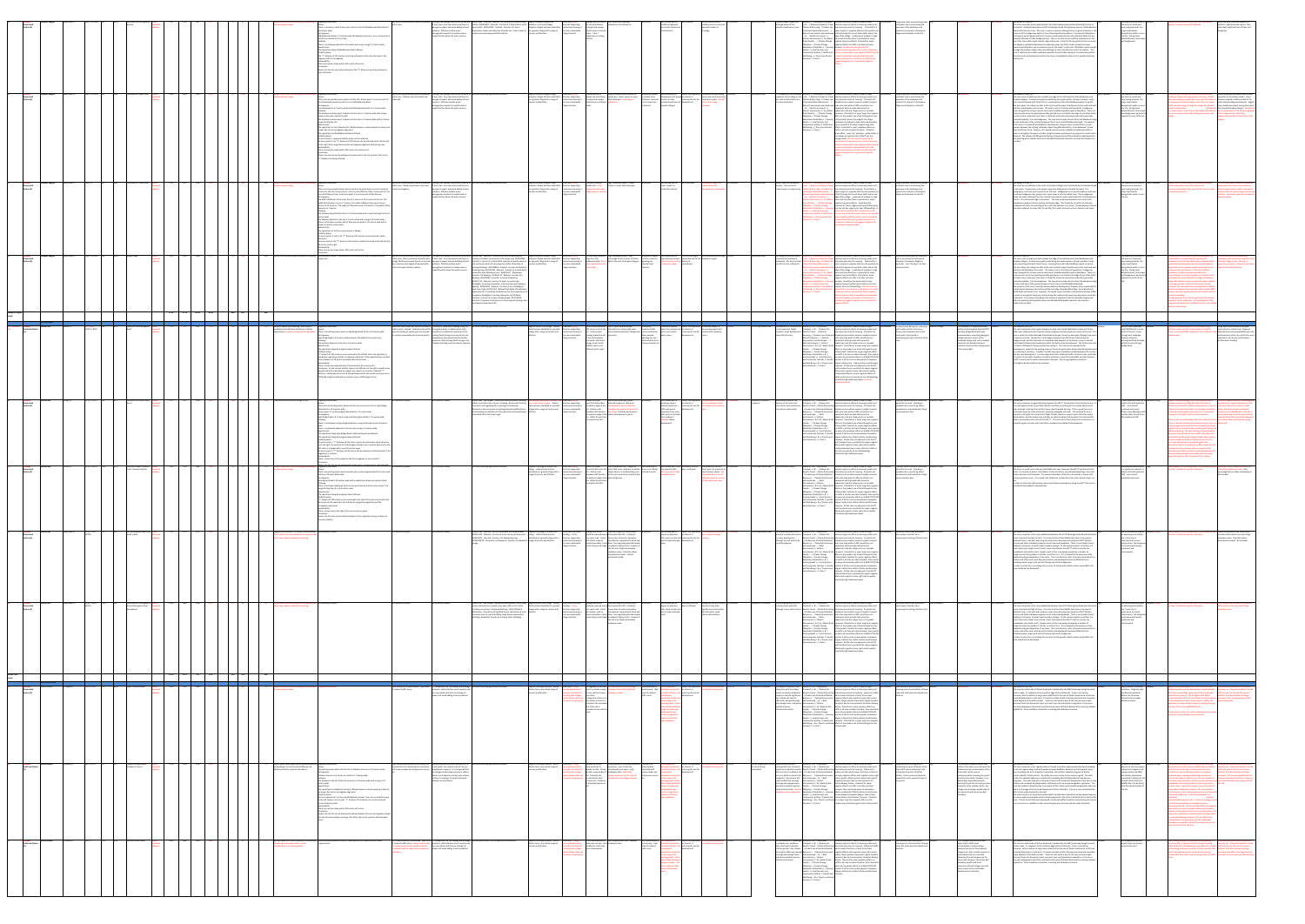| k Wootton & Guys HW1*O                                                                                                                                                                                                                                                                                                                                          | Land south of Hill Wootton SHLAA                                                                                 |                                                                                                       | Revised down figure due to land owner conce<br>about over development                                                                         | acccess could come off small village road rather than than the Hill Wootton Road, anumber of filled in ponds, with potential for surface water flows.<br>which would maintain the strong hedgerow frontage.                                                                                                                                                                                                                                                                                                                                                                                                                                                                                                                                                                                                                                                                                                                                                                                                                                                              | detailed feedback - development level less than formal access requirements. Site  Potential railway noise. Nearby area also has  Will require the appropriate management of  No recent planning applications detailed.<br>gas build-up.                                                                                                                                                                                                                                                                                                                                                                                                                                                                  |                                                                                                                                                                                                                                                                                                                                                                                                                                                                                                                                                                                                                                                                                                                                                                                                                                                                                                                                                                                                                                                                                                                                               | major services / facilities, although it is focused in the district's barn / storage units to development will need to carefully                                                                                                      | a very small village / hamlet with no housing development existing farmhouse and (Grade 2) and opposite the site - any<br>situated within close proximity to Leek top 10 growth villages - the south of the site. consider its relationship to this<br>Hill Wootton does not fall Mature trees and building. High Green Belt scoring this<br>vithin this grouping. hedgerow will limit site this area.                                                                                                                                                          |                                                                                                                                                                                                                                                           | dge of village location. Hill Wootton Green Belt. Village Close proximity to Hill Wootton Farmhouse is listed Satisfactory Not suitable as a Landowner recognises Not a suitable location for 2019+<br>ocated housing site that the site may have an allocated housing site.<br>as Hill Wootton is not development<br>considered a considered a potential in the<br>sustainable location for future, but is in no<br>further large scale immediate hurry to<br>housing growth. Site is dispose of the site.<br>Iso located outside the<br>village envelope. | Agricultural land                                                                                                         | Small field which could form Economy = / Sustainable Transport   The potential allocation is likely to lead to major   Not assessed   Important Green Belt parcel which<br>part of the village envelope / $+8$ - / Reduce the Need to Travel - positive long-term effects on housing needs as the<br>built form for Hill Wootton. / Waste & Recycling - / Prudent use site makes provision for housing. With regard to<br>Vorth considering public of land and Natural Resources -- / travel and transport, the site has excellent access to<br>feedback as part of the village Natural Environment and Landscape public transport with a bus stop within 0 - 400 m<br>ousing options consultation.   & ? / Built Environment + / and there is potential for a pavement to be<br>Social Exclusion + / Crime ? the village.                                                                                                                                                                                                                                                                                                                                                                         | Historic Environment - & ? / Air, incorporated to provide safe access for pedestrians<br>Water & Soil Quality - & -- / Climate into the village centre and to the bus stop.<br>Change Mitigation - / Climate Therefore there are likely to be major positive<br>Change Adaptation (Flood Risk) = $/$ effects on access to public transport under SA<br>Housing Needs ++ / Local Services   Objective 2. There is the potential for a major long-<br>and Community Facilities - / Health term negative effect on the prudent use of land<br>and Well Being + $\&$ =/ Poverty and through the loss of Green Belt Land on the edge of                                                                                                                                                                                                                                                                                                                                                                                                                      | fulfils a very valuable role in<br>maintaining the open space between<br>larger settlements and preserving the<br>setting of Hill Wootton and Blackdown                                                  | The 'open character' of Hill Wootton Higl<br>currently makes an important<br>contribution to the openness of the<br>Green Belt. The Sub-parcel could not<br>easily accommodate a limited infill,<br>without compromising this essential<br>open character, and the fundamental<br>aim and purposes of the Green Belt.                                                                                                                                                                                                                                                                                                                                                                                                    | n field landscape with well defined edges. Close proximity to existing farmhouse building. Not surveyed in detail but Hedgerows and mature Low to Medium<br>Village has a strong connection with the surrounding agricultural landscape and this field forms assessed High based upon trees will need to be<br>art of this character.<br>ea knowledege.                                                                                                                                                                                                                                                                                                                                                                                                                                                                                                                                                                                                                                                                                                                                                                                                                                                                                                                                                                                                                                                                                                                                                                                                                                                                                                                                                                                                                                                                                                                                                                                                                                                                                                                                                                                                                                                                                              | protected aorund the field                                                                                                                                                                                            | s an attractive small village, which helps create<br>nness of the Green Belt. The proposal for up to 5<br>green belt and openness of the village.<br>Ilings in the village (if achievable) does not justify t<br>oval of the village from the Green Belt. Concerns<br>sed about the impact on nearby listed building,<br>ressure on services, traffic impact, flooding and loss<br>cultural land.                                                                                                                                                                                                                                                                                                                                                                                                                                                                                                                                                                                                                                                                                                                                                                                                                                                                                                                                                                                                                                                                                                                                                                                                                                                                                                                              |
|-----------------------------------------------------------------------------------------------------------------------------------------------------------------------------------------------------------------------------------------------------------------------------------------------------------------------------------------------------------------|------------------------------------------------------------------------------------------------------------------|-------------------------------------------------------------------------------------------------------|-----------------------------------------------------------------------------------------------------------------------------------------------|--------------------------------------------------------------------------------------------------------------------------------------------------------------------------------------------------------------------------------------------------------------------------------------------------------------------------------------------------------------------------------------------------------------------------------------------------------------------------------------------------------------------------------------------------------------------------------------------------------------------------------------------------------------------------------------------------------------------------------------------------------------------------------------------------------------------------------------------------------------------------------------------------------------------------------------------------------------------------------------------------------------------------------------------------------------------------|----------------------------------------------------------------------------------------------------------------------------------------------------------------------------------------------------------------------------------------------------------------------------------------------------------------------------------------------------------------------------------------------------------------------------------------------------------------------------------------------------------------------------------------------------------------------------------------------------------------------------------------------------------------------------------------------------------|-----------------------------------------------------------------------------------------------------------------------------------------------------------------------------------------------------------------------------------------------------------------------------------------------------------------------------------------------------------------------------------------------------------------------------------------------------------------------------------------------------------------------------------------------------------------------------------------------------------------------------------------------------------------------------------------------------------------------------------------------------------------------------------------------------------------------------------------------------------------------------------------------------------------------------------------------------------------------------------------------------------------------------------------------------------------------------------------------------------------------------------------------|---------------------------------------------------------------------------------------------------------------------------------------------------------------------------------------------------------------------------------------|-----------------------------------------------------------------------------------------------------------------------------------------------------------------------------------------------------------------------------------------------------------------------------------------------------------------------------------------------------------------------------------------------------------------------------------------------------------------------------------------------------------------------------------------------------------------|-----------------------------------------------------------------------------------------------------------------------------------------------------------------------------------------------------------------------------------------------------------|-------------------------------------------------------------------------------------------------------------------------------------------------------------------------------------------------------------------------------------------------------------------------------------------------------------------------------------------------------------------------------------------------------------------------------------------------------------------------------------------------------------------------------------------------------------|---------------------------------------------------------------------------------------------------------------------------|----------------------------------------------------------------------------------------------------------------------------------------------------------------------------------------------------------------------------------------------------------------------------------------------------------------------------------------------------------------------------------------------------------------------------------------------------------------------------------------------------------------------------------------------------------------------------------------------------------------------------------------------------------------------------------------------------------------------------------------------------------------------------------------------------------------------------------------------------------------------------------------------------------------------------------------------------------------------------------------------------------------------------------------------------------------------------------------------------------------------------------------------------------------------------------------------------|---------------------------------------------------------------------------------------------------------------------------------------------------------------------------------------------------------------------------------------------------------------------------------------------------------------------------------------------------------------------------------------------------------------------------------------------------------------------------------------------------------------------------------------------------------------------------------------------------------------------------------------------------------------------------------------------------------------------------------------------------------------------------------------------------------------------------------------------------------------------------------------------------------------------------------------------------------------------------------------------------------------------------------------------------------|----------------------------------------------------------------------------------------------------------------------------------------------------------------------------------------------------------|--------------------------------------------------------------------------------------------------------------------------------------------------------------------------------------------------------------------------------------------------------------------------------------------------------------------------------------------------------------------------------------------------------------------------------------------------------------------------------------------------------------------------------------------------------------------------------------------------------------------------------------------------------------------------------------------------------------------------|------------------------------------------------------------------------------------------------------------------------------------------------------------------------------------------------------------------------------------------------------------------------------------------------------------------------------------------------------------------------------------------------------------------------------------------------------------------------------------------------------------------------------------------------------------------------------------------------------------------------------------------------------------------------------------------------------------------------------------------------------------------------------------------------------------------------------------------------------------------------------------------------------------------------------------------------------------------------------------------------------------------------------------------------------------------------------------------------------------------------------------------------------------------------------------------------------------------------------------------------------------------------------------------------------------------------------------------------------------------------------------------------------------------------------------------------------------------------------------------------------------------------------------------------------------------------------------------------------------------------------------------------------------------------------------------------------------------------------------------------------------------------------------------------------------------------------------------------------------------------------------------------------------------------------------------------------------------------------------------------------------------------------------------------------------------------------------------------------------------------------------------------------------------------------------------------------------------------------------------------------|-----------------------------------------------------------------------------------------------------------------------------------------------------------------------------------------------------------------------|--------------------------------------------------------------------------------------------------------------------------------------------------------------------------------------------------------------------------------------------------------------------------------------------------------------------------------------------------------------------------------------------------------------------------------------------------------------------------------------------------------------------------------------------------------------------------------------------------------------------------------------------------------------------------------------------------------------------------------------------------------------------------------------------------------------------------------------------------------------------------------------------------------------------------------------------------------------------------------------------------------------------------------------------------------------------------------------------------------------------------------------------------------------------------------------------------------------------------------------------------------------------------------------------------------------------------------------------------------------------------------------------------------------------------------------------------------------------------------------------------------------------------------------------------------------------------------------------------------------------------------------------------------------------------------------------------------------------------------|
| <b>HOCKLEY HEATH The Set of A</b><br>VHOSBC Hockley Heath Lapworth PC HOC1*O / R154 R104                                                                                                                                                                                                                                                                        | HOCK1 Former Aylesbury House<br><b>Hotel and Surrounds</b>                                                       |                                                                                                       | 20 16 on site plus subdivision of hotel (4 units) Highway Observation:                                                                        | There is currently an existing access point into the site on Aylesbury Road which is<br>3.4 metres wide.<br>Carriageway:<br>Aylesbury Road is 5.9 metres wide.<br>The footway adjacent to the site is 1.2 metres wide with a verge fronting the site 18<br>metres wide.<br>Sneed Limits:<br>The speed limit along Aylesbury Road is 40mph.<br>isibility Splays:<br>" distance of 120 metres cannot be achieved in either direction. A maximum of 93<br>metres can be achieved to the right of the access point and only 78 metres can be<br>achieved to the left.<br>ustainability:<br>There is a bus stop approximately 250 metres to the right of the site.<br>Access into the site cannot be achieved due to the "Y" distance not being achieved                                                                                                                                                                                                                                                                                                                      | Any potential demolition works will need to No major observations.<br>be managed for asbestos.                                                                                                                                                                                                                                                                                                                                                                                                                                                                                                                                                                                                           | W/00/1623/TC - Permitted Development - Erection of a 15 Edge of village location. Hockley Green Belt and listed Aylesbury House is Impact on listed building. Parts of the Satisfactory - Suitable in part, Owner has expresse<br>metre monopole and equipment cabin W/92/1324 - Granted - Heath has a wide range of local service building policies.<br>Insertion of windows W/92/1325/LB - Granted - Insertion of and facilities.<br>windows W/95/0888/LB - Granted - Positioning of a UHF 6dB<br>broadband aerial (3m high).                                                                                                                                                                                                                                                                                                                                                                                                                                                                                                                                                                                                               |                                                                                                                                                                                                                                       | need to be carefully<br>managed within this<br>context. Visibility splay<br>r access is insufficent,<br>ut evidence of previous<br>commercial use on site.<br>Layout and design of the<br>site would require close<br>nvolvement of WDC<br>Conservation Team.<br>evelopment within the<br>grounds of the former<br>hotel are required to<br>ross-subsidise the re-<br>build / conversion of the<br>listed house. Newer<br>buildings and<br>ardstanding on site will<br>equire demolishing /                                                                     | Development would curtilage and Hockley Heath. to managing any listed building and development.                                                                                                                                                           | listed building with a site are fairly open. Small gap although attention connected to an interest in upon scheme viability<br>historic walled garden. between the property and its will need to be paid developing the current releasing the site for modelling, protecting the<br>asbestos found on previosly developed<br>aspects of the site.                                                                                                                                                                                                           | Former hotel<br>enness of the Green Belt<br>and the development of a<br>satisfactory masterplan for<br>is sensitive site. | A preferred option for a small Economy = / Sustainable Transport   The potential allocation is likely to lead to major Not assessed Strategically important Green Belt   Hip<br>level of growth. But the linked $++$ & - / Reduce the Need to Travel - positive long-term effects on housing needs as the<br>advantages are clearly linked / Waste & Recycling - / Prudent use site makes provision for housing. With regard to<br>to Hockely Heath (in Solihull), of land and Natural Resources -- / travel and transport, the site has excellent access to<br>rather than Warwick District. Natural Environment and Landscape public transport with a bus stop within 0 - 400 m                                                                                                                                                                                                                                                                                                                                                                                                                                                                                                                  | - - & - / Built Environment + / and there is a pavement which provides safe access<br>Historic Environment - - & ? / Air, for pedestrians into the village centre. Therefore<br>Water & Soil Quality - / Climate there are likely to be major positive effects on<br>Change Mitigation - / Climate access to public transport under SA Objective 2<br>Change Adaptation (Flood Risk) = $/$ There is the potential for a major long-term<br>Housing Needs ++ / Local Services negative effect on the prudent use of land through<br>and Community Facilities ? / Health the loss of Green Belt Land on the edge of the<br>and Well Being $+ 8 =$ /Poverty and village and in addition the site is also in a Surface<br>Social Exclusion + / Crime ? Water Safeguarded Zone and a Groundwater<br>Drinking Water Protected Area which is 'probably                                                                                                                                                                                                         | parcel which fulfils a very valuable role<br>in maintaining the open space<br>between Hockley Heath and Dorridge.                                                                                        | e former hotel site includes some Medium<br>tantial built development and<br>hardstanding, within extensive open<br>and wooded grounds. The Sub-parcel<br>could accommodate a limited village<br>extension, while accepting some<br>compromise on the fundamental aim,<br>essential characteristics and purposes<br>of the Green Belt. However, particular<br>consideration would need to be given<br>o any proposals for development,<br>that would be conspicuous from the<br>Green Belt and which might be<br>visually detrimental by reason of<br>siting, materials and design. Clearly,<br>important natural assets, including<br>mature wooded areas, trees and<br>hedgerows would also need to be<br>safeguarded. | Sensitive landscape both in terms of the listed building and its curtilage but also the wider Not surveyed in detail but Hedgerows and mature Medium<br>landscape. Any development will need to be very carefully managed to minimise landscape assessed High/Medium trees will require<br>impact, including the establishment of suitable levels of landscaping.<br>based upon area<br>knowledege.                                                                                                                                                                                                                                                                                                                                                                                                                                                                                                                                                                                                                                                                                                                                                                                                                                                                                                                                                                                                                                                                                                                                                                                                                                                                                                                                                                                                                                                                                                                                                                                                                                                                                                                                                                                                                                                  | enhancement and<br>protection. Important<br>cluster of trees towards the<br>entrance to the site. Habitat<br>enhancement works will<br>need to be built into any<br>masterplan with supporting<br>landscape strategy. | ort for sensitive restoration of Aylesbury House ________________________________<br>and addition of further sympathetic buildings on<br>current listed building and previosly<br>site. Further works required on heritage protection developed aspects of the site. Delivery will<br>associated issues. Access / egress restrictions from be dependent upon scheme viability<br>e site. There is no justification for permitting new modelling, protecting the openness of the<br>using in the Green Belt around the existing building. Green Belt and the development of a<br>version to residential (flats) of the old building (the<br>factory masterplan for this sensitive<br>tel) can be undertaken without changing the Gree<br>elt status. Do not disagree with the principle of<br>ocating 20 new dwellings at the former Aylesbury<br>use Hotel. Hockley Heath has very poor infrastru                                                                                                                                                                                                                                                                                                                                                                                                                                                                                                                                                                                                                                                                                                                                                                                                                              |
|                                                                                                                                                                                                                                                                                                                                                                 | near the edge of settlement do<br>location within the main<br>built-up form of Kingswood<br>settlement           |                                                                                                       | her detailed work required on eng<br>tions for the brook which may allow for m<br>vithin close proximity to canal and listed buil             | Highway Observation:<br>ite capacity. Site modelled on reduced site area, There is an existing access on both proposed sites.<br>which is outside of Flood Zones 2 and 3. Site also The first is opposite the private drive, the second existing access is in the private from railway line.<br>dings. drive - The Meadow House.<br>e carriageway on Old Warwick Road measures 6.6metres.<br>A footway measuring 1.3 metres is sited on the access opposite the private drive.<br>The speed limit at the proposed access point is 30mph.<br>isibility Splays:<br>The first potential access achieves visibility splays left and right meaning that<br>70 metres is to be achieved in a 30 mph zone.<br>The second access if visibility was able to be measured to the middle of the<br>carriageway, then visibility would be able to be achieved.<br>ustainability:<br>Access to bus routes is within recommended distance for walking.<br>Access into all sites can be achieved.                                                                                        | ossible contamination linked to land uses. The Old Warwick Road and the area around W/90/0863 - Granted conversion of shop to office, erection of a Edge of village. Kingswood has been Green Belt. Policy SFRA - Areas Suscep<br>Also potential for site contamination due to the garage and bridge has a history of glasshouse and awning as a retail centre. W/90/0005 - Erection identified as a growth village with a direction supporting to surface water<br>proximity to nearby railway line. Noise issues flooding. The bridge acts as a 'pinch-point' for of sectional timber and aluminium building as a display for retail range of services and facilities.<br>opment options for the site. | a significant flow of water from the north. purposes. W/99/0390 - Siting of a portable cabin. W/02/1601<br>e area has been subject to a further review (withdrawn appeal) - Erection of 11 dwellings and construction<br>of a new vehicular access. Erection of garage for Kingswood<br>Farm. W/09/0226 - Application for a lawful development<br>certificate for the continued residential use of the dwelling<br>known as The Meadow House unencumbered by an agricultur<br>occupancy condition imposed on planning application                                                                                                                                                                                                                                                                                                                                                                                                                                                                                                                                                                                                             |                                                                                                                                                                                                                                       | the more sustainable Alne Local Wildlife Site listed. Development may have an<br>village locations. (LWS) runs along the adverse impact on surface water<br>down the middle of the                                                                                                                                                                                                                                                                                                                                                                              | limited new housing in less and more. / River Road opposite the site is Grade 2 water flooding. accessment of surface vears.<br>western edge of the site. drainage in the locality. Adjacent to<br>SFRA - Minor Rivers listed waterways and listed locks. | units), subject to<br>water flooding issues<br>and suitable protection<br>corridor.                                                                                                                                                                                                                                                                                                                                                                                                                                                                         | accommodating local<br>this location.<br>surface water flooding                                                           | vious retail use for part Site has been subject to Economy = & ? / Sustainable Potential allocation is likely to lead to major Not applicable Small Green Belt Parcel which has Low - Medium<br>of the site. The business several PC discussions. Scale Transport ++ & - - / Reduce the positive long-term effects on housing needs as all<br>has ceased trading from of development is very low Need to Travel - / Waste & Recycling sites make provision for housing. Potential for a<br>density to reflect landowner's  - / Prudent use of land and Natural   major long-term negative effect on the prudent use<br>aspiration to build small Resources - - & - / Natural of land through the loss of Green Belt land. Site is<br>complex for older peoples to Environment and Landscape - - & - / directly adjacent the main railway line so there are<br>meet local need. Identified as Built Environment + / Historic also likely to be major negative effects with regard<br>potential option site. <b>Environment - &amp; ?</b> / Air, Water & to noise and light. GP facilities within Kingswood<br>and Well Being ++ / Poverty and effects on landscape.<br>Social Exclusion + / Crime ? | Soil Quality - - / Climate Change which means all sites have good access to<br>Mitigation - / Climate Change healthcare leading to major positive effects on<br>Adaptation (Flood Risk) = & - / $\qquad$ health. All of the sites are considered to have e<br>Housing Needs ++ / Local Services medium to high or high landscape value; there<br>and Community Facilities ?/ Health    Ithere is potential for major negative long-term                                                                                                                                                                                                                                                                                                                                                                                                                                                                                                                                                                                                                 | been eroded over the years by<br>primarily residential development.<br>Some limited options for<br>enhancement.                                                                                          | Small Green Belt parcel that could Low to Medium<br>accommodate a limited village<br>extension as part of the proposed<br>village inset, with a modest impact on<br>the fundamental aim, essential<br>acteristics and purposes of th<br>Green Belt. However, important<br>natural assets should be protected<br>and enhanced                                                                                                                                                                                                                                                                                                                                                                                             | Lies within LCP KW 31.<br>his zone is a small triangular plot that abuts the railway and canal corridors with an area of wet scoring<br>voodland to the south that is sunk beneath the level of the canal. It is almost completely<br>screened from view and comprises small fields of pasture and a garden nursery that are hidden<br>behind mature back gardens and garages and Severn Trent's property. Tree cover along the canal<br>orridor is good, permitting only occasional glimpsed views into gardens / fields. The zone is<br>generally tranquil with little road noise and occasional trains and attracts only a small number of<br>walkers and canal boat users. The zone is physically separate from the wider farmed landscape<br>because of the canal and railway corridors and the mature vegetation / fenced boundaries that<br>estrict views into it.<br>The zone could accommodate new development which should complement the local character<br>nd respect the canal setting. The strong perimeter vegetation must be retained and enhanced<br>ensure adequate screening from the canals and railway.                                                                                                                                                                                                                                                                                                                                                                                                                                                                                                                                                                                                                                                                                                                                                                                                                                                                                                                                                                                                                                                                                                                         | Canal corridor scoring<br>reasonable high for ecology                                                                                                                                                                 | in Suitable in part subject to detailed<br>swood. Small area, close to transport and local accessment of surface water flooding<br>vices. Previously developed land. Does not flood. issues and suitable protection of local<br>gent need for smaller housing, not only for young wildlife corridor. Further work required on<br>eople but also to allow older people to remain within engineering solution for brook corridor and<br>ential flood risk areas registered with the<br>vironment Agency. Many local properties are flooded 100 and 1 in 1000 forecast flooding ev<br>a regular basis. The 30mph limit on the Old Warwick<br>oad is regularly exceeded. Existing boundary<br>onstraints would not allow a new section of footwa<br>accommodated for without extensive highway w<br>raffic congestion would be caused by the accesses<br>e 1 and 6 being opposite each other on one of the<br>usiest and most dangerous sections of the Old V                                                                                                                                                                                                                                                                                                                                                                                                                                                                                                                                                                                                                                                                                                                                                                      |
| NET LA REGISLAT HOWING THE MONUME OF THE REGISLAT OF THE REGISLARY ON THE REGISLARY ON THE REGISLARY ON THE REGISLARY ON THE REGISLARY ON THE REGISLARY ON THE PREQUIRES SUBStantial screening due to canal Highway Observatio<br>VHOSBC Kingswood Lapworth PC KW3*O/R84 R110 KW1 Land south of Kingswood SHLAA 10.06 0.64 0.43 0.54 16 22 16 13 Linear frontag | Warwick Road - edge of c<br>settlement location, within upo<br>the main built-up form of<br>Kingswood Settlement |                                                                                                       | corridor and listed building.                                                                                                                 | There is an existing access on both proposed sites.<br>The first is opposite the private drive, the second existing access is in the private<br>drive - The Meadow House.<br>Carriageway: the control of the control of the control of the control of the control of the control of the control of the control of the control of the control of the control of the control of the control of the control of<br>he carriageway on Old Warwick Road measures 6.6metres.<br>A footway measuring 1.3 metres is sited on the access opposite the private drive.<br>The speed limit at the proposed access point is 30mph.<br>ibility Splays:<br>The first potential access achieves visibility splays left and right meaning that<br>70 metres is to be achieved in a 30 mph zone.<br>he second access if visibility was able to be measured to the middle of the<br>carriageway, then visibility would be able to be achieved.<br>ustainability:<br>Access to bus routes is within recommended distance for walking.<br>onclusion:<br>Access into all sites can be achieved. | No major issues detailed.<br>e area has been subject to a further re<br>flood forecasting and this has consti                                                                                                                                                                                                                                                                                                                                                                                                                                                                                                                                                                                            | The Old Warwick Road and the area around W/92/1342/LB - Granted - Erection of a gabled dormer window Edge of village. Kingswood has been Green Belt. Policy Grand Union Canal Kingswood Farm is a grade 2 listed Satis<br>the garage and bridge has a history of at rear. W/04/0030LB - Granted - Erection of a rear  identified as a growth village with a  direction supporting  Potential SINC towards  building within the north westen<br>flooding. The bridge acts as a 'pinch-point' for conservatory and construction of pitched roof. W/04/0029 - range of services and facilities.   limited new housing in the eastern boundary of section of the site. Adjacent t<br>a significant flow of water from the north. Granted - Erection of a rear conservatory and construction of<br>view pitched roof. W/12/1100 - Granted - Erection of extension to<br>ed existing rear dormer to form a bathroom and construction of a<br>velopment options for the neighbouring pitched roof above existing single storey rear flat roof extension<br>W/12/0752LB - Granted - Erection of dormer window and<br>replacement of existing windows. |                                                                                                                                                                                                                                       | the more sustainable the site. Access to the waterways and listed locks.<br>village locations. site needs to be resolved.                                                                                                                                                                                                                                                                                                                                                                                                                                       | in the village envelope.<br>Within the village envelope. The Green Belt. Policy Number of tree Listed building towards the south Satisfactory                                                                                                             | Potentially suitable in Available for Potentially achievable for 2014/19<br>part subject to development subject small scale development -<br>resolving site access to discussion with subject to resolving<br>and protecting the neighbour over primarily site access issues.<br>Kingswood Farm listed timescales.<br>building.                                                                                                                                                                                                                             | garden land.                                                                                                              | Small loss of agricultural / No major issues raised by the Economy = & ? / Sustainable Potential allocation is likely to lead to major<br>PC. Need for a comprehensive Transport $+ +$ & $-$ / Reduce the positive long-term effects on housing needs as all<br>scheme if both sites come Need to Travel - / Waste & Recycling sites make provision for housing. Potential for a<br>forward. Site is within - - / Prudent use of land and Natural najor long-term negative effect on the prudent use<br>Rowington Parish.<br>Housing Needs ++ / Local Services<br>and Community Facilities ?/ Health<br>and Well Being ++ / Poverty and<br>Social Exclusion + / Crime ?                                                                                                                                                                                                                                                                                                                                                                                                                                                                                                                            | Resources - - & - / Natural of land through the loss of Green Belt land. GP<br>Environment and Landscape - - & - / facilities within Kingswood which means all sites<br>Built Environment + / Historic have good access to healthcare leading to major<br>Environment - & ? / Air, Water & positive effects on health. All of the sites are<br>Soil Quality - - / Climate Change considered to have either medium to high or hig<br>Mitigation - / Climate Change   landscape value; therefore, there is potential fi<br>Adaptation (Flood Risk) = $&8 - /$ major negative long-term effects on landscape                                                                                                                                                                                                                                                                                                                                                                                                                                               | Not assessed Small Green Belt Parcel which has Low - Medium<br>been eroded over the years by<br>primarily residential development<br>Some limited options for<br>enhancement.                            | The Green Belt parcel could<br>accommodate a limited village<br>extension as part of the proposed<br>village inset, with a modest impact on<br>the fundamental aim, essential<br>characteristics and purposes of the<br>Green Belt. The Grand Union Canal<br>would provide a permanent<br>defensible boundary. However,<br>important natural assets should be<br>protected and enhanced, particularly<br>in proximity to the canal; a provisional<br>Local Wildlife Site (LWS).                                                                                                                                                                                                                                          | Lies within LCP KW_31.<br>This zone is a small triangular plot that abuts the railway and canal corridors with an area of wet value scoring.<br>woodland to the south that is sunk beneath the level of the canal. It is almost completely<br>screened from view and comprises small fields of pasture and a garden nursery that are hidden<br>behind mature back gardens and garages and Severn Trent's property. Tree cover along the canal<br>corridor is good, permitting only occasional glimpsed views into gardens / fields. The zone is<br>generally tranquil with little road noise and occasional trains and attracts only a small number of<br>walkers and canal boat users. The zone is physically separate from the wider farmed landscape<br>because of the canal and railway corridors and the mature vegetation / fenced boundaries that<br>estrict views into it.<br>The zone could accommodate new development which should complement the local character<br>nd respect the canal setting. The strong perimeter vegetation must be retained and enhanced to<br>ensure adequate screening from the canals and railway. Parcel contains a Grade 2 listed building                                                                                                                                                                                                                                                                                                                                                                                                                                                                                                                                                                                                                                                                                                                                                                                                                                                                                                                                                                                                                                                                   | Canal corridor scoring<br>reasonable high for ecology                                                                                                                                                                 | Suitable in part, subject to being taken<br>xceeded. Even if the visibility site lines could be forward jointly with KW1*O to provide an<br>hieved in order to meet current Highway Specifications   appropriate site access and addressing<br>e proposed access points to each site would put any localised flooding issues. The<br>orist and pedestrians at risk. The existing boundary proximity of the site to the nearby listed<br>nstraints would not allow a new section of footway to building has been carefully considered<br>accommodated for without extensive highway works through the landscape appraisal process<br>being needed, which would significantly change the and site selection.<br>historic character of the area. Should development ta<br>ice on Site 2 there is great risk of flooding. Kingswor<br>arm and listed status - how does the setting contrib<br>the listed buildings significance and what is the<br>implication of the development on that significance.                                                                                                                                                                                                                                                                                                                                                                                                                                                                                                                                                                                                                                                                                                                            |
|                                                                                                                                                                                                                                                                                                                                                                 | Land south of Kingswood SHLA/<br>Close - Potential linear infill document<br>location within Kingswood update    |                                                                                                       | 13 Linear frontage only site area restricts<br>development options.                                                                           | inal Highway Observation:<br>There is no existing access, however the access point measured from was south of<br>Carriageway:<br>The carriageway is 5.9 metres wide.<br>No footway existing and no verge.<br>oeed Limits:<br>The speed limit is 30mph.<br>isibility Splays:<br>Visibility splays to the right you can achieve 19 metres, in order to achieve any<br>increase would require the removal of 3 mature trees. Visibility to the left is severly<br>restricted and to achieve any suitable splay would also require the removal of<br>Access to bus routes is within recommended distance for walking.<br>Due to the lack of visibility, access cannot be achieved. Since this initial analysis a<br>ernative access could be obtained, but has not been ewvaluated.                                                                                                                                                                                                                                                                                          | No major issues raised.<br>subject to substantial flooding.                                                                                                                                                                                                                                                                                                                                                                                                                                                                                                                                                                                                                                              | and to the east of Station Lane, can be No recent planning applications detailed.                                                                                                                                                                                                                                                                                                                                                                                                                                                                                                                                                                                                                                                                                                                                                                                                                                                                                                                                                                                                                                                             | Kingswood has been identified as a direction supporting preservation orders east of the site - potentially<br>growth village with a range of services limited new housing in along the frontage of the significant impact on setting. | the more sustainable site. Narrow Significant impact on landscape<br>village locations. development site. In an character.<br>area of high landscape                                                                                                                                                                                                                                                                                                                                                                                                            |                                                                                                                                                                                                                                                           | of suitable due to the Owner has expressed Not achievable due to Not assessed.<br>impact on an area of an interest in environmental impact.<br>high landscape value. releasing the site for<br>Development in this development.<br>location would<br>significantly change the<br>character of this very<br>visible and open Green<br>Belt area.                                                                                                                                                                                                             | Agricultural land.                                                                                                        | Reduced scale option   Economy = & ? / Sustainable Major negative long-term effect on landscape. Not assessed<br>discussed as part of early site Transport ++ $\& -/$ Reduce the Potential allocation is likely to lead to major<br>assessment work. Recognition Need to Travel - / Waste & Recycling positive long-term effects on housing needs as all<br>of substantial local opposition -/ Prudent use of land and Natural sites make provision for housing. Potential for a<br>to development.<br>and Community Facilities ?/ Health<br>and Well Being ++ / Poverty and<br>Social Exclusion + / Crime ?                                                                                                                                                                                                                                                                                                                                                                                                                                                                                                                                                                                       | Resources - - & - / Natural major long-term negative effect on the prudent use<br>Environment and Landscape - - & - / of land through the loss of Green Belt land. GP<br>Built Environment + / Historic facilities within Kingswood which means all sites<br>Environment - & ? / Air, Water & have good access to healthcare leading to major<br>Soil Quality - - / Climate Change positive effects on health. All of the sites are<br>Mitigation - / Climate Change considered to have either medium to high or high<br>Adaptation (Flood Risk) = & - / $\vert$ andscape value; therefore, there is potential f<br>Housing Needs ++ / Local Services major negative long-term effects on landscape                                                                                                                                                                                                                                                                                                                                                     | Complex Green Belt parcel area which Mediun<br>has been eroded by residential<br>development. Provides an important<br>open field landscape from Station<br>Lane. Some opportunities for<br>enhancement. |                                                                                                                                                                                                                                                                                                                                                                                                                                                                                                                                                                                                                                                                                                                          | Lies within LCP KW 17.<br>This zone is defined by the railway, canal, parish boundary and Rising Lane to the north. It<br>contains one farm which is a Listed Building of timber framed construction (Kingswood Farm) with<br>a regular small scale pastoral field pattern including wet, marshy grassland with a feeder river.<br>Views of the zone are heavily filtered by the high density of development on Station Lane / Rising<br>Lane and recent infill development which has encroached onto the field pattern, boundary<br>vegetation and fencing and vegetation to the edge of the canal corridor. There is a small area of<br>unofficial open space next to the canal. The condition of the internal field boundaries is generally<br>poor with the remaining structure outgrown, although the small/medium scale field pattern is still<br>readable. The fields are still managed for pasture with cattle grazing giving a very strong rural<br>character. There is a narrow river with scattered trees alongside, field pond(s) and small blocks of<br>woodland that together with the small scale field pattern provide the landscape setting to the<br>Listed Building. The settlement edge is well screened by mature planting within the gardens and<br>is not visible from the canal corridor.<br>This zone has a high sensitivity because of the older permanent pasture and could only<br>ccommodate low density roadside development as long as it is not directly adjacent to the Listed<br>Building and its curtilage, i.e. the small scale meadows surrounding the building. Views of the<br>listed building and its setting from the canal should be protected. A landscape buffer of at least<br>the width of one field needs to be provided along both the stream course and canal in order to<br>retain their rural character. Smaller blocks of native planting will also be required to mitigate<br>against the visual impact of any new development, especially on higher ground. Site 8 is in o<br>roximity to the listed building and grounds. The zone has frequent roadside hedgerow tree<br>he hedge is becoming gappy. Views are more contained although the settlement edge on<br>Kingswood Close is visible. | scores for the canal corridor<br>area and marshy grassland.                                                                                                                                                           | s site is located in a corridor of high<br>Reasonably high habitat Medium to High In support of Site 8 as the preferred option. A<br>Masterplan, consisting of three potential proposals for landscape value and with features of<br>Site 8 has been provided and demonstrates indicative ecological importance. Development in<br>yout options for small scale development. The site this location would significantly change the<br>ssessment for Site 8 has been undertaken on the basis character of this very visible and open<br>Green Belt area. The site is not considered<br>SHLAA Site R110 and does not take account of<br>adjoining land at Kingswood Farm. Since the<br>table for housing.<br>espondent's original representation of this land, thei<br>proposed masterplan now incorporates additional lar<br>t Kingswood Farm which would provide access to<br>spondent is willing to consider how a proportion<br>dwellings could be reserved for local people.                                                                                                                                                                                                                                                                                                                                                                                                                                                                                                                                                                                                                                                                                                                                                |
| VHOSBC Kingswood Lapworth PC KW4*0/R85 R111 KW1 Station Lane, Opposite SHLAA 6.5 0.6 0.4 0.51 15 20 1 12 Line:                                                                                                                                                                                                                                                  | Gowen Bank                                                                                                       |                                                                                                       | development options.                                                                                                                          | <b>Highway Observation:</b><br>No existing access, proposed access has been considered opposite 155 Station Lane<br>The carriageway is 5.6 metres in width.<br>No footway present, however there is a verge of 1.5metres.<br>The speed limit is 30mph<br>Visibility splays are restricted to the left and right. Left measures 11.5 metres and<br>right 27.5 metres. If the fronting hedgerow was removed or replanted visibility could<br>possibly be achieved; including the possible removal of 3 mature trees.<br>Access to bus routes is within recommended distance for walking.<br>ue to the lack of visibility, access into the site cannot currently be achieved.                                                                                                                                                                                                                                                                                                                                                                                               | lo major issues raised.<br>bject to substantial flooding.                                                                                                                                                                                                                                                                                                                                                                                                                                                                                                                                                                                                                                                | Land to the east of Station Lane, can be No recent planning applications detailed.                                                                                                                                                                                                                                                                                                                                                                                                                                                                                                                                                                                                                                                                                                                                                                                                                                                                                                                                                                                                                                                            |                                                                                                                                                                                                                                       | within the village envelope.<br>Within the village envelope. The Green Belt. Policy Small number of tree Significant impact on landscape Satis<br>Kingswood has been identified as a direction supporting preservation orders character. Access will require<br>growth village with a range of services limited new housing in along site frontage. Site removal of tree frontage.<br>the more sustainable access will require the<br>village locations.<br>removal of a number of<br>mature trees. Narrow<br>development site. In an<br>area of high landscape |                                                                                                                                                                                                                                                           | impact on tree frontage an interest in environmental impact.<br>and significant releasing the site for<br>landscape impact. development.                                                                                                                                                                                                                                                                                                                                                                                                                    | Not suitable due to Owner has expressed Not achievable due to Not assessed. Agricultural land.                            | Reduced scale option Economy = & ? / Sustainable Major negative long-term effect on landscape.<br>discussed as part of early site Transport ++ & - - / Reduce the Potential allocation is likely to lead to major<br>assessment work. Recognition Need to Travel - / Waste & Recycling positive long-term effects on housing needs as al<br>of substantial local opposition - / Prudent use of land and Natural sites make provision for housing. Potential for a<br>o development.<br>Soil Quality - - / Climate Change  <br>Adaptation (Flood Risk) = & - /<br>Housing Needs ++ / Local Services<br>and Community Facilities ?/ Health<br>and Well Being ++ / Poverty and<br>Social Exclusion + / Crime ?                                                                                                                                                                                                                                                                                                                                                                                                                                                                                        | Resources - - & - / Natural major long-term negative effect on the prudent use<br>Environment and Landscape - - & - / of land. GP facilities within Kingswood which means<br>Built Environment + / Historic all sites have good access to healthcare leading to<br>Environment - & ? / Air, Water & major positive effects on health. All of the sites<br>considered to have either medium to high or h<br>Mitigation - / Climate Change   landscape value; therefore, there is potential fi<br>ajor negative long-term effects on landscape                                                                                                                                                                                                                                                                                                                                                                                                                                                                                                            | Complex Green Belt parcel area which Mediu<br>has been eroded by residential<br>development. Provides an important<br>open field landscape from Station<br>Lane. Some opportunities for<br>enhancement.  | $rac{1}{2}$ accord                                                                                                                                                                                                                                                                                                                                                                                                                                                                                                                                                                                                                                                                                                       | Lies within LCP KW 17.<br>his zone is defined by the railway, canal, parish boundary and Rising Lane to the north. It<br>ontains one farm which is a Listed Building of timber framed construction (Kingswood Farm) wit<br>a regular small scale pastoral field pattern including wet, marshy grassland with a feeder river.<br>Views of the zone are heavily filtered by the high density of development on Station Lane / Rising  <br>Lane and recent infill development which has encroached onto the field pattern, boundary<br>egetation and fencing and vegetation to the edge of the canal corridor. There is a small area of<br>inofficial open space next to the canal. The condition of the internal field boundaries is generally<br>poor with the remaining structure outgrown, although the small/medium scale field pattern is still<br>readable. The fields are still managed for pasture with cattle grazing giving a very strong rural<br>character. There is a narrow river with scattered trees alongside, field pond(s) and small blocks of<br>voodland that together with the small scale field pattern provide the landscape setting to the<br>Listed Building. The settlement edge is well screened by mature planting within the gardens and<br>s not visible from the canal corridor.<br>This zone has a high sensitivity because of the older permanent pasture and could only<br>accommodate low density roadside development as long as it is not directly adjacent to the Listed<br>Building and its curtilage, i.e. the small scale meadows surrounding the building. Views of the<br>sted building and its setting from the canal should be protected. A landscape buffer of at least<br>the width of one field needs to be provided along both the stream course and canal in order to<br>retain their rural character. Smaller blocks of native planting will also be required to mitigate<br>against the visual impact of any new development, especially on higher ground. Site 9 is rela<br>pen with a fragmented field boundary with middle distance views across to blocks of w<br>nd fields east of the canal.                                                                                                | Reasonably high habitat Medium to High<br>cores for the canal corridor<br>area and marshy grassland.                                                                                                                  | evelopment. The reason we bought our house was to landscape value and with features of<br>e able to enjoy the beautiful views across the fields. This ecological importance. Development in<br>rural village which needs pockets of unspoilt farm th<br>this location would significantly change the<br>In order to retain its character. The impact of character of this very visible and open<br>uilding on this site would be vast, and there are clearly Green Belt area. The site is not considered<br>itable for housing. The landscape<br>e suitable sites.<br>pport for development to include Discounted Option 9 assessment work has been re-assessed for<br>1   gether with land to the east up to the existing field this area of Kingswood and the original<br>boundary - forming a defensible physical boundary. The comments hold.<br>e is in an extremely sustainable location being<br>proximately 2 minutes walk to Lapworth railway<br>station and bus stops, 6 minutes walk to the local<br>rimary school, less than 10 minutes walk to the shop<br>apworth and just over ten minutes walk to Lapworth<br>surgery. Our Client contends that the assessment o<br>te was distorted by the Council's decision, in the<br>vidence, to ignore the existing access opposite nun<br>145, Station Lane and assume that access would be<br>provided towards the northern end of the road<br>boundary, opposite 155 Station Lane. In order to secu<br>isibility sight lines, this would necessitate the remo<br>exiting Tree Preservation Order (TPO) oak trees and a<br>xtensive length of road frontage hedging, one of t<br>rimary reasons for discounting the site. Landscape<br>sessment has been insufficient. |
| es-Allocated VHOSBC Kingswood Lapworth PC KW3(DS7) R113 KW1 Land south of the Stables, SHLAA 0.55 0.55 0.37 0.47 14 19 14 19 6 Substantially limited by highways access. Informal Highway Observation:                                                                                                                                                          | <b>Station Lane</b>                                                                                              |                                                                                                       | access only for up to 6 dwellings could be                                                                                                    | There is no existing access on Station Lane. The proposed access was considered to<br>asured opposite the station.<br>The carriageway is 6.1 metres in width<br>The footway is less than the recommended width of 2 metres, measuring 1.3 metre:<br>The speed limit is 30mph<br>Visibility Splays:<br>Visibility could be achievable to the left if the hedge is trimmed back. However<br>visibility to the right is further restricted.<br>Access to bus routes is within recommended distance for walking.<br>If a speed survey is undertaken to support achievable visibility splays, then access<br>into the site could be acceptable. Only acceptable on a development level up to 6                                                                                                                                                                                                                                                                                                                                                                                | Previous use may result in land contamination Land to the east of Station Lane, can be W/11/0545 - Withdrawn Invalid - Wall and gates to entrance of Within the village envelope. Green Belt. Policy Access very limited and P<br>issues - desk top study required.<br>subject to substantial flooding.                                                                                                                                                                                                                                                                                                                                                                                                  | property. W/11/1481 - Withdrawn Invalid - Modification of Kingswood has been identified as a direction supporting would have to be made character - but the site is also well<br>existing entrance, with entrance walls and security gates. Further and prowth village with a range of services limited new housing in off existing driveway. Screened.<br>W/11/0852 - Withdrawn Invalid - New entrance to the property and facilities. The more sustainable Substantial number of                                                                                                                                                                                                                                                                                                                                                                                                                                                                                                                                                                                                                                                            |                                                                                                                                                                                                                                       | preservation orde<br>village locations.<br>an area of medium to<br>high landscape value.                                                                                                                                                                                                                                                                                                                                                                                                                                                                        |                                                                                                                                                                                                                                                           | but restricted by very an interest in minimising landscape<br>poor site access. The releasing the site for impact.                                                                                                                                                                                                                                                                                                                                                                                                                                          |                                                                                                                           | Agricultural land / No major observations Economy = & ? / Sustainable Potential allocation is likely to lead to major Not assessed Complex Green Belt parcel area which Mediun<br>previously used land. perceived to be one of the Transport ++ & - / Reduce the positive long-term effects on housing needs as all<br>better development options Need to Travel - / Waste & Recycling sites make provision for housing. Potential for a<br>due to the screened nature of  - / Prudent use of land and Natural   major long-term negative effect on the prudent use<br>Resources - -& - / Natural<br>Soil Quality - - / Climate Change<br>Mitigation - / Climate Change<br>Adaptation (Flood Risk) = & - /<br>Housing Needs ++ / Local Services<br>and Community Facilities ?/ Health<br>and Well Being ++ / Poverty and<br>Social Exclusion + / Crime ?                                                                                                                                                                                                                                                                                                                                           | of land through the loss of Green Belt land. GP<br>invironment and Landscape - - & - / facilities within Kingswood which means all sites<br>Built Environment + / Historic have good access to healthcare leading to major<br>Invironment - & ? / Air, Water & positive effects on health. All of the sites are<br>nsidered to have either medium to high or hig<br>landscape value; therefore, there is potential fo<br>or negative long-term effects on landscape                                                                                                                                                                                                                                                                                                                                                                                                                                                                                                                                                                                     | has been eroded by residential<br>development. Provides an important<br>open field landscape from Station<br>Lane. Some opportunities for<br>enhancement.                                                | Green Belt parcel that could Low to Medium<br>accommodate a limited village<br>extension as part of the proposed<br>village inset, with a modest impact on<br>the fundamental aim, essential<br>characteristics and purposes of the<br>Green Belt. However, important<br>natural assets should be protected<br>and enhanced.                                                                                                                                                                                                                                                                                                                                                                                             | High / Medium<br>Lies within LCP KW 17.<br>This zone is defined by the railway, canal, parish boundary and Rising Lane to the north. It<br>contains one farm which is a Listed Building of timber framed construction (Kingswood Farm) with<br>a regular small scale pastoral field pattern including wet, marshy grassland with a feeder river.<br>liews of the zone are heavily filtered by the high density of development on Station Lane / Rising<br>ne and recent infill development which has encroached onto the field pattern, boundary<br>vegetation and fencing and vegetation to the edge of the canal corridor. There is a small area of<br>unofficial open space next to the canal. The condition of the internal field boundaries is generally<br>poor with the remaining structure outgrown, although the small/medium scale field pattern is still<br>readable. The fields are still managed for pasture with cattle grazing giving a very strong rural<br>character. There is a narrow river with scattered trees alongside, field pond(s) and small blocks c<br>woodland that together with the small scale field pattern provide the landscape setting to the<br>isted Building. The settlement edge is well screened by mature planting within the gardens and<br>s not visible from the canal corridor.<br>This zone has a high sensitivity because of the older permanent pasture and could only<br>ccommodate low density roadside development as long as it is not directly adjacent to the Listed<br>Building and its curtilage, i.e. the small scale meadows surrounding the building. Views of the<br>listed building and its setting from the canal should be protected. A landscape buffer of at least<br>the width of one field needs to be provided along both the stream course and canal in order to<br>retain their rural character. Smaller blocks of native planting will also be required to mitigate<br>against the visual impact of any new development, especially on higher ground. Land to the south<br>of The Stables is slightly less sensitive to housing, and shows evidence of a previous use on some<br>arts of the site.                                                                           | Reasonably high habitat Medium to High<br>scores for the canal corridor                                                                                                                                               | if the primary site access point will be directly opposite does not have visibility splays of a<br>ne station, creating congestion at peak times. Suggest sufficient standard to support<br>ary access point be moved south, opposite 79 and development beyond 6 dwellings. T<br>Itation Lane. Not building new property directly in allocation is located within an area of land<br>of my home as this will directly impact my views of with slightly lower landscape value<br>In belt land and treeline. There will also be increased scorings, and is a fairly well screened site.<br>e levels due to cars pulling out of this new<br>velopment, again opposite my home. This<br>elopment will also reduce the value of my proper                                                                                                                                                                                                                                                                                                                                                                                                                                                                                                                                                                                                                                                                                                                                                                                                                                                                                                                                                                                          |
| <b>NHOSRC Kingswood Lanworth PC KW6*0/R107 R114 KW1</b> Land to the South of Rising SHLAA 1.87 0.18 0.18 0.18 0.17 5 7 5 Depth and length of the South of Rising SHLAA<br>Option (10)                                                                                                                                                                           | Lane, Kingswood                                                                                                  |                                                                                                       | flooding issues.                                                                                                                              | Highway Observation:<br>There is no existing access<br>The width of the carriageway on Rising Lane measure 5.2 metres, at the access point<br>No footway present at the access point.<br>The speed limit is 60mph<br>isibility Splays:<br>Visibility splays to the left measures 9 metres and to the right measures 15 metres,<br>moving the access could potentially improve visibility, however it is still unlikely the<br>required splays could be achieved.<br>Sustainability:<br>Conclusion:<br>Due to the lack of visibility, access into the site cannot be achieved.                                                                                                                                                                                                                                                                                                                                                                                                                                                                                            | lo major issues raised.<br>bject to substantial flooding.                                                                                                                                                                                                                                                                                                                                                                                                                                                                                                                                                                                                                                                | Land to the east of Station Lane, can be No recent planning applications detailed.                                                                                                                                                                                                                                                                                                                                                                                                                                                                                                                                                                                                                                                                                                                                                                                                                                                                                                                                                                                                                                                            |                                                                                                                                                                                                                                       | identified as a growth village with a direction supporting Proximity to listed character.<br>imited new housing in building. In a corridor of<br>the more sustainable high landscape value.<br>illage locations.                                                                                                                                                                                                                                                                                                                                                |                                                                                                                                                                                                                                                           | insufficient site access an interest in insufficient access.<br>and significant releasing the site for<br>landscape impact. development.                                                                                                                                                                                                                                                                                                                                                                                                                    |                                                                                                                           | Edge of village. Kingswood has been Green Belt. Policy Insufficent site access. Significant impact on landscape Satisfactory Not suitable due to Owner has expressed Not achievable due to 2014/19 Agricultural land Reduced s<br>discussed as part of early site $\overline{ }$ Transport ++ & - - / Reduce the Potential allocation is likely to lead to major<br>assessment work.<br>Soil Quality - - / Climate Change<br>Adaptation (Flood Risk) = & - /<br>Housing Needs ++ / Local Services<br>and Community Facilities ?/ Health<br>and Well Being ++ / Poverty and<br>Social Exclusion + / Crime ?                                                                                                                                                                                                                                                                                                                                                                                                                                                                                                                                                                                         | Need to Travel - / Waste & Recycling positive long-term effects on housing needs as al<br>Prudent use of land and Natural sites make provision for housing. Potential for a<br>Resources - - & - / Natural major long-term negative effect on the prudent use<br>ivironment and Landscape - - & - / of land. GP facilities within Kingswood which means<br>Built Environment + / Historic all sites have good access to healthcare leading to<br>Invironment - & ? / Air, Water & major positive effects on health. All of the sites a<br>nsidered to have either medium to high or hig<br>Mitigation - / Climate Change   landscape value; therefore, there is potential fi<br>jor negative long-term effects on landscape                                                                                                                                                                                                                                                                                                                             | Complex Green Belt parcel area which Medium<br>has been eroded by residential<br>development. Provides an important<br>open field landscape from Station<br>Lane. Some opportunities for<br>enhancement. | $Mot$ accorded $Mod$                                                                                                                                                                                                                                                                                                                                                                                                                                                                                                                                                                                                                                                                                                     | Lies within LCP KW 17.<br>his zone is defined by the railway, canal, parish boundary and Rising Lane to the north. It<br>contains one farm which is a Listed Building of timber framed construction (Kingswood Farm) with<br>a regular small scale pastoral field pattern including wet, marshy grassland with a feeder river.<br>Views of the zone are heavily filtered by the high density of development on Station Lane / Rising  <br>Lane and recent infill development which has encroached onto the field pattern, boundary<br>vegetation and fencing and vegetation to the edge of the canal corridor. There is a small area of<br>unofficial open space next to the canal. The condition of the internal field boundaries is generally<br>poor with the remaining structure outgrown, although the small/medium scale field pattern is still<br>readable. The fields are still managed for pasture with cattle grazing giving a very strong rural<br>character. There is a narrow river with scattered trees alongside, field pond(s) and small blocks of<br>woodland that together with the small scale field pattern provide the landscape setting to the<br>Listed Building. The settlement edge is well screened by mature planting within the gardens and<br>s not visible from the canal corridor.<br>This zone has a high sensitivity because of the older permanent pasture and could only<br>ccommodate low density roadside development as long as it is not directly adjacent to the Listed<br>Building and its curtilage, i.e. the small scale meadows surrounding the building. Views of the<br>listed building and its setting from the canal should be protected. A landscape buffer of at least                                                                                                                                                                                                                                                                                                                                                                                                                                                                                                                             | Reasonably high habitat Medium to High Gen<br>cores for the canal corridor                                                                                                                                            | on Not suitable due to insufficent vehicle<br>neral support for discounting sites within the Statio<br>Lane to canal corridor. Limited site specific comments access and significant impact on landscape                                                                                                                                                                                                                                                                                                                                                                                                                                                                                                                                                                                                                                                                                                                                                                                                                                                                                                                                                                                                                                                                                                                                                                                                                                                                                                                                                                                                                                                                                                                       |
|                                                                                                                                                                                                                                                                                                                                                                 |                                                                                                                  |                                                                                                       | ximity of site to nearby residential prope<br>will mean that sufficent attention is paid to si<br>screening and the protecting of residential | Highway Observation:<br>Access:<br>Access into the site is to the left off Old Warwick Road after Lapworth Village Hall<br>entrance and before Mill Lane.<br>he carriageway to the site varies in width from 2.8 metres at the junction to Old<br>Warwick Road to 4.7 metres at the site.                                                                                                                                                                                                                                                                                                                                                                                                                                                                                                                                                                                                                                                                                                                                                                                | lo major issued raised.<br>No major observations.                                                                                                                                                                                                                                                                                                                                                                                                                                                                                                                                                                                                                                                        | No recent planning applications detailed.                                                                                                                                                                                                                                                                                                                                                                                                                                                                                                                                                                                                                                                                                                                                                                                                                                                                                                                                                                                                                                                                                                     | Within the village envelope.<br>Kingswood has been identified as a direction supporting required. Tree and landscape which will need to be                                                                                            | growth village with a range of services limited new housing in preservation orders on protected. Nearby residential<br>the more sustainable northern edge of the amenity will also need to be<br>village locations.                                                                                                                                                                                                                                                                                                                                             | Green Belt. Policy Improved site access Close relationship to open field Satisfactory                                                                                                                                                                     | Suitable for small scale Requires further Achievable subject to 2<br>development subject to landowner input. further landowner input.<br>access improvements<br>and sufficient site<br>screening.                                                                                                                                                                                                                                                                                                                                                           |                                                                                                                           | Site initially proposed as an Economy = $\& ?$ / Sustainable Major negative long-term effect on landscape.<br>option by the PC.                                                                                                                                                                                                                                                                                                                                                                                                                                                                                                                                                                                                                                                                                                                                                                                                                                                                                                                                                                                                                                                                    | Transport $++$ & $--/$ Reduce the Potential allocation is likely to lead to major<br>Need to Travel - / Waste & Recycling positive long-term effects on housing needs as all<br>/ Prudent use of land and Natural sites make provision for housing. Potential for a<br>Resources - -& - / Natural major long-term negative effect on the prudent use<br>Invironment and Landscape - - & - / of land. GP facilities within Kingswood which<br>Built Environment + / Historic means all sites have good access to healthcare<br>Invironment - & ? / Air, Water & leading to major positive effects on health. All                                                                                                                                                                                                                                                                                                                                                                                                                                         | Relatively small Green Belt parcel Low to Medium<br>which has witnessed an erosion in its<br>open character due primarily to<br>residential development.                                                 | Green Belt OVA (Low - Medium) is a Low to Medium<br>reflection that the fundamental aim,<br>ssential characteristics and purposes<br>of the Green Belt have been<br>compromised in this parcel.                                                                                                                                                                                                                                                                                                                                                                                                                                                                                                                          | the width of one field needs to be provided along both the stream course and canal in order to<br>ies within LCP KW 20.<br>This zone comprises a small regular pastoral field pattern including some grazed wet grassland,<br>d a number of individual dwellings as well as roadside properties. The Stratford-Upon-Avon<br>Canal lies to the north with the canal basin in the adjacent zone to the east. To the south is an old<br>arth bank (Green Lane) which is a potential wildlife site. The B4439 cuts through the zone from<br>ast to west. The zone contains low/medium density linear mixed development decreasing in<br>density and becoming purely residential as you move to the west, two Listed Buildings, several<br>small copses and two areas of public open space. Tree cover is good, screening the canal basin                                                                                                                                                                                                                                                                                                                                                                                                                                                                                                                                                                                                                                                                                                                                                                                                                                                                                                                                                                                                                                                                                                                                                                                                                                                                                                                                                                                                                 | Need to protect hedgerows Low to medium<br>and trees to maintain<br>habitate value.                                                                                                                                   | ited detailed comments about this site.<br>Potential small scale housing option<br>subject. Site owned by developer interests<br>d will require attention to minimising<br>pact on the adjacent open landscape<br>nearby residential properties.                                                                                                                                                                                                                                                                                                                                                                                                                                                                                                                                                                                                                                                                                                                                                                                                                                                                                                                                                                                                                                                                                                                                                                                                                                                                                                                                                                                                                                                                               |
|                                                                                                                                                                                                                                                                                                                                                                 |                                                                                                                  | Lapworth PC KW8 <sup>+</sup> 0/R109 R116 KW4 East of Lensana, Warwick SHLAA 0.15 0.15 0.15 0.14 4 6 1 | Latest feedback on site development option<br>suggested capacity of only 4 dwellings.                                                         | There is no footway in the cul-de-sac.<br>The speed limit in the cul-de-sac is 30mph however; vehicle speeds are likely to be<br>ower due to the carriageway alignment.<br>Highway Observation:<br>here is currently an existing access point into the site 3.3 metres wide.<br>Carriageway:<br>Old Warwick Road is 6.4 metres wide.<br>The footway adjacent to the site is 1 metre wide.<br>need Limits:<br>The speed limit on Old Warwick Road is 40mph.<br>Visibility Splays:<br>"Y" distance of 120 metres cannot be achieved in either direction due to overgrown<br>vegetation. There is also a viaduct to the left of the site blocking visibility and to the<br>right, there is a bridge with a crest 91.3 metres away.<br>Sustainability:<br>There are three bus stops within 200 metres of the site.<br>Conclusion:<br>Due to poor visibility, access into the site cannot be achieved.                                                                                                                                                                        | close proximity to the railway line - No major observations.<br>protecion from noise may be an issue.                                                                                                                                                                                                                                                                                                                                                                                                                                                                                                                                                                                                    | No recent planning applications detailed.                                                                                                                                                                                                                                                                                                                                                                                                                                                                                                                                                                                                                                                                                                                                                                                                                                                                                                                                                                                                                                                                                                     | Kingswood has been identified as a direction supporting railway line and bridge.<br>growth village with a range of services limited new housing in Very limited site access,<br>nd facilities.                                        | the more sustainable but lower traffic speeds.<br>village locations.<br>Only suitable for small<br>terrace scheme.                                                                                                                                                                                                                                                                                                                                                                                                                                              |                                                                                                                                                                                                                                                           | Within the village envelope. Green Belt. Policy Very close proximity to Loss of informal parking area. Satisfactory Suitable subject to Confirmation of Subject to confirmation of 201<br>resolving site design multiple and landowner interest.<br>landownership<br>interest required.                                                                                                                                                                                                                                                                     |                                                                                                                           | <u> Dusing Needs ++ / Local Services Lar</u><br>ous use as a Scout Hut Generally supportive of a small Economy = & ? / Sustainable Site is directly adjacent to the main railway line so Not applicable Large Green Belt parcel which plays an<br>(now demolished). scale housing scheme - subject Transport $**$ & - / Reduce the there are likely to be major negative effects with<br>o previous discussions. Need to Travel - / Waste & Recycling regard to noise and light. Potential allocation is<br>and Well Being ++ / Poverty and effects on landscape.<br>Social Exclusion + / Crime ?                                                                                                                                                                                                                                                                                                                                                                                                                                                                                                                                                                                                  | Soil Quality - - / Climate Change the sites are considered to have either medium<br>Mitigation - / Climate Change high or high landscape value; therefore, there is<br>Adaptation (Flood Risk) = $& 8 - /$ potential for major negative long-term effects<br>- / Prudent use of land and Natural likely to lead to major positive long-term effects on<br>Resources - - & - / Natural housing needs as all sites make provision for<br>Environment and Landscape - - & - / housing. Potential for a major long-term negative<br>Built Environment + / Historic effect on the prudent use of land through the loss<br>Environment - & ? / Air, Water & of Green Belt land. GP facilities within Kingswood<br>Soil Quality - - / Climate Change which means all sites have good access to<br>Mitigation - / Climate Change   healthcare leading to major positive effects on<br>Housing Needs ++ / Local Services medium to high or high landscape value; therefore<br>and Community Facilities ?/ Health there is potential for major negative long-term | importance role preserving the setting<br>to the Old Warwick Road and western<br>boundary of Kingswood. Strong open<br>field views.                                                                      | Green Belt parcel is partially<br>bounded by the main railway line and<br>Old Warwick Road. It could potentially<br>accommodate a sensitively designed<br>small scale development, with a<br>modest impact on the fundamental<br>aim, essential characteristics and<br>purposes of the Green Belt. However,<br>important natural assets would need<br>to be protected, particularly the<br>mature trees.                                                                                                                                                                                                                                                                                                                 | ar park from the road and along the old earth bank. Roadside hedgerows are trimmed, with<br>scattered trees including mature conifers. Recent hedge laying is apparent although breaks in the<br>hedgerows are being gapped up with varieties of conifers or replaced with close board timber<br>cing creating an urban environment. Internal field boundaries are outgrown and open, with<br>ies within LCP KW_31b.<br>This zone takes in the canal basin on the Stratford-Upon-Avon Canal at Kingswood Junction. It<br>abuts the rail corridor to the east, canal to the north, the wider farmed landscape to the south<br>and edge of settlement to the west. It comprises several listed buildings (former lock keepers<br>cottages) a mooring area, canal locks, a PRoW, small scale fields of pasture with glimpsed views of<br>the canal basin, wet woodland (alder) and, to the north of the B4439, a small area of enclosed<br>wasteland with mature trees adjacent to the railway. Management of roadside hedgerows is a<br>combination of overgrown / trimmed with scattered hedgerow trees, predominantly ash with<br>very few mature oak. Tree cover along the canal corridor is good, screening the car park and<br>eighbouring properties from view, in marked contrast to the gardens of the listed buildings<br>within the zone. The zone is generally tranquil with little road noise and occasional trains and<br>ttracts a number of visitors, fishermen, walkers and canal boat users. Because of its very nature<br>the canal basin is physically separated from the wider settlement with only a few cottages<br>adjacent to the locks. However, the adjoining pockets of pasture read as part of the wider farmed<br>landscape to the west and south of the parcel and help to provide the landscape setting to the<br>In order to retain the setting of the canal, respect the curtilage of listed buildings and structures                                                                                                                                                                                                                                                                                                 | Some limited habitat value Low to medium<br>associated with frontages<br>and hedgerows.                                                                                                                               | otential small scale housing option,<br>ted detailed comments about this site.<br>possibly mirroring the terraced houses<br>opposite the site. Site capacity dropping to<br>ess than 5 dwellings - potential windfall<br>site within the village envelope. Site<br>withdrawn as a an allocated housing site.                                                                                                                                                                                                                                                                                                                                                                                                                                                                                                                                                                                                                                                                                                                                                                                                                                                                                                                                                                                                                                                                                                                                                                                                                                                                                                                                                                                                                   |
| Lapworth PC                                                                                                                                                                                                                                                                                                                                                     | KW9*O/R110 R117 KW2 Priory Farm                                                                                  |                                                                                                       | Requires sufficient site screenin<br>the development edge.                                                                                    | Highway Observation:<br>There is no existing access present.<br>Carriageway:<br>The carriageway is 5.6 metres wide.<br>There is no footway, however there is a verge measuring 2.<br>Sneed Limits:                                                                                                                                                                                                                                                                                                                                                                                                                                                                                                                                                                                                                                                                                                                                                                                                                                                                       | prook on a fairly frequent basis. Not suitable<br>r residential development.                                                                                                                                                                                                                                                                                                                                                                                                                                                                                                                                                                                                                             | site is subject to flooding due to a small No recent planning applications detailed.                                                                                                                                                                                                                                                                                                                                                                                                                                                                                                                                                                                                                                                                                                                                                                                                                                                                                                                                                                                                                                                          | lithin the village envelope.<br>Kingswood has been identified as a direction supporting linked to nearby brook.<br>growth village with a range of services limited new housing in                                                     | Green Belt. Policy Regular site flooding Loss of agricultural land.<br>the more sustainable<br>village locations.                                                                                                                                                                                                                                                                                                                                                                                                                                               |                                                                                                                                                                                                                                                           | Localised flooding Not suitable due to Not clear on Not achievable due to Not assessed.<br>localised flooding.   landowner interest.   flooding and uncertainty                                                                                                                                                                                                                                                                                                                                                                                             | Agricultural land<br>out landowner interest.                                                                              | Sites located some distance Economy = & ? / Sustainable Potential allocation is likely to lead to major Not assessed<br>from main centre of the Transport ++ & - - / Reduce the positive long-term effects on housing needs as all                                                                                                                                                                                                                                                                                                                                                                                                                                                                                                                                                                                                                                                                                                                                                                                                                                                                                                                                                                 | Need to Travel - / Waste & Recycling sites make provision for housing. Potential for a<br>/ Prudent use of land and Natural   major long-term negative effect on the prudent use<br>Resources - - & - / Natural of land through the loss of Green Belt land. GP<br>Environment and Landscape - - & - / facilities within Kingswood which means all sites<br>Built Environment + / Historic have good access to healthcare leading to major<br>Environment - & ? / Air, Water & positive effects on health. All of the sites are                                                                                                                                                                                                                                                                                                                                                                                                                                                                                                                         | Important Green Belt parcel to the<br>north of Kingswood which plays a key<br>role in maintaining the separation of<br>settlements and open green belt                                                   | assessed                                                                                                                                                                                                                                                                                                                                                                                                                                                                                                                                                                                                                                                                                                                 | Lies within LCP KW_16.<br>gh / medium<br>This zone comprises an Equestrian Centre with the fields managed as pasture for horse grazing<br>and riding activities. Field pattern is regular on a small to medium scale. There is a significant<br>group of mature field trees adjacent to the railway line and Rising Lane. Generally hedgerows are<br>in good condition but some internal hedgerows are absent and have been replaced by post and<br>rail fencing, particularly around the immediate area of the Centre buildings. The hedge line that<br>runs parallel to the PROW is higher and screens views from the east and there are scattered<br>hedge trees and thin wooded strips adjacent to the canal. There is a risk of flooding along the                                                                                                                                                                                                                                                                                                                                                                                                                                                                                                                                                                                                                                                                                                                                                                                                                                                                                                                                                                                                                                                                                                                                                                                                                                                                                                                                                                                                                                                                                              | to hedgerows.                                                                                                                                                                                                         | Habitat value mainly related Low to medium Limited detailed comments about this site.<br>Not suitable due to frequent localised                                                                                                                                                                                                                                                                                                                                                                                                                                                                                                                                                                                                                                                                                                                                                                                                                                                                                                                                                                                                                                                                                                                                                                                                                                                                                                                                                                                                                                                                                                                                                                                                |
| $I$ apworth $B$ $C$                                                                                                                                                                                                                                                                                                                                             |                                                                                                                  | VW1050/0111 D105 VW2 Swallowfield Stud                                                                |                                                                                                                                               | he speed limit is 60mph at this access point.<br>Highway Observation:<br>The existing access width at the gate measures 5.1 metres.<br>Carriageway:<br>he Carriageway has no road markings on and measures 5.4 metres.<br>No footway present, however the verge is 1.5 metres, which is less than the<br>ecommended 2 metres.                                                                                                                                                                                                                                                                                                                                                                                                                                                                                                                                                                                                                                                                                                                                            | rook on a fairly frequent basis. Not suitable<br>r residential development.                                                                                                                                                                                                                                                                                                                                                                                                                                                                                                                                                                                                                              | nis site is subject to flooding due to a small No recent planning applications detailed.                                                                                                                                                                                                                                                                                                                                                                                                                                                                                                                                                                                                                                                                                                                                                                                                                                                                                                                                                                                                                                                      | ithin the village envelope.<br>Kingswood has been identified as a direction supporting linked to nearby brook.<br>growth village with a range of services limited new housing in                                                      | the more sustainable<br>village locations.                                                                                                                                                                                                                                                                                                                                                                                                                                                                                                                      |                                                                                                                                                                                                                                                           | Green Belt. Policy Regular site flooding Loss of equestrian land. Localised flooding Not suitable due to Not dear on Not achievable due to Not assessed.<br>localised flooding.   landowner interest.   flooding and uncertainty                                                                                                                                                                                                                                                                                                                            | bout landowner interest.                                                                                                  | Soil Quality - - / Climate Change<br>es located some dist<br>from main centre of the                                                                                                                                                                                                                                                                                                                                                                                                                                                                                                                                                                                                                                                                                                                                                                                                                                                                                                                                                                                                                                                                                                               | onsidered to have either medium to high or hig<br>Economy = & ? / Sustainable Potential allocation is likely to lead to major<br>Transport $\leftrightarrow$ 8 - - / Reduce the positive long-term effects on housing needs as all<br>Need to Travel - / Waste & Recycling sites make provision for housing. Potential for a<br>- / Prudent use of land and Natural   major long-term negative effect on the prudent use<br>Resources - -& - / Natural of land through the loss of Green Belt land. GP<br>Invironment and Landscape - - & - / facilities within Kingswood which means all sites<br>Built Environment + / Historic have good access to healthcare leading to major<br>Environment - & ? / Air, Water & positive effects on health. All of the sites are                                                                                                                                                                                                                                                                                  | ortant Green Belt parcel to the<br>h of Kingswood which plays a key<br>role in maintaining the separation of<br>settlements and open green belt                                                          |                                                                                                                                                                                                                                                                                                                                                                                                                                                                                                                                                                                                                                                                                                                          | eastern boundary. The settlement within the adjacent zone is visible on the southern edge of this<br>ies within LCP KW 16.<br>This zone comprises an Equestrian Centre with the fields managed as pasture for horse grazing<br>and riding activities. Field pattern is regular on a small to medium scale. There is a significant<br>group of mature field trees adjacent to the railway line and Rising Lane. Generally hedgerows are<br>in good condition but some internal hedgerows are absent and have been replaced by post and<br>rail fencing, particularly around the immediate area of the Centre buildings. The hedge line that<br>runs parallel to the PROW is higher and screens views from the east and there are scattered<br>hedge trees and thin wooded strips adjacent to the canal. There is a risk of flooding along the                                                                                                                                                                                                                                                                                                                                                                                                                                                                                                                                                                                                                                                                                                                                                                                                                                                                                                                                                                                                                                                                                                                                                                                                                                                                                                                                                                                                         | Habitat value mainly related Low to medium<br>to hedgerows.                                                                                                                                                           | ed detailed comments about this site.<br>t suitable due to frequent localised                                                                                                                                                                                                                                                                                                                                                                                                                                                                                                                                                                                                                                                                                                                                                                                                                                                                                                                                                                                                                                                                                                                                                                                                                                                                                                                                                                                                                                                                                                                                                                                                                                                  |
| VHOSBC Kingswood Lapworth PC KW11*/R86 R86 KW3 Land Off Brome Hall Lane SHLAA 0.55 0.55 0.37 0.47 14 19 19 10 S                                                                                                                                                                                                                                                 |                                                                                                                  |                                                                                                       | sensitive open location and<br>antial environmental screening<br>development impact.                                                          | ighway Observation<br>There is currently an existing access into the site 3.2 metres wide which is at the end<br>of the cul-de-sac.<br>At the access point, Browne Hall Lane is 3.9 metres but varies in width to 4.9 metres.<br>There is no footway adjacent to the site only a verge 2.5 metres wide.<br>The speed limit along Browne Hall Lane is 40mph however; speeds are likely to be<br>lower due to the width and vehicles parking on the carriageway.<br>isibility Splays:<br>"Y" distance of 90 metres cannot be achieved in either direction due to overgrown<br>vegetation. If vegetation is cut back, possibly 50 metres can be achieved to the left<br>and to the right, visibility to the main Browne Hall Lane carriageway might be<br>ssible which is 46.2 metres away.                                                                                                                                                                                                                                                                                 | discussed in detail.                                                                                                                                                                                                                                                                                                                                                                                                                                                                                                                                                                                                                                                                                     | N/95/0316 Granted Construction of vehicular and pedestrian Edge of village. Kingswood has been Green Belt. Policy Stratford Upon Avon Listed building located near the north Not assessed. Not assessed. Not assessed. Not ass<br>access to provide access to the lock, canal and cottages.                                                                                                                                                                                                                                                                                                                                                                                                                                                                                                                                                                                                                                                                                                                                                                                                                                                   | identified as a growth village with a direction supporting canal potential LWS of the site. Isolated development.<br>inge of services and facilities.                                                                                 | limited new housing in borders the south<br>the more sustainable eastern edge of the site.<br>illage locations.<br>Site is slightly separated<br>from the main built up<br>rm and would have a<br>significant impact on<br>landscape character.                                                                                                                                                                                                                                                                                                                 |                                                                                                                                                                                                                                                           | high landscape impact<br>and separation from<br>the main settlement.                                                                                                                                                                                                                                                                                                                                                                                                                                                                                        |                                                                                                                           | il Quality - - /Climate Change<br>iuggested as a possible option Economy = & ? / Sustainable Potential allocation is likely to lead to major<br>for consideration.<br>Adaptation (Flood Risk) = & -/<br>Housing Needs ++ / Local Services<br>and Community Facilities ?/ Health<br>and Well Being ++ / Poverty and<br>Social Exclusion + / Crime ?                                                                                                                                                                                                                                                                                                                                                                                                                                                                                                                                                                                                                                                                                                                                                                                                                                                 | nsidered to have either medium to high or<br>Transport $\leftrightarrow$ 8 - - / Reduce the positive long-term effects on housing needs as all<br>Need to Travel - / Waste & Recycling sites make provision for housing. Potential for a<br>- / Prudent use of land and Natural   major long-term negative effect on the prudent use<br>Resources - - & - / Natural of land through the loss of Green Belt land. GP<br>invironment and Landscape - - & - / facilities within Kingswood which means all sites<br>Built Environment + / Historic have good access to healthcare leading to major<br>Environment - & ? / Air, Water & positive effects on health. Major landscape impact.<br>Soil Quality - - / Climate Change   All of the sites are considered to have either<br>Mitigation - / Climate Change   medium to high or high landscape value; therefore<br>here is potential for major negative long-term<br>fects on landscape.                                                                                                              | ant Green Belt parcel to th<br>north of Kingswood which plays a key<br>role in maintaining the separation of<br>settlements and open green belt<br>views. Some minor erosion of<br>character.            |                                                                                                                                                                                                                                                                                                                                                                                                                                                                                                                                                                                                                                                                                                                          | astern boundary. The settlement within the adjacent zone is visible on the southern edge of thi<br>ies within LCP KW 31b.<br>his zone takes in the canal basin on the Stratford-Upon-Avon Canal at Kingswood Junction. It<br>abuts the rail corridor to the east, canal to the north, the wider farmed landscape to the south<br>and edge of settlement to the west. It comprises several listed buildings (former lock keepers<br>cottages) a mooring area, canal locks, a PRoW, small scale fields of pasture with glimpsed views of<br>the canal basin, wet woodland (alder) and, to the north of the B4439, a small area of enclosed<br>wasteland with mature trees adjacent to the railway. Management of roadside hedgerows is a<br>combination of overgrown / trimmed with scattered hedgerow trees, predominantly ash with<br>very few mature oak. Tree cover along the canal corridor is good, screening the car park and<br>neighbouring properties from view, in marked contrast to the gardens of the listed buildings<br>within the zone. The zone is generally tranquil with little road noise and occasional trains and<br>attracts a number of visitors, fishermen, walkers and canal boat users. Because of its very nature<br>the canal basin is physically separated from the wider settlement with only a few cottages<br>adjacent to the locks. However, the adjoining pockets of pasture read as part of the wider farmed<br>landscape to the west and south of the parcel and help to provide the landscape setting to the                                                                                                                                                                                                                                                                                                                                                                                                                                                                                                                                                                                                                                                                                                    | anal corridor is scoring<br>high for habitat value.                                                                                                                                                                   | High landscape value site situated near<br>e) as a preferred option site. Believes the reasons for potential LWS. Site located outside the<br>clusion are not justified as is as close to the settlement main 'village envelope'. The landscape<br>s other preferred options, has no higher landscape assessment was re-assessed for this area<br>lue than other sites, and will have no greater impact on and the original comments hold.<br>rildlife. In ownership of discounted option (Site 13),<br>ich they wish to promote for development as: The<br>indscape value is the same as the other preferred<br>ons. The contract of the contract of the contract of the contract of the contract of the contract of the contract of the contract of the contract of the contract of the contract of the contract of the contract of the contr<br>The land is well screened on all sides with mature tree<br>nd high hedges. Therefore it would not impact on the<br>ounding landscape.<br>aek to provide a low density, very high quality housir<br>cheme which would have limited impact on the<br>ounding landscape.                                                                                                                                                                                                                                                                                                                                                                                                                                                                                                                                                                                                       |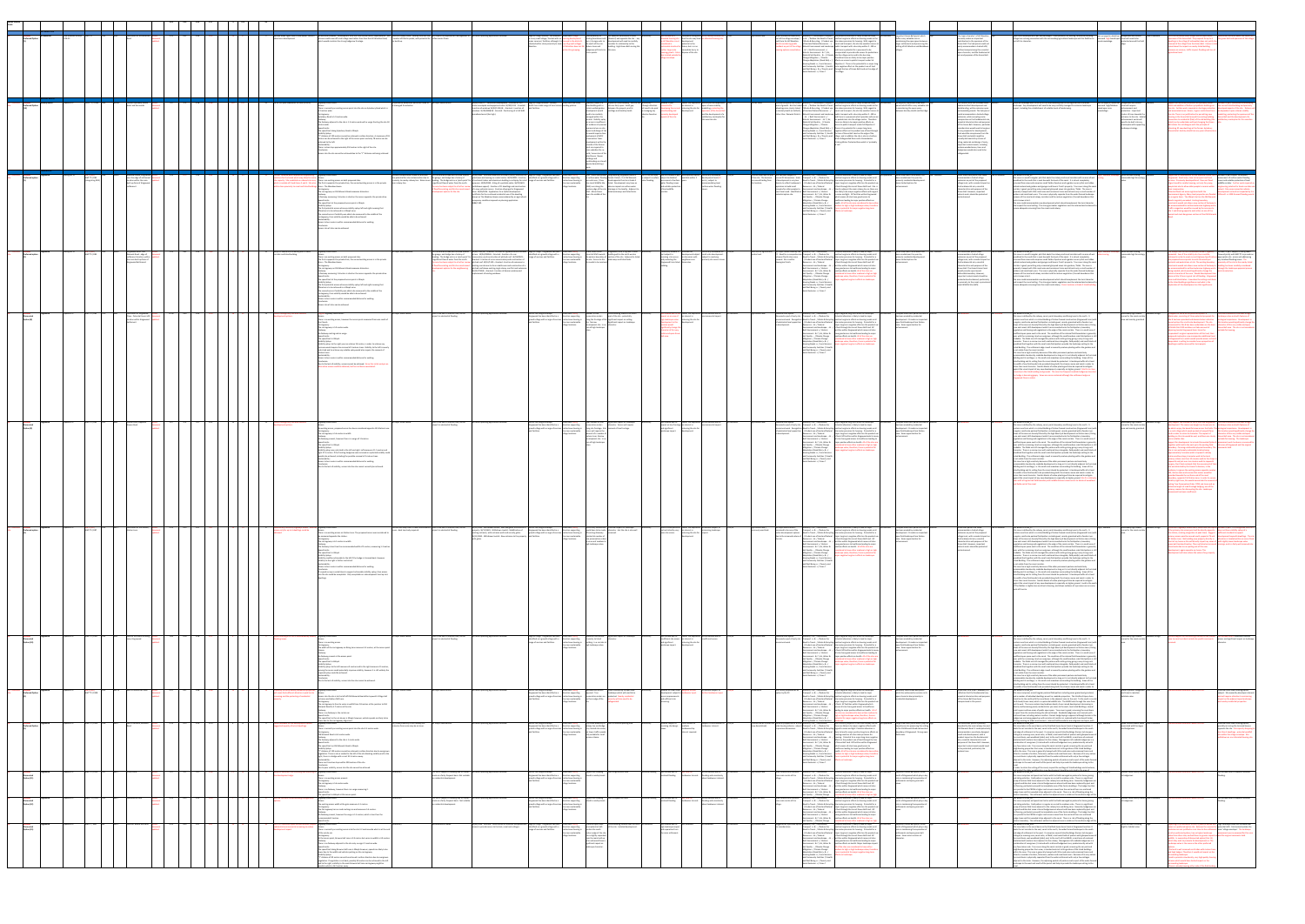|                                                                             |                                                                                  | Kingswood Cottages                    |                                                                                                                                                                                                                                                                                                                     | velopment will need to provide substantial Highway Observatio<br>screening from nearby properties. Original site Access:<br>ayout plans indicated a capacity for 5 units. Site There is an existing access on both proposed sites.<br>The first is opposite the private drive, the second existing access is in the private<br>options are currently limited by hydrology<br>modelling outcomes, which could reduce housing drive - The Meadow House.<br>capacity further.<br>Carriageway:<br>The carriageway on Old Warwick Road measures 6.6metres.<br>A footway measuring 1.3metres is sited on the access opposite the private drive.<br>e speed limit at the proposed access point is 30mph.<br>ibility Splays:<br>The first potential access achieves visibility splays left and right meaning that<br>Ometres is to be achieved in a 30mph zone.<br>he second access if visibility was able to be measured to the middle of the<br>carriageway, then visibility would be able to be achieved.<br>ccess to bus routes is within recommended distance for walking.<br>Access into all sites can be achieved. Access to this site may be subject to flooding<br>tain peak flow periods.                                                      | The Old Warwick Road and the area around No recent planning applications detaile<br>the garage and bridge has a history of<br>flooding. The bridge acts as a 'pinch-point' for<br>a significant flow of water from the north.<br>The area should be subject to detailed<br>hydrology modelling. Access to this site may<br>be subject to flooding at certain peak flow                                                                                                                                                                                                                                                                                                                                                                                                                                                                                                                                                                                                                                                                                                                                                                                                                                                                                                                                                           | Consider the shape of the state of the single state of the state of the state of the constants of the single state of the single state of the single state of the single state of the single state of the single state of the<br>growth village with a range of services limited new housing in indicated that there is a properties near brook.<br>the more sustainable possibility of a flood risk<br>to site 6. There are<br>village locations.<br>tantial concerns<br>the ability of site 6<br>commodate flood<br>iation works and:<br>er a minimum of 5<br>lings as required fo<br>te allocation in the<br>w Local Plan. On site<br>re are also concerns<br>out the impact of<br>lopment including<br>ice water run-off o<br>rby properties.<br>emporary TPO covers<br>the site. Substantial<br>vironmental screening<br>equired to protect<br>nearby residential                                                                                                                                                                                                                                                                  | frology modelling localised flooding issues an interest in<br>jor flooding concerns.<br>has indicated that and potential impact of releasing the site for<br>there is a possibility developing the site on development.<br>of a flood risk to site nearby properties.<br>On site 6 there are<br>o concerns about<br>the impact of<br>levelopment<br>including surface<br>water run-off on<br>nearby properties.            | e clearance had caused [Economy = & ? / Sustainable   Potential allocation is likely to lead to major Not assessed Complex Green Belt parcel area which Medi<br>substantial local interest / Transport ++ $\& -$ / Reduce the positive long-term effects on housing needs as all<br>unrest. Development needs to Need to Travel - / Waste & Recycling sites make provision for housing. Potential for a<br>protect nearby residential   / Prudent use of land and Natural   major long-term negative effect on the prudent use<br>Resources - -& - / Natural of land through the loss of Green Belt land. GP<br>properties.<br>Environment and Landscape - - & - / facilities within Kingswood which means all sites<br>Built Environment + / Historic have good access to healthcare leading to major<br>Environment - & ? / Air, Water & positive effects on health. All of the sites are<br>nsidered to have either medium to high or high<br>Soil Quality - - / Climate Change<br>Mitigation - / Climate Change<br>andscape value; therefore, there is potential f<br>ajor negative long-term effects on landscape<br>Adaptation (Flood Risk) = & - /<br>Housing Needs ++ / Local Services<br>and Community Facilities ?/ Health<br>and Well Being ++ / Poverty and<br>Social Exclusion + / Crime ? | has been eroded by residential<br>development. Provides an important<br>open field landscape from Station<br>Lane. Some opportunities for<br>enhancement.                                                                                                                       | A sensitive Green Belt parcel that is<br>artially bounded by the Grand Union<br>Canal, and helps to contain and<br>naturally screen the adjoining built<br>development of the village from the<br>open countryside. The parcel could<br>only accommodate a very limited<br>extension to the village without<br>significantly impacting on the<br>fundamental aim, essential<br>characteristics and purposes of the<br>Green Belt. Important natural assets<br>on the site, particularly the mature<br>trees and hedges, and the rural Green<br>Belt and wildlife corridor of the canal,<br>would need to be protected. | his zone is on the southern edge of the Kingswood settlement and comprises a mixed farmland<br>landscape and individual roadside dwellings. It stretches across both sides of the B4439, Old<br>Warwick Road with farmland to the north, south and east. The field pattern is sub-regular<br>medium / large, with a combination of managed roadside hedgerow and hedgerow trees and<br>fenced boundaries. Internal field boundaries have become gappy and outgrown and are generally<br>edundant, having been replaced by post and rail fencing. There are scattered hedgerow trees<br>within both roadside and internal hedgerows but the landscape is more open with views to a<br>reed horizon and individual residential properties either side of the B4439 and from within the<br>init. This zone forms a rural backdrop to the settlement and its open nature means it would not<br>easily absorb further residential development. There are a number of large individual dwellings<br>long the B4439 and additional development would only serve to further connect the settlements<br>of Kingswood and Rowington. Only a small amount of development would be acceptable in this<br>zone, e.g. 2-3 dwellings, and these should be sited adjacent to Kingswood at the north-western<br>edge of the zone.                                                                                                                                                                                                                                                                                                                                                                                                                                                                                                                                                                                                                                                                     | anal and brook corridor is<br>scoring high for habitat<br>value. Temporary TPO<br>covering the site.                                                                                                                                                                        | Warwick Road opposite Sites 1 & 2 just after the<br>anal bridge. Concerns about parking in an already flood risk to site 6. There are substantial<br>ercrowded area for cars. I object to the developmen<br>this this land due to being too close to an existing<br>imary route on to old Warwick Road which would<br>use a bottle neck in that area at peak times. There is required for a site allocation in the new<br>o development requirement for the site. Site floods Local Plan. On site 6 there are also<br>egularly (Culvert under the Old Warwick Road is<br>inadequate). The homes at the end of Yew Tree Close<br>rould be blighted by on-going development issues an<br>uffer a dramatic reduction in saleability and value of<br>their homes. The existing boundary constraints wou<br>ot allow a new section of footway to be accomn<br>vithout extensive highway works being needed, wh<br>would significantly change the historic character of tl<br>Flooding issues can be overcome for this site and de<br>minimum number of houses. | dicated that there is a possibility of a<br>concerns over the ability of site 6 to<br>ommodate flood alleviation works and<br>still deliver a minimum of 5 dwellings as<br>rns about the impact of development<br>cluding surface water run-off on nearby<br>properties. Site 6 has therefore not been<br>included as an allocated housing site.                                                                                                                                          |
|-----------------------------------------------------------------------------|----------------------------------------------------------------------------------|---------------------------------------|---------------------------------------------------------------------------------------------------------------------------------------------------------------------------------------------------------------------------------------------------------------------------------------------------------------------|--------------------------------------------------------------------------------------------------------------------------------------------------------------------------------------------------------------------------------------------------------------------------------------------------------------------------------------------------------------------------------------------------------------------------------------------------------------------------------------------------------------------------------------------------------------------------------------------------------------------------------------------------------------------------------------------------------------------------------------------------------------------------------------------------------------------------------------------------------------------------------------------------------------------------------------------------------------------------------------------------------------------------------------------------------------------------------------------------------------------------------------------------------------------------------------------------------------------------------------------------|----------------------------------------------------------------------------------------------------------------------------------------------------------------------------------------------------------------------------------------------------------------------------------------------------------------------------------------------------------------------------------------------------------------------------------------------------------------------------------------------------------------------------------------------------------------------------------------------------------------------------------------------------------------------------------------------------------------------------------------------------------------------------------------------------------------------------------------------------------------------------------------------------------------------------------------------------------------------------------------------------------------------------------------------------------------------------------------------------------------------------------------------------------------------------------------------------------------------------------------------------------------------------------------------------------------------------------|-----------------------------------------------------------------------------------------------------------------------------------------------------------------------------------------------------------------------------------------------------------------------------------------------------------------------------------------------------------------------------------------------------------------------------------------------------------------------------------------------------------------------------------------------------------------------------------------------------------------------------------------------------------------------------------------------------------------------------------------------------------------------------------------------------------------------------------------------------------------------------------------------------------------------------------------------------------------------------------------------------------------------------------------------------------------------------------------------------------------------------------------|----------------------------------------------------------------------------------------------------------------------------------------------------------------------------------------------------------------------------------------------------------------------------------------------------------------------------------------------------------------------------------------------------------------------------|---------------------------------------------------------------------------------------------------------------------------------------------------------------------------------------------------------------------------------------------------------------------------------------------------------------------------------------------------------------------------------------------------------------------------------------------------------------------------------------------------------------------------------------------------------------------------------------------------------------------------------------------------------------------------------------------------------------------------------------------------------------------------------------------------------------------------------------------------------------------------------------------------------------------------------------------------------------------------------------------------------------------------------------------------------------------------------------------------------------------------------------------------------------------------------------------------------------------------------------------------------------------------------------------------------|---------------------------------------------------------------------------------------------------------------------------------------------------------------------------------------------------------------------------------------------------------------------------------|------------------------------------------------------------------------------------------------------------------------------------------------------------------------------------------------------------------------------------------------------------------------------------------------------------------------------------------------------------------------------------------------------------------------------------------------------------------------------------------------------------------------------------------------------------------------------------------------------------------------|--------------------------------------------------------------------------------------------------------------------------------------------------------------------------------------------------------------------------------------------------------------------------------------------------------------------------------------------------------------------------------------------------------------------------------------------------------------------------------------------------------------------------------------------------------------------------------------------------------------------------------------------------------------------------------------------------------------------------------------------------------------------------------------------------------------------------------------------------------------------------------------------------------------------------------------------------------------------------------------------------------------------------------------------------------------------------------------------------------------------------------------------------------------------------------------------------------------------------------------------------------------------------------------------------------------------------------------------------------------------------------------------------------------------------------------------------------------------------------------------------------------------------------------------------------------------------------------------------------------------------------------------------------------------------------------------------------------------------------------------------------------------------------------------------------------------------------------------------------------------------------------------------------------------------------------------------------------------------------------|-----------------------------------------------------------------------------------------------------------------------------------------------------------------------------------------------------------------------------------------------------------------------------|-----------------------------------------------------------------------------------------------------------------------------------------------------------------------------------------------------------------------------------------------------------------------------------------------------------------------------------------------------------------------------------------------------------------------------------------------------------------------------------------------------------------------------------------------------------------------------------------------------------------------------------------------------------------------------------------------------------------------------------------------------------------------------------------------------------------------------------------------------------------------------------------------------------------------------------------------------------------------------------------------------------------------------------------------------------|-------------------------------------------------------------------------------------------------------------------------------------------------------------------------------------------------------------------------------------------------------------------------------------------------------------------------------------------------------------------------------------------------------------------------------------------------------------------------------------------|
|                                                                             | No New Site Kingswood Lapworth PC n/a natural Land at the rear of the O          |                                       |                                                                                                                                                                                                                                                                                                                     | on the material operation of the control of the set of the control of the set of the set of Mill SHLAA 0.19 0.19 0.19 0.18 5 7 5 Previous schemes were seen as over-development. No observation made to date.<br>ot discussed in detail.<br>Limited site access off the Old Warwick Road. Sub-standard highways width. Limits Not discussed in detail.<br>on its own has very limited access. WCC<br>Highways has suggested that this will constrain the development options to an informal access up to a maximum of 6 dwellings.<br>Visibility splays may be OK but will need to be subject to detailed review.<br>ite to a maximum of 6 units.                                                                                                                                                                                                                                                                                                                                                                                                                                                                                                                                                                                                | Not discussed in detail.<br>external timber staircase and door with side panels off landing. and facilities.<br>W/11/1111 - Granted - Change of use of ground floor from<br>offices to pilates studio (no alteration to internal layout).<br>W/12/1018 - On System - Erection of 8 dwellings following<br>partial demolition of one existing building.<br>concerns that a major part of this site Not reviewed.<br>ild be liable to flooding. The full<br>plications of developing sites 1 and 2 may<br>so impact on this site has it is geographica<br>ower in parts than the preferred options.                                                                                                                                                                                                                                                                                                                                                                                                                                                                                                                                                                                                                                                                                                                                | W/99/0778 - Refused - Erection of a dwelling. W/00/0401 Within the village envelope. Green Belt. Policy Very close proximity to Recent scheme has been subject to Potential site Suitable in part for a Site is currently Achi<br>Granted - Change of use to offices (Class B1) and use of land for Kingswood has been identified as a direction supporting canal potential LWS. Site over-development.<br>staff car park (retrospective). W/07/0268 - Granted - Erection of growth village with a range of services limited new housing in access is constrained.<br>the more sustainable Buildings on site.<br>village locations.<br>f village. Kingswood has been Green Belt. Policy The site is tightly bound<br>be impacted by flooding. Poor Not assessed.<br>ntified as a growth village with a direction supporting by the railway line to the access limits the scale of<br>nge of services and facilities. Ilimited new housing in west. Site is potentially development. Might be better<br>the more sustainable liable to flooding. Considered as part of an expanded<br>, if this is feasible following<br>lage locations. | contamination linked small scale housing subject to a revised agreeing a suitable<br>to previous uses. development. planning application. development layout.<br>due to concerns about expresssed an interest due to conconcerns about<br>potential flooding. in disposing of the flooding.                                                                                                                                | Economy = & ? / Sustainable GP facilities within Kingswood which means all sites Not applicable Small Green Belt Parcel which has Low to Medium<br>Current employment use Site proposed by the PC as<br>Transport $++$ & $--/$ Reduce the have good access to healthcare leading to major<br>having potential.<br>Need to Travel - / Waste & Recycling positive effects on health. Potential allocation is<br>Prudent use of land and Natural likely to lead to major positive long-term effects on<br>Resources - - & - / Natural housing needs as all sites make provision for<br>ivironment and Landscape - - & - / housing. Potential for a major long-term negative<br>Built Environment + $/$ Historic effect on the prudent use of land through the loss<br>Environment - & ? / Air, Water & of Green Belt land. All of the sites are considered<br>ioil Quality - - /Climate Change<br>ave either medium to high or high landscape<br>Not included in SA appraisal<br>Not included in SA appraisal<br>eviously used for training discussed in detail.<br>ogs. Current garden use.                                                                                                                                                                                                               | been eroded over the years by<br>development. Part of the village<br>envelope.                                                                                                                                                                                                  | A small sub-parcel bounded by Mill Low to Medium<br>Lane, Old Warwick Road and the<br>Stratford-upon-Avon Canal that could<br>accommodate a sensitively designed<br>canal-side development, with a<br>modest impact on the fundamental<br>aim, essential characteristics and<br>purposes of the Green Belt.                                                                                                                                                                                                                                                                                                            | Lies within LCP KW 20.<br>This zone comprises a small regular pastoral field pattern including some grazed wet grassland,<br>and a number of individual dwellings as well as roadside properties. The Stratford-Upon-Avon<br>Canal lies to the north with the canal basin in the adjacent zone to the east. To the south is an old<br>earth bank (Green Lane) which is a potential wildlife site. The B4439 cuts through the zone from<br>east to west. The zone contains low/medium density linear mixed development decreasing in<br>ensity and becoming purely residential as you move to the west, two Listed Buildings, several<br>small copses and two areas of public open space. Tree cover is good, screening the canal basin<br>ar park from the road and along the old earth bank. Roadside hedgerows are trimmed, with                                                                                                                                                                                                                                                                                                                                                                                                                                                                                                                                                                                                                                                                                                                                                                                                                                                                                                                                                                                                                                                                                                                                                   | High / Medium<br>Habitat value linked to canal Low to medium<br>Limited detailed comments about this site.<br>Habitat value linked to canal Low to medium<br>orridor at southern edge.                                                                                      | abmitted as a possible location for housing.                                                                                                                                                                                                                                                                                                                                                                                                                                                                                                                                                                                                                                                                                                                                                                                                                                                                                                                                                                                                              | Brownfield site with potential for small<br>scale development. Currently subject to<br>revised planning application discussions.<br>fully determined. Not suitable at this                                                                                                                                                                                                                                                                                                                |
|                                                                             |                                                                                  |                                       | $\frac{1}{25.09}$ 6.09 5.33 5.34 160 214 150 214                                                                                                                                                                                                                                                                    |                                                                                                                                                                                                                                                                                                                                                                                                                                                                                                                                                                                                                                                                                                                                                                                                                                                                                                                                                                                                                                                                                                                                                                                                                                                  |                                                                                                                                                                                                                                                                                                                                                                                                                                                                                                                                                                                                                                                                                                                                                                                                                                                                                                                                                                                                                                                                                                                                                                                                                                                                                                                                  | ional work on hydrology and                                                                                                                                                                                                                                                                                                                                                                                                                                                                                                                                                                                                                                                                                                                                                                                                                                                                                                                                                                                                                                                                                                             |                                                                                                                                                                                                                                                                                                                                                                                                                            |                                                                                                                                                                                                                                                                                                                                                                                                                                                                                                                                                                                                                                                                                                                                                                                                                                                                                                                                                                                                                                                                                                                                                                                                                                                                                                         |                                                                                                                                                                                                                                                                                 |                                                                                                                                                                                                                                                                                                                                                                                                                                                                                                                                                                                                                        |                                                                                                                                                                                                                                                                                                                                                                                                                                                                                                                                                                                                                                                                                                                                                                                                                                                                                                                                                                                                                                                                                                                                                                                                                                                                                                                                                                                                                                                                                                                                                                                                                                                                                                                                                                                                                                                                                                                                                                                      |                                                                                                                                                                                                                                                                             |                                                                                                                                                                                                                                                                                                                                                                                                                                                                                                                                                                                                                                                                                                                                                                                                                                                                                                                                                                                                                                                           |                                                                                                                                                                                                                                                                                                                                                                                                                                                                                           |
| <b>VHOSBC</b> Leek Wootton                                                  | Leek Wootton and Guys LW 1 (DS7) R120                                            | The Paddock, Warwickshire SHL         |                                                                                                                                                                                                                                                                                                                     | <b>Highway Observation:</b><br>o major issues raised<br>uced site capacity with a need to pr<br>ing of the listed house, as well as provide<br>There is no existing access point into the site on Woodcote Lane.<br>propriate screening to Broome Close.<br>odcote Lane is 4.7 metres wide.<br>The footway opposite the site is 1 metre wide but there is no footway adjacent to the<br>ite, only a verge 3.5 metres wide.<br>e speed limit along Woodcote Lane starts at 60 mph, and then decreases to 30<br>nph between Quarry Close and Waller Close and then increase to 60mph again after<br>sibility Splays:<br>Measured from the centre of the proposed site, "Y" distance of 70 metres can be<br>achieved to the right but only 50 metres to the left due to overgrown vegetation and<br>e carriageway alignment.<br>There are bus stops within 400 and 550 metres from the site.<br>Access into the site cannot be achieved due to the "Y" distance not being achieved to<br>the left of the site.                                                                                                                                                                                                                                      | systems are limited and of their time. Any W/06/1057/LB - Granted - Demolition of existing modern with a range of services and facilities. housing in the more driveway. The listed building.<br>cheme will have to manage its impact extension and stables/out buildings to Woodcote and erection of<br>office extension to the north end of building / W/07/1294/LB -<br>and avoid adding to local problems.<br>Granted - Installation of fire alarm system and sensors.<br>W/08/0935 - Granted - Redevelopment of Warwickshire Police                                                                                                                                                                                                                                                                                                                                                                                                                                                                                                                                                                                                                                                                                                                                                                                         | Higher ground area - potential impact on W/04/1806/LB - Granted - Alterations to form disabled access / Edge of village. Leek Wootton has Policy direction Access would need to be Adjacent / forms part of locally listed Sat<br>surface water flow. Drainage and sewage W/06/1104 - Refused - (comprehensive development project) / been identified as a growth village supporting limited new made along the existing park and garden. Impact on setting of<br>sustainable village development would<br>locations. Green Belt and need to be of a high<br>also listed building<br>standard reflecting its<br>considerations.<br>relationship to an<br>nportant listed building<br>Suitable screening will be<br>required. Tree<br>reservation Order<br>overing the site. North<br>eastern edge of the site<br>borders Cattle Brook                                                                                                                                                                                                                                                                                                   | Potentially suitable site Landowner has Achievable subject to 2014/19<br>but as part of sensitive marketed the site for overcoming landscape and<br>masterplan.<br>heritage / conservation                                                                                                                                                                                                                                 | Part of an employment site. Consider the former Feconomy = & ? / Sustainable All potential allocations are likely to lead to major Not assessed Strategically significant Green Belt H<br>Warwickshire Police HQ site Transport ++ & - - / Reduce the positive long-term effects on housing needs as all<br>the lower impact option for Need to Travel - / Waste & Recycling sites make provision for housing. There is the<br>development. The junction at -/ Prudent use of land and Natural potential for a major long-term negative effect on<br>the end of Woodcote Lane is a Resources --/ Natural Environment the prudent use of land through the loss of Green<br>and Landscape - - & - / Built Belt Land.<br>serious constraint.<br>:nvironment + / Historic<br>Invironment - - & ? / Air, Water &<br>Soil Quality - - / Climate Change<br>Mitigation - / Climate Change<br>Adaptation (Flood Risk) = / Housing<br>Needs ++ / Local Services and<br>Community Facilities ?/ Health an<br>Well Being + $& = /$ Poverty and So<br>Exclusion + / Crime ?                                                                                                                                                                                                                                          | <b>STATE OF STATE OF STATE OF STATE OF STATE OF STATE OF STATE OF STATE OF STATE OF STATE OF STATE OF STATE OF S</b><br>parcel which fulfils a very valuable role<br>in maintaining the open space<br>between settlements - also contains a<br>number of areas of environmental | The Green Belt parcel could Medium<br>accommodate a limited village<br>extension as part of the proposed<br>village inset, to help promote a<br>sustainable pattern of development.<br>However, this would need to be<br>balanced against the potential impact<br>that the development would clearly<br>have on the fundamental aim,<br>essential characteristics and purposes<br>of the Green Belt. Important natural<br>assets would also need to be<br>protected and enhanced.                                                                                                                                      | ies within LCP LW 05.<br>This zone comprises one triangular field of pasture between Woodcote Lane, Woodcote Drive<br>and the sports field of the Warwickshire Police HQ. There is good tree cover along the two<br>roadside boundaries, predominantly oak and ash, but only scant scrubby vegetation along the<br>boundary with the sports field. There are a few individual field trees, one of which is dead and<br>he whole zone is covered by a TPO. The south-east tip of the zone falls within the edge of the<br>conservation area. There is no public access within the zone and good vegetation cover along<br>Woodcote Lane restricts views into the zone from this direction.<br>The zone bears little relationship to its surroundings and is surrounded by the existing settlement<br>on two sides, and the Police HQ on the third. Therefore it is considered suitable for development<br>providing the strong boundary vegetation and TPO trees are retained and unaffected. Detailed<br>attention also need to be paid to protecting the setting of the listed building and adjacent histori<br>ark landscape.                                                                                                                                                                                                                                                                                                                                                                                                                                                                                                                                                                                                                                                                                                                                                                                                                                                      | Mature trees are subject to Medium<br>High / Medium<br>a TPO and will need<br>preservation. Ecology and<br>habitat issues need to be<br>considered as part of the<br>wider masterplan for the<br>site. Site has close proxin<br>to The Lunch habitat<br>corridor. The corr  | cerns over the scale of growth; impact on the<br>Voodcote House; pressure on services / facilities<br>addtional traffic and impact on the Anchor Pub junction masterplanning and a sensitive approach<br>and impact of development on the open landscape.                                                                                                                                                                                                                                                                                                                                                                                                                                                                                                                                                                                                                                                                                                                                                                                                 | Potentially suitable as part of a low-density<br>development. Will require comprehensive<br>to development, which takes into<br>consideration environmental issues and<br>the proximity of the site the Woodcote<br>House and other properties. Site capacity<br>reduced to take into consideration<br>heritage, landscape and ecology<br>onsiderations.                                                                                                                                  |
| <b>EXC.</b> Leek Wootton                                                    | LW2*O / R96                                                                      | entrance, Warwickshire<br>Police HQ   | LW4 Land north of main SHLAA 0.32 0.32 0.32 0.30 0.30 9 12                                                                                                                                                                                                                                                          | Attention nees to be paid to minimising impact on Highway Observation:<br>major issues raised<br>nearby residential properties.<br>ccess into site 2 can be achieved along Woodcote Drive. The existing access point is<br>e carriageway adjacent to the site is 4.5 metres wide with speed humps along the<br>There is no footway along Woodcote Drive. The verge adjacent to the site is 2.8<br>e speed limit along Woodcote Drive is 10mph.<br>ibility Splays:<br>'Y" distance of 43 metres can be achieved to the right of the site but not to the left<br>ue to overgrown vegetation.<br>ustainability:<br>There are bus stops approximately 350 metres from the site.                                                                                                                                                                                                                                                                                                                                                                                                                                                                                                                                                                      | systems are limited and of their time. Any W/06/1057/LB - Granted - Demolition of existing modern with a range of services and facilities. Nousing in the more driveway. The of listed building.<br>new scheme will have to manage its impact extension and stables/out buildings to Woodcote and erection of<br>office extension to the north end of building. W/07/1294/LB -<br>and avoid adding to local problems.<br>Granted - Installation of fire alarm system and sensors.<br>W/08/0905 - Granted - Redevelopment of Warwickshire Police                                                                                                                                                                                                                                                                                                                                                                                                                                                                                                                                                                                                                                                                                                                                                                                  | ilgher ground area - potential impact on W/04/1806/LB - Granted - Alterations to form disabled access Edge of village. Leek Wootton has Policy direction Access would need to be Adjacent / forms part of locally listed Satis<br>surface water flow. Drainage and sewage W/06/1104 - Refused - (comprehensive development project). been identified as a growth village supporting limited new made along the existing park and garden. Impact on setting<br>sustainable village development would<br>locations. Green Belt and need to be of a high<br>also listed building standard reflecting its<br>considerations.<br>relationship to an<br>mportant listed building.<br>Suitable screening will be<br>required. Tree<br>Preservation Order<br>covering the site.                                                                                                                                                                                                                                                                                                                                                                 | Potentially suitable site Landowner has Achievable subject to<br>2014/19<br>but as part of sensitive marketed the site for overcoming landscape and<br>masterplan.<br>eritage / conservation                                                                                                                                                                                                                               | art of an employment site. Consider the former Economy = & ? / Sustainable All potential allocations are likely to lead to major Not ass<br>Warwickshire Police HQ site Transport ++ & - - / Reduce the positive long-term effects on housing needs as all<br>the lower impact option for Need to Travel - / Waste & Recycling sites make provision for housing. Excellent access<br>development. The junction at -/ Prudent use of land and Natural to public transport with a bus stop within 0 - 400 m<br>the end of Woodcote Lane is a Resources - - / Natural Environment . There is the potential for a major long-term<br>serious constraint. and Landscape - - & - / Built energative effect on the prudent use of land through<br>Environment + / Historic<br>the loss of Green Belt Land<br>Environment - - & ? / Air, Water &<br>Soil Quality - - Climate Change<br>Mitigation - / Climate Change<br>Adaptation (Flood Risk) = / Housing<br>Needs ++ / Local Services and<br>Community Facilities ?/ Health an<br>Well Being + $& = /$ Poverty and Soci<br>Exclusion + / Crime ?                                                                                                                                                                                                             | trategically significant Green Belt<br>parcel which fulfils a very valuable role<br>in maintaining the open space<br>between settlements - also contains a<br>number of areas of environmental<br>importance.                                                                   | Green Belt parcel could<br>accommodate a limited village<br>extension as part of the proposed<br>village inset, to help promote a<br>sustainable pattern of development.<br>However, this would need to be<br>balanced against the potential impact<br>that the development would clearly<br>have on the fundamental aim,<br>essential characteristics and purposes<br>of the Green Belt. Important natural<br>assets would also need to be<br>protected and enhanced.                                                                                                                                                 | within LCP LW 05.<br>his zone comprises one triangular field of pasture between Woodcote Lane, Woodcote Drive<br>and the sports field of the Warwickshire Police HQ. There is good tree cover along the two<br>roadside boundaries, predominantly oak and ash, but only scant scrubby vegetation along the<br>boundary with the sports field. There are a few individual field trees, one of which is dead and<br>the whole zone is covered by a TPO. The south-east tip of the zone falls within the edge of the<br>conservation area. There is no public access within the zone and good vegetation cover along<br>Woodcote Lane restricts views into the zone from this direction.<br>he zone bears little relationship to its surroundings and is surrounded by the existing settlement<br>on two sides, and the Police HQ on the third. Therefore it is considered suitable for development<br>providing the strong boundary vegetation and TPO trees are retained and unaffected. Detailed<br>attention also need to be paid to protecting the setting of the listed building and adjacent histo<br>irk landscape.                                                                                                                                                                                                                                                                                                                                                                                                                                                                                                                                                                                                                                                                                                                                                                                                                                                             | Mature trees are subject to Mediu<br>a TPO and will need<br>preservation. Ecology and<br>habitat issues need to be<br>considered as part of the<br>wider masterplan for the                                                                                                 | erns over the scale of growth; impact on the<br>Woodcote House; pressure on services / facilities; development. Will require comprehensive<br>dtional traffic and impact on the Anchor Pub june<br>nd impact of development on the open landscape.                                                                                                                                                                                                                                                                                                                                                                                                                                                                                                                                                                                                                                                                                                                                                                                                        | Potentially suitable as part of a low-density<br>masterplanning and a sensitive approach<br>to development, which takes into<br>nsideration environmental issues and<br>the proximity of the site the Woodcote<br>House and other properties. Site capacity<br>educed to take into consideration<br>heritage, landscape and ecology<br>siderations.                                                                                                                                       |
| <b>DESENY SERVIS CONTROL</b><br>CONTROL TO Leek Wootton<br>Preferred Option | Leek Wootton and Guys LW 3 (DS7) R92<br>LW3*O / R98<br>Cliffe PC                 | Warwickshire Police HQ                | SHLAA 0.57 0.57 0.38 0.48 15 19 5 Reduced site c                                                                                                                                                                                                                                                                    | Conclusion:<br>Highway Observation:<br>No major issues raised<br>Reduced site capacity with a need to pr<br>setting of the listed house.<br>ccess into site 3 is on Woodcote Drive and there is currently no existing access<br>The width of the carriageway adjacent to the site is 4.6 metres. There are speed<br>nps along Woodcote Drive.<br>nere is no footway along Woodcote Drive. The verge adjacent to the site is 8.1<br>etres wide and the verge opposite the site is 6.5 metres wide.<br>e speed limit along Woodcote Drive is 10 mph.<br>ibility Splays:<br>'Y" distance of 43 metres can be achieved in both directions.<br>ccess to bus stops is approximately 600 metres from the site.<br>iven though the carriageway width is not the recommended 5 metres, there is room<br>r widening so access into the site can be achieved.                                                                                                                                                                                                                                                                                                                                                                                               | systems are limited and of their time. Any project). W/06/1057/LB - Granted - Demolition of existing with a range of services and facilities. housing in the more driveway. The listed building.<br>new scheme will have to manage its impact modern extension and stables/out buildings to Woodcote and<br>erection of office extension to the north end of building.<br>and avoid adding to local problems.<br>W/07/1294/LB - Granted - Installation of fire alarm system and<br>sensors. W/08/0905 - Granted - Redevelopment of Warwickshire                                                                                                                                                                                                                                                                                                                                                                                                                                                                                                                                                                                                                                                                                                                                                                                  | Higher ground area - potential impact on W/04/1806/LB - Granted - Alterations to form disabled access Edge of village. Leek Wootton has Policy direction Access would need to be Adjacent / forms part of locally listed Satis<br>surface water flow. Drainage and sewage W/06/1104 - Refused - (comprehensive development been identified as a growth village supporting limited new made along the existing park and garden. Impact on setting of<br>sustainable village development would<br>locations. Green Belt and need to be of a high<br>also listed building standard reflecting its<br>considerations.<br>relationship to an<br>important listed building.<br>Suitable screening will be<br>required. Tree<br>Preservation Order<br>overing the site.                                                                                                                                                                                                                                                                                                                                                                        | Potentially suitable site Landowner has Achievable subject to 2014/19<br>but as part of sensitive marketed the site for overcoming landscape and<br>eritage / conservation<br>masterplan.                                                                                                                                                                                                                                  | Part of an employment site. Consider the former Economy = & ? / Sustainable All potential allocations are likely to lead to major Not applicable Strategically significant Green Belt<br>Warwickshire Police HQ site Transport ++ & -- / Reduce the positive long-term effects on housing needs as all car park and parcel which fulfils a very valuable role<br>the lower impact option for Need to Travel - / Waste & Recycling sites make provision for housing. There is the previous sports in maintaining the open space<br>development. The junction at -/ Prudent use of land and Natural potential for a major long-term negative effect on use.<br>the end of Woodcote Lane is a Resources -- / Natural Environment the prudent use of land through the loss of Green<br>and Landscape - - & - / Built Belt Land. Groundwater Drinking Water Protected<br>serious constraint.<br>Invironment + / Historic<br>Area which is 'at risk'.<br>Environment - - & ? / Air, Water &<br>Soil Quality - - Climate Change<br>Mitigation - / Climate Change<br>Adaptation (Flood Risk) = / Housing<br>Needs ++ / Local Services and<br>Community Facilities ?/ Health an<br>Well Being + $&=$ / Poverty and So<br>Exclusion + / Crime ?                                                                   | between settlements - also contains a<br>number of areas of environmental<br>importance.                                                                                                                                                                                        | Green Belt parcel that could Low to Medium<br>accommodate a limited village<br>extension as part of the proposed<br>village inset, with a modest impact on<br>the fundamental aim, essential<br>characteristics and purposes of the<br>Green Belt.                                                                                                                                                                                                                                                                                                                                                                     | Lies within LCP LW 07.<br>This zone comprises the club house and grounds to the Warwickshire Golf and Country Club,<br>small blocks of woodland and plantations including an arboretum to the north of Gaveston Lodge,<br>ProWs W178, W179a/W179d, W223 and W226, a small number of individual dwellings along the<br>Warwick Road and a sports ground and car park adjacent to the Warwickshire Police<br>Headquarters . The majority of the zone has been artificially created. Although there is high<br>maintenance of the greens and lakes there are blocks of young woodland and an arboretum<br>which give the zone a more natural feel and link it to the surrounding area. There is also a small<br>block of trees, including Scots pine, south of Stone Edge which lies within the southern edge of a<br>Conservation Area and two areas of TPOs on the northern boundary. The area of grass adjacent<br>to the entrance drive is used by the school and club members for sport. There are extensive views<br>from the higher ground in the north of the zone, looking south and east across the zone and<br>Due to the use of this area as a golf course and the distance away from the main settlement the<br>majority of this zone is not considered suitable for development. A small amount of linear<br>development could be accommodated along the Warwick Road adjacent to the golf club entrance<br>but this should not extend further west than the current building line of properties along the<br>Warwick Road. Any development would have to be carefully designed to be integrated into the<br>landscape, and must take account of the landform / skyline as the ground rises quite steeply in<br>this area. A landscape buffer should also be provided to retain the link between the pastoral<br>fields of LW 01 and the golf course. A small area within the Police HQ site (former tennis courts<br>area), may also have some capacity for development. | Mature trees are subject to Medium<br>a TPO and will need<br>preservation. Ecology and<br>habitat issues need to be<br>considered as part of the<br>wider masterplan for the                                                                                                | erns over the scale of growth; impact on the s<br>Woodcote House; pressure on services / facilities;<br>addtional traffic and impact on the Anchor Pub jur<br>and impact of development on the open landscape.                                                                                                                                                                                                                                                                                                                                                                                                                                                                                                                                                                                                                                                                                                                                                                                                                                            | Potentially suitable as part of a low-density<br>development. Will require comprehensive<br>masterplanning and a sensitive approach<br>to development, which takes into<br>onsideration environmental issues and<br>the proximity of the site the Woodcote<br>House and other properties. Site capacity<br>reduced to take into consideration<br>ritage, landscape and ecology                                                                                                            |
|                                                                             |                                                                                  |                                       |                                                                                                                                                                                                                                                                                                                     | etting of the listed house.                                                                                                                                                                                                                                                                                                                                                                                                                                                                                                                                                                                                                                                                                                                                                                                                                                                                                                                                                                                                                                                                                                                                                                                                                      | systems are limited and of their time. Any W/06/1057/LB - Granted - Demolition of existing modern with a range of services and facilities. housing in the more Exisiting access may not listed building.<br>new scheme will have to manage its impact extension and stables/out buildings to Woodcote and erection of<br>and avoid adding to local problems. office extension to the north end of building. W/07/1294/LB -<br>Granted - Installation of fire alarm system and sensors.<br>W/08/0905 - Granted - Redevelopment of Warwickshire Police                                                                                                                                                                                                                                                                                                                                                                                                                                                                                                                                                                                                                                                                                                                                                                             | surface water flow. Drainage and sewage W/06/1104 - Refused - (comprehensive development project). been identified as a growth village supporting limited new existing building. park and garden. Impact on setting of<br>sustainable village support higher housing<br>locations. Green Belt and numbers. Gas Pipeline<br>also listed building Consultation Zone (outer<br>considerations.<br>Zone). Police HQ<br>Sportsground Use                                                                                                                                                                                                                                                                                                                                                                                                                                                                                                                                                                                                                                                                                                     | distance from the dge marketed the site for terms due to its distance<br>m the main settlement<br>of the village and is not sale.<br>nsidered suitable f<br>development.                                                                                                                                                                                                                                                   | Warwickshire Police HQ site Transport ++ & -- / Reduce the positive long-term effects on housing needs as all sports ground parcel which fulfils a very valuable role<br>the lower impact option for Need to Travel - / Waste & Recycling sites make provision for housing. There is the<br>development. The junction at  -/ Prudent use of land and Natural   potential for a major long-term negative effect on<br>the end of Woodcote Lane is a Resources -- / Natural Environment the prudent use of land through the loss of Green<br>serious constraint. This site is and Landscape - - & - / Built Belt Land. Groundwater Drinking Water Protected<br>not seen as part of the main Environment + / Historic Area which is 'at risk'.<br>development area, due to its Environment - - & ? / Air, Water &<br>distance from the village Soil Quality - - Climate Change<br>Mitigation - / Climate Change<br>settlement.<br>Adaptation (Flood Risk) = / Housin<br>Veeds ++ / Local Services and<br>Community Facilities ?/ Health an<br>Well Being + $& = /$ Poverty and So<br>Exclusion + / Crime ?                                                                                                                                                                                                 | maintaining the open space<br>between settlements - also contains a<br>number of areas of environmental<br>importance.                                                                                                                                                          |                                                                                                                                                                                                                                                                                                                                                                                                                                                                                                                                                                                                                        | his zone comprises the Warwickshire Police Headquarters: the grade II listed building of<br>Woodcote, ancillary buildings, sports field and landscaped grounds with a lake and many mature<br>rees. The trees are all covered by a TPO and include cedars said to be over 300 years old. The<br>listed building with its mature landscape framework is complementary to the Arden Parklands<br>setting. Views into the zone are limited to LW_05 and a small section of the boundary with<br>Any development in this zone must respect the setting of the listed building and its grounds as<br>well as protect the trees covered by TPOs. Planting in the form of small copses should be carried<br>out to screen development from LW_07 and to maintain a green corridor between the golf course<br>ind woodland on Woodcote Lane.                                                                                                                                                                                                                                                                                                                                                                                                                                                                                                                                                                                                                                                                                                                                                                                                                                                                                                                                                                                                                                                                                                                                                 | a TPO and will need<br>preservation. Ecology and<br>habitat issues need to be<br>considered as part of the<br>wider masterplan for the                                                                                                                                      | Mature trees are subject to Medium Concerns over the scale of growth; impact of<br>f Woodcote House; pressure on services / facilities; seperation from the built form of the<br>addtional traffic and impact on the Anchor Pub junction village.<br>nd impact of development on the open landscape.                                                                                                                                                                                                                                                                                                                                                                                                                                                                                                                                                                                                                                                                                                                                                      |                                                                                                                                                                                                                                                                                                                                                                                                                                                                                           |
|                                                                             | d VHOSBC Leek Wootton Leek Wootton and Guys LW 4 (DS7) R125 LW 4<br>LW4*O / R102 | Warwickshire Golf and<br>Country Club | SHLAA 0.32 0.32 0.32 0.30 9 12 5 Small site with limite                                                                                                                                                                                                                                                             | Highway Observation:<br>o major issues raised<br>Small site with limited development cont<br>Access into Site 4 is through The Warwickshire Golf & Country Club entrance along<br>eansway Road. The bellmouth into The Warwickshire Golf & Country Club is 24.6<br>metres wide and has a pedestrian refuge in the centre. There is an existing access<br>nto the site which is 6.5 metres wide.<br>Deansway Road is 5.4 metres wide.<br>There is no footway along Deansway.<br>eed Limits:<br>The speed limit along Deansway is 30mph however vehicle speeds are likely to be                                                                                                                                                                                                                                                                                                                                                                                                                                                                                                                                                                                                                                                                    | surface water flow. Drainage and sewage W900436 to extend the period for submission of reserved been identified as a growth village supporting limited new investigation for previous<br>systems are limited and of their time. Any matters and the period for implementation for a further 2 years with a range of services and facilities. housing in the more uses. TPO's near the rear<br>new scheme will have to manage its impact for change of use of agricultural land to two 18 hole golf courses<br>and practice facilities; construction of golf club house and<br>and avoid adding to local problems.<br>ancillary offices; expansion of existing hotel, conference facilities<br>and sports/leisure club to 150 bedrooms.                                                                                                                                                                                                                                                                                                                                                                                                                                                                                                                                                                                           | Higher ground area - potential impact on W/96/1464 - Granted - Variations of conditions 2 and 3 of Edge of village. Leek Wootton has Policy direction Site may require Loss of a well used local car park. Satisfactory Potent<br>sustainable village of the site.<br>locations. Green Belt<br>considerations. Other<br>status issues - see<br>existing local plan.                                                                                                                                                                                                                                                                                                                                                                                                                                                                                                                                                                                                                                                                                                                                                                     | small scale during PO stage that a quality design and<br>development option. large area, including landscaping.<br>this site is available for                                                                                                                                                                                                                                                                              | Part of the sports and golf The site has been subject to PC Economy = & ? / Sustainable All potential allocations are likely to lead to major N/A - car park use Strategically significant Green Belt<br>discussion in the past. Broadly Transport ++ $\& -/$ Reduce the positive long-term effects on housing needs as all<br>acceptable subject to quality Need to Travel - / Waste & Recycling sites make provision for housing. There is the<br>scheme and no further   / Prudent use of land and Natural   potential for a major long-term negative effect on<br>development on adjacent Resources -- / Natural Environment the prudent use of land through the loss of Green<br>large field site.<br>and Landscape - - & - / Built Belt Land. Groundwater Drinking Water Protected<br>:nvironment + / Historic<br>Area which is 'at risk'.<br>nvironment - - & ? / Air, Water &<br>Soil Quality - - Climate Change<br>Mitigation - / Climate Change<br>Adaptation (Flood Risk) = / Housing<br>Needs ++ / Local Services and                                                                                                                                                                                                                                                                       | parcel which fulfils a very valuable role<br>in maintaining the open space<br>between settlements - also contains a<br>number of areas of environmental                                                                                                                         | Green Belt parcel that could Low to Medium<br>accommodate a limited village<br>extension as part of the proposed<br>village inset, with a modest impact on<br>the fundamental aim, essential<br>characteristics and purposes of the<br>Green Belt.                                                                                                                                                                                                                                                                                                                                                                     | Lies within LCP LW 07.<br>This zone comprises the club house and grounds to the Warwickshire Golf and Country Club,<br>mall blocks of woodland and plantations including an arboretum to the north of Gaveston Lodge,<br>ProWs W178, W179a/W179d, W223 and W226, a small number of individual dwellings along the<br>Warwick Road and a sports ground and car park adjacent to the Warwickshire Police<br>Headquarters. The majority of the zone has been artificially created. Although there is high<br>naintenance of the greens and lakes there are blocks of young woodland and an arboretum<br>which give the zone a more natural feel and link it to the surrounding area. There is also a small<br>block of trees, including Scots pine, south of Stone Edge which lies within the southern edge of a<br>Conservation Area and two areas of TPOs on the northern boundary. The area of grass adjacent<br>o the entrance drive is used by the school and club members for sport. There are extensive views<br>from the higher ground in the north of the zone, looking south and east across the zone and                                                                                                                                                                                                                                                                                                                                                                                                                                                                                                                                                                                                                                                                                                                                                                                                                                                                     | Need to protect existing<br>trees / hedgerows where                                                                                                                                                                                                                         | In parking is a big problem especially if proposed site 5 Small scale development option which<br>is developed. (There is an unofficial arrangement for<br>arents to use this car park to transport children 'safely' near the school.<br>o and from school). The extra vehicles coming from<br>nstruction site would have a big impact on the ji<br>th Warwick Road.                                                                                                                                                                                                                                                                                                                                                                                                                                                                                                                                                                                                                                                                                     | he could provide a limited degree of housing                                                                                                                                                                                                                                                                                                                                                                                                                                              |
| <b>Example 19 YHOSBC</b> Leek Wootton                                       | Leek Wootton and Guys LWS*O / R101 R127 LW 4 Open Field. Warwickshire            | Golf and Country Club                 | $\frac{1}{2}$ $\frac{1}{2}$ $\frac{1}{2}$ $\frac{1}{2}$ $\frac{1}{2}$ $\frac{1}{2}$ $\frac{1}{2}$ $\frac{1}{2}$ $\frac{1}{2}$ $\frac{1}{2}$ $\frac{1}{2}$ $\frac{1}{2}$ $\frac{1}{2}$ $\frac{1}{2}$ $\frac{1}{2}$ $\frac{1}{2}$ $\frac{1}{2}$ $\frac{1}{2}$ $\frac{1}{2}$ $\frac{1}{2}$ $\frac{1}{2}$ $\frac{1}{2}$ | ower due to the alignment of the carriagoway. The cr<br>Highway Observation:<br>iven the differences in gradient.<br>Access into Site 5 is through The Warwickshire Golf & Country Club entrance along<br>Deansway Road. There is no existing access into the site and the land has a very<br>teep vertical alignment.<br>Carriageway:<br>Deansway Road is 7.3 metres wide with speed humps.<br>There is no footway along Deansway Road. The verge into the site is 2.9 metres wide.<br>e speed limit along Deansway Road is 30mph however, vehicle speeds are likely to<br>be lower as there are speed humps.<br>ibility Splays:<br>" distance of 43 metres can be achieved in both directions.<br>There is a bus stop on Warwick Road within 500 metres of the entrance to The<br>Warwickshire Golf & Country Club.                                                                                                                                                                                                                                                                                                                                                                                                                            | major issue.<br>for change of use of agricultural land to two 18 hole golf courses<br>and practice facilities; construction of golf club house and<br>ancillary offices; expansion of existing hotel, conference facilities<br>and sports/leisure club to 150 bedrooms.                                                                                                                                                                                                                                                                                                                                                                                                                                                                                                                                                                                                                                                                                                                                                                                                                                                                                                                                                                                                                                                          | tioned whether the site was deliverable Elevated site - surface water flow-off may be a W/96/1464 - Granted - Variations of conditions 2 and 3 of Edge of village. Leek Wootton has Policy direction Site slopes steeply from<br>W900436 to extend the period for submission of reserved been identified as a growth village supporting limited new east to west. High entrance to the village. Surface water<br>matters and the period for implementation for a further 2 years with a range of services and facilities. housing in the more landscape scoring. issues will need to be effectively<br>sustainable village<br>managed. Development in an area<br>locations. Green Belt and<br>h landscape value.<br><b>Outdoor Sport Facility</b>                                                                                                                                                                                                                                                                                                                                                                                       | Not suitable as a large Representation made Not supported in policy Not assessed.<br>scale development during PO stage that a terms due to impact on an<br>option.<br>large area, including area of high landscape<br>this site is available for value.                                                                                                                                                                    | Part of the sports and golf<br>Part of the sports and golf Any development in this area Economy = & ? / Sustainable All potential allocations are likely to lead to major Golf club<br>would significant change the $\overline{1}$ Transport ++ & - - / Reduce the positive long-term effects on housing needs as all<br>club site.<br>character and entrance to the Need to Travel - / Waste & Recycling sites make provision for housing. Excellent access<br>village. Not supported. 400 m.<br>Resources - - / Natural Environment There is the potential for a major long-term<br>and Landscape - - & - / Built negative effect on the prudent use of land through<br>Environment + / Historic the loss of Green Belt Land. Groundwater Drinking<br>Invironment - - & ? / Air, Water & Water Protected Area which is 'at risk'.<br>Soil Quality - - Climate Change<br>Mitigation - / Climate Change<br>Adaptation (Flood Risk) = / Housing<br>Needs ++ / Local Services and<br>Community Facilities ?/ Health an<br>Well Being + $& 4$ = / Poverty and Soci<br>Exclusion + / Crime ?                                                                                                                                                                                                                | <b>Strategically significant Green Belt</b><br>parcel which fulfils a very valuable role<br>maintaining the open space<br>between settlements - also contains a<br>number of areas of environmental<br>nportance.                                                               |                                                                                                                                                                                                                                                                                                                                                                                                                                                                                                                                                                                                                        | ies within LCP LW-07.<br>This zone comprises the club house and grounds to the Warwickshire Golf and Country Club,<br>small blocks of woodland and plantations including an arboretum to the north of Gaveston Lodge,<br>ProWs W178, W179a/W179d, W223 and W226, a small number of individual dwellings along the<br>Warwick Road and a sports ground and car park adjacent to the Warwickshire Police<br>Headquarters. The majority of the zone has been artificially created. Although there is high<br>maintenance of the greens and lakes there are blocks of young woodland and an arboretum<br>which give the zone a more natural feel and link it to the surrounding area. There is also a small<br>block of trees, including Scots pine, south of Stone Edge which lies within the southern edge of a<br>Conservation Area and two areas of TPOs on the northern boundary. The area of grass adjacent<br>to the entrance drive is used by the school and club members for sport. There are extensive views<br>from the higher ground in the north of the zone, looking south and east across the zone and<br>Due to the use of this area as a golf course and the distance away from the main settlement the<br>majority of this zone is not considered suitable for development. A small amount of linear<br>development could be accommodated along the Warwick Road adjacent to the golf club entrance<br>but this should not extend further west than the current building line of properties along the                                                                                                                                                                                                                                                                                                                                                                                                                                                                  | No major issues identified. Lo                                                                                                                                                                                                                                              | Id accommodate approximately 12 houses and is on a<br>wer plain than the main hill. Site 7 - discounted options water run-off from the site depending on<br>the Local Plan would be more accessible and less<br>ntroversial and met with little objection.                                                                                                                                                                                                                                                                                                                                                                                                                                                                                                                                                                                                                                                                                                                                                                                                | a high landscape value. Also concerns about<br>the depth of the site developed.                                                                                                                                                                                                                                                                                                                                                                                                           |
| No <b>VHOSBC</b> Leek Wootton                                               |                                                                                  |                                       | Leek Wootton and Guys LW6*O/R54 R54 LW2 Land North of Hill Wootton SHLAA 1.85 1.85 1.24 1.57 47 63 20 Narrow site which limits development ca                                                                                                                                                                       | Highway Observation:<br>entially substantial road noise, which will No major observations.<br>Site also requires substantial environmentlal<br>eed to be addressed. The area looks like it<br>Access:<br>uffering due to proximity to road corridor.<br>Access into sites 6 and 7 is on Hill Wootton Road. There are currently existing field may have been left historically to create an<br>te access points into each site.<br>vironmental buffer between the village and<br>Hill Wootton Road is 4.7 metres wide.<br>The footway adjacent to site 6 is 1.2 metres wide with a verge fronting the site 1.7<br>nere is no footway adjacent to site 7 only a verge which is 3 metres wide.<br>ne speed limit along Hill Wootton Road is 30mph becoming National Speed Limit<br>Omph) at the proposed sites.<br>ibility Splays:<br>'Y" distance of 215 metres to the east of both sites towards the A46 cannot be<br>eved due to the A46 viaduct blocking visibility. Only a distance of 150 metres<br>uld be achieved.<br>distance of 70 metres can be achieved to the west of both sites.<br>There is a bus stop approximately 400 metres from both sites.<br>A speed survey would need to be submitted to support a reduction in the required | lo recent planning applications detailed.                                                                                                                                                                                                                                                                                                                                                                                                                                                                                                                                                                                                                                                                                                                                                                                                                                                                                                                                                                                                                                                                                                                                                                                                                                                                                        | ge of village. Leek Wootton has <b>Policy direction</b> Nosie from A46. Works Wootton Spinneys pLWS bounds the Satisfactory - Not suitable due to Owner has expressed Not supported in policy Not assessed.<br>been identified as a growth village supporting limited new on access and visibility site immediately to the east. Loss of although substantial impact on trees along an interest in terms as it would remove<br>ith a range of services and facilities. housing in the more splays may require the trees would impact significantly on road / traffic noise the frontage and loss of releasing the site for an important<br>sustainable village removal of trees on the landscape character of the area. issues will need to be environmental buffer development.<br>locations. Green Belt frontage. Narrow Loss of important environmental addressed as part of to A46.<br>considerations. development site. buffer between the settlement and any development.                                                                                                                                                         | nvironmental buffer to<br>e village.                                                                                                                                                                                                                                                                                                                                                                                       | Not a preferred option due to Economy = $\& ?$ / Sustainable All potential allocations are likely to lead to major Not asse<br>Agricultural use.<br>impact on nearby residential Transport ++ $\& -/$ Reduce the positive long-term effects on housing needs as all<br>properties, proximity to A46 Need to Travel - / Waste & Recycling sites make provision for housing. excellent access<br>and potential loss of tree lined - / Prudent use of land and Natural to public transport with a bus stop within 0 - 400 m.<br>gateway to the village. Resources - - / Natural Environment   There is the potential for a major long-term<br>and Landscape $-8$ - / Built negative effect on the prudent use of land through<br>Environment + / Historic<br>the loss of Green Belt Land.<br>Environment - - & ? / Air, Water &<br>Soil Quality - - Climate Change<br>Mitigation - / Climate Change<br>Adaptation (Flood Risk) = / Housing<br>Needs ++ / Local Services and<br>Community Facilities ?/ Health an<br>Well Being + $& 8 = /$ Poverty and Soci<br>Exclusion + / Crime ?                                                                                                                                                                                                                       | ssed. Strategically important linear Green<br>Belt parcel - major role to play in<br>maintaining the separation of Leek<br>Wootton from Kenilworth and the<br>open setting of both locations.                                                                                   |                                                                                                                                                                                                                                                                                                                                                                                                                                                                                                                                                                                                                        | Lies within LCP LW 03.<br>This zone is sandwiched between the settlement edge and the A46 corridor. It comprises small<br>scale pasture managed as paddocks. Views into the zone are obtained from Hill Wootton Road<br>and from the back of properties on The Hamlet, but any views from the settlement are likely to be<br>filtered by intervening boundary vegetation. Traffic on the A46 road bridge is visible, noise levels<br>are high and the bridge itself is a very hard urban design. The zone provides a rural context to the<br>edge of the settlement. The zone has minimal functional or visual relationship with the<br>surrounding area and would be suitable for development providing noise impact from the<br>adjacent A46 could be reduced. A strong landscape buffer should be retained and extended in<br>width along the A46 to maintain connectivity with the wider area and a green corridor. The<br>avenue of trees along Hill Wootton Road is a strong feature and should be retained and protect                                                                                                                                                                                                                                                                                                                                                                                                                                                                                                                                                                                                                                                                                                                                                                                                                                                                                                                                                        | Situated next to a Wootton Low to Medium<br>Spinneys pLWS. Will require<br>a retention and ideally<br>expansion of this LWS as<br>part of any development in                                                                                                                | se off A46 and dangerous access. Bloor Homes<br>bectfully request the Council identify land north o<br>ootton Road as an allocation within their Draft Local<br>an recognising that the land is of lesser environmer<br>value, and is consistent with the policies of the<br>amework.                                                                                                                                                                                                                                                                                                                                                                                                                                                                                                                                                                                                                                                                                                                                                                     | e village from the A46 transport corridor.<br>art of an attractive landscape break<br>ore entering the build up area of the<br>village. Development in this location is<br>y to suffer from substantial noise<br>llution and will have a significant impact<br>he amenity of residential properties<br>cking onto this site. The site is also fairly<br>rrow and it is difficult to envisage how a<br>ality scheme could be built in this area.<br>he site is not considered suitable for |
|                                                                             |                                                                                  |                                       | vo <b>UVHOSBC Leek Wootton Leek Wootton</b> and Guvs LIW7*0 / R140 R118 LIW1 Liand South of Hill Wootton SHLAA 7.56 0.81 0.54 0.69 21 28 1 28                                                                                                                                                                       | tentially substantial road noise, which will No major observations.<br>Highway Observation:<br>eed to be addressed. The area looks like it<br>Access into sites 6 and 7 is on Hill Wootton Road. There are currently existing field may have been left historically to create an<br>ate access points into each site.<br>nvironmental buffer between the village and<br>Hill Wootton Road is 4.7 metres wide.<br>The footway adjacent to site 6 is 1.2 metres wide with a verge fronting the site 1.7<br>There is no footway adjacent to site 7 only a verge which is 3 metres wide.<br>The speed limit along Hill Wootton Road is 30mph becoming National Speed Limit<br>0mph) at the proposed sites.<br>'Y" distance of 215 metres to the east of both sites towards the A46 cannot be<br>achieved due to the A46 viaduct blocking visibility. Only a distance of 150 metres<br>" distance of 70 metres can be achieved to the west of both sites.<br>ere is a bus stop approximately 400 metres from both sites.<br>A speed survey would need to be submitted to support a reduction in the required                                                                                                                                          | No recent planning applications detailed.                                                                                                                                                                                                                                                                                                                                                                                                                                                                                                                                                                                                                                                                                                                                                                                                                                                                                                                                                                                                                                                                                                                                                                                                                                                                                        | been identified as a growth village supporting limited new on access and visibility site immediately to the east. Loss of although substantial impact on trees along an interest in terms as it would remove<br>ith a range of services and facilities.   housing in the more   splays may require the   trees would impact significantly on   road / traffic noise   the frontage and loss of releasing the site for   an important<br>sustainable village removal of trees on the landscape character of the area. Issues will need to be environmental buffer development.<br>locations. Green Belt frontage.<br>Loss of important environmental addressed as part of to A46.<br>buffer between the settlement and any development.<br>onsiderations.<br>446. Major loss of open landscape.                                                                                                                                                                                                                                                                                                                                          | nvironmental buffer to                                                                                                                                                                                                                                                                                                                                                                                                     | ge of village. Leek Wootton has Policy direction Nosie from A46. Works Wootton Spinneys pLWS bounds the Satisfactory Not suitable due to Were has expressed Not supported in policy Not assessed. All poter deal only and part<br>impact on nearby residential Transport ++ & - - / Reduce the positive long-term effects on housing needs as all<br>properties and the scale of Need to Travel - / Waste & Recycling sites make provision for housing. excellent access<br>development is substantial for -/ Prudent use of land and Natural to public transport with a bus stop within 0 - 400 m.<br>this part of the village. Resources - - / Natural Environment There is the potential for a major long-term<br>and Landscape $-8$ - / Built negative effect on the prudent use of land through<br>Environment + / Historic the loss of Green Belt Land. Groundwater Drinking<br>Environment - - & ? / Air, Water & Water Protected Area which is 'at risk'.<br>Soil Quality - - Climate Change<br>Mitigation - / Climate Change<br>Adaptation (Flood Risk) = / Housing<br>Needs ++ / Local Services and<br>Community Facilities ?/ Health an<br>Well Being + $& = /$ Poverty and Soci<br>Exclusion + / Crime ?                                                                                    | significant importance to maintaining<br>the open entrance to the Leek<br>Wootton settlement and protecting<br>the corridor between Leek Wootton<br>and Warwick from further<br>urbanisation.                                                                                   |                                                                                                                                                                                                                                                                                                                                                                                                                                                                                                                                                                                                                        | Lies within LCPs LW 02 and LW 10.<br>A large scale open landscape with high visibility. Poor hedgerows give a slightly degraded feel. Medium<br>liews are extensive, especially to the east.<br>Due to this open nature of views any development in this zone would need to be very minimal<br>and should avoid 'joining up', either physically or visually, with Old Milverton and Guy's Cliffe. In<br>order to achieve this, development should be restricted to the northern part of the zone, going no<br>further south than the school and no further east than the existing building line along Hill<br>Wootton Road. The roundabout entrance to The Warwickshire Golf Club forms a 'gateway' to<br>the village and any development south of this should be avoided. In addition, the area to the east<br>beyond this zone, between the A46 and B4115, should also be protected from development in<br>order to retain a green buffer between neighbouring settlements. Any development of LW_10<br>should be used to help restore the Arden Parkland landscape characteristics and a landscape<br>buffer should be provided adjacent to the new development. The avenue of trees along Hill<br>Wootton Road is a strong feature and should be retained and protected by a TPO.                                                                                                                                                                                                                                                                                                                                                                                                                                                                                                                                                                                                                                                                                                | Situated next to a Wootton Low to medium<br>High / Medium and<br>Spinneys pLWS. Will require<br>a retention and ideally<br>expansion of this LWS as<br>part of any development in<br>this area.                                                                             | o the school, or from Hill Wootton Road which would the village from the A46 transport corridor.<br>ow building of a considerable number of houses<br>ject to 9 because of noise from A46 and dangerous<br>ccess. Bloor Homes respectfully request the Council village. Some parts of the site have long-<br>entify land south of Hill Wootton Road as an allocation range views and aspects of the land have<br>within their Draft Local Plan recognising that the land is reasonably high landscape scoring. This<br>lesser environmental value, and is consistent with the site is therefore not considered suitable for<br>olicies of the Framework.                                                                                                                                                                                                                                                                                                                                                                                                  | part of an attractive landscape break<br>ore entering the build up area of the<br>evelopment.                                                                                                                                                                                                                                                                                                                                                                                             |
|                                                                             |                                                                                  |                                       |                                                                                                                                                                                                                                                                                                                     | Note the sea of the sea of the sea of the sea of the sea of the sea of the sea of the sea of the sea of the sea of the sea of the sea of the sea of the sea of the sea of the sea of the sea of the sea of the sea of the sea<br>maximum of 30-35 units depending upon access inadequate.                                                                                                                                                                                                                                                                                                                                                                                                                                                                                                                                                                                                                                                                                                                                                                                                                                                                                                                                                        | No major observations.<br>No recent planning applications detailed.                                                                                                                                                                                                                                                                                                                                                                                                                                                                                                                                                                                                                                                                                                                                                                                                                                                                                                                                                                                                                                                                                                                                                                                                                                                              | Edge of village. Leek Wootton has Policy direction Poor / inappropriate site Holly Cottage listed building next to Satisfactory<br>een identified as a growth village supporting limited new access off Home Farm - the site. Also Wootton Paddox listed<br>ith a range of services and facilities. housing in the more vould only support building near the site as is All Saints<br>sustainable village modest development. Church and Leek Wootton<br>locations. Green Belt<br>Conservation area. High landscape<br>impact. Important Green Belt parcel.<br>onsiderations.                                                                                                                                                                                                                                                                                                                                                                                                                                                                                                                                                           | Not suitable due to Owner has expressed Not achievable due to Not assessed. Agricultural use. Not discussed formally.<br>high impact on an interest in development impacts.<br>landscape and built releasing the site for<br>heritage character. development.<br>Access is also<br>insufficient to support a<br>larger scale                                                                                               | Economy = $\&$ ? / Sustainable All potential allocations are likely to lead to major Not assessed Strategically significant Green Belt<br>Transport $++$ & $-/-$ Reduce the positive long-term effects on housing needs as all<br>Need to Travel - / Waste & Recycling sites make provision for housing. excellent access<br>Prudent use of land and Natural to public transport with a bus stop within 0 - 400 m.<br>Resources - - / Natural Environment There is the potential for a major long-term<br>and Landscape $-8$ - / Built negative effect on the prudent use of land through<br>nvironment + / Historic<br>the loss of Green Belt Land.<br>Environment - - & ? / Air, Water &<br>Soil Quality - - Climate Change<br>Mitigation - / Climate Change<br>Adaptation (Flood Risk) = / Housin<br>eeds ++ / Local Services and                                                                                                                                                                                                                                                                                                                                                                                                                                                                    | parcel which fulfils a very valuable role<br>in maintaining the open space<br>between settlements - also contains a<br>number of areas of environmental<br>importance.                                                                                                          |                                                                                                                                                                                                                                                                                                                                                                                                                                                                                                                                                                                                                        | Lies within LCP LW 07.<br>This zone comprises the club house and grounds to the Warwickshire Golf and Country Club,<br>small blocks of woodland and plantations including an arboretum to the north of Gaveston Lodge,<br>ProWs W178, W179a/W179d, W223 and W226, a small number of individual dwellings along the<br>Warwick Road and a sports ground and car park adjacent to the Warwickshire Police<br>Headquarters. The majority of the zone has been artificially created. Although there is high<br>maintenance of the greens and lakes there are blocks of young woodland and an arboretum<br>which give the zone a more natural feel and link it to the surrounding area. There is also a small<br>block of trees, including Scots pine, south of Stone Edge which lies within the southern edge of a<br>Conservation Area and two areas of TPOs on the northern boundary. The area of grass adjacent<br>to the entrance drive is used by the school and club members for sport. There are extensive views<br>om the higher ground in the north of the zone, looking south and east across the zone and                                                                                                                                                                                                                                                                                                                                                                                                                                                                                                                                                                                                                                                                                                                                                                                                                                                                     | Need to protect existing<br>trees / hedgerows where                                                                                                                                                                                                                         | 10 has to be built on, access through the small<br>adlock onto Home Farm (part of which I own) would be landscape value and has poor access. It is<br>idesirable and possibly dangerous.<br>s considered that Leek Wootton settlement bou<br>ould inset the village within the Green Belt. Obje<br>sed however to the extent of the indicative new<br>ttlement boundary for Leek Wootton village. It is<br>onsidered that the settlement boundary should b<br>nended to include Site 10 land off Home Farm, Lee<br>Wootton.                                                                                                                                                                                                                                                                                                                                                                                                                                                                                                                               | erefore not considered suitable for                                                                                                                                                                                                                                                                                                                                                                                                                                                       |
|                                                                             |                                                                                  |                                       |                                                                                                                                                                                                                                                                                                                     | screening which will reduce site development the adjoining site to the south.<br>ed to be addressed.                                                                                                                                                                                                                                                                                                                                                                                                                                                                                                                                                                                                                                                                                                                                                                                                                                                                                                                                                                                                                                                                                                                                             | No recent planning applications detailed.                                                                                                                                                                                                                                                                                                                                                                                                                                                                                                                                                                                                                                                                                                                                                                                                                                                                                                                                                                                                                                                                                                                                                                                                                                                                                        | -<br>Edge of village. Leek Wootton has Policy direction Would require third Potential SINC along A46 corridor to Satisfactory - Not suitable due to Owner has expressed Not achievable due to Not assessed.<br>een identified as a growth village supporting limited new party access agreement. the east. Ancient Woodland to the although substantial access and an interest in development impacts.<br>with a range of services and facilities. housing in the more Site borders protected north and east. Inappropriate road / traffic noise environmental impacts. releasing the site for<br>sustainable village Ancient Woodland to the northern extension to limits of the issues will need to be<br>locations. Green Belt north and west of the village. High landscape scoring. addressed as part of<br>considerations.<br>site. Noise from A46. A<br>s pipeline traverses t                                                                                                                                                                                                                                                   | development.<br>any development.                                                                                                                                                                                                                                                                                                                                                                                           | PC is strongly opposed to any Economy = $& ?$ / Sustainable<br>northern extension of the Transport ++ $\& -/$ Reduce the positive long-term effects on housing needs as all<br>village to avoid coalescence Need to Travel - / Waste & Recycling sites make provision for housing. excellent access<br>- / Prudent use of land and Natural to public transport with a bus stop within 0 - 400 m.<br>with Kenilworth.<br>Resources - - / Natural Environment There is the potential for a major long-term<br>and Landscape - - & - / Built negative effect on the prudent use of land through<br>the loss of Green Belt Land. Groundwater Drinking<br>:nvironment + / Historic<br>Environment - - & ? / Air, Water & Water Protected Area which is 'at risk'<br>Soil Quality - - Climate Change<br>Mitigation - / Climate Change                                                                                                                                                                                                                                                                                                                                                                                                                                                                         | tential allocations are likely to lead to major Not assessed Strategically important linear Green<br>Belt parcel - major role to play in<br>maintaining the separation of Leek<br>Wootton from Kenilworth and the<br>open setting of both locations.                            |                                                                                                                                                                                                                                                                                                                                                                                                                                                                                                                                                                                                                        | This is a small zone comprising just a<br>within LCP LW-09<br>single field of pasture sitting between the north-eastern edge of the settlement and the A46. It is<br>bordered by a strip of ancient woodland to the north and west, a tree belt along the A46 to the<br>east and zone LW_03 and the edge of the settlement to the south. The ground rises in this zone<br>from LW_03 to the south, making it more prominent in views from Hill Wootton Road and the<br>adiacent settlement.<br>ue to its proximity to ancient woodland, detachment from the settlement and more prominent<br>skyline this zone is not considered suitable for development.                                                                                                                                                                                                                                                                                                                                                                                                                                                                                                                                                                                                                                                                                                                                                                                                                                                                                                                                                                                                                                                                                                                                                                                                                                                                                                                           | lose proximity to SINC and High<br>Ancient Woodland. The<br>northern edge of Leek<br>Wooton is a very important<br>corridor for habitat and<br>wildlife and should be                                                                                                       | Noise off A46 and dangerous access.                                                                                                                                                                                                                                                                                                                                                                                                                                                                                                                                                                                                                                                                                                                                                                                                                                                                                                                                                                                                                       | site is no longer under consideration<br>d has similar constraints to Site 8.<br>Unless access was obtained through The<br>Hamlett or Site 8, it is difficult to see how<br>he site could be delivered. There are also<br>ncerns about the proximity of the site to<br>n area of habitat / wildlife importance.                                                                                                                                                                           |
| <b>Discounted</b>                                                           | Cliffe PC                                                                        |                                       | <b>Examples the COVID-SEC</b><br>1999 THOSBC Leek Wootton Leek Wootton and Guys R100 /' LW13* R124 LW2 Black Spinney Fields SHLAA 2.7 2.7 1.81 2.03 61 81 81 60 Site will require substantial environm                                                                                                              | No WHOSBC Leek Wootton Leek Wootton and Guys R62 / LW12* R62 LW3 Land off Warwick Road SHLAA 4.59 4.59 3.08 3.44 103 138 1 103 Site will require substantial environmental Not assessed in detail due to high initial landscap<br>eening which will reduce site development                                                                                                                                                                                                                                                                                                                                                                                                                                                                                                                                                                                                                                                                                                                                                                                                                                                                                                                                                                      | No major observations.<br>o recent planning applications detailed.                                                                                                                                                                                                                                                                                                                                                                                                                                                                                                                                                                                                                                                                                                                                                                                                                                                                                                                                                                                                                                                                                                                                                                                                                                                               | been identified as a growth village supporting limited new to the rest of the village - SINC immediately to the west of the well related to the relationship to the an interest in development impacts.<br>with a range of services and facilities. housing in the more only the south eastern site. High landscape scoring.<br>sustainable village corner is adjacent to the<br>locations. Green Belt built up area of the<br>considerations. village. A gas pipeline<br>traverses the site.                                                                                                                                                                                                                                                                                                                                                                                                                                                                                                                                                                                                                                           | settlement and high releasing the site for<br>landscape scoring. development.                                                                                                                                                                                                                                                                                                                                              | Company and a set of village. Leek Wootton has Policy direction Relationship of the site Protected woodland and potential Satisfactory, but not Mot suitable due to Owner has expressed Not achievable due to Agricultural use<br>northern extension of the Transport ++ & - - / Reduce the positive long-term effects on housing needs as all and parcel – major role to play in<br>village to avoid coalescence Need to Travel - / Waste & Recycling sites make provision for housing. excellent access<br>- / Prudent use of land and Natural to public transport with a bus stop within 0 - 400 m.<br>with Kenilworth.<br>Resources - - / Natural Environment   There is the potential for a major long-term<br>and Landscape $-8$ - / Built negative effect on the prudent use of land through<br>the loss of Green Belt Land. Groundwater Drinking<br>Invironment + / Historic<br>Environment - - & ? / Air, Water & Water Protected Area which is 'at risk'<br>Soil Quality - - Climate Change<br>Mitigation - / Climate Change<br>Adaptation (Flood Risk) = / Housing<br>Needs ++ / Local Services and<br>Community Facilities ?/ Health and<br>Well Being + $& = /$ Poverty and Soci                                                                                                           | maintaining the separation of Leek<br>Wootton from Kenilworth and the<br>pen setting of both locations.                                                                                                                                                                         |                                                                                                                                                                                                                                                                                                                                                                                                                                                                                                                                                                                                                        | Lies within LCP LW 08<br>This is a large zone to the north of the High<br>settlement which is characterised as Arden Parklands. The old 'Park Pale' marking the boundary<br>between the old Warwick and Kenilworth Castles' estates lies just outside the zone. The zone<br>stretches from Goodrest Cottages in the west to the A46 in the east and comprises large scale<br>arable farmland. It is dissected by Woodcote Lane and the Warwick Road and a very short section<br>of PRoW W222 leading from woodland known as The Lunch to Rouncil Lane. The Lunch was<br>designated as a Local Wildlife Site in 2012, and forms part of a larger block of woodland<br>associated with the Warwickshire Police HQ and covered by a TPO. Another block of woodland,<br>Black Spinney, lies to the east of the Warwick Road and is designated ancient woodland. These<br>voodland blocks mark the northern edge of the village.<br>The zone is very rural in character and currently contains no residential properties. In order to<br>maintain the Arden Parklands character and both a visual and physical separation from<br>Kenilworth, this zone is considered highly sensitive to development.                                                                                                                                                                                                                                                                                                                                                                                                                                                                                                                                                                                                                                                                                                                                                                                    |                                                                                                                                                                                                                                                                             | Close proximity to protected Medium to High Site 12 - discounted options on the Local Plan would be<br>woodland and potential and solution of the second more accessible and less controversial and met with little d                                                                                                                                                                                                                                                                                                                                                                                                                                                                                                                                                                                                                                                                                                                                                                                                                                     | habitat / wildlife importance. It is also in<br>area of high landscape value and<br>uated towards the north of the village<br>ich is particularly sensitive to cond<br>out coalescence with Kenilworth. This<br>e is not under consideration as a suitable<br>ousing site.                                                                                                                                                                                                                |
|                                                                             |                                                                                  |                                       |                                                                                                                                                                                                                                                                                                                     | t assessed in detail due to high initial landscape impact assessment.<br>screening which will reduce site development                                                                                                                                                                                                                                                                                                                                                                                                                                                                                                                                                                                                                                                                                                                                                                                                                                                                                                                                                                                                                                                                                                                            | No major observations<br>o recent planning applications detailed.                                                                                                                                                                                                                                                                                                                                                                                                                                                                                                                                                                                                                                                                                                                                                                                                                                                                                                                                                                                                                                                                                                                                                                                                                                                                | e of village. Leek Wootton has Policy direction Agas pipeline traverses Black Spinney pLWS and ancient and Satisfactory<br>en identified as a growth village supporting limited new the site. Potentially poor semi-natural woodland are within<br>ith a range of services and facilities. housing in the more site access.<br>close proximity to the site. High<br>sustainable village<br>landscape scoring.<br>locations. Green Belt<br>considerations.                                                                                                                                                                                                                                                                                                                                                                                                                                                                                                                                                                                                                                                                               | Not suitable due to Owner has expressed Not achievable due to Not assessed. Agricultural use.<br>high landscape scoring an interest in development impacts.<br>and environmental releasing the site for<br>impacts.<br>development.                                                                                                                                                                                        | $\frac{1}{2}$ Economy = & ? / Sustainable All potential allocations are likely to lead to major Not assessed Strategically important linear Green<br>is strongly opposed to<br>northern extension of the Transport ++ $\& -$ / Reduce the positive long-term effects on housing needs as all<br>village to avoid coalescence Need to Travel - / Waste & Recycling sites make provision for housing. excellent access<br>with Kenilworth. Also - / Prudent use of land and Natural to public transport with a bus stop within 0 - 400 m.<br>concerned about inadequate Resources - - / Natural Environment There is the potential for a major long-term<br>and Landscape - - & - / Built negative effect on the prudent use of land through<br>site access.<br>Environment + / Historic the loss of Green Belt Land.<br>Environment - - & ? / Air, Water &<br>ioil Quality - - Climate Change                                                                                                                                                                                                                                                                                                                                                                                                            | Belt parcel - major role to play in<br>maintaining the separation of Leek<br>Wootton from Kenilworth and the<br>open setting of both locations.                                                                                                                                 |                                                                                                                                                                                                                                                                                                                                                                                                                                                                                                                                                                                                                        | Lies within LCP LW 04.<br>This zone is a small triangular area of<br>pasture fields, used for horse grazing, on the northern edge of the settlement. It is surrounded by<br>spinnies (ancient woodland) on two sides and a large arable field on the third, though views in<br>this direction are also contained by Bullimore / Thickthorn Woods on the edge of Kenilworth. The<br>northern limit of the conservation area borders the zone.<br>Due to the proximity of ancient woodland, the conservation area and to prevent the<br>encroachment of the village boundary towards Kenilworth, this zone is not considered suitable for                                                                                                                                                                                                                                                                                                                                                                                                                                                                                                                                                                                                                                                                                                                                                                                                                                                                                                                                                                                                                                                                                                                                                                                                                                                                                                                                              | Close proximity to SINC and High<br>Ancient Woodland. The<br>northern edge of Leek<br>Wooton is a very important<br>corridor for habitat and<br>wildlife and should be<br>enhanced.                                                                                         | nited site specific comments.                                                                                                                                                                                                                                                                                                                                                                                                                                                                                                                                                                                                                                                                                                                                                                                                                                                                                                                                                                                                                             | Not suitable due to landscape and<br>vironmental impacts.                                                                                                                                                                                                                                                                                                                                                                                                                                 |
| <b>VHOSBC</b> Leek Wootton<br>Leek Wootton                                  | Leek Wootton and Guys LW8*O / R99 TBC LW4 Warwickshire Police HO-                | Care Home Site                        |                                                                                                                                                                                                                                                                                                                     | 2.63 2.63 1.76 1.97 59 79 10 8 units at main house plus 12 units in surrounds Access into the site would be along Woodcote Drive. Existing car parking and access Amy potential demolition works will need to Higher ground ar<br>possibly lower impact - awaiting detailed arrangements are in place.<br>be managed for asbestos.<br>conservation feedback (10 units)                                                                                                                                                                                                                                                                                                                                                                                                                                                                                                                                                                                                                                                                                                                                                                                                                                                                           | surface water flow. Drainage and sewage W/06/1104 - Refused - (comprehensive development project) / the main Woodcote House estate. supporting limited new building would need to landscape.<br>systems are limited and of their time. Any W/06/1057/LB - Granted - Demolition of existing modern Leek Wootton has been identified as a housing in the more be managed sensitively<br>new scheme will have to manage its impact extension and stables/out buildings to Woodcote and erection of growth village with a range of services sustainable village as would any re-use and<br>office extension to the north end of building / W/07/1294/LB - and facilities.<br>and avoid adding to local problems.<br>Granted - Installation of fire alarm system and sensors.<br>W/08/0935 - Granted - Redevelopment of Warwickshire Police<br>HQ. W/10/0550 - Granted - Installation of High Integrity<br>elecommunications System (HITS) (120cm satellite dish on<br>Communications Building). W/11/1166 - Granted - Outline<br>application for the planning permission for the redevelopment of<br>the Warwickshire Police Headquarters site to provide a<br>Continuing Care Retirement Community (Use Class C2).<br>W/12/0688 - Granted - Proposed car parking, fencing, gates and<br>hard landscaping to Communications Building | locations. Green Belt rebuild of other areas /<br>considerations. Listed existing buildings. Access<br>building. Outline would need to be made<br>permission for retirement along the existing<br>driveway.<br><b>Communications builing</b><br>may remain active.                                                                                                                                                                                                                                                                                                                                                                                                                                                                                                                                                                                                                                                                                                                                                                                                                                                                      | Suitable in part subject Owner has expressed Achievable subject to 2014/19<br>to integration within a an interest in detailed design.<br>high quality masterplan releasing the site fo<br>for the overall site development.<br>integrating<br>Communications<br>conservation and building may remain<br>landscape<br>operational.<br>considerations. The<br>house is located som<br>distance from the<br>village boundary. | Former police HQ site. $\overline{R}$ Recognise that the builing use Economy = & ? / Sustainable<br>potential allocations are likely to lead to major Not applicable<br>Outline planning needs to be addressed within Transport ++ & - - / Reduce the positive long-term effects on housing needs as all<br>permission for care the context of a wider Need to Travel - / Waste & Recycling sites make provision for housing. There is the<br>retirement community use. comprehensive masterplan for - / Prudent use of land and Natural potential for a major long-term negative effect on<br>Resources - - / Natural Environment the prudent use of land through the loss of Green<br>the site.<br>and Landscape - - & - / Built Belt Land. Groundwater Drinking Water Protected<br>Area which is 'at risk'. Impact on listed building.<br>Environment + / Historic<br>Environment - - & ? / Air, Water &<br>Soil Quality - - Climate Change<br>Mitigation - / Climate Change<br>Adaptation (Flood Risk) = / Housing<br>Needs ++ / Local Services and<br>Community Facilities ?/ Health and<br>Well Being + $& = /$ Poverty and Soci<br>Exclusion + / Crime ?                                                                                                                                         | Strategically significant Green Belt<br>parcel which fulfils a very valuable role<br>maintaining the open space<br>between settlements - also contains a<br>number of areas of environmental<br>importance.                                                                     | redominantly a brownfield site Medium to High<br>occupied by substantial buildings and<br>hardstanding that are well screened<br>by wooded areas, mature trees and<br>natural vegetation. Any development<br>that extends beyond the brownfield<br>footprint of the site, may prejudice<br>the fundamental aim, essential<br>characteristics and purposes of the<br>Green Belt.                                                                                                                                                                                                                                        | es within LCP LW-06.<br>This zone comprises the Warwickshire Police Headquarters: the grade II listed building of<br>Woodcote, ancillary buildings, sports field and landscaped grounds with a lake and many mature<br>trees. The trees are all covered by a TPO and include cedars said to be over 300 years old. The<br>listed building with its mature landscape framework is complementary to the Arden Parklands<br>setting. Views into the zone are limited to LW_05 and a small section of the boundary with<br>iy development in this zone must respect the setting of the listed building and its grounds as<br>vell as protect the trees covered by TPOs. Planting in the form of small copses should be carried<br>out to screen development from LW_07 and to maintain a green corridor between the golf course<br>ind woodland on Woodcote Lane.                                                                                                                                                                                                                                                                                                                                                                                                                                                                                                                                                                                                                                                                                                                                                                                                                                                                                                                                                                                                                                                                                                                        | Cattle Brook pLWS borders Low to Medium<br>h / Medium<br>the site to the north.<br>Development along the<br>northern edge of the site<br>will need to be carefully<br>managed. Land to the north<br>of Leek Wootton is a very<br>important landscape /<br>habitat corridor. | ns over the scale of growth; impact on the s<br>Voodcote House; pressure on services / facilities;<br>dtional traffic and impact on the Anchor Pub june<br>nd impact of development on the open landscape.                                                                                                                                                                                                                                                                                                                                                                                                                                                                                                                                                                                                                                                                                                                                                                                                                                                | Predominantly a brownfield site which has<br>potential for limited residential conversion<br>/ development subject to detailed<br>conservation matters. Not allocated as a<br>illage site as it is located outside the<br>oundary of the village.                                                                                                                                                                                                                                         |